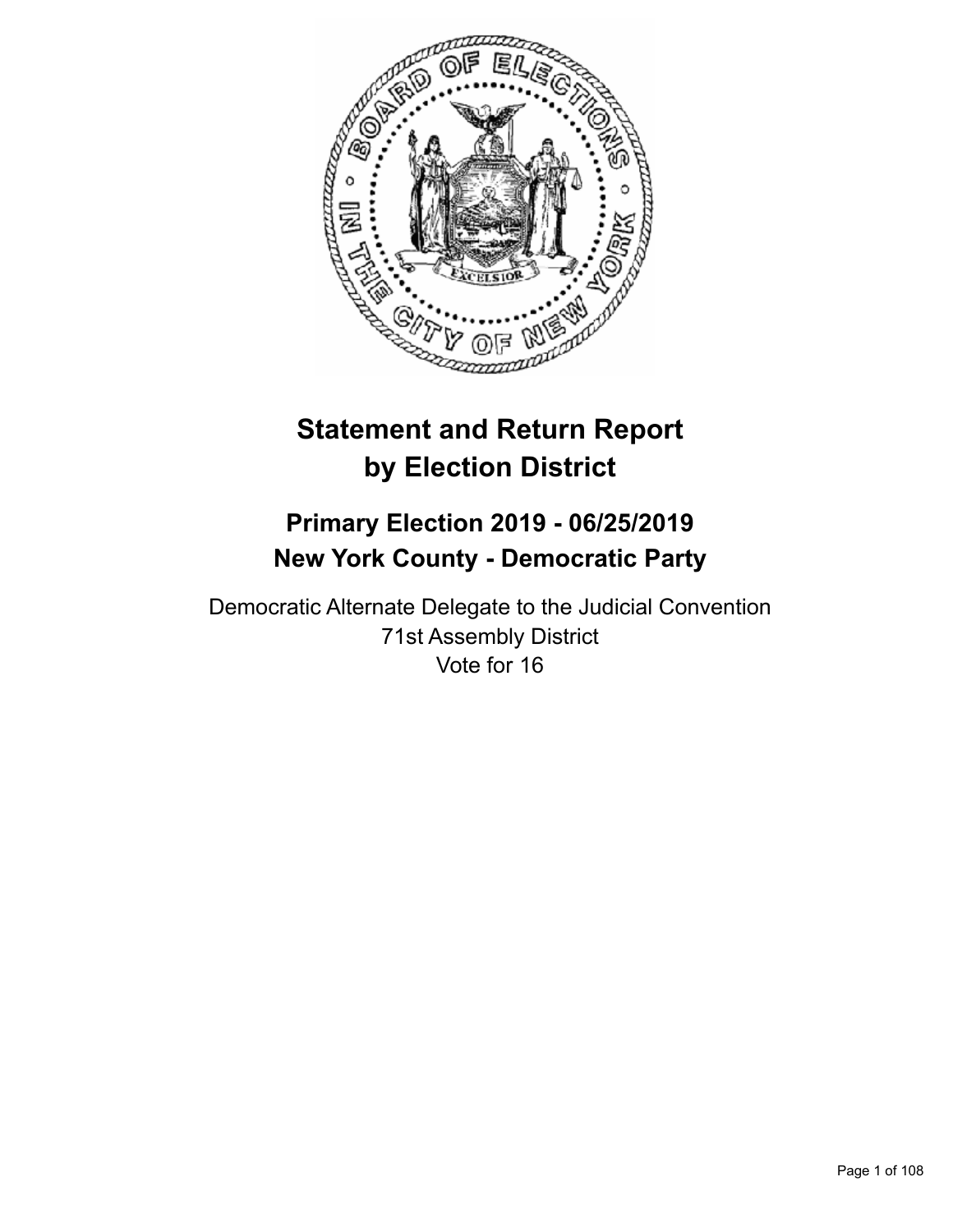

| <b>PUBLIC COUNTER</b>                                    | 33             |
|----------------------------------------------------------|----------------|
| MANUALLY COUNTED EMERGENCY                               | 0              |
| <b>ABSENTEE / MILITARY</b>                               | 1              |
| <b>AFFIDAVIT</b>                                         | 1              |
| <b>Total Ballots</b>                                     | 35             |
| Less - Inapplicable Federal/Special Presidential Ballots | $\mathbf 0$    |
| <b>Total Applicable Ballots</b>                          | 35             |
| <b>JULIA GUZMAN</b>                                      | 10             |
| <b>MARIA MATOS</b>                                       | 11             |
| <b>AURA VARGAS</b>                                       | $\overline{7}$ |
| <b>JEAN GOLDSMITH</b>                                    | 5              |
| <b>LOIS J. NAFTULIN</b>                                  | 4              |
| <b>JANET MCDOWELL</b>                                    | 6              |
| ROSA A. GREER                                            | 8              |
| <b>JAZMIN DEL VALLE</b>                                  | 8              |
| <b>MATTHEW LEVY</b>                                      | 4              |
| <b>DOROTHY BECKER</b>                                    | 5              |
| ALFRED H. KURLAND                                        | $\overline{c}$ |
| <b>CECELIA HALL</b>                                      | 4              |
| MARGUERITE O. SUTHERLAND                                 | 4              |
| <b>LOUIS WATTS</b>                                       | 3              |
| <b>DOLORES M. PENA</b>                                   | $\overline{7}$ |
| <b>LARENA YOUNG</b>                                      | 4              |
| <b>BEATRICE P. ASHTON</b>                                | $\overline{c}$ |
| <b>ROBERT REED</b>                                       | 5              |
| ILLUSION RICARDO (WRITE-IN)                              | 1              |
| <b>Total Votes</b>                                       | 100            |
| Unrecorded                                               | 460            |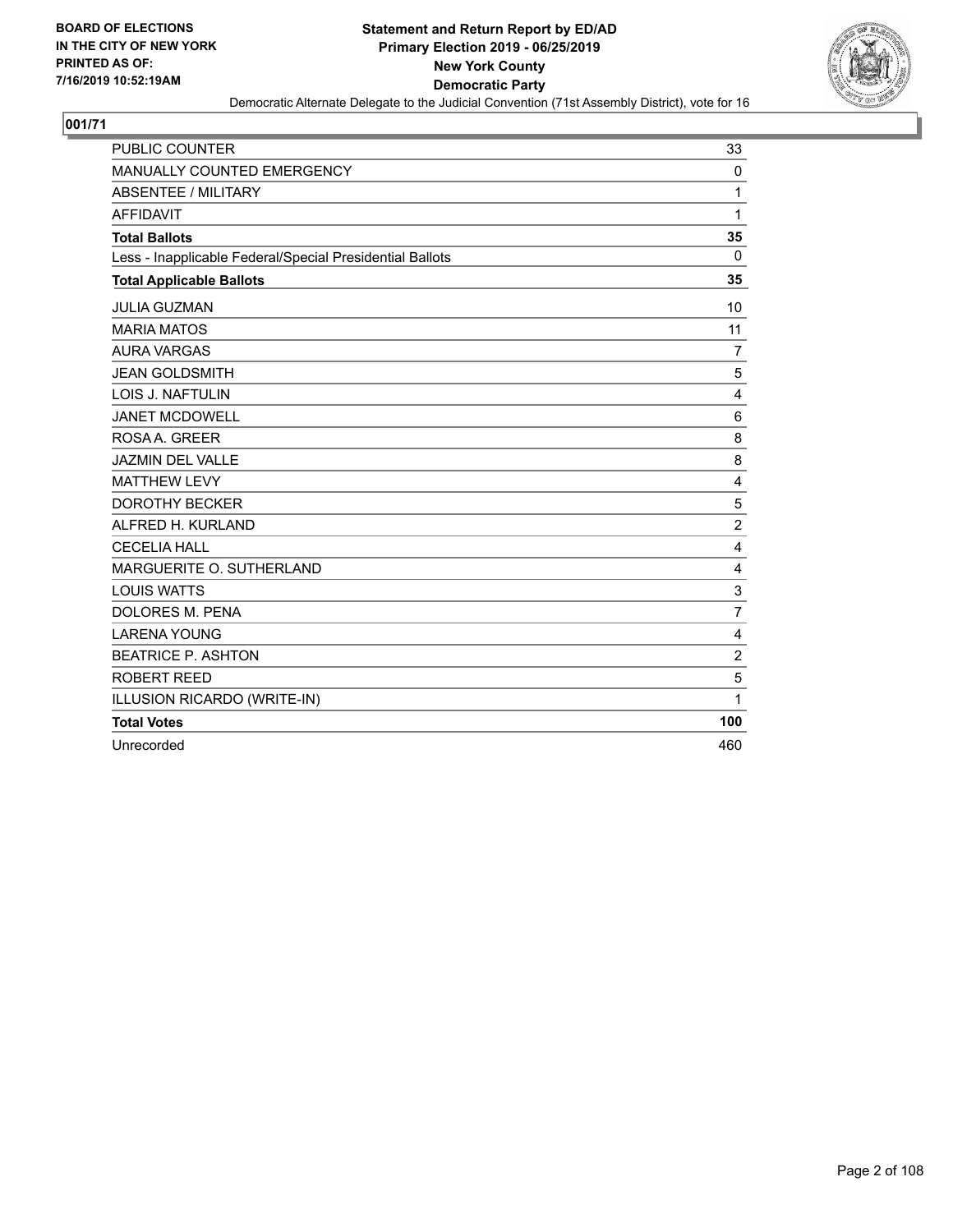

| <b>PUBLIC COUNTER</b>                                    | 9                |
|----------------------------------------------------------|------------------|
| MANUALLY COUNTED EMERGENCY                               | 0                |
| <b>ABSENTEE / MILITARY</b>                               | $\mathbf 0$      |
| <b>AFFIDAVIT</b>                                         | $\Omega$         |
| <b>Total Ballots</b>                                     | 9                |
| Less - Inapplicable Federal/Special Presidential Ballots | $\mathbf 0$      |
| <b>Total Applicable Ballots</b>                          | $\boldsymbol{9}$ |
| <b>JULIA GUZMAN</b>                                      | 1                |
| <b>MARIA MATOS</b>                                       | 1                |
| <b>AURA VARGAS</b>                                       | 0                |
| <b>JEAN GOLDSMITH</b>                                    | 1                |
| LOIS J. NAFTULIN                                         | $\mathbf 0$      |
| <b>JANET MCDOWELL</b>                                    | 1                |
| ROSA A. GREER                                            | $\overline{c}$   |
| <b>JAZMIN DEL VALLE</b>                                  | $\mathbf 0$      |
| <b>MATTHEW LEVY</b>                                      | 1                |
| <b>DOROTHY BECKER</b>                                    | $\overline{c}$   |
| ALFRED H. KURLAND                                        | 0                |
| <b>CECELIA HALL</b>                                      | 1                |
| MARGUERITE O. SUTHERLAND                                 | 1                |
| <b>LOUIS WATTS</b>                                       | 0                |
| <b>DOLORES M. PENA</b>                                   | 1                |
| <b>LARENA YOUNG</b>                                      | 1                |
| <b>BEATRICE P. ASHTON</b>                                | $\overline{c}$   |
| ROBERT REED                                              | 1                |
| <b>Total Votes</b>                                       | 16               |
| Unrecorded                                               | 128              |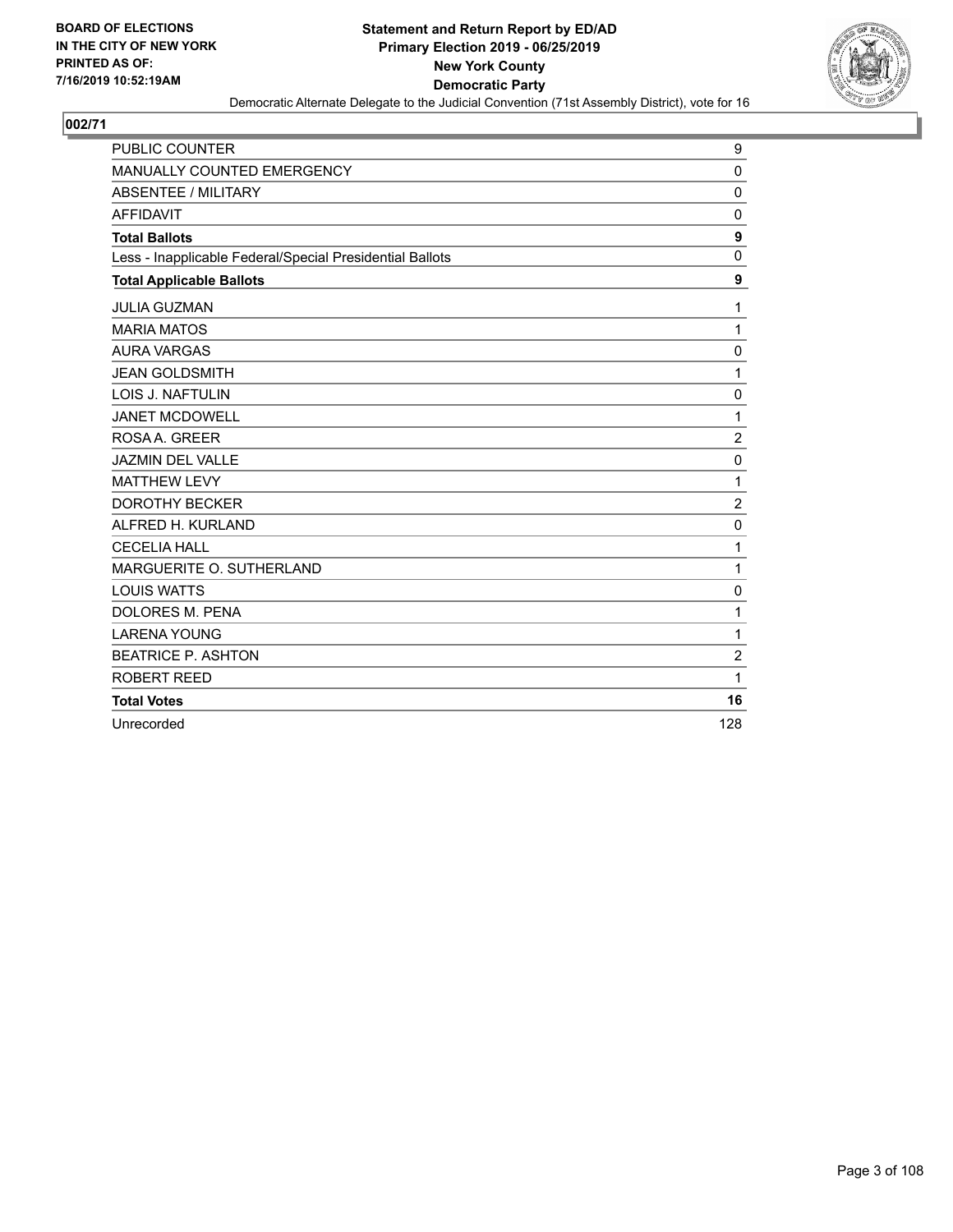

| <b>PUBLIC COUNTER</b>                                    | 6              |
|----------------------------------------------------------|----------------|
| MANUALLY COUNTED EMERGENCY                               | $\mathbf 0$    |
| <b>ABSENTEE / MILITARY</b>                               | $\mathbf 0$    |
| <b>AFFIDAVIT</b>                                         | $\Omega$       |
| <b>Total Ballots</b>                                     | 6              |
| Less - Inapplicable Federal/Special Presidential Ballots | $\mathbf 0$    |
| <b>Total Applicable Ballots</b>                          | 6              |
| <b>JULIA GUZMAN</b>                                      | 1              |
| <b>MARIA MATOS</b>                                       | $\overline{c}$ |
| <b>AURA VARGAS</b>                                       | $\overline{c}$ |
| <b>JEAN GOLDSMITH</b>                                    | $\overline{2}$ |
| <b>LOIS J. NAFTULIN</b>                                  | $\overline{c}$ |
| <b>JANET MCDOWELL</b>                                    | $\overline{c}$ |
| ROSA A. GREER                                            | 3              |
| <b>JAZMIN DEL VALLE</b>                                  | 3              |
| <b>MATTHEW LEVY</b>                                      | $\overline{c}$ |
| <b>DOROTHY BECKER</b>                                    | $\overline{c}$ |
| ALFRED H. KURLAND                                        | $\mathbf{1}$   |
| <b>CECELIA HALL</b>                                      | 4              |
| MARGUERITE O. SUTHERLAND                                 | 3              |
| <b>LOUIS WATTS</b>                                       | $\overline{2}$ |
| DOLORES M. PENA                                          | 3              |
| <b>LARENA YOUNG</b>                                      | $\overline{c}$ |
| <b>BEATRICE P. ASHTON</b>                                | $\overline{2}$ |
| <b>ROBERT REED</b>                                       | 1              |
| <b>Total Votes</b>                                       | 39             |
| Unrecorded                                               | 57             |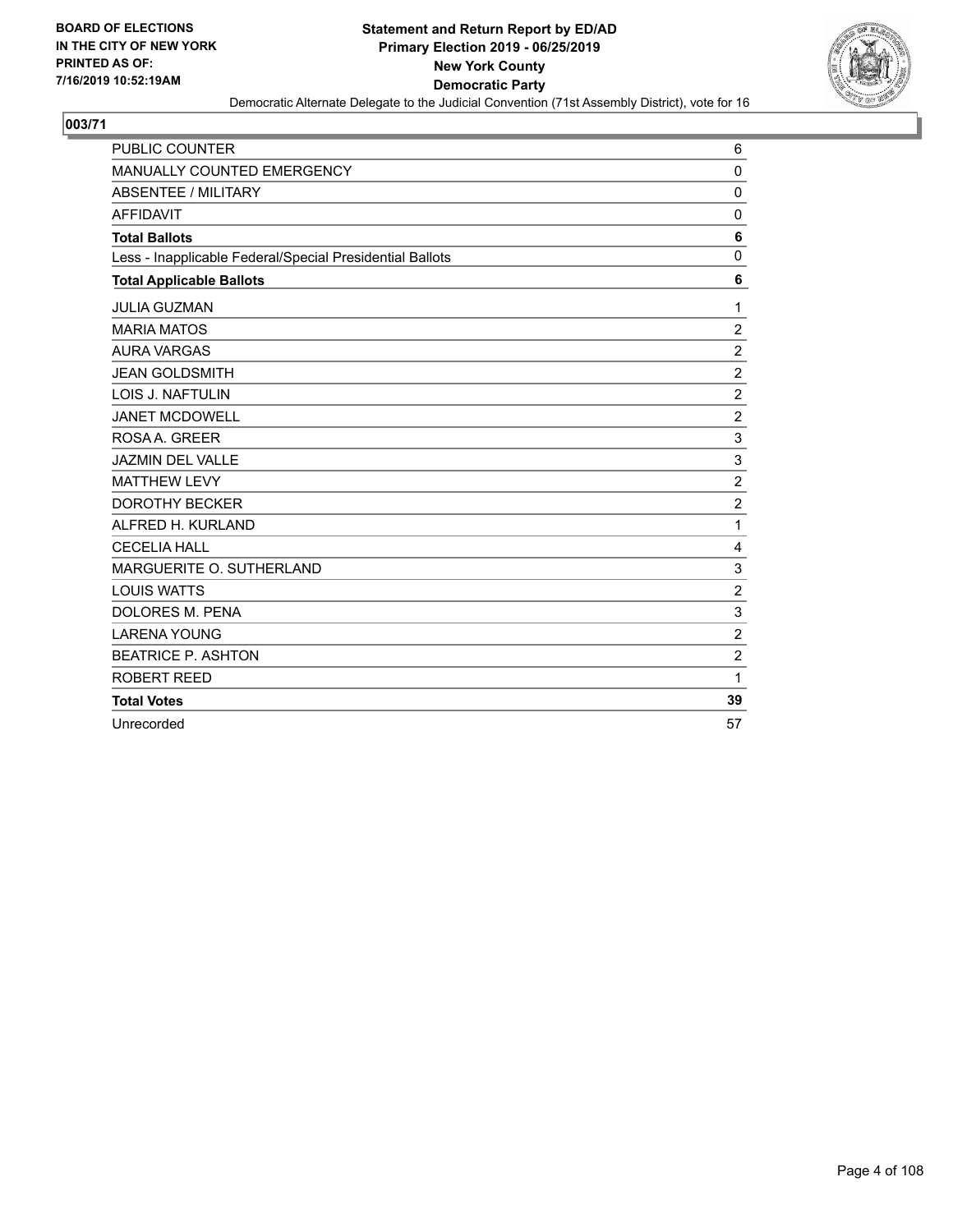

| <b>PUBLIC COUNTER</b>                                    | 6              |
|----------------------------------------------------------|----------------|
| MANUALLY COUNTED EMERGENCY                               | 0              |
| <b>ABSENTEE / MILITARY</b>                               | 4              |
| <b>AFFIDAVIT</b>                                         | $\Omega$       |
| <b>Total Ballots</b>                                     | 10             |
| Less - Inapplicable Federal/Special Presidential Ballots | $\Omega$       |
| <b>Total Applicable Ballots</b>                          | 10             |
| <b>JULIA GUZMAN</b>                                      | 2              |
| <b>MARIA MATOS</b>                                       | 3              |
| <b>AURA VARGAS</b>                                       | $\overline{c}$ |
| <b>JEAN GOLDSMITH</b>                                    | 3              |
| LOIS J. NAFTULIN                                         | 1              |
| <b>JANET MCDOWELL</b>                                    | 4              |
| ROSA A. GREER                                            | 3              |
| JAZMIN DEL VALLE                                         | $\overline{2}$ |
| <b>MATTHEW LEVY</b>                                      | 3              |
| <b>DOROTHY BECKER</b>                                    | $\overline{c}$ |
| ALFRED H. KURLAND                                        | 3              |
| <b>CECELIA HALL</b>                                      | 5              |
| MARGUERITE O. SUTHERLAND                                 | 3              |
| <b>LOUIS WATTS</b>                                       | 4              |
| <b>DOLORES M. PENA</b>                                   | 3              |
| <b>LARENA YOUNG</b>                                      | $\overline{4}$ |
| <b>BEATRICE P. ASHTON</b>                                | 5              |
| <b>ROBERT REED</b>                                       | 5              |
| <b>Total Votes</b>                                       | 57             |
| Unrecorded                                               | 103            |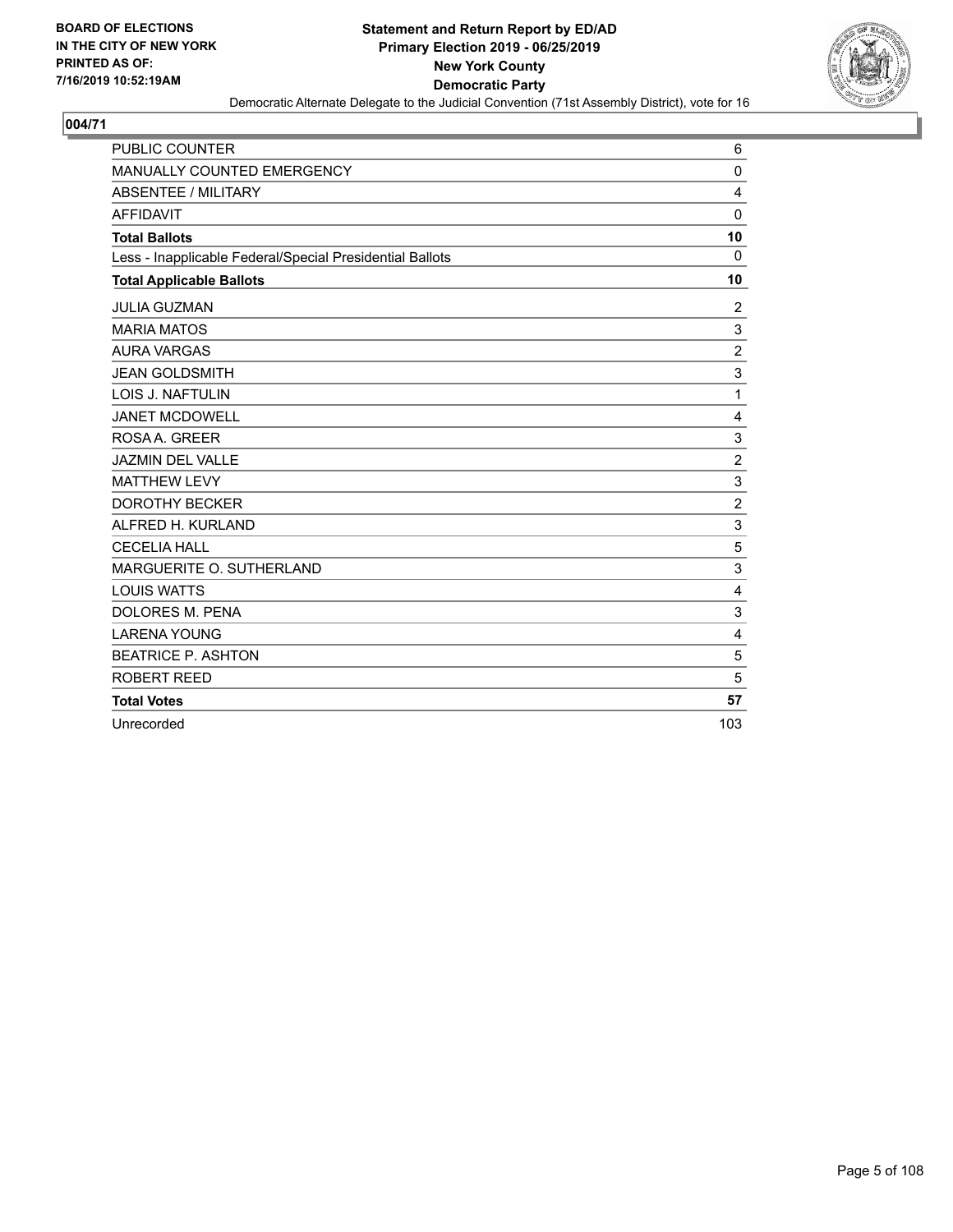

| <b>PUBLIC COUNTER</b>                                    | 18             |
|----------------------------------------------------------|----------------|
| MANUALLY COUNTED EMERGENCY                               | 0              |
| <b>ABSENTEE / MILITARY</b>                               | 0              |
| <b>AFFIDAVIT</b>                                         | $\Omega$       |
| <b>Total Ballots</b>                                     | 18             |
| Less - Inapplicable Federal/Special Presidential Ballots | $\Omega$       |
| <b>Total Applicable Ballots</b>                          | 18             |
| <b>JULIA GUZMAN</b>                                      | 9              |
| <b>MARIA MATOS</b>                                       | 8              |
| <b>AURA VARGAS</b>                                       | 7              |
| <b>JEAN GOLDSMITH</b>                                    | $\overline{7}$ |
| <b>LOIS J. NAFTULIN</b>                                  | 9              |
| <b>JANET MCDOWELL</b>                                    | 9              |
| ROSA A. GREER                                            | 9              |
| <b>JAZMIN DEL VALLE</b>                                  | 8              |
| <b>MATTHEW LEVY</b>                                      | 4              |
| <b>DOROTHY BECKER</b>                                    | 9              |
| ALFRED H. KURLAND                                        | 5              |
| <b>CECELIA HALL</b>                                      | 8              |
| MARGUERITE O. SUTHERLAND                                 | 6              |
| <b>LOUIS WATTS</b>                                       | 6              |
| DOLORES M. PENA                                          | $\overline{7}$ |
| <b>LARENA YOUNG</b>                                      | 9              |
| <b>BEATRICE P. ASHTON</b>                                | 9              |
| ROBERT REED                                              | 8              |
| <b>Total Votes</b>                                       | 137            |
| Unrecorded                                               | 151            |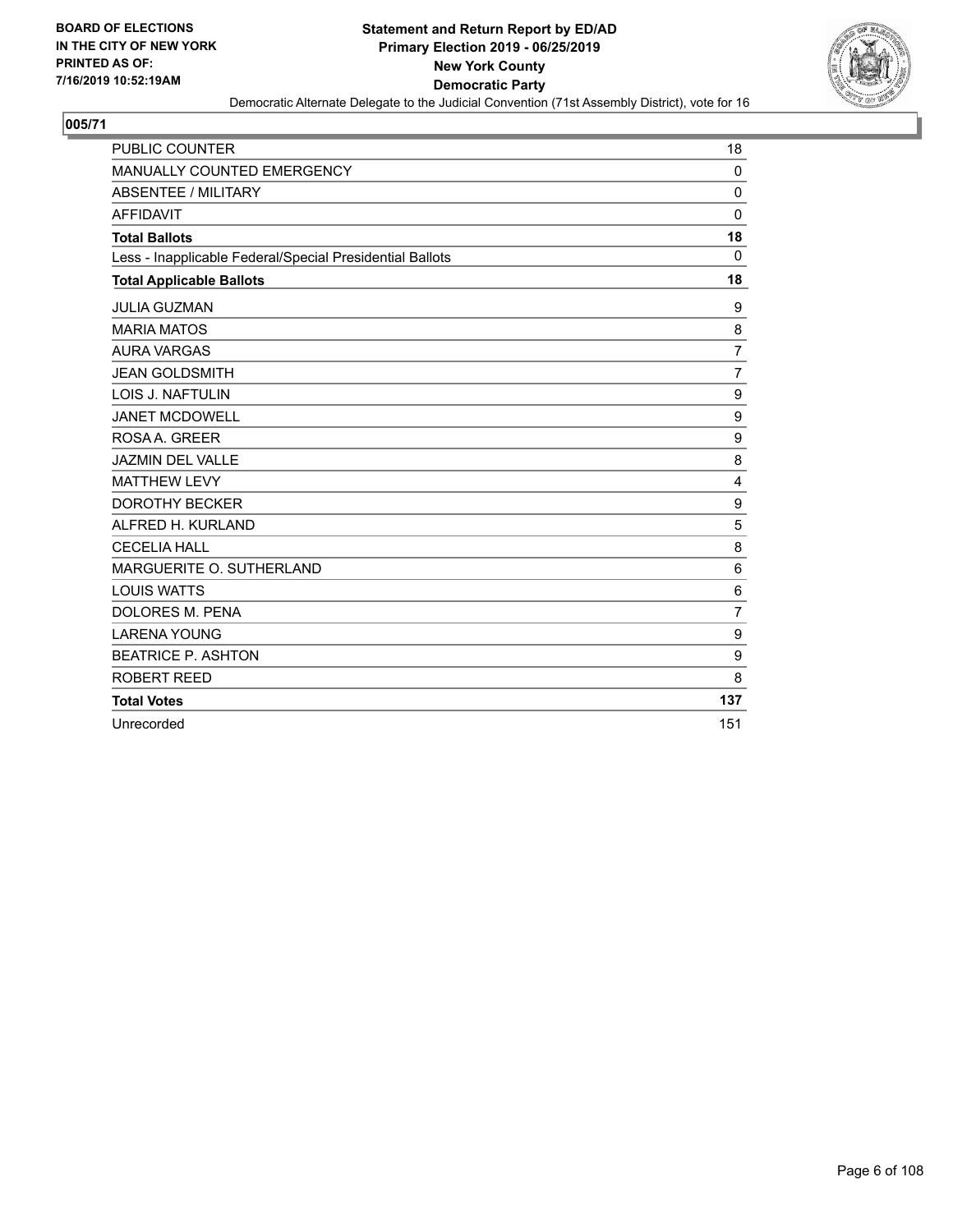

| <b>PUBLIC COUNTER</b>                                    | 10               |
|----------------------------------------------------------|------------------|
| MANUALLY COUNTED EMERGENCY                               | 0                |
| <b>ABSENTEE / MILITARY</b>                               | $\mathbf 0$      |
| <b>AFFIDAVIT</b>                                         | $\Omega$         |
| <b>Total Ballots</b>                                     | 10               |
| Less - Inapplicable Federal/Special Presidential Ballots | $\Omega$         |
| <b>Total Applicable Ballots</b>                          | 10               |
| <b>JULIA GUZMAN</b>                                      | 4                |
| <b>MARIA MATOS</b>                                       | $\overline{2}$   |
| <b>AURA VARGAS</b>                                       | $\overline{c}$   |
| <b>JEAN GOLDSMITH</b>                                    | 3                |
| <b>LOIS J. NAFTULIN</b>                                  | $\overline{4}$   |
| <b>JANET MCDOWELL</b>                                    | 4                |
| ROSA A. GREER                                            | $\overline{c}$   |
| <b>JAZMIN DEL VALLE</b>                                  | $\overline{4}$   |
| <b>MATTHEW LEVY</b>                                      | $\mathsf 3$      |
| <b>DOROTHY BECKER</b>                                    | $\boldsymbol{2}$ |
| ALFRED H. KURLAND                                        | 1                |
| <b>CECELIA HALL</b>                                      | $\overline{c}$   |
| MARGUERITE O. SUTHERLAND                                 | $\overline{2}$   |
| <b>LOUIS WATTS</b>                                       | 4                |
| DOLORES M. PENA                                          | 4                |
| <b>LARENA YOUNG</b>                                      | 1                |
| <b>BEATRICE P. ASHTON</b>                                | $\overline{c}$   |
| ROBERT REED                                              | 4                |
| <b>Total Votes</b>                                       | 50               |
| Unrecorded                                               | 110              |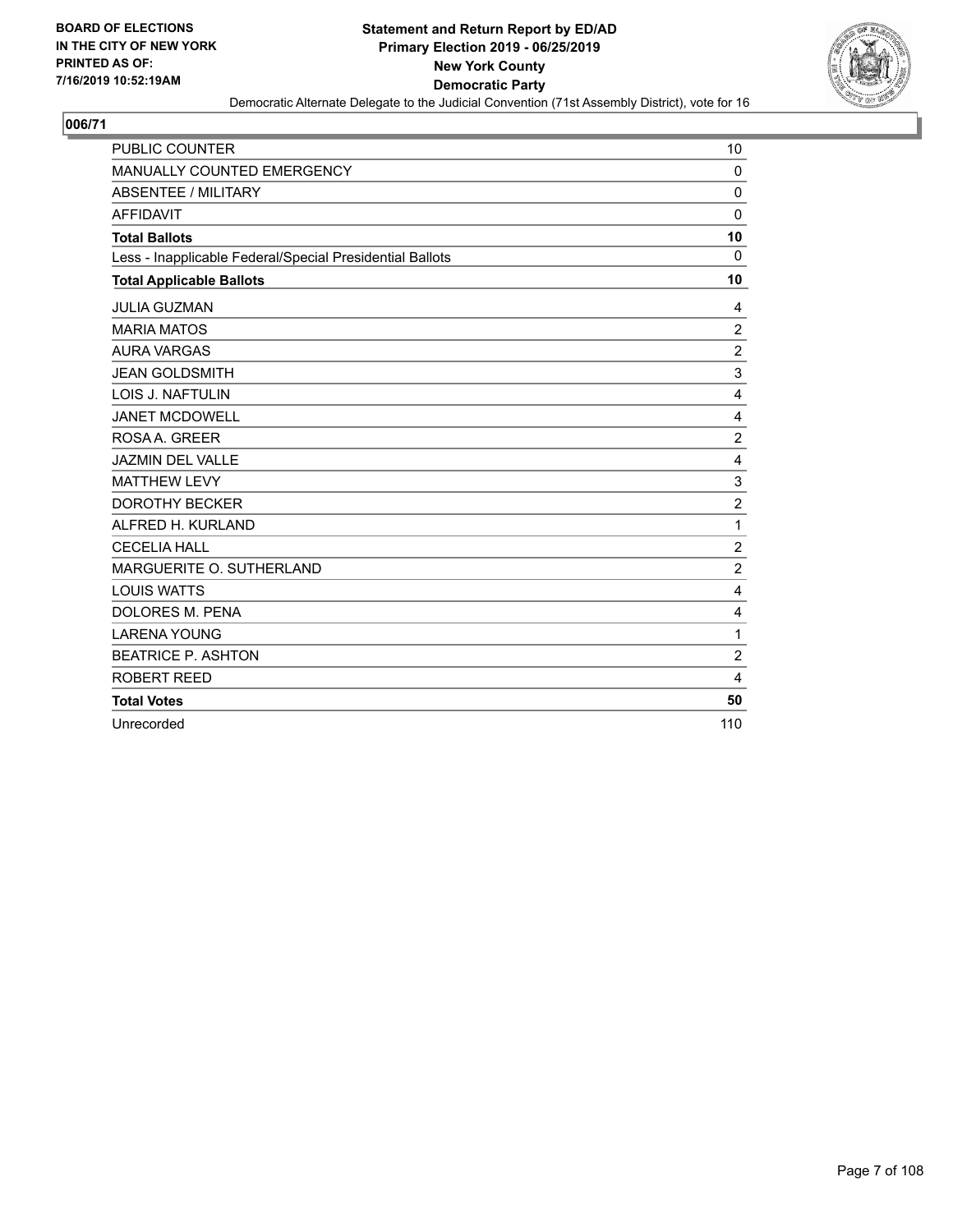

| <b>PUBLIC COUNTER</b>                                    | 8              |
|----------------------------------------------------------|----------------|
| MANUALLY COUNTED EMERGENCY                               | 0              |
| <b>ABSENTEE / MILITARY</b>                               | $\overline{c}$ |
| <b>AFFIDAVIT</b>                                         | $\mathbf{0}$   |
| <b>Total Ballots</b>                                     | 10             |
| Less - Inapplicable Federal/Special Presidential Ballots | $\mathbf 0$    |
| <b>Total Applicable Ballots</b>                          | 10             |
| <b>JULIA GUZMAN</b>                                      | 5              |
| <b>MARIA MATOS</b>                                       | 5              |
| <b>AURA VARGAS</b>                                       | 3              |
| <b>JEAN GOLDSMITH</b>                                    | $\overline{4}$ |
| LOIS J. NAFTULIN                                         | 3              |
| <b>JANET MCDOWELL</b>                                    | 4              |
| ROSA A. GREER                                            | 3              |
| <b>JAZMIN DEL VALLE</b>                                  | 3              |
| <b>MATTHEW LEVY</b>                                      | $\overline{c}$ |
| <b>DOROTHY BECKER</b>                                    | 3              |
| ALFRED H. KURLAND                                        | 1              |
| <b>CECELIA HALL</b>                                      | 3              |
| MARGUERITE O. SUTHERLAND                                 | 4              |
| <b>LOUIS WATTS</b>                                       | $\overline{c}$ |
| <b>DOLORES M. PENA</b>                                   | 6              |
| <b>LARENA YOUNG</b>                                      | 3              |
| <b>BEATRICE P. ASHTON</b>                                | 3              |
| ROBERT REED                                              | 3              |
| <b>Total Votes</b>                                       | 60             |
| Unrecorded                                               | 100            |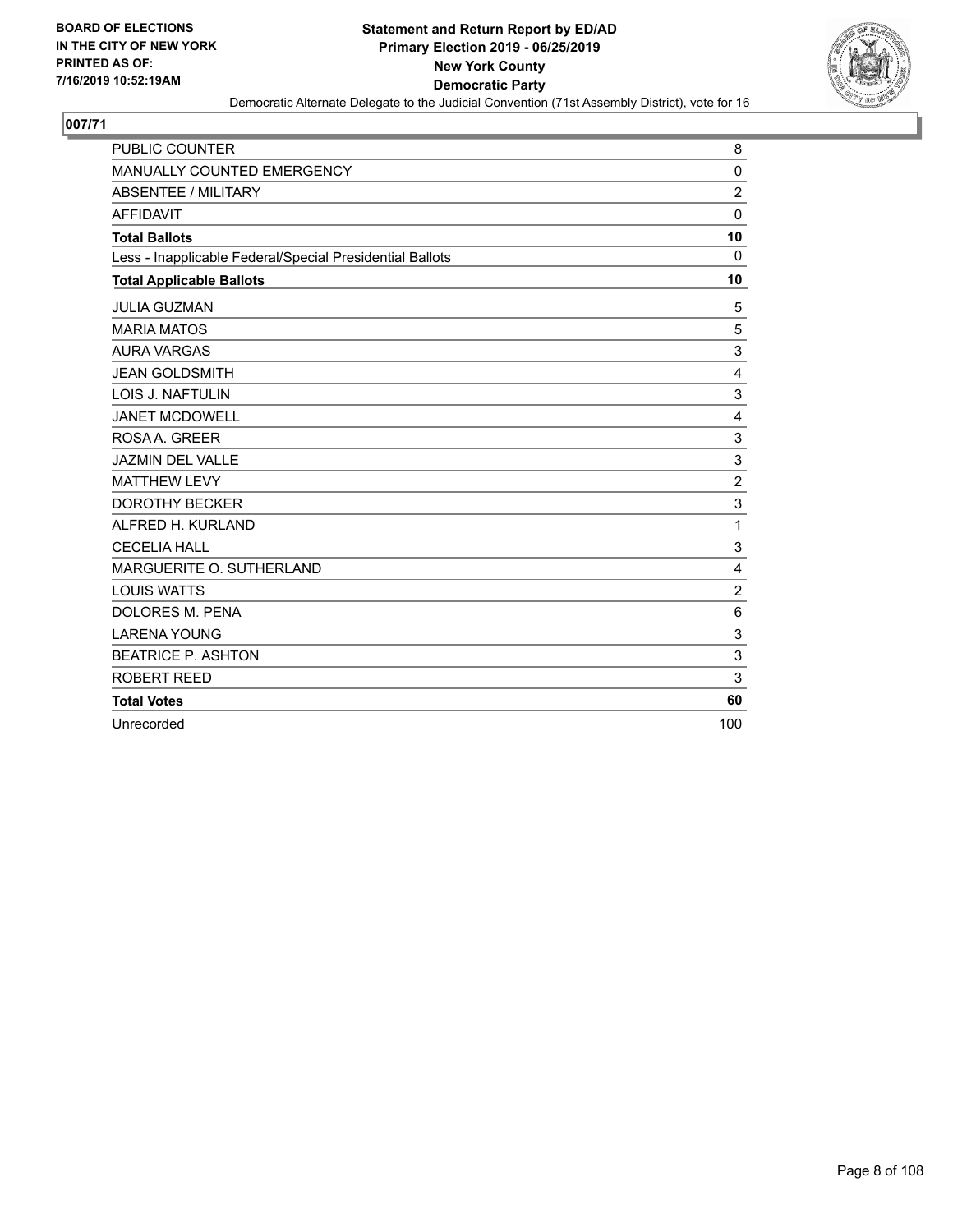

| <b>PUBLIC COUNTER</b>                                    | 14             |
|----------------------------------------------------------|----------------|
| MANUALLY COUNTED EMERGENCY                               | 0              |
| <b>ABSENTEE / MILITARY</b>                               | $\overline{c}$ |
| <b>AFFIDAVIT</b>                                         | $\Omega$       |
| <b>Total Ballots</b>                                     | 16             |
| Less - Inapplicable Federal/Special Presidential Ballots | $\Omega$       |
| <b>Total Applicable Ballots</b>                          | 16             |
| <b>JULIA GUZMAN</b>                                      | 4              |
| <b>MARIA MATOS</b>                                       | 5              |
| <b>AURA VARGAS</b>                                       | 3              |
| <b>JEAN GOLDSMITH</b>                                    | 6              |
| <b>LOIS J. NAFTULIN</b>                                  | 6              |
| <b>JANET MCDOWELL</b>                                    | 10             |
| ROSA A. GREER                                            | 9              |
| <b>JAZMIN DEL VALLE</b>                                  | 8              |
| <b>MATTHEW LEVY</b>                                      | 6              |
| <b>DOROTHY BECKER</b>                                    | 9              |
| ALFRED H. KURLAND                                        | 6              |
| <b>CECELIA HALL</b>                                      | 10             |
| MARGUERITE O. SUTHERLAND                                 | $\overline{7}$ |
| <b>LOUIS WATTS</b>                                       | 8              |
| DOLORES M. PENA                                          | 8              |
| <b>LARENA YOUNG</b>                                      | 9              |
| <b>BEATRICE P. ASHTON</b>                                | $\overline{7}$ |
| ROBERT REED                                              | 8              |
| <b>Total Votes</b>                                       | 129            |
| Unrecorded                                               | 127            |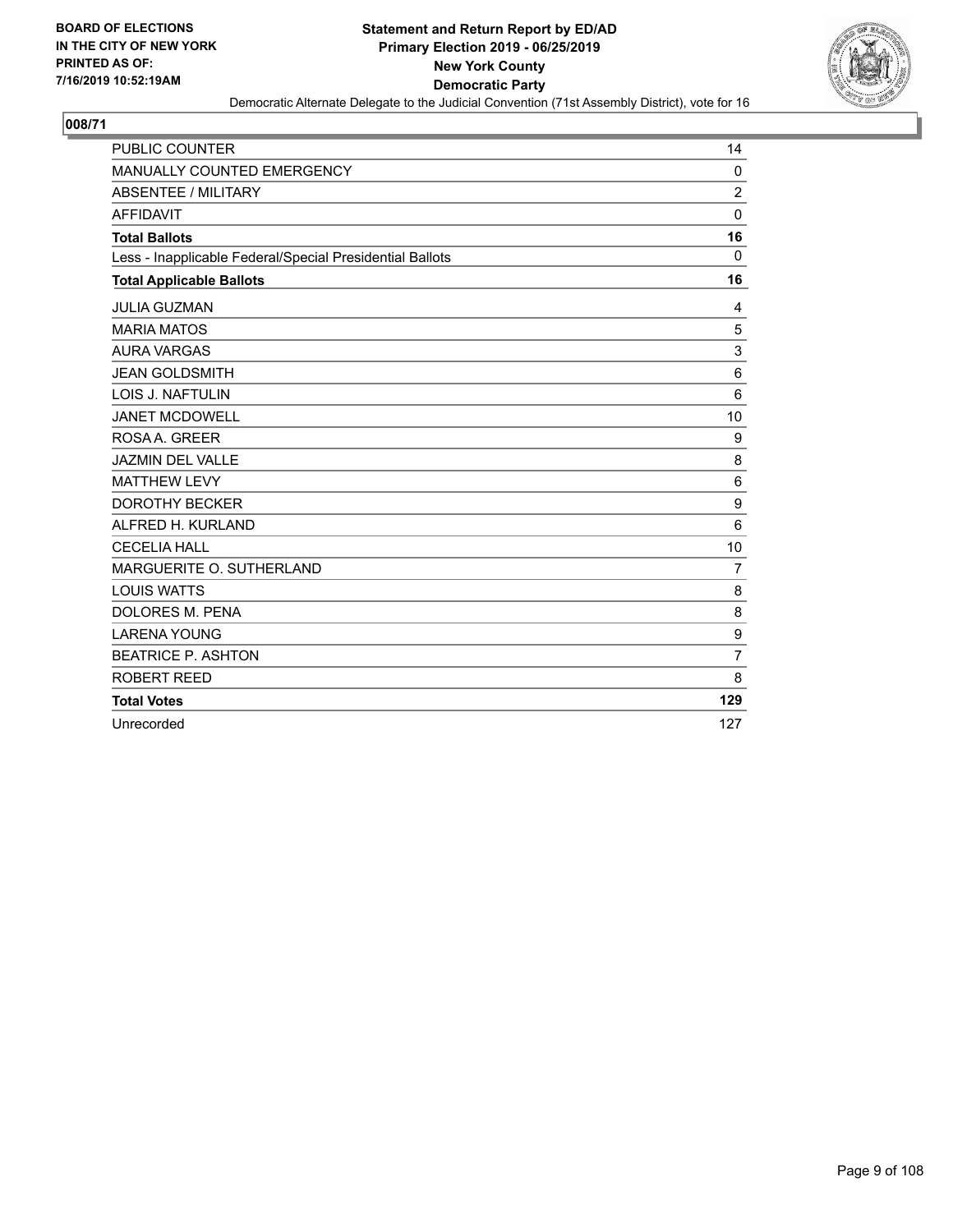

| <b>PUBLIC COUNTER</b>                                    | 9              |
|----------------------------------------------------------|----------------|
| MANUALLY COUNTED EMERGENCY                               | 0              |
| <b>ABSENTEE / MILITARY</b>                               | $\overline{c}$ |
| <b>AFFIDAVIT</b>                                         | $\mathbf{0}$   |
| <b>Total Ballots</b>                                     | 11             |
| Less - Inapplicable Federal/Special Presidential Ballots | $\mathbf 0$    |
| <b>Total Applicable Ballots</b>                          | 11             |
| <b>JULIA GUZMAN</b>                                      | 4              |
| <b>MARIA MATOS</b>                                       | $\mathsf 3$    |
| <b>AURA VARGAS</b>                                       | 5              |
| <b>JEAN GOLDSMITH</b>                                    | $\overline{4}$ |
| LOIS J. NAFTULIN                                         | 3              |
| <b>JANET MCDOWELL</b>                                    | $\overline{7}$ |
| ROSA A. GREER                                            | 8              |
| <b>JAZMIN DEL VALLE</b>                                  | 6              |
| <b>MATTHEW LEVY</b>                                      | $\overline{c}$ |
| <b>DOROTHY BECKER</b>                                    | 6              |
| ALFRED H. KURLAND                                        | 3              |
| <b>CECELIA HALL</b>                                      | 8              |
| MARGUERITE O. SUTHERLAND                                 | 5              |
| <b>LOUIS WATTS</b>                                       | 4              |
| <b>DOLORES M. PENA</b>                                   | 5              |
| <b>LARENA YOUNG</b>                                      | $\overline{7}$ |
| <b>BEATRICE P. ASHTON</b>                                | $\overline{7}$ |
| ROBERT REED                                              | 6              |
| <b>Total Votes</b>                                       | 93             |
| Unrecorded                                               | 83             |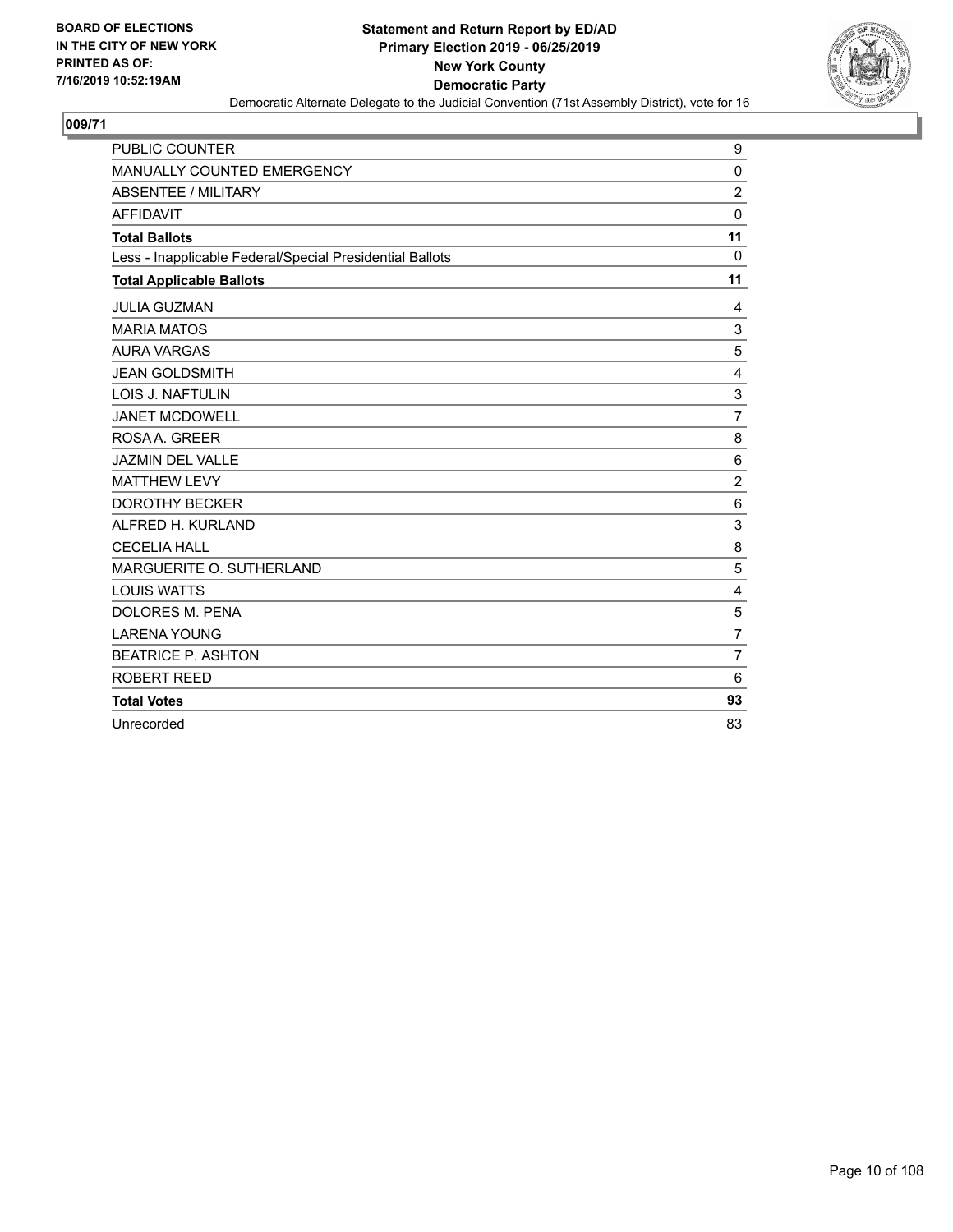

| <b>PUBLIC COUNTER</b>                                    | 38           |
|----------------------------------------------------------|--------------|
| MANUALLY COUNTED EMERGENCY                               | 0            |
| <b>ABSENTEE / MILITARY</b>                               | $\mathbf{1}$ |
| <b>AFFIDAVIT</b>                                         | 0            |
| <b>Total Ballots</b>                                     | 39           |
| Less - Inapplicable Federal/Special Presidential Ballots | 0            |
| <b>Total Applicable Ballots</b>                          | 39           |
| <b>JULIA GUZMAN</b>                                      | 9            |
| <b>MARIA MATOS</b>                                       | 9            |
| <b>AURA VARGAS</b>                                       | 6            |
| <b>JEAN GOLDSMITH</b>                                    | 23           |
| <b>LOIS J. NAFTULIN</b>                                  | 21           |
| <b>JANET MCDOWELL</b>                                    | 24           |
| ROSAA, GREER                                             | 22           |
| JAZMIN DEL VALLE                                         | 21           |
| <b>MATTHEW LEVY</b>                                      | 24           |
| <b>DOROTHY BECKER</b>                                    | 23           |
| ALFRED H. KURLAND                                        | 22           |
| <b>CECELIA HALL</b>                                      | 22           |
| MARGUERITE O. SUTHERLAND                                 | 21           |
| <b>LOUIS WATTS</b>                                       | 21           |
| <b>DOLORES M. PENA</b>                                   | 22           |
| <b>LARENA YOUNG</b>                                      | 21           |
| <b>BEATRICE P. ASHTON</b>                                | 22           |
| ROBERT REED                                              | 22           |
| ANGELA WEST (WRITE-IN)                                   | 1            |
| DANA HOCKENBURY (WRITE-IN)                               | 1            |
| FREDERICK WILSON (WRITE-IN)                              | $\mathbf{1}$ |
| JASPER DIAZ (WRITE-IN)                                   | 1            |
| KARIA FISK (WRITE-IN)                                    | 1            |
| LYANA FERNANDEZ (WRITE-IN)                               | $\mathbf{1}$ |
| MARSHALL VAUDERPOOL (WRITE-IN)                           | 1            |
| MAYO BUNEX VILALONE (WRITE-IN)                           | 1            |
| NICHOLAS LYNDON (WRITE-IN)                               | $\mathbf{1}$ |
| SARA FISHER (WRITE-IN)                                   | 1            |
| YODALIS MORAN (WRITE-IN)                                 | $\mathbf{1}$ |
| <b>Total Votes</b>                                       | 366          |
| Unrecorded                                               | 258          |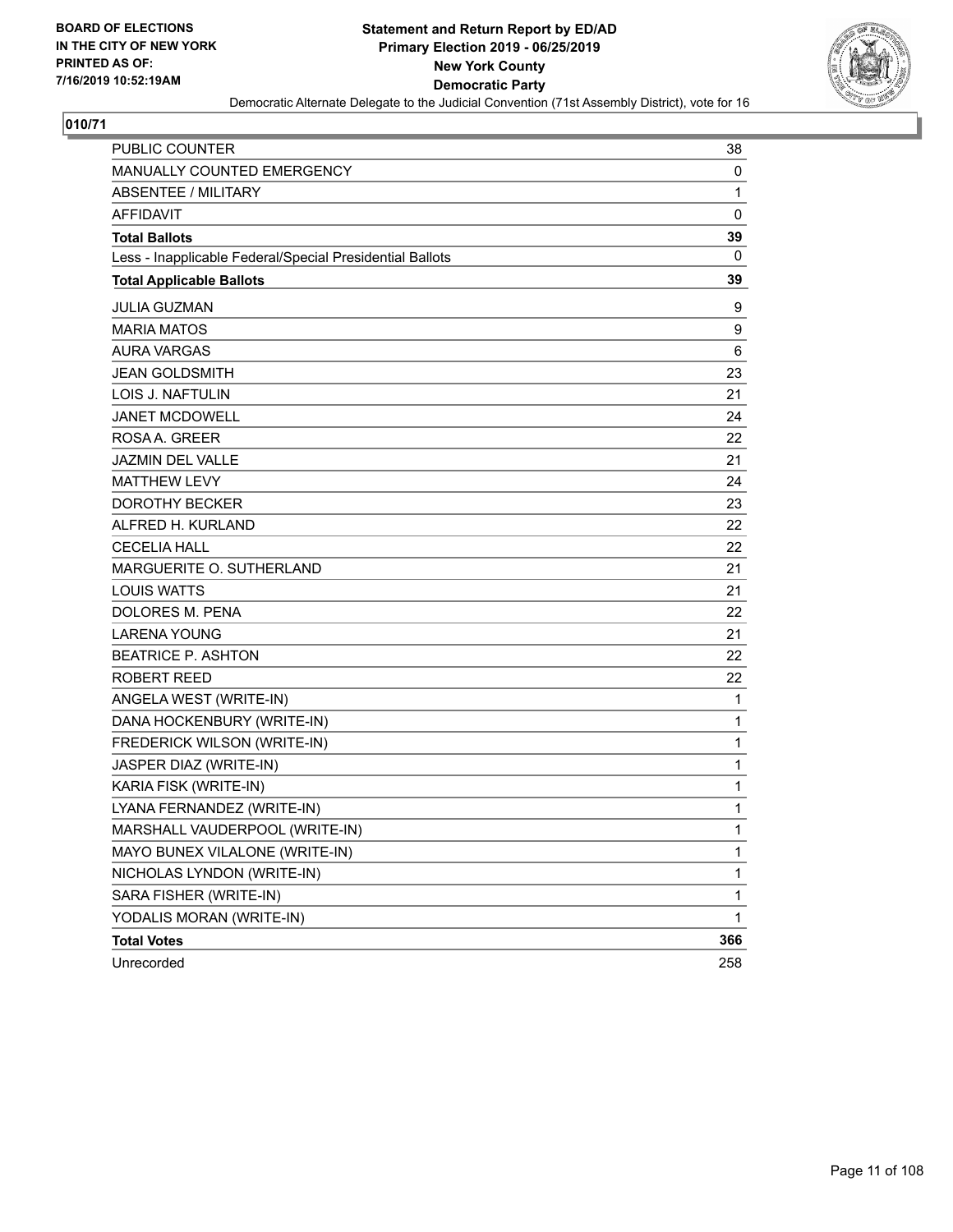

| <b>PUBLIC COUNTER</b>                                    | 11             |
|----------------------------------------------------------|----------------|
| MANUALLY COUNTED EMERGENCY                               | $\mathbf 0$    |
| <b>ABSENTEE / MILITARY</b>                               | $\Omega$       |
| <b>AFFIDAVIT</b>                                         | 1              |
| <b>Total Ballots</b>                                     | 12             |
| Less - Inapplicable Federal/Special Presidential Ballots | $\Omega$       |
| <b>Total Applicable Ballots</b>                          | 12             |
| <b>JULIA GUZMAN</b>                                      | 4              |
| <b>MARIA MATOS</b>                                       | $\overline{2}$ |
| <b>AURA VARGAS</b>                                       | $\overline{2}$ |
| <b>JEAN GOLDSMITH</b>                                    | 5              |
| LOIS J. NAFTULIN                                         | 3              |
| <b>JANET MCDOWELL</b>                                    | $\overline{4}$ |
| ROSA A. GREER                                            | 5              |
| <b>JAZMIN DEL VALLE</b>                                  | 4              |
| <b>MATTHEW LEVY</b>                                      | 3              |
| <b>DOROTHY BECKER</b>                                    | 4              |
| ALFRED H. KURLAND                                        | 3              |
| <b>CECELIA HALL</b>                                      | 5              |
| MARGUERITE O. SUTHERLAND                                 | 5              |
| <b>LOUIS WATTS</b>                                       | 4              |
| <b>DOLORES M. PENA</b>                                   | 4              |
| <b>LARENA YOUNG</b>                                      | 5              |
| <b>BEATRICE P. ASHTON</b>                                | $\overline{4}$ |
| ROBERT REED                                              | 5              |
| <b>Total Votes</b>                                       | 71             |
| Unrecorded                                               | 121            |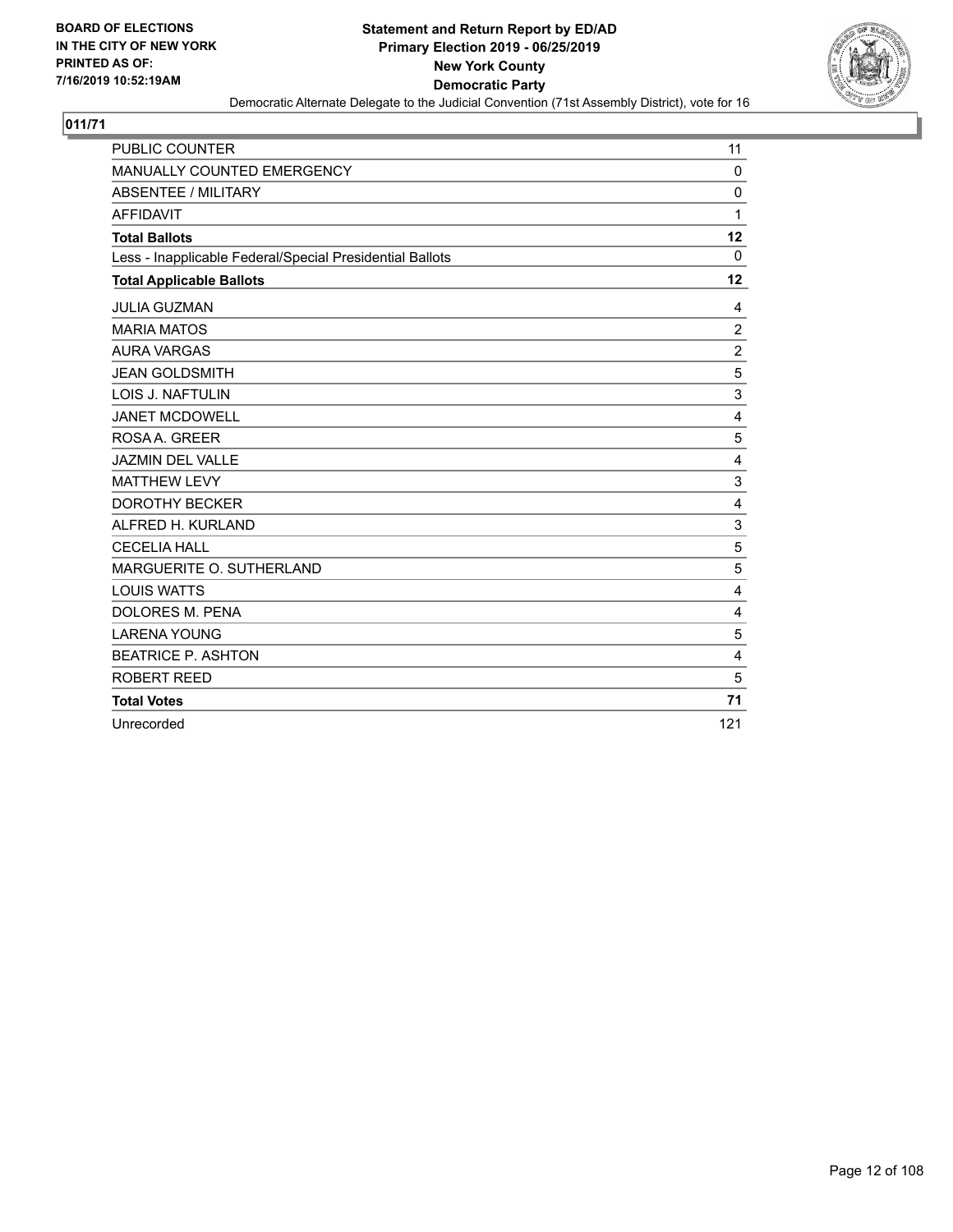

| <b>PUBLIC COUNTER</b>                                    | 13             |
|----------------------------------------------------------|----------------|
| MANUALLY COUNTED EMERGENCY                               | 0              |
| <b>ABSENTEE / MILITARY</b>                               | $\overline{c}$ |
| <b>AFFIDAVIT</b>                                         | 1              |
| <b>Total Ballots</b>                                     | 16             |
| Less - Inapplicable Federal/Special Presidential Ballots | $\mathbf 0$    |
| <b>Total Applicable Ballots</b>                          | 16             |
| <b>JULIA GUZMAN</b>                                      | 3              |
| <b>MARIA MATOS</b>                                       | 5              |
| <b>AURA VARGAS</b>                                       | 3              |
| <b>JEAN GOLDSMITH</b>                                    | 5              |
| LOIS J. NAFTULIN                                         | 3              |
| <b>JANET MCDOWELL</b>                                    | 5              |
| ROSA A. GREER                                            | 8              |
| JAZMIN DEL VALLE                                         | $\overline{7}$ |
| <b>MATTHEW LEVY</b>                                      | 5              |
| <b>DOROTHY BECKER</b>                                    | 5              |
| ALFRED H. KURLAND                                        | 3              |
| <b>CECELIA HALL</b>                                      | 5              |
| MARGUERITE O. SUTHERLAND                                 | 4              |
| <b>LOUIS WATTS</b>                                       | 6              |
| <b>DOLORES M. PENA</b>                                   | 4              |
| <b>LARENA YOUNG</b>                                      | 5              |
| <b>BEATRICE P. ASHTON</b>                                | $\overline{4}$ |
| ROBERT REED                                              | 6              |
| <b>Total Votes</b>                                       | 86             |
| Unrecorded                                               | 170            |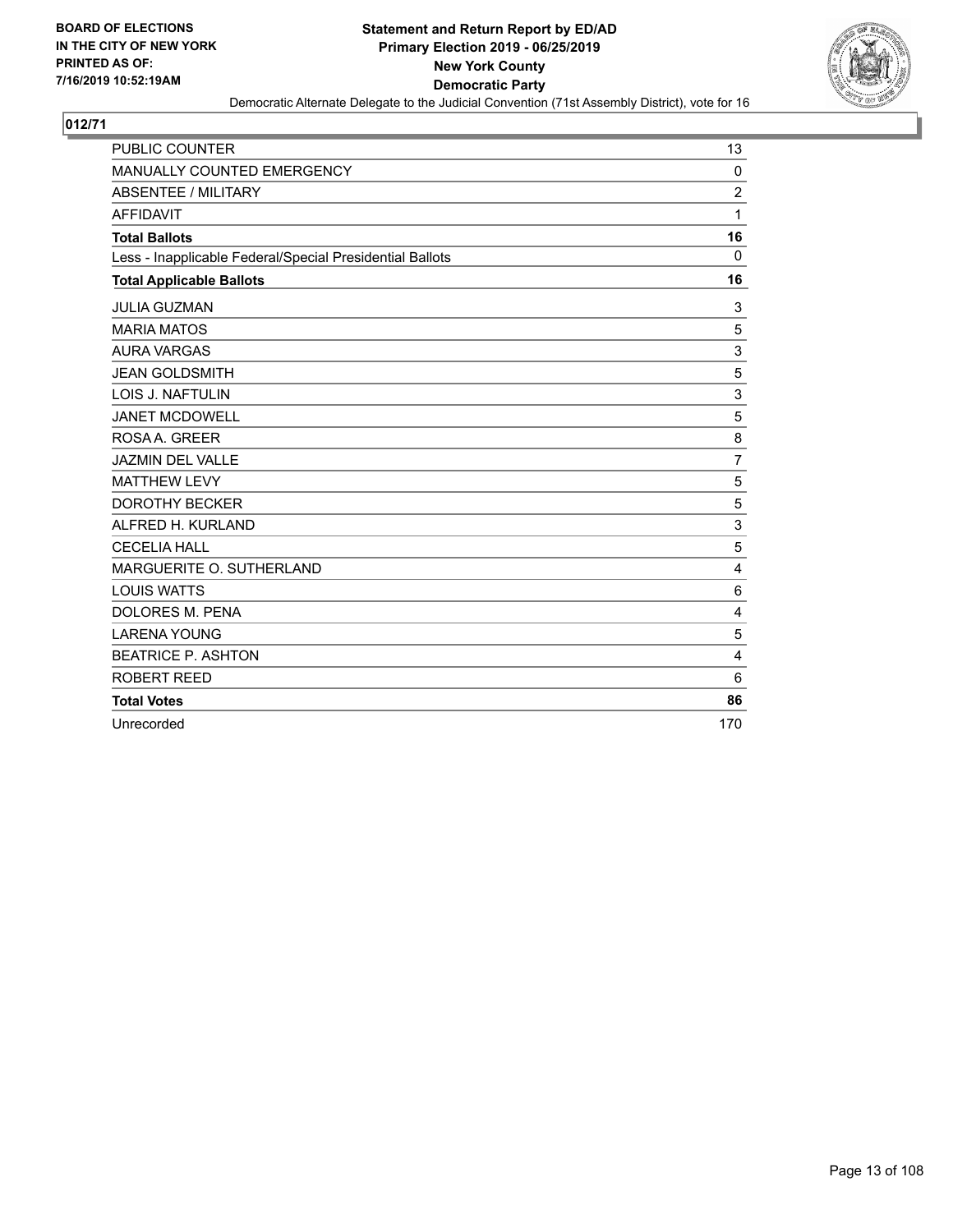

| <b>PUBLIC COUNTER</b>                                    | 23             |
|----------------------------------------------------------|----------------|
| MANUALLY COUNTED EMERGENCY                               | 0              |
| <b>ABSENTEE / MILITARY</b>                               | 5              |
| <b>AFFIDAVIT</b>                                         | $\mathbf{0}$   |
| <b>Total Ballots</b>                                     | 28             |
| Less - Inapplicable Federal/Special Presidential Ballots | $\Omega$       |
| <b>Total Applicable Ballots</b>                          | 28             |
| <b>JULIA GUZMAN</b>                                      | 12             |
| <b>MARIA MATOS</b>                                       | 8              |
| <b>AURA VARGAS</b>                                       | 1              |
| <b>JEAN GOLDSMITH</b>                                    | 9              |
| LOIS J. NAFTULIN                                         | 6              |
| <b>JANET MCDOWELL</b>                                    | $\overline{7}$ |
| ROSA A. GREER                                            | 6              |
| <b>JAZMIN DEL VALLE</b>                                  | $\overline{7}$ |
| <b>MATTHEW LEVY</b>                                      | $6\phantom{1}$ |
| <b>DOROTHY BECKER</b>                                    | $\overline{7}$ |
| ALFRED H. KURLAND                                        | 4              |
| <b>CECELIA HALL</b>                                      | $\overline{7}$ |
| MARGUERITE O. SUTHERLAND                                 | 5              |
| <b>LOUIS WATTS</b>                                       | 13             |
| <b>DOLORES M. PENA</b>                                   | 8              |
| <b>LARENA YOUNG</b>                                      | 4              |
| <b>BEATRICE P. ASHTON</b>                                | 5              |
| ROBERT REED                                              | 8              |
| <b>Total Votes</b>                                       | 123            |
| Unrecorded                                               | 325            |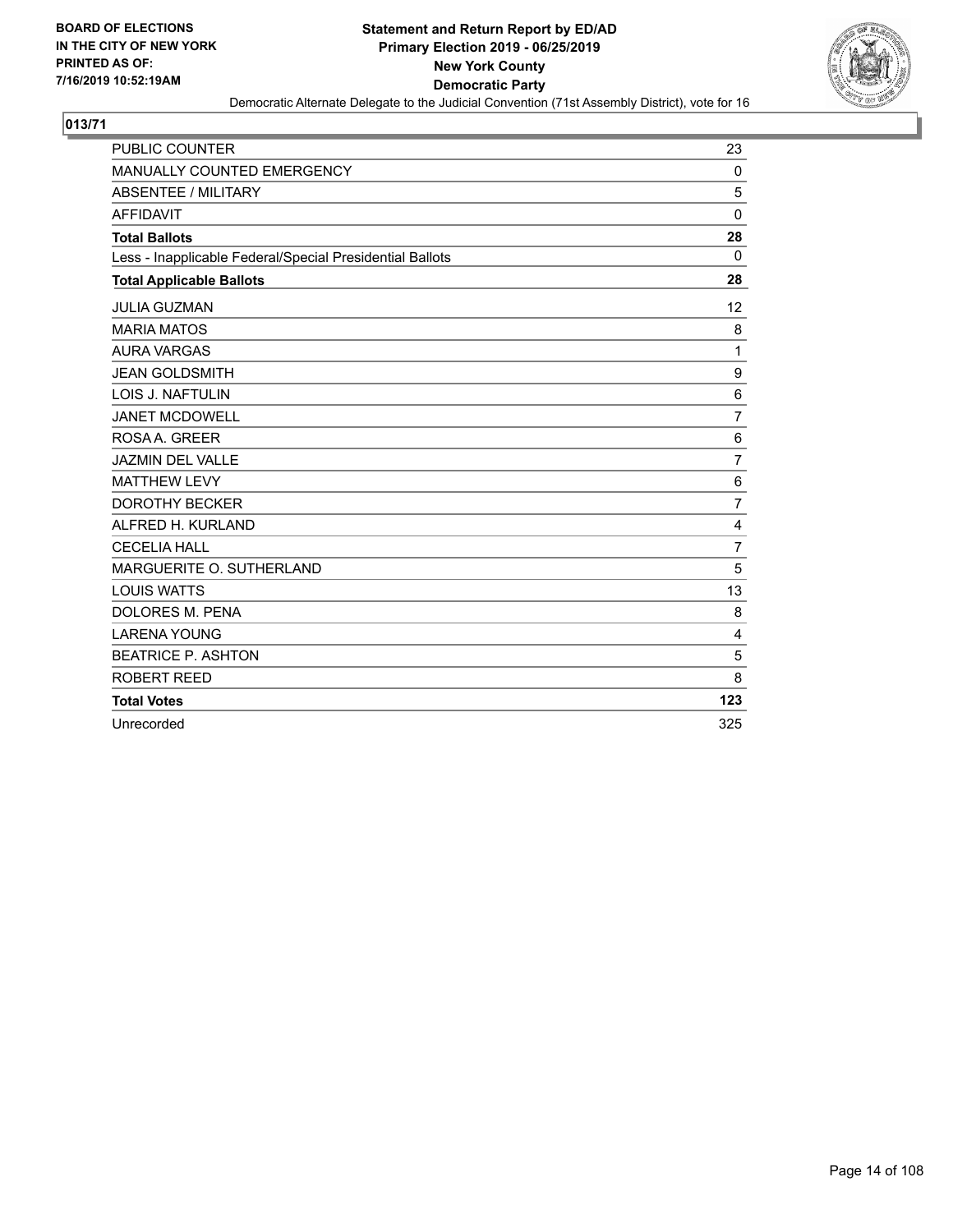

| <b>PUBLIC COUNTER</b>                                    | 8              |
|----------------------------------------------------------|----------------|
| MANUALLY COUNTED EMERGENCY                               | $\mathbf 0$    |
| <b>ABSENTEE / MILITARY</b>                               | 4              |
| <b>AFFIDAVIT</b>                                         | $\Omega$       |
| <b>Total Ballots</b>                                     | 12             |
| Less - Inapplicable Federal/Special Presidential Ballots | $\mathbf 0$    |
| <b>Total Applicable Ballots</b>                          | 12             |
| <b>JULIA GUZMAN</b>                                      | 3              |
| <b>MARIA MATOS</b>                                       | $\mathbf{1}$   |
| <b>AURA VARGAS</b>                                       | $\mathbf 0$    |
| <b>JEAN GOLDSMITH</b>                                    | 3              |
| <b>LOIS J. NAFTULIN</b>                                  | $\overline{2}$ |
| <b>JANET MCDOWELL</b>                                    | 4              |
| ROSA A. GREER                                            | $\overline{2}$ |
| <b>JAZMIN DEL VALLE</b>                                  | $\overline{c}$ |
| <b>MATTHEW LEVY</b>                                      | $\overline{2}$ |
| <b>DOROTHY BECKER</b>                                    | 3              |
| ALFRED H. KURLAND                                        | $\overline{c}$ |
| <b>CECELIA HALL</b>                                      | 3              |
| MARGUERITE O. SUTHERLAND                                 | $\overline{2}$ |
| <b>LOUIS WATTS</b>                                       | $\overline{c}$ |
| <b>DOLORES M. PENA</b>                                   | $\overline{2}$ |
| <b>LARENA YOUNG</b>                                      | 3              |
| <b>BEATRICE P. ASHTON</b>                                | 3              |
| ROBERT REED                                              | 4              |
| <b>Total Votes</b>                                       | 43             |
| Unrecorded                                               | 149            |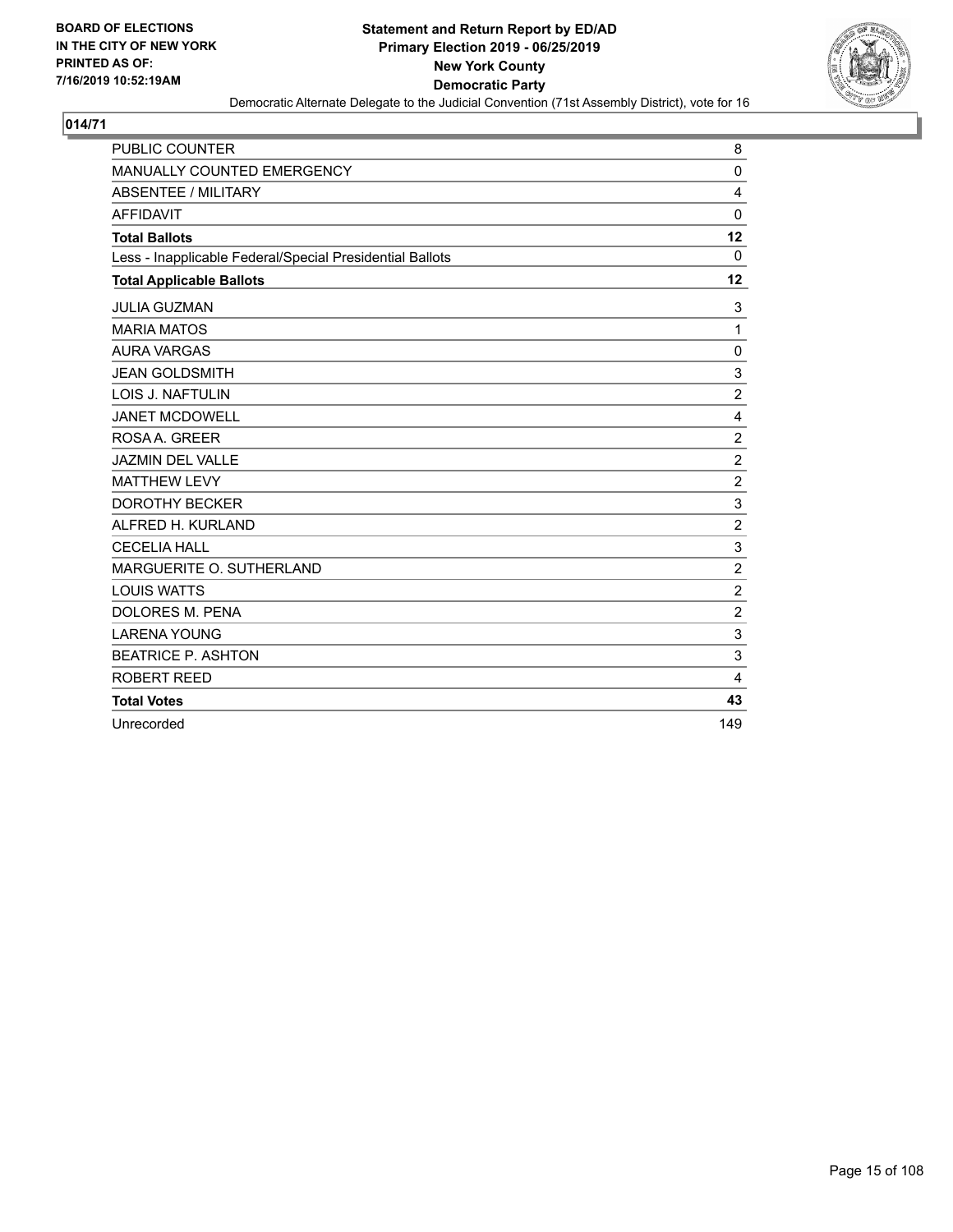

| <b>PUBLIC COUNTER</b>                                    | 11             |
|----------------------------------------------------------|----------------|
| MANUALLY COUNTED EMERGENCY                               | 0              |
| <b>ABSENTEE / MILITARY</b>                               | 3              |
| <b>AFFIDAVIT</b>                                         | $\mathbf{0}$   |
| <b>Total Ballots</b>                                     | 14             |
| Less - Inapplicable Federal/Special Presidential Ballots | $\Omega$       |
| <b>Total Applicable Ballots</b>                          | 14             |
| <b>JULIA GUZMAN</b>                                      | 3              |
| <b>MARIA MATOS</b>                                       | 1              |
| <b>AURA VARGAS</b>                                       | $\overline{c}$ |
| <b>JEAN GOLDSMITH</b>                                    | 1              |
| LOIS J. NAFTULIN                                         | 1              |
| <b>JANET MCDOWELL</b>                                    | $\mathbf{1}$   |
| ROSA A. GREER                                            | 1              |
| <b>JAZMIN DEL VALLE</b>                                  | 1              |
| <b>MATTHEW LEVY</b>                                      | 1              |
| <b>DOROTHY BECKER</b>                                    | 1              |
| ALFRED H. KURLAND                                        | 1              |
| <b>CECELIA HALL</b>                                      | 1              |
| MARGUERITE O. SUTHERLAND                                 | 1              |
| <b>LOUIS WATTS</b>                                       | $\mathbf{1}$   |
| <b>DOLORES M. PENA</b>                                   | 1              |
| <b>LARENA YOUNG</b>                                      | $\overline{2}$ |
| <b>BEATRICE P. ASHTON</b>                                | $\overline{c}$ |
| <b>ROBERT REED</b>                                       | $\overline{2}$ |
| <b>Total Votes</b>                                       | 24             |
| Unrecorded                                               | 200            |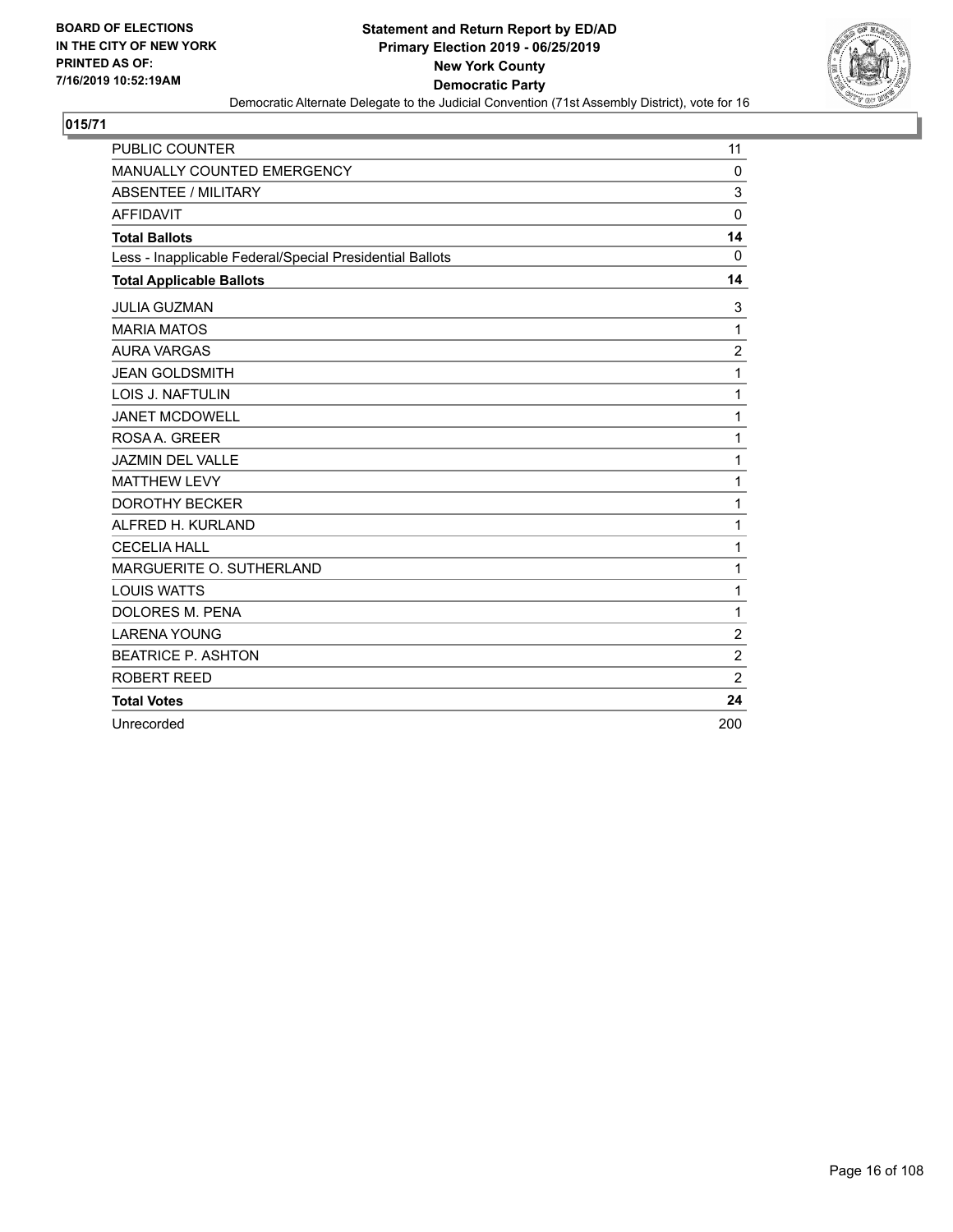

| <b>PUBLIC COUNTER</b>                                    | 11             |
|----------------------------------------------------------|----------------|
| MANUALLY COUNTED EMERGENCY                               | 0              |
| <b>ABSENTEE / MILITARY</b>                               | 1              |
| <b>AFFIDAVIT</b>                                         | $\Omega$       |
| <b>Total Ballots</b>                                     | 12             |
| Less - Inapplicable Federal/Special Presidential Ballots | $\Omega$       |
| <b>Total Applicable Ballots</b>                          | 12             |
| <b>JULIA GUZMAN</b>                                      | $\overline{c}$ |
| <b>MARIA MATOS</b>                                       | 3              |
| <b>AURA VARGAS</b>                                       | 1              |
| <b>JEAN GOLDSMITH</b>                                    | 4              |
| LOIS J. NAFTULIN                                         | 3              |
| <b>JANET MCDOWELL</b>                                    | 5              |
| ROSA A. GREER                                            | 5              |
| <b>JAZMIN DEL VALLE</b>                                  | 4              |
| <b>MATTHEW LEVY</b>                                      | 4              |
| <b>DOROTHY BECKER</b>                                    | 5              |
| ALFRED H. KURLAND                                        | 5              |
| <b>CECELIA HALL</b>                                      | $\overline{4}$ |
| MARGUERITE O. SUTHERLAND                                 | 4              |
| <b>LOUIS WATTS</b>                                       | 4              |
| <b>DOLORES M. PENA</b>                                   | 5              |
| <b>LARENA YOUNG</b>                                      | 5              |
| <b>BEATRICE P. ASHTON</b>                                | 4              |
| <b>ROBERT REED</b>                                       | 4              |
| <b>Total Votes</b>                                       | 71             |
| Unrecorded                                               | 121            |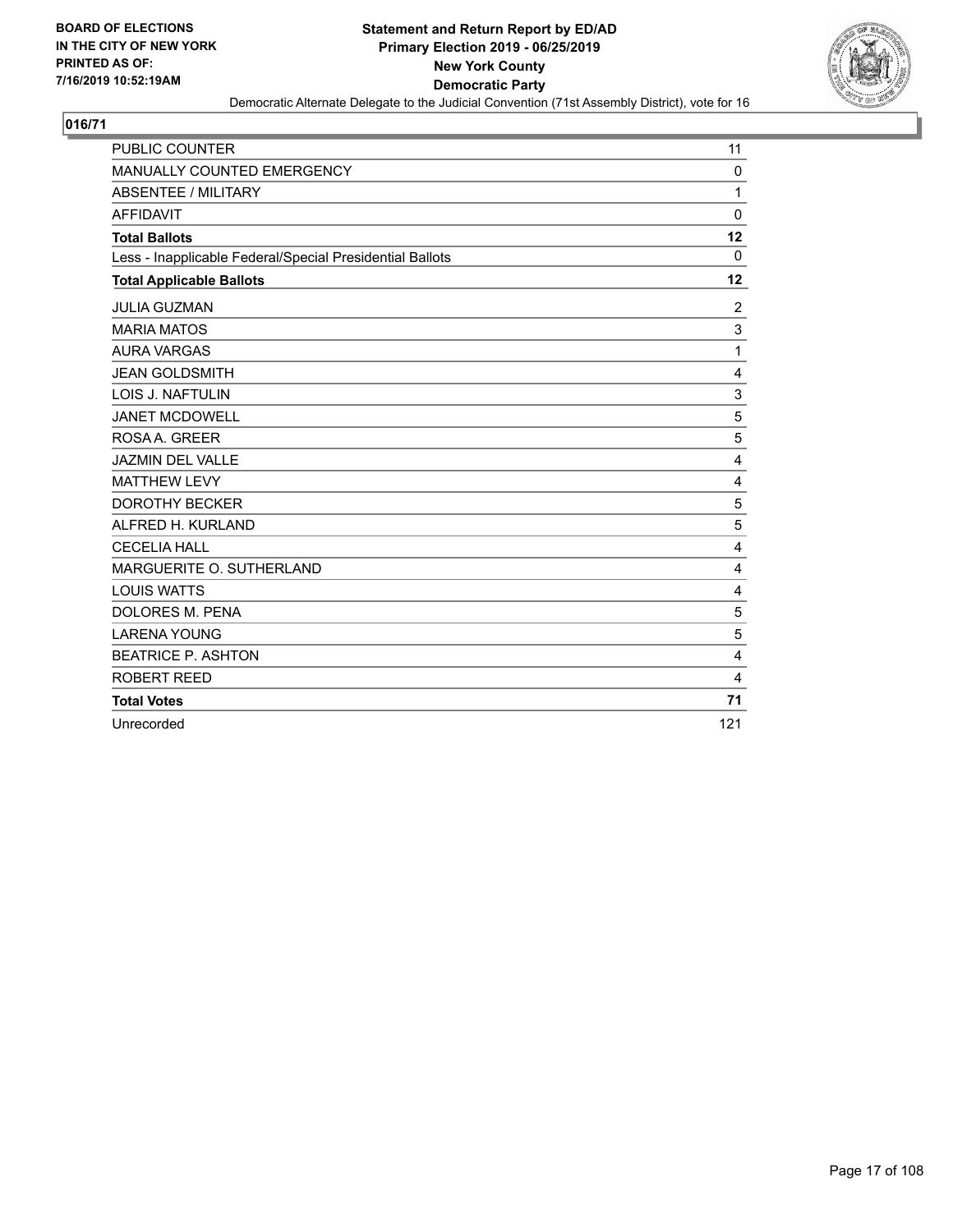

| <b>PUBLIC COUNTER</b>                                    | 12               |
|----------------------------------------------------------|------------------|
| MANUALLY COUNTED EMERGENCY                               | 0                |
| <b>ABSENTEE / MILITARY</b>                               | $\Omega$         |
| <b>AFFIDAVIT</b>                                         | $\Omega$         |
| <b>Total Ballots</b>                                     | 12               |
| Less - Inapplicable Federal/Special Presidential Ballots | $\Omega$         |
| <b>Total Applicable Ballots</b>                          | 12               |
| <b>JULIA GUZMAN</b>                                      | 1                |
| <b>MARIA MATOS</b>                                       | $\overline{c}$   |
| <b>AURA VARGAS</b>                                       | 0                |
| <b>JEAN GOLDSMITH</b>                                    | $\boldsymbol{2}$ |
| LOIS J. NAFTULIN                                         | $\overline{2}$   |
| <b>JANET MCDOWELL</b>                                    | 3                |
| ROSA A. GREER                                            | 1                |
| <b>JAZMIN DEL VALLE</b>                                  | 0                |
| <b>MATTHEW LEVY</b>                                      | 1                |
| <b>DOROTHY BECKER</b>                                    | $\overline{c}$   |
| ALFRED H. KURLAND                                        | $\mathbf 0$      |
| <b>CECELIA HALL</b>                                      | $\mathbf{0}$     |
| MARGUERITE O. SUTHERLAND                                 | $\Omega$         |
| <b>LOUIS WATTS</b>                                       | $\mathbf 0$      |
| <b>DOLORES M. PENA</b>                                   | 1                |
| <b>LARENA YOUNG</b>                                      | 0                |
| <b>BEATRICE P. ASHTON</b>                                | 1                |
| <b>ROBERT REED</b>                                       | $\mathbf{0}$     |
| <b>Total Votes</b>                                       | 16               |
| Unrecorded                                               | 176              |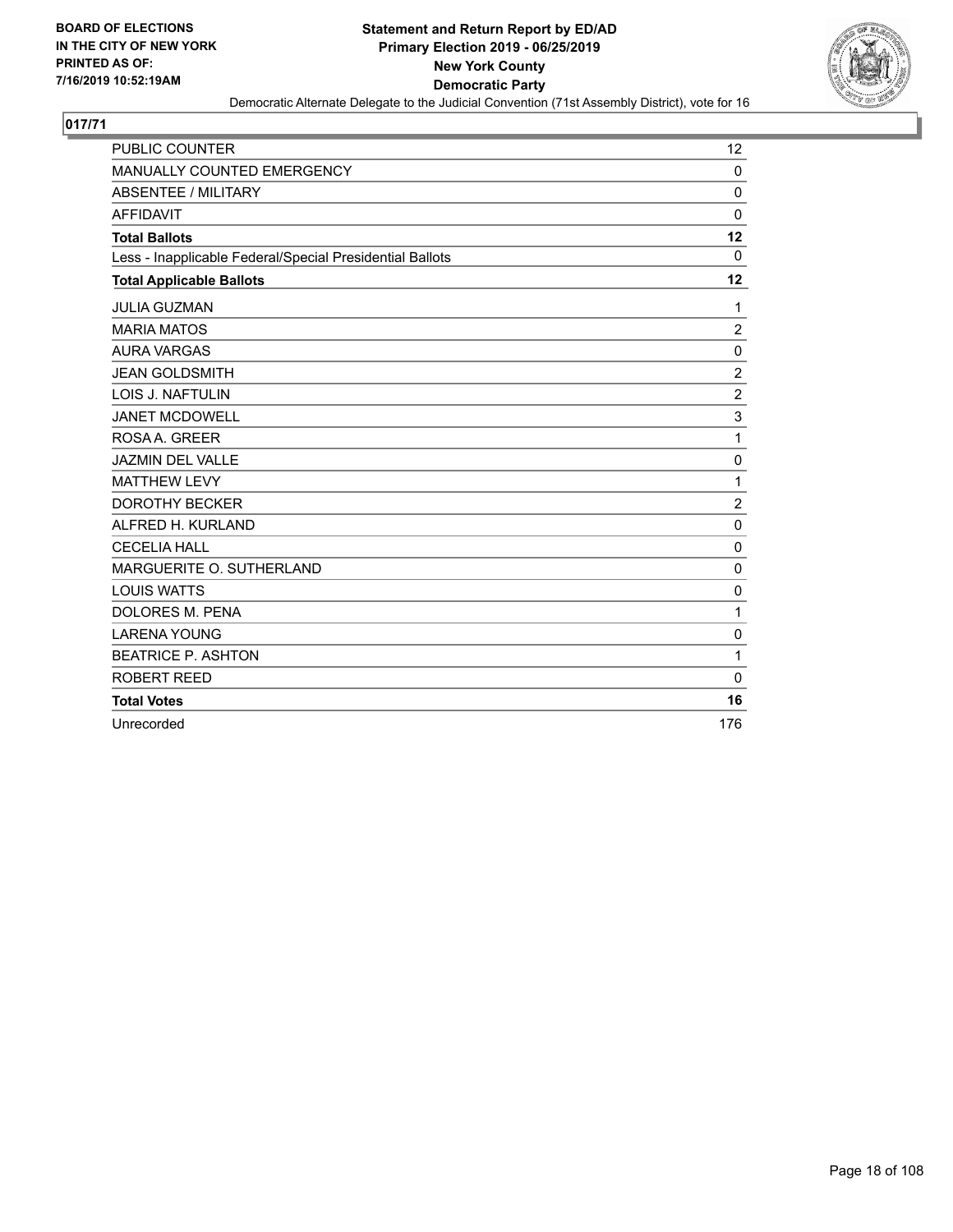

| <b>PUBLIC COUNTER</b>                                    | 46             |
|----------------------------------------------------------|----------------|
| MANUALLY COUNTED EMERGENCY                               | 0              |
| <b>ABSENTEE / MILITARY</b>                               | 6              |
| <b>AFFIDAVIT</b>                                         | $\Omega$       |
| <b>Total Ballots</b>                                     | 52             |
| Less - Inapplicable Federal/Special Presidential Ballots | $\Omega$       |
| <b>Total Applicable Ballots</b>                          | 52             |
| <b>JULIA GUZMAN</b>                                      | 4              |
| <b>MARIA MATOS</b>                                       | $\overline{c}$ |
| <b>AURA VARGAS</b>                                       | $\overline{2}$ |
| <b>JEAN GOLDSMITH</b>                                    | 26             |
| LOIS J. NAFTULIN                                         | 21             |
| <b>JANET MCDOWELL</b>                                    | 21             |
| ROSA A. GREER                                            | 23             |
| <b>JAZMIN DEL VALLE</b>                                  | 21             |
| <b>MATTHEW LEVY</b>                                      | 22             |
| <b>DOROTHY BECKER</b>                                    | 22             |
| ALFRED H. KURLAND                                        | 21             |
| <b>CECELIA HALL</b>                                      | 23             |
| MARGUERITE O. SUTHERLAND                                 | 22             |
| <b>LOUIS WATTS</b>                                       | 22             |
| DOLORES M. PENA                                          | 22             |
| <b>LARENA YOUNG</b>                                      | 21             |
| <b>BEATRICE P. ASHTON</b>                                | 21             |
| <b>ROBERT REED</b>                                       | 26             |
| <b>Total Votes</b>                                       | 342            |
| Unrecorded                                               | 490            |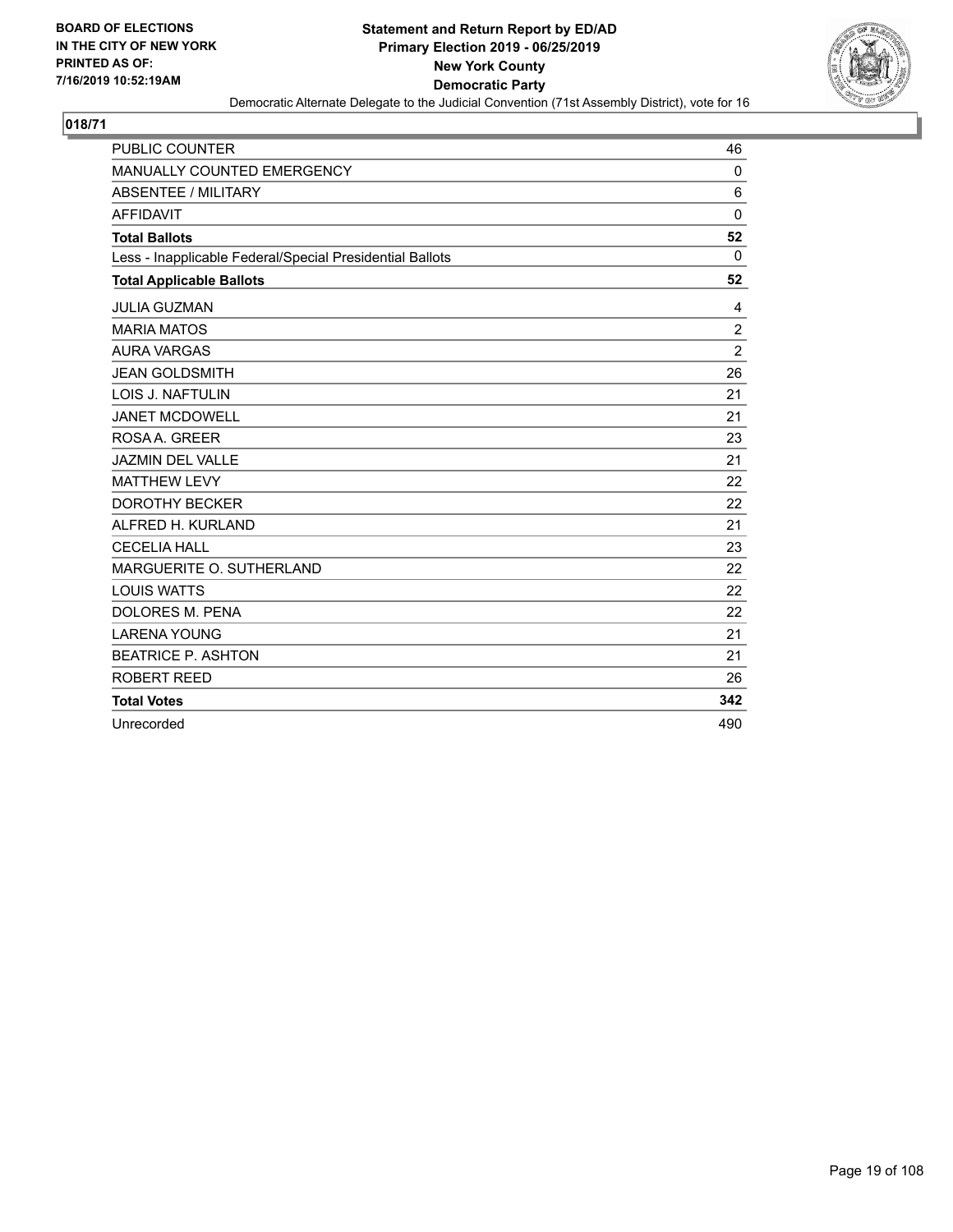

| <b>PUBLIC COUNTER</b>                                    | 109          |
|----------------------------------------------------------|--------------|
| MANUALLY COUNTED EMERGENCY                               | 0            |
| <b>ABSENTEE / MILITARY</b>                               | 8            |
| <b>AFFIDAVIT</b>                                         | $\mathbf{0}$ |
| <b>Total Ballots</b>                                     | 117          |
| Less - Inapplicable Federal/Special Presidential Ballots | 0            |
| <b>Total Applicable Ballots</b>                          | 117          |
| <b>JULIA GUZMAN</b>                                      | 13           |
| <b>MARIA MATOS</b>                                       | 13           |
| <b>AURA VARGAS</b>                                       | 8            |
| <b>JEAN GOLDSMITH</b>                                    | 54           |
| <b>LOIS J. NAFTULIN</b>                                  | 42           |
| <b>JANET MCDOWELL</b>                                    | 53           |
| ROSA A. GREER                                            | 52           |
| <b>JAZMIN DEL VALLE</b>                                  | 44           |
| <b>MATTHEW LEVY</b>                                      | 46           |
| <b>DOROTHY BECKER</b>                                    | 50           |
| ALFRED H. KURLAND                                        | 44           |
| <b>CECELIA HALL</b>                                      | 53           |
| MARGUERITE O. SUTHERLAND                                 | 48           |
| <b>LOUIS WATTS</b>                                       | 54           |
| DOLORES M. PENA                                          | 46           |
| <b>LARENA YOUNG</b>                                      | 50           |
| <b>BEATRICE P. ASHTON</b>                                | 52           |
| <b>ROBERT REED</b>                                       | 53           |
| <b>Total Votes</b>                                       | 775          |
| Unrecorded                                               | 1.097        |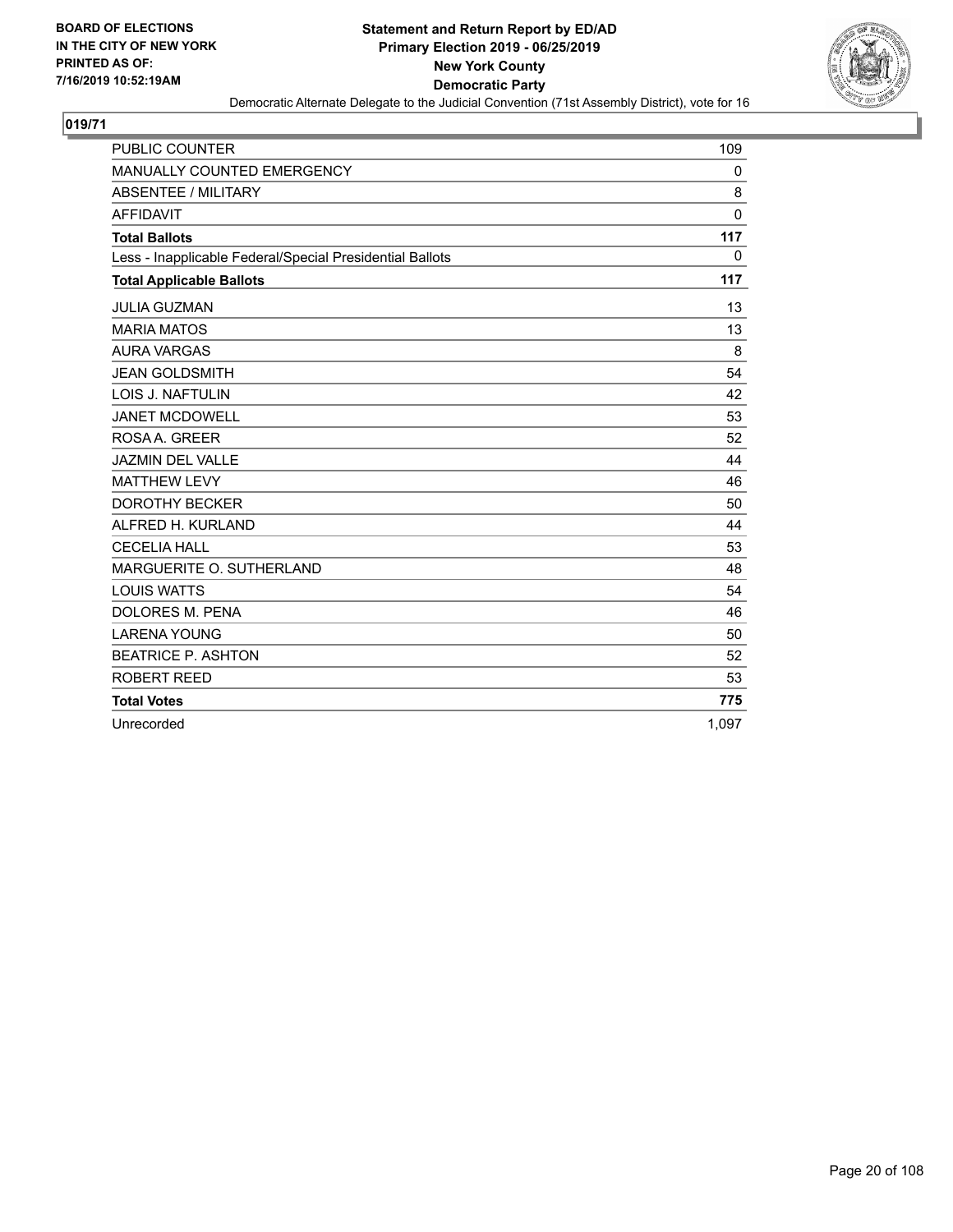

| <b>PUBLIC COUNTER</b>                                    | 88       |
|----------------------------------------------------------|----------|
| MANUALLY COUNTED EMERGENCY                               | 0        |
| <b>ABSENTEE / MILITARY</b>                               | 9        |
| <b>AFFIDAVIT</b>                                         | $\Omega$ |
| <b>Total Ballots</b>                                     | 97       |
| Less - Inapplicable Federal/Special Presidential Ballots | $\Omega$ |
| <b>Total Applicable Ballots</b>                          | 97       |
| <b>JULIA GUZMAN</b>                                      | 12       |
| <b>MARIA MATOS</b>                                       | 8        |
| <b>AURA VARGAS</b>                                       | 5        |
| <b>JEAN GOLDSMITH</b>                                    | 38       |
| LOIS J. NAFTULIN                                         | 28       |
| <b>JANET MCDOWELL</b>                                    | 38       |
| ROSA A. GREER                                            | 42       |
| <b>JAZMIN DEL VALLE</b>                                  | 30       |
| <b>MATTHEW LEVY</b>                                      | 34       |
| <b>DOROTHY BECKER</b>                                    | 38       |
| ALFRED H. KURLAND                                        | 31       |
| <b>CECELIA HALL</b>                                      | 41       |
| MARGUERITE O. SUTHERLAND                                 | 31       |
| <b>LOUIS WATTS</b>                                       | 38       |
| DOLORES M. PENA                                          | 31       |
| <b>LARENA YOUNG</b>                                      | 37       |
| <b>BEATRICE P. ASHTON</b>                                | 31       |
| <b>ROBERT REED</b>                                       | 50       |
| <b>Total Votes</b>                                       | 563      |
| Unrecorded                                               | 989      |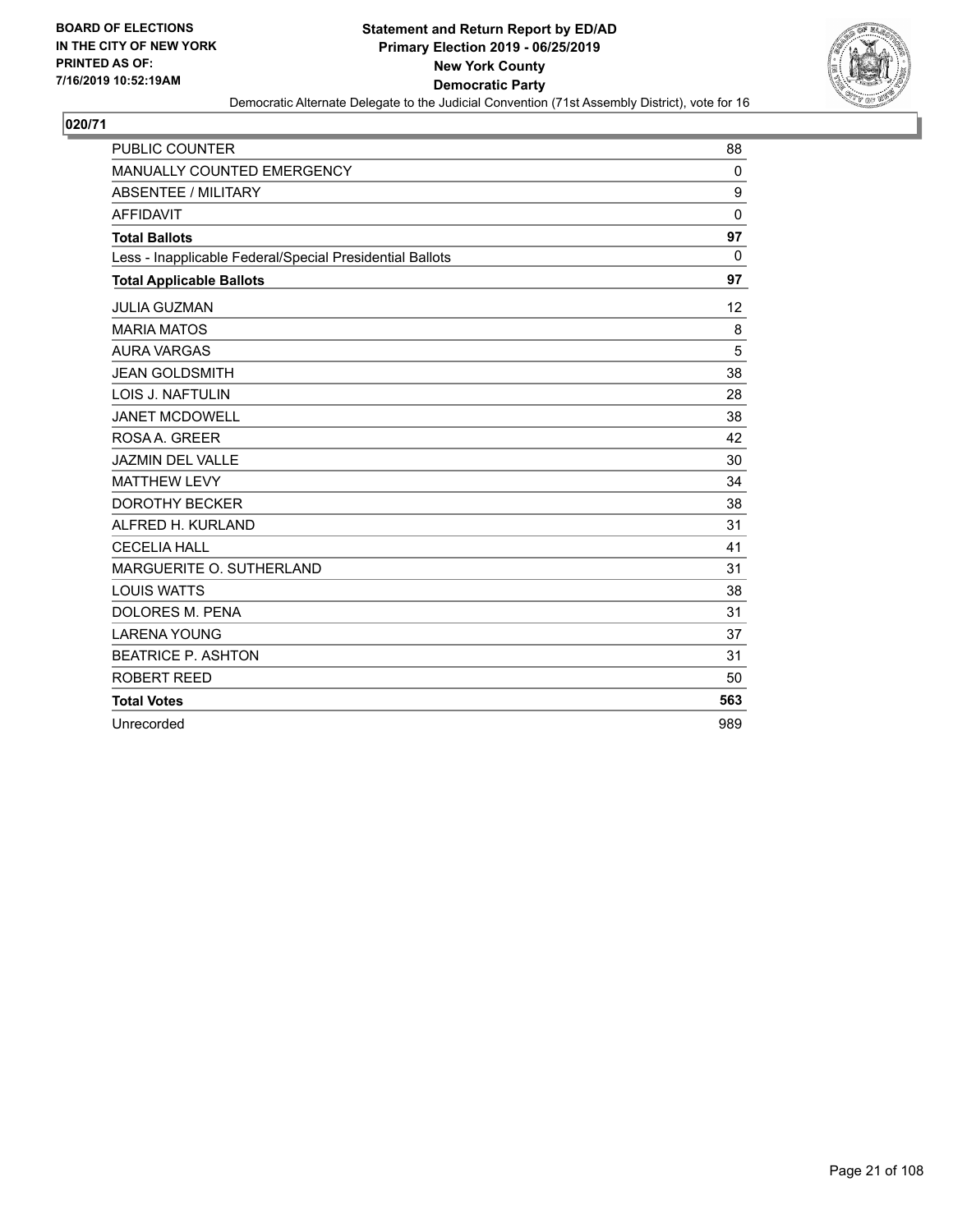

| <b>PUBLIC COUNTER</b>                                    | 24             |
|----------------------------------------------------------|----------------|
| MANUALLY COUNTED EMERGENCY                               | $\mathbf 0$    |
| <b>ABSENTEE / MILITARY</b>                               | 4              |
| <b>AFFIDAVIT</b>                                         | 0              |
| <b>Total Ballots</b>                                     | 28             |
| Less - Inapplicable Federal/Special Presidential Ballots | $\Omega$       |
| <b>Total Applicable Ballots</b>                          | 28             |
| <b>JULIA GUZMAN</b>                                      | 5              |
| <b>MARIA MATOS</b>                                       | $\overline{2}$ |
| <b>AURA VARGAS</b>                                       | 5              |
| <b>JEAN GOLDSMITH</b>                                    | 14             |
| <b>LOIS J. NAFTULIN</b>                                  | 11             |
| <b>JANET MCDOWELL</b>                                    | 12             |
| ROSA A. GREER                                            | 13             |
| <b>JAZMIN DEL VALLE</b>                                  | 11             |
| <b>MATTHEW LEVY</b>                                      | 11             |
| <b>DOROTHY BECKER</b>                                    | 12             |
| ALFRED H. KURLAND                                        | 11             |
| <b>CECELIA HALL</b>                                      | 13             |
| MARGUERITE O. SUTHERLAND                                 | 12             |
| <b>LOUIS WATTS</b>                                       | 12             |
| <b>DOLORES M. PENA</b>                                   | 12             |
| <b>LARENA YOUNG</b>                                      | 13             |
| <b>BEATRICE P. ASHTON</b>                                | 14             |
| <b>ROBERT REED</b>                                       | 13             |
| UNATTRIBUTABLE WRITE-IN (WRITE-IN)                       | 16             |
| <b>Total Votes</b>                                       | 212            |
| Unrecorded                                               | 236            |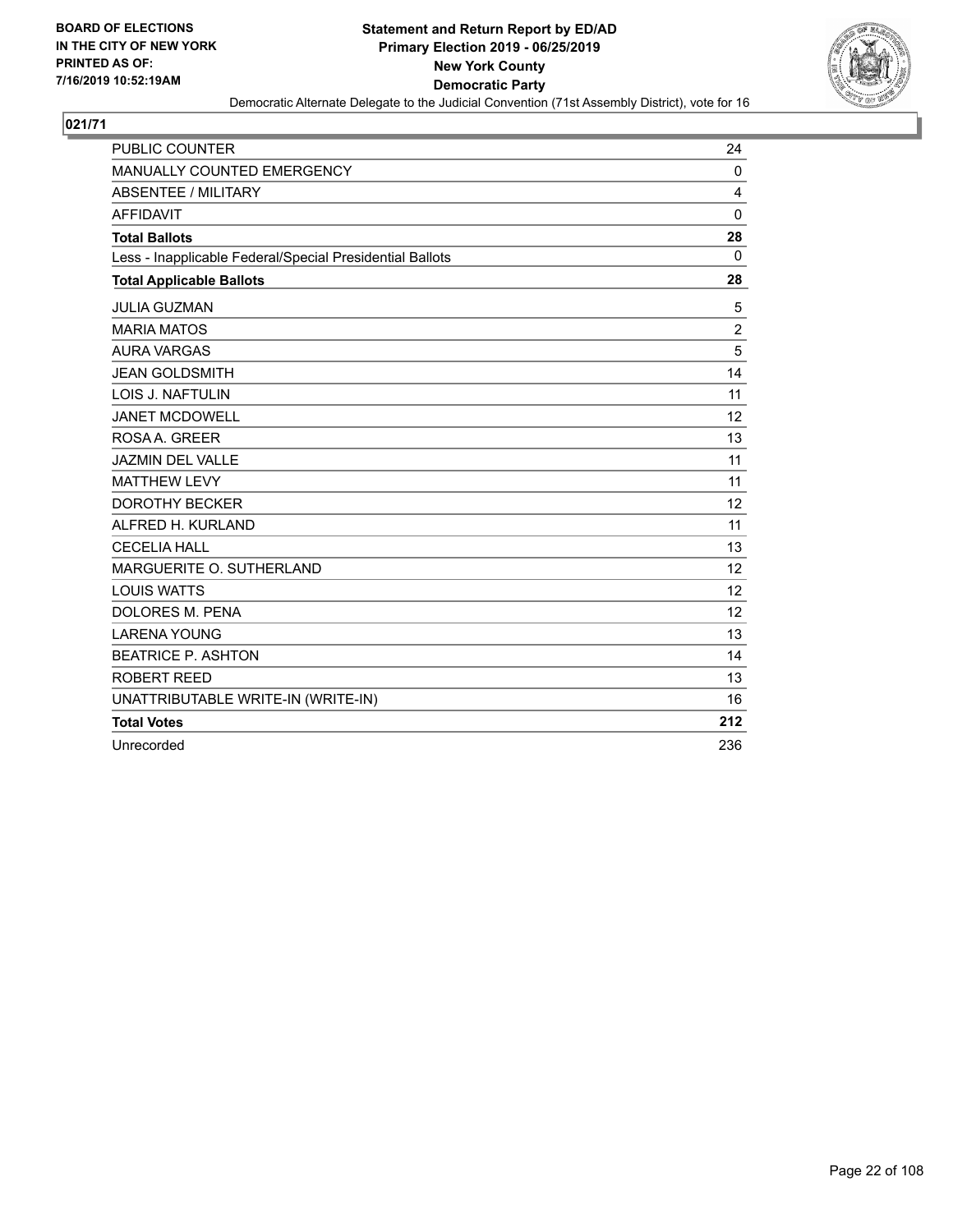

| <b>PUBLIC COUNTER</b>                                    | 18               |
|----------------------------------------------------------|------------------|
| MANUALLY COUNTED EMERGENCY                               | 0                |
| <b>ABSENTEE / MILITARY</b>                               | 3                |
| <b>AFFIDAVIT</b>                                         | 1                |
| <b>Total Ballots</b>                                     | 22               |
| Less - Inapplicable Federal/Special Presidential Ballots | $\Omega$         |
| <b>Total Applicable Ballots</b>                          | 22               |
| <b>JULIA GUZMAN</b>                                      | $\overline{c}$   |
| <b>MARIA MATOS</b>                                       | 0                |
| <b>AURA VARGAS</b>                                       | $\overline{c}$   |
| <b>JEAN GOLDSMITH</b>                                    | 6                |
| LOIS J. NAFTULIN                                         | 6                |
| <b>JANET MCDOWELL</b>                                    | $\boldsymbol{9}$ |
| ROSA A. GREER                                            | $\overline{7}$   |
| JAZMIN DEL VALLE                                         | $\overline{7}$   |
| <b>MATTHEW LEVY</b>                                      | $\overline{7}$   |
| <b>DOROTHY BECKER</b>                                    | 9                |
| ALFRED H. KURLAND                                        | $\overline{7}$   |
| <b>CECELIA HALL</b>                                      | 5                |
| MARGUERITE O. SUTHERLAND                                 | 6                |
| <b>LOUIS WATTS</b>                                       | 8                |
| <b>DOLORES M. PENA</b>                                   | 8                |
| <b>LARENA YOUNG</b>                                      | 8                |
| <b>BEATRICE P. ASHTON</b>                                | 9                |
| ROBERT REED                                              | 9                |
| <b>Total Votes</b>                                       | 115              |
| Unrecorded                                               | 237              |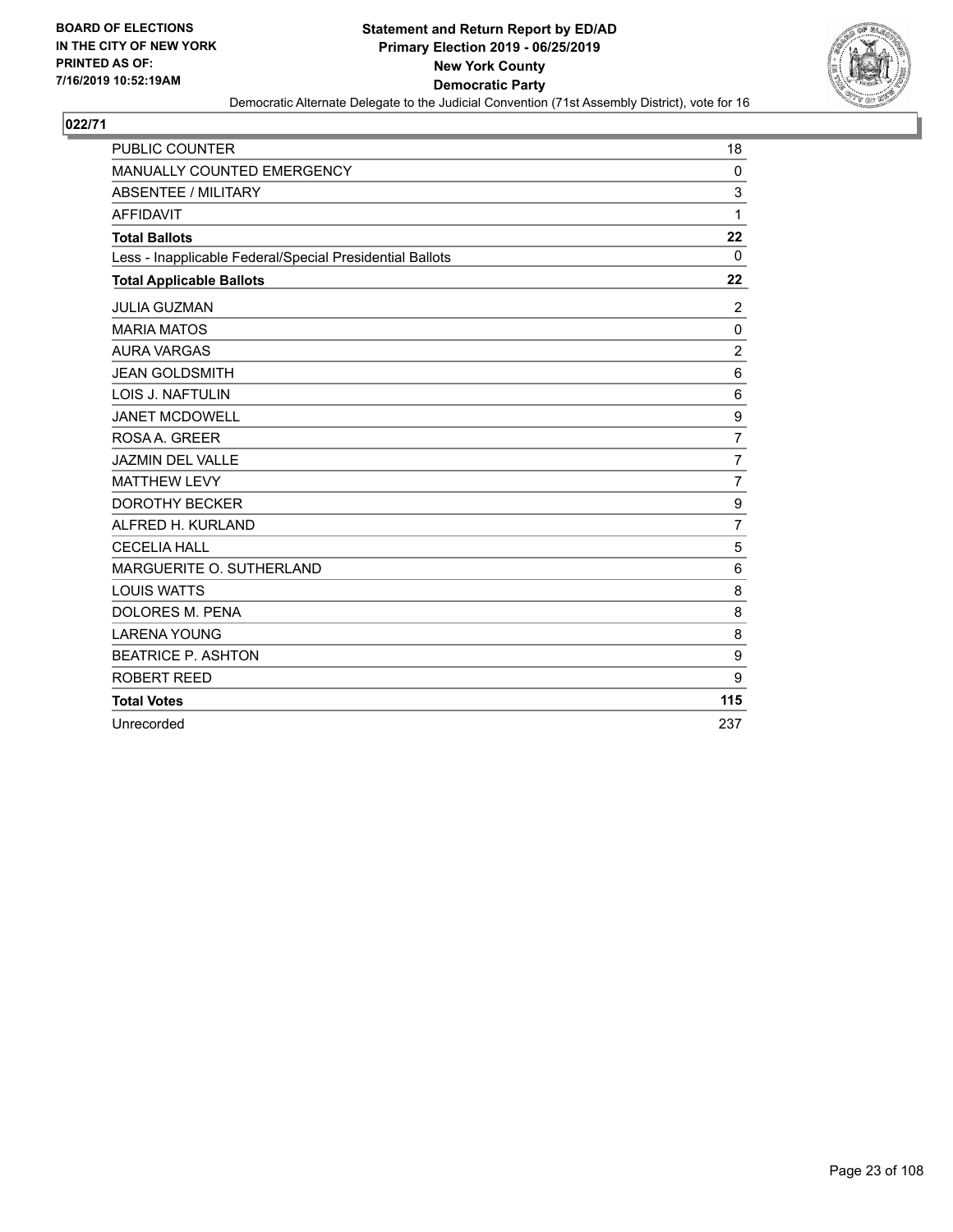

| <b>PUBLIC COUNTER</b>                                    | 28             |
|----------------------------------------------------------|----------------|
| MANUALLY COUNTED EMERGENCY                               | 0              |
| <b>ABSENTEE / MILITARY</b>                               | $\overline{c}$ |
| <b>AFFIDAVIT</b>                                         | $\mathbf{0}$   |
| <b>Total Ballots</b>                                     | 30             |
| Less - Inapplicable Federal/Special Presidential Ballots | $\Omega$       |
| <b>Total Applicable Ballots</b>                          | 30             |
| <b>JULIA GUZMAN</b>                                      | 9              |
| <b>MARIA MATOS</b>                                       | 11             |
| <b>AURA VARGAS</b>                                       | 11             |
| <b>JEAN GOLDSMITH</b>                                    | 10             |
| <b>LOIS J. NAFTULIN</b>                                  | 9              |
| <b>JANET MCDOWELL</b>                                    | 9              |
| ROSA A. GREER                                            | 11             |
| <b>JAZMIN DEL VALLE</b>                                  | 9              |
| <b>MATTHEW LEVY</b>                                      | $\overline{7}$ |
| <b>DOROTHY BECKER</b>                                    | 9              |
| ALFRED H. KURLAND                                        | 9              |
| <b>CECELIA HALL</b>                                      | 13             |
| MARGUERITE O. SUTHERLAND                                 | 9              |
| <b>LOUIS WATTS</b>                                       | 10             |
| <b>DOLORES M. PENA</b>                                   | 13             |
| <b>LARENA YOUNG</b>                                      | 11             |
| <b>BEATRICE P. ASHTON</b>                                | 11             |
| <b>ROBERT REED</b>                                       | 10             |
| <b>Total Votes</b>                                       | 181            |
| Unrecorded                                               | 299            |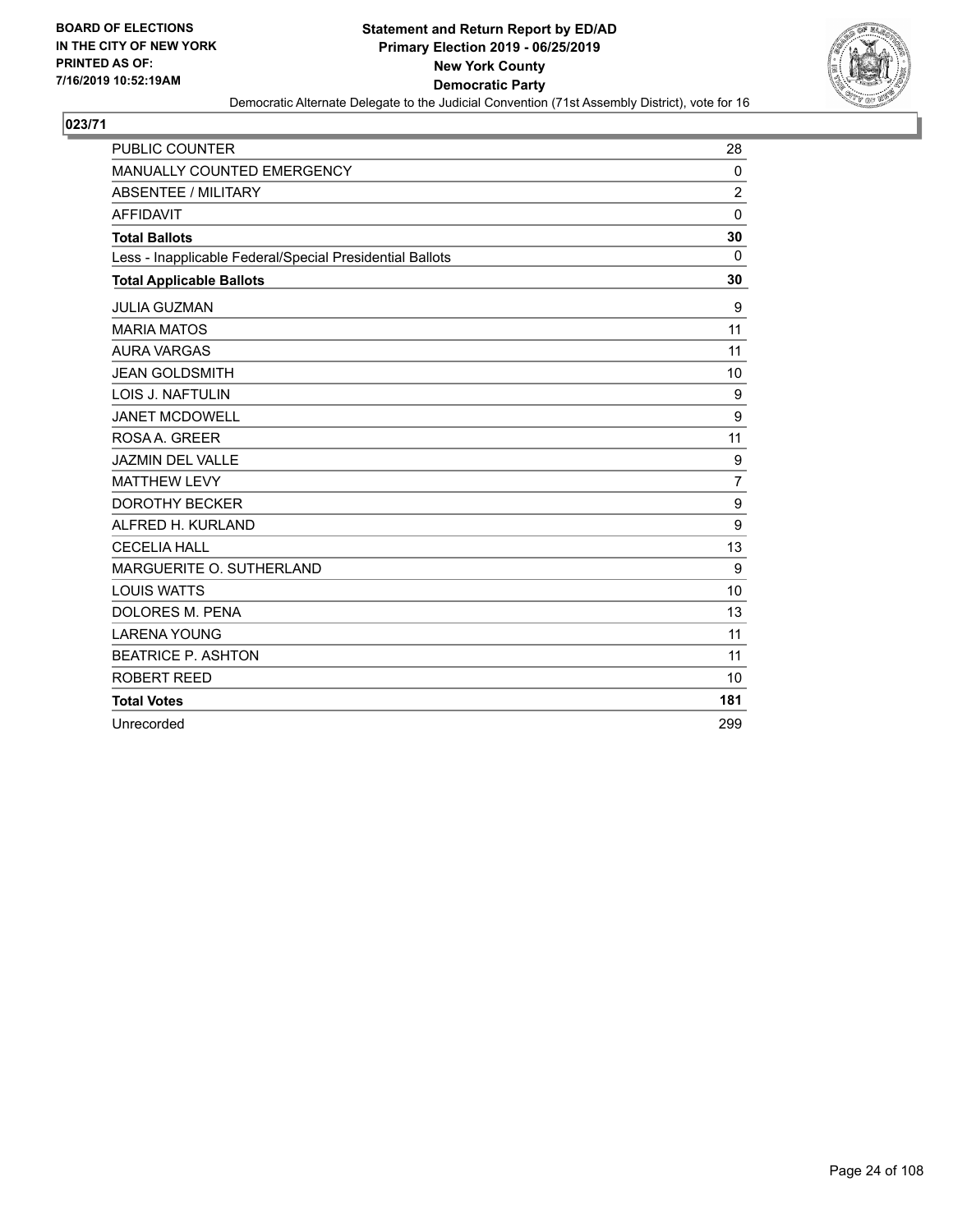

| <b>PUBLIC COUNTER</b>                                    | 15       |
|----------------------------------------------------------|----------|
| MANUALLY COUNTED EMERGENCY                               | 0        |
| <b>ABSENTEE / MILITARY</b>                               | 3        |
| <b>AFFIDAVIT</b>                                         | $\Omega$ |
| <b>Total Ballots</b>                                     | 18       |
| Less - Inapplicable Federal/Special Presidential Ballots | $\Omega$ |
| <b>Total Applicable Ballots</b>                          | 18       |
| <b>JULIA GUZMAN</b>                                      | 1        |
| <b>MARIA MATOS</b>                                       | 0        |
| <b>AURA VARGAS</b>                                       | $\Omega$ |
| <b>JEAN GOLDSMITH</b>                                    | 10       |
| <b>LOIS J. NAFTULIN</b>                                  | 9        |
| <b>JANET MCDOWELL</b>                                    | 11       |
| ROSA A. GREER                                            | 11       |
| <b>JAZMIN DEL VALLE</b>                                  | 9        |
| <b>MATTHEW LEVY</b>                                      | 9        |
| <b>DOROTHY BECKER</b>                                    | 11       |
| ALFRED H. KURLAND                                        | 10       |
| <b>CECELIA HALL</b>                                      | 11       |
| MARGUERITE O. SUTHERLAND                                 | 13       |
| <b>LOUIS WATTS</b>                                       | 9        |
| <b>DOLORES M. PENA</b>                                   | 10       |
| <b>LARENA YOUNG</b>                                      | 10       |
| <b>BEATRICE P. ASHTON</b>                                | 11       |
| <b>ROBERT REED</b>                                       | 12       |
| <b>Total Votes</b>                                       | 157      |
| Unrecorded                                               | 131      |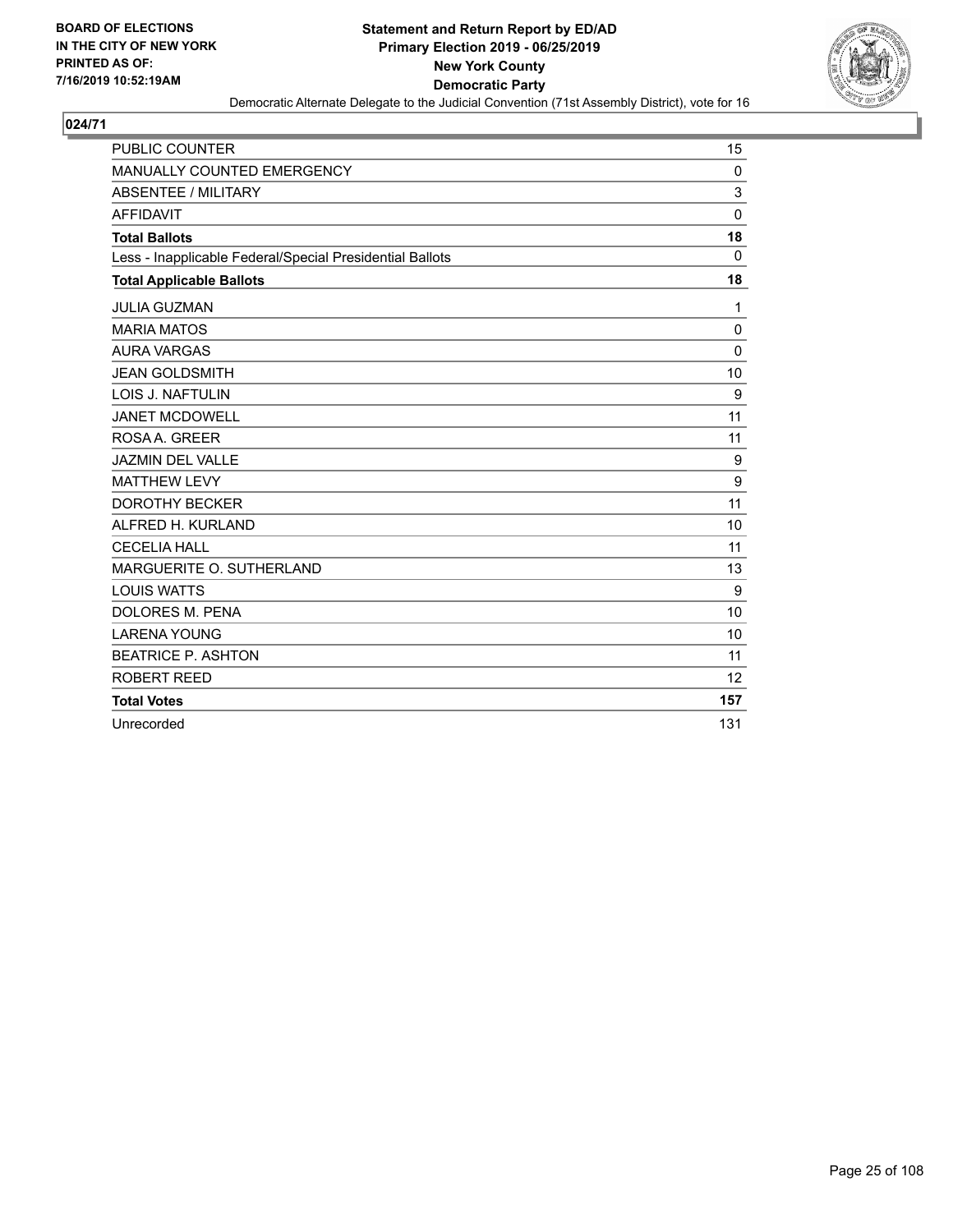

| PUBLIC COUNTER                                           | 13             |
|----------------------------------------------------------|----------------|
| MANUALLY COUNTED EMERGENCY                               | $\mathbf 0$    |
| <b>ABSENTEE / MILITARY</b>                               | 4              |
| <b>AFFIDAVIT</b>                                         | $\mathbf 0$    |
| <b>Total Ballots</b>                                     | 17             |
| Less - Inapplicable Federal/Special Presidential Ballots | $\Omega$       |
| <b>Total Applicable Ballots</b>                          | 17             |
| <b>JULIA GUZMAN</b>                                      | 3              |
| <b>MARIA MATOS</b>                                       | 5              |
| <b>AURA VARGAS</b>                                       | $\overline{2}$ |
| <b>JEAN GOLDSMITH</b>                                    | 5              |
| LOIS J. NAFTULIN                                         | 3              |
| <b>JANET MCDOWELL</b>                                    | $\,6$          |
| ROSA A. GREER                                            | $\overline{7}$ |
| <b>JAZMIN DEL VALLE</b>                                  | 5              |
| <b>MATTHEW LEVY</b>                                      | 4              |
| <b>DOROTHY BECKER</b>                                    | 5              |
| ALFRED H. KURLAND                                        | 6              |
| <b>CECELIA HALL</b>                                      | $\overline{7}$ |
| MARGUERITE O. SUTHERLAND                                 | 5              |
| <b>LOUIS WATTS</b>                                       | 6              |
| DOLORES M. PENA                                          | 4              |
| <b>LARENA YOUNG</b>                                      | 6              |
| <b>BEATRICE P. ASHTON</b>                                | $\overline{7}$ |
| <b>ROBERT REED</b>                                       | 5              |
| UNATTRIBUTABLE WRITE-IN (WRITE-IN)                       | 1              |
| <b>Total Votes</b>                                       | 92             |
| Unrecorded                                               | 180            |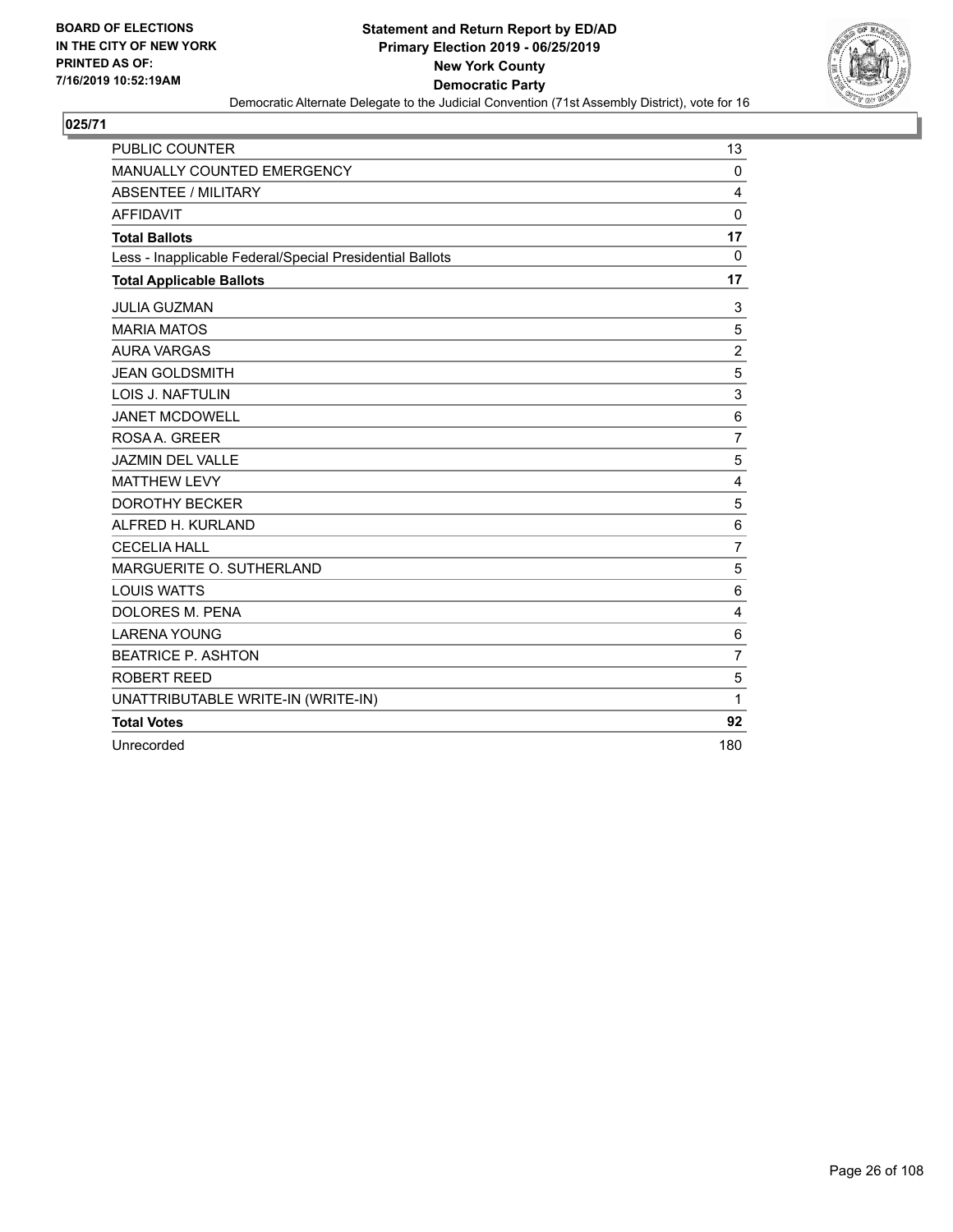

| <b>PUBLIC COUNTER</b>                                    | 18             |
|----------------------------------------------------------|----------------|
| MANUALLY COUNTED EMERGENCY                               | 0              |
| <b>ABSENTEE / MILITARY</b>                               | 3              |
| <b>AFFIDAVIT</b>                                         | $\Omega$       |
| <b>Total Ballots</b>                                     | 21             |
| Less - Inapplicable Federal/Special Presidential Ballots | $\mathbf 0$    |
| <b>Total Applicable Ballots</b>                          | 21             |
| <b>JULIA GUZMAN</b>                                      | 6              |
| <b>MARIA MATOS</b>                                       | $\overline{7}$ |
| <b>AURA VARGAS</b>                                       | $\overline{7}$ |
| <b>JEAN GOLDSMITH</b>                                    | $\overline{7}$ |
| LOIS J. NAFTULIN                                         | 3              |
| <b>JANET MCDOWELL</b>                                    | 5              |
| ROSA A. GREER                                            | 6              |
| JAZMIN DEL VALLE                                         | 6              |
| <b>MATTHEW LEVY</b>                                      | 6              |
| <b>DOROTHY BECKER</b>                                    | 8              |
| ALFRED H. KURLAND                                        | 3              |
| <b>CECELIA HALL</b>                                      | 5              |
| MARGUERITE O. SUTHERLAND                                 | 4              |
| <b>LOUIS WATTS</b>                                       | 5              |
| <b>DOLORES M. PENA</b>                                   | 8              |
| <b>LARENA YOUNG</b>                                      | 5              |
| <b>BEATRICE P. ASHTON</b>                                | 5              |
| ROBERT REED                                              | $\overline{7}$ |
| <b>Total Votes</b>                                       | 103            |
| Unrecorded                                               | 233            |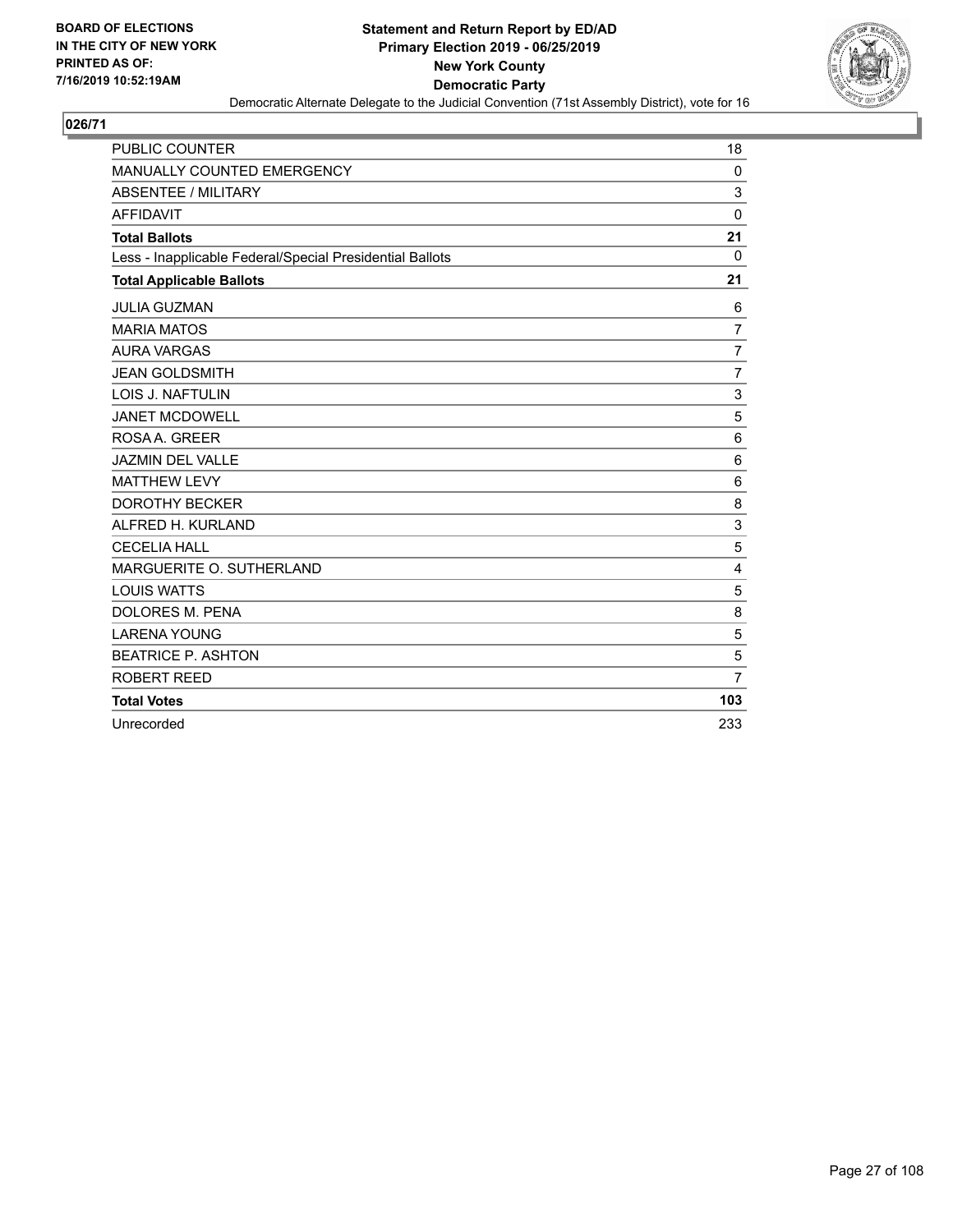

| <b>PUBLIC COUNTER</b>                                    | 16             |
|----------------------------------------------------------|----------------|
| MANUALLY COUNTED EMERGENCY                               | 0              |
| <b>ABSENTEE / MILITARY</b>                               | 1              |
| <b>AFFIDAVIT</b>                                         | $\mathbf{0}$   |
| <b>Total Ballots</b>                                     | 17             |
| Less - Inapplicable Federal/Special Presidential Ballots | $\Omega$       |
| <b>Total Applicable Ballots</b>                          | 17             |
| <b>JULIA GUZMAN</b>                                      | $\overline{c}$ |
| <b>MARIA MATOS</b>                                       | $\overline{c}$ |
| <b>AURA VARGAS</b>                                       | $\overline{2}$ |
| <b>JEAN GOLDSMITH</b>                                    | 10             |
| LOIS J. NAFTULIN                                         | 8              |
| <b>JANET MCDOWELL</b>                                    | 9              |
| ROSA A. GREER                                            | 10             |
| <b>JAZMIN DEL VALLE</b>                                  | $\overline{7}$ |
| <b>MATTHEW LEVY</b>                                      | 8              |
| <b>DOROTHY BECKER</b>                                    | 8              |
| ALFRED H. KURLAND                                        | 8              |
| <b>CECELIA HALL</b>                                      | 11             |
| MARGUERITE O. SUTHERLAND                                 | $\overline{7}$ |
| <b>LOUIS WATTS</b>                                       | $\overline{7}$ |
| <b>DOLORES M. PENA</b>                                   | 8              |
| <b>LARENA YOUNG</b>                                      | 10             |
| <b>BEATRICE P. ASHTON</b>                                | 9              |
| <b>ROBERT REED</b>                                       | 10             |
| <b>Total Votes</b>                                       | 136            |
| Unrecorded                                               | 136            |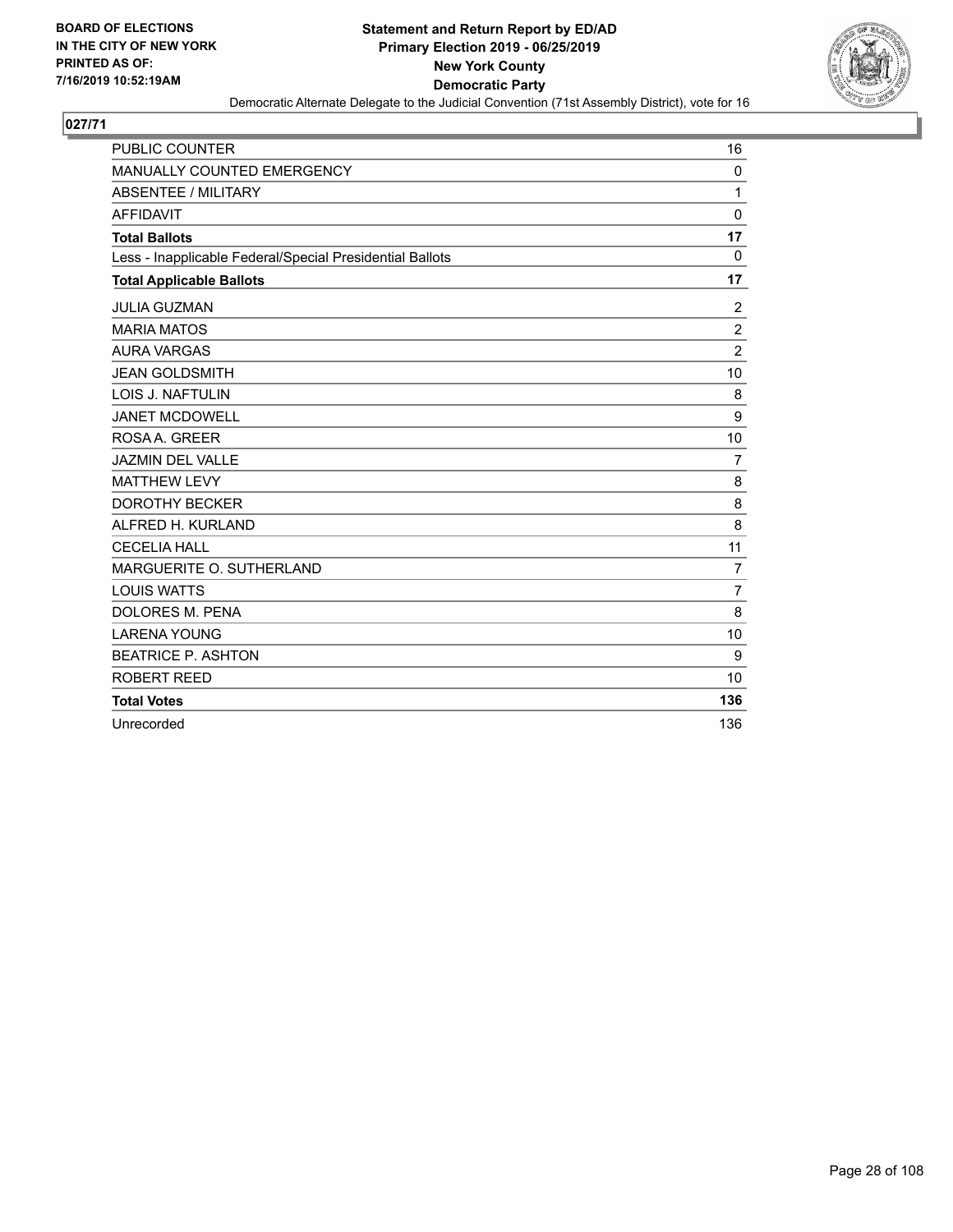

| <b>PUBLIC COUNTER</b>                                    | 30               |
|----------------------------------------------------------|------------------|
| MANUALLY COUNTED EMERGENCY                               | 0                |
| <b>ABSENTEE / MILITARY</b>                               | $\mathbf 0$      |
| <b>AFFIDAVIT</b>                                         | $\Omega$         |
| <b>Total Ballots</b>                                     | 30               |
| Less - Inapplicable Federal/Special Presidential Ballots | $\Omega$         |
| <b>Total Applicable Ballots</b>                          | 30               |
| <b>JULIA GUZMAN</b>                                      | 6                |
| <b>MARIA MATOS</b>                                       | 8                |
| <b>AURA VARGAS</b>                                       | $\overline{c}$   |
| <b>JEAN GOLDSMITH</b>                                    | $\overline{4}$   |
| LOIS J. NAFTULIN                                         | 1                |
| <b>JANET MCDOWELL</b>                                    | 3                |
| ROSA A. GREER                                            | 5                |
| <b>JAZMIN DEL VALLE</b>                                  | $\overline{7}$   |
| <b>MATTHEW LEVY</b>                                      | $\overline{4}$   |
| <b>DOROTHY BECKER</b>                                    | $\boldsymbol{2}$ |
| ALFRED H. KURLAND                                        | 3                |
| <b>CECELIA HALL</b>                                      | 5                |
| MARGUERITE O. SUTHERLAND                                 | 5                |
| <b>LOUIS WATTS</b>                                       | 3                |
| <b>DOLORES M. PENA</b>                                   | 5                |
| <b>LARENA YOUNG</b>                                      | 4                |
| <b>BEATRICE P. ASHTON</b>                                | 1                |
| ROBERT REED                                              | 2                |
| <b>Total Votes</b>                                       | 70               |
| Unrecorded                                               | 410              |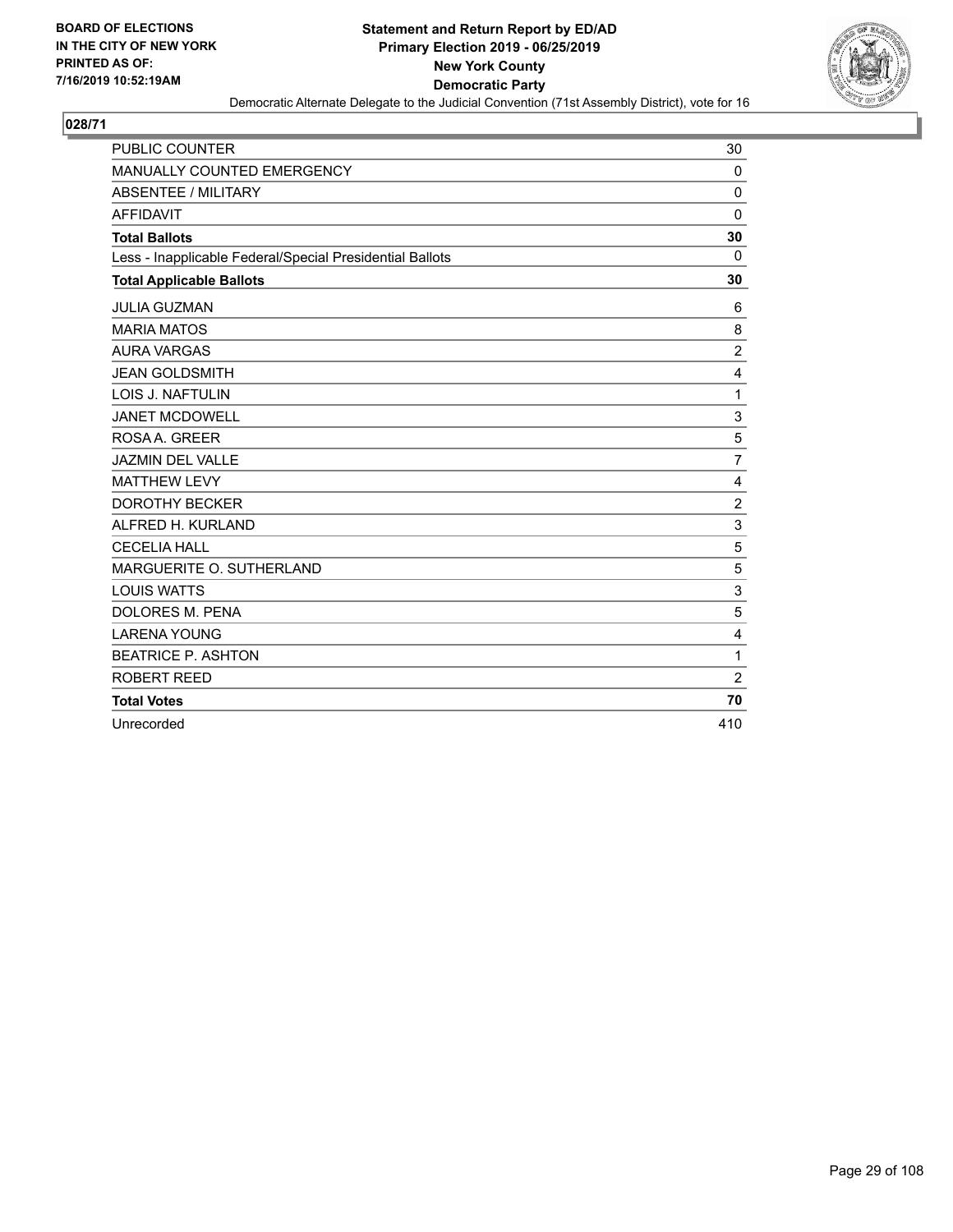

| <b>PUBLIC COUNTER</b>                                    | 20             |
|----------------------------------------------------------|----------------|
| MANUALLY COUNTED EMERGENCY                               | 0              |
| <b>ABSENTEE / MILITARY</b>                               | 1              |
| <b>AFFIDAVIT</b>                                         | $\Omega$       |
| <b>Total Ballots</b>                                     | 21             |
| Less - Inapplicable Federal/Special Presidential Ballots | $\Omega$       |
| <b>Total Applicable Ballots</b>                          | 21             |
| <b>JULIA GUZMAN</b>                                      | 10             |
| <b>MARIA MATOS</b>                                       | 9              |
| <b>AURA VARGAS</b>                                       | 12             |
| <b>JEAN GOLDSMITH</b>                                    | 5              |
| <b>LOIS J. NAFTULIN</b>                                  | 4              |
| <b>JANET MCDOWELL</b>                                    | $\overline{7}$ |
| ROSA A. GREER                                            | $\overline{7}$ |
| <b>JAZMIN DEL VALLE</b>                                  | 6              |
| <b>MATTHEW LEVY</b>                                      | 4              |
| <b>DOROTHY BECKER</b>                                    | 9              |
| ALFRED H. KURLAND                                        | 3              |
| <b>CECELIA HALL</b>                                      | 10             |
| MARGUERITE O. SUTHERLAND                                 | 5              |
| <b>LOUIS WATTS</b>                                       | $\overline{7}$ |
| <b>DOLORES M. PENA</b>                                   | 8              |
| <b>LARENA YOUNG</b>                                      | 8              |
| <b>BEATRICE P. ASHTON</b>                                | $\overline{7}$ |
| <b>ROBERT REED</b>                                       | 6              |
| <b>Total Votes</b>                                       | 127            |
| Unrecorded                                               | 209            |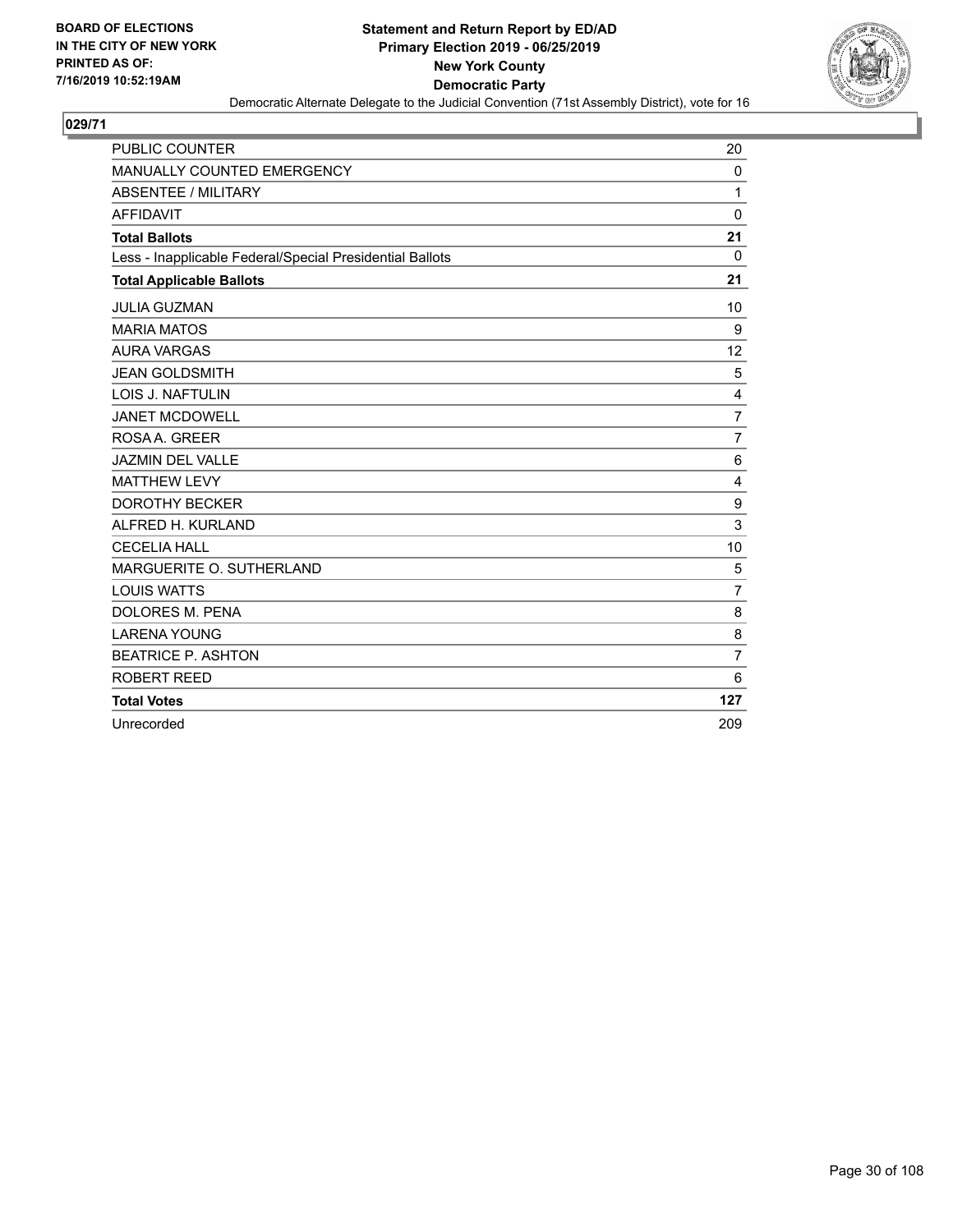

| <b>PUBLIC COUNTER</b>                                    | 21                      |
|----------------------------------------------------------|-------------------------|
| MANUALLY COUNTED EMERGENCY                               | 0                       |
| <b>ABSENTEE / MILITARY</b>                               | $\mathbf 0$             |
| <b>AFFIDAVIT</b>                                         | $\Omega$                |
| <b>Total Ballots</b>                                     | 21                      |
| Less - Inapplicable Federal/Special Presidential Ballots | $\mathbf 0$             |
| <b>Total Applicable Ballots</b>                          | 21                      |
| <b>JULIA GUZMAN</b>                                      | 6                       |
| <b>MARIA MATOS</b>                                       | 6                       |
| <b>AURA VARGAS</b>                                       | 3                       |
| <b>JEAN GOLDSMITH</b>                                    | 3                       |
| LOIS J. NAFTULIN                                         | $\overline{2}$          |
| <b>JANET MCDOWELL</b>                                    | $\overline{c}$          |
| ROSA A. GREER                                            | $\overline{c}$          |
| JAZMIN DEL VALLE                                         | 4                       |
| <b>MATTHEW LEVY</b>                                      | 1                       |
| <b>DOROTHY BECKER</b>                                    | 3                       |
| ALFRED H. KURLAND                                        | $\mathbf 0$             |
| <b>CECELIA HALL</b>                                      | $\overline{\mathbf{4}}$ |
| MARGUERITE O. SUTHERLAND                                 | $\overline{2}$          |
| <b>LOUIS WATTS</b>                                       | $\boldsymbol{2}$        |
| <b>DOLORES M. PENA</b>                                   | 5                       |
| <b>LARENA YOUNG</b>                                      | $\overline{2}$          |
| <b>BEATRICE P. ASHTON</b>                                | $\overline{c}$          |
| ROBERT REED                                              | 1                       |
| <b>Total Votes</b>                                       | 50                      |
| Unrecorded                                               | 286                     |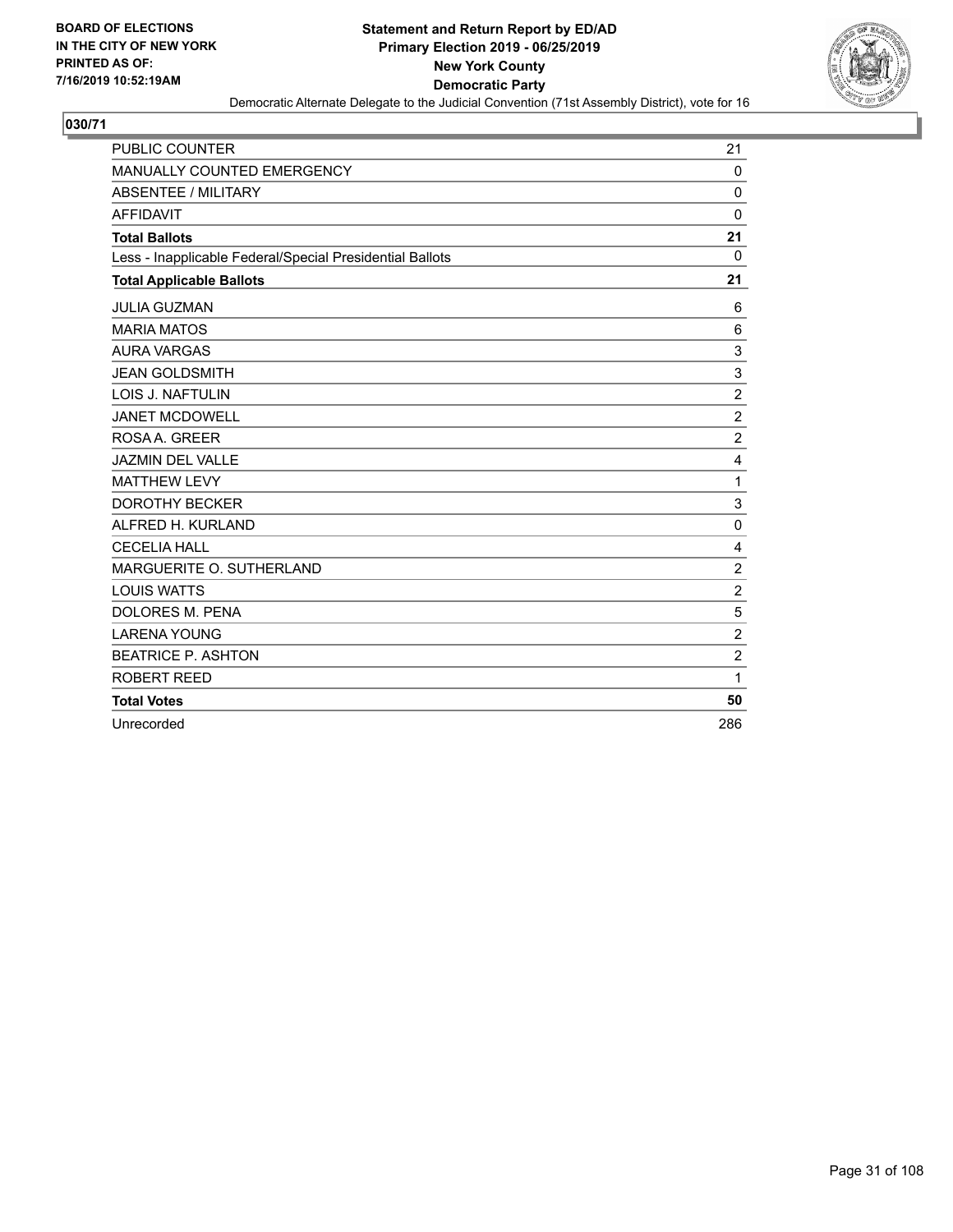

| <b>PUBLIC COUNTER</b>                                    | 32              |
|----------------------------------------------------------|-----------------|
| MANUALLY COUNTED EMERGENCY                               | 0               |
| <b>ABSENTEE / MILITARY</b>                               | $\overline{2}$  |
| <b>AFFIDAVIT</b>                                         | $\Omega$        |
| <b>Total Ballots</b>                                     | 34              |
| Less - Inapplicable Federal/Special Presidential Ballots | $\mathbf{0}$    |
| <b>Total Applicable Ballots</b>                          | 34              |
| <b>JULIA GUZMAN</b>                                      | 6               |
| <b>MARIA MATOS</b>                                       | 6               |
| <b>AURA VARGAS</b>                                       | 1               |
| <b>JEAN GOLDSMITH</b>                                    | 9               |
| <b>LOIS J. NAFTULIN</b>                                  | $6\phantom{1}6$ |
| <b>JANET MCDOWELL</b>                                    | $\overline{7}$  |
| ROSA A. GREER                                            | 6               |
| <b>JAZMIN DEL VALLE</b>                                  | 8               |
| <b>MATTHEW LEVY</b>                                      | 5               |
| <b>DOROTHY BECKER</b>                                    | $\overline{7}$  |
| ALFRED H. KURLAND                                        | $\overline{7}$  |
| <b>CECELIA HALL</b>                                      | 8               |
| MARGUERITE O. SUTHERLAND                                 | 8               |
| <b>LOUIS WATTS</b>                                       | $\overline{7}$  |
| <b>DOLORES M. PENA</b>                                   | $\overline{7}$  |
| <b>LARENA YOUNG</b>                                      | 6               |
| <b>BEATRICE P. ASHTON</b>                                | 6               |
| ROBERT REED                                              | 8               |
| <b>Total Votes</b>                                       | 118             |
| Unrecorded                                               | 426             |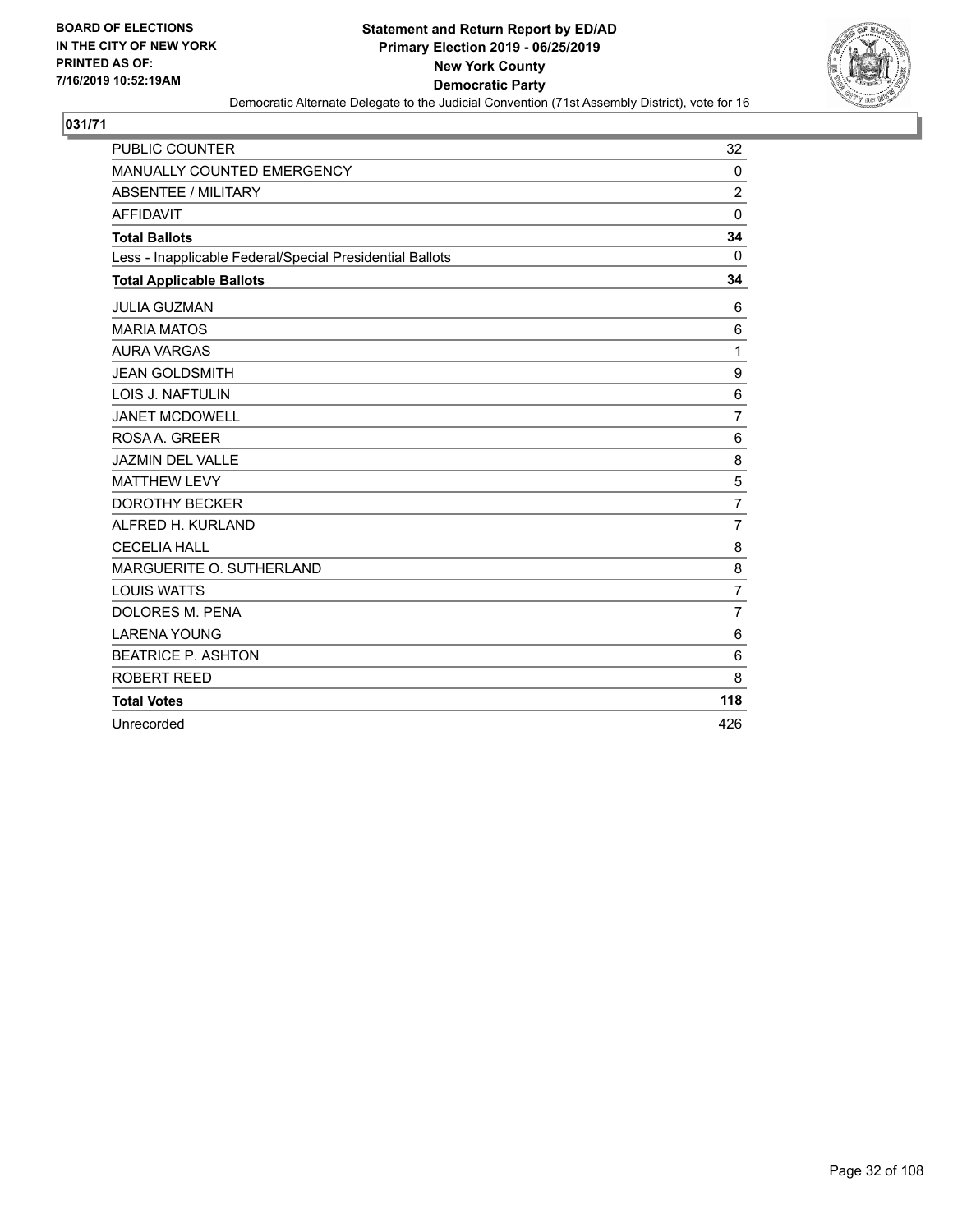

| <b>PUBLIC COUNTER</b>                                    | 18             |
|----------------------------------------------------------|----------------|
| MANUALLY COUNTED EMERGENCY                               | 0              |
| <b>ABSENTEE / MILITARY</b>                               | $\overline{2}$ |
| <b>AFFIDAVIT</b>                                         | $\mathbf{0}$   |
| <b>Total Ballots</b>                                     | 20             |
| Less - Inapplicable Federal/Special Presidential Ballots | $\Omega$       |
| <b>Total Applicable Ballots</b>                          | 20             |
| <b>JULIA GUZMAN</b>                                      | 3              |
| <b>MARIA MATOS</b>                                       | 6              |
| <b>AURA VARGAS</b>                                       | 4              |
| <b>JEAN GOLDSMITH</b>                                    | 4              |
| LOIS J. NAFTULIN                                         | $\overline{2}$ |
| <b>JANET MCDOWELL</b>                                    | 4              |
| ROSA A. GREER                                            | 4              |
| <b>JAZMIN DEL VALLE</b>                                  | $\overline{2}$ |
| <b>MATTHEW LEVY</b>                                      | 1              |
| <b>DOROTHY BECKER</b>                                    | 4              |
| ALFRED H. KURLAND                                        | 1              |
| <b>CECELIA HALL</b>                                      | 3              |
| MARGUERITE O. SUTHERLAND                                 | 1              |
| <b>LOUIS WATTS</b>                                       | $\mathbf{1}$   |
| <b>DOLORES M. PENA</b>                                   | 3              |
| <b>LARENA YOUNG</b>                                      | 4              |
| <b>BEATRICE P. ASHTON</b>                                | 5              |
| <b>ROBERT REED</b>                                       | 5              |
| <b>Total Votes</b>                                       | 57             |
| Unrecorded                                               | 263            |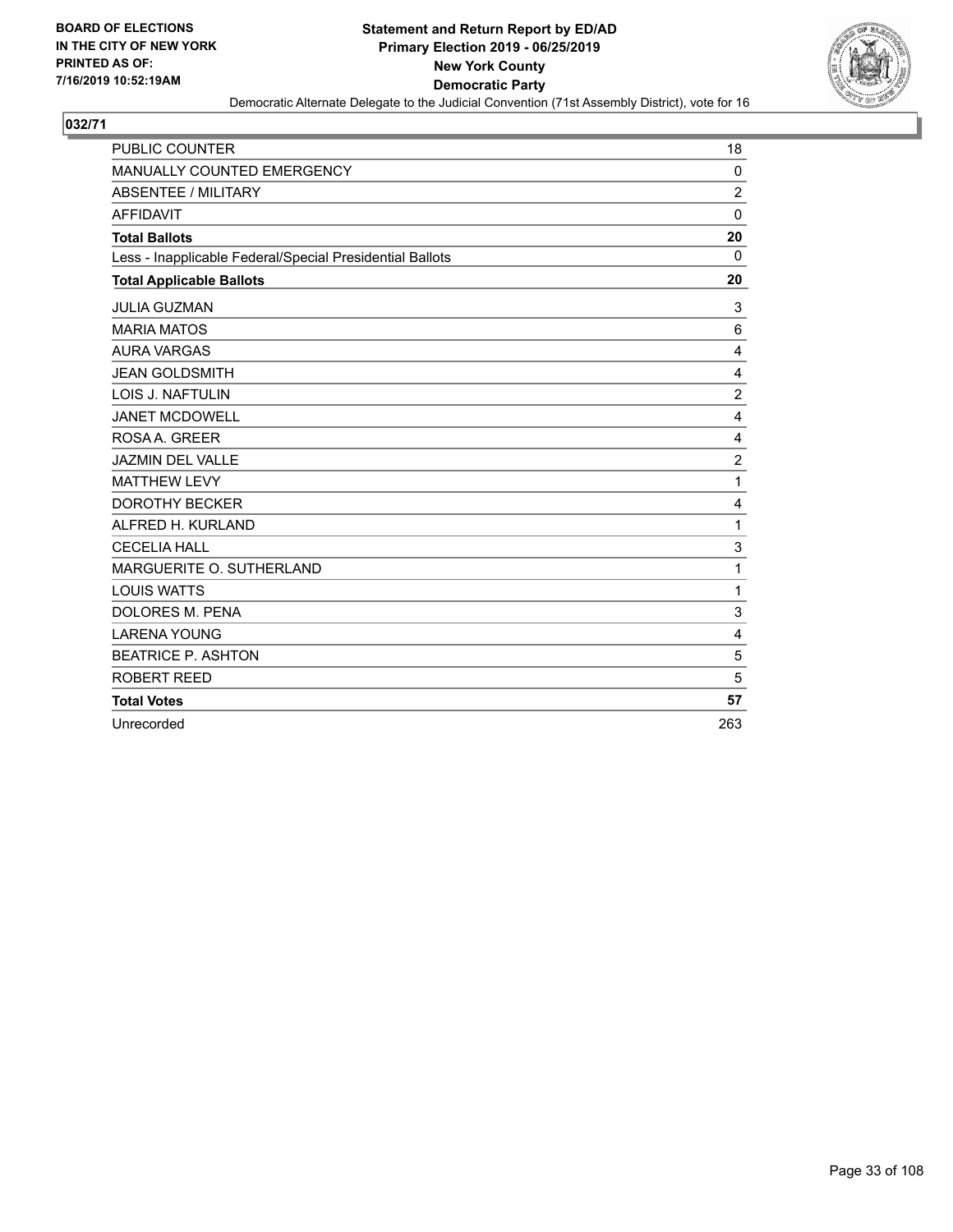

| <b>PUBLIC COUNTER</b>                                    | 13             |
|----------------------------------------------------------|----------------|
| MANUALLY COUNTED EMERGENCY                               | 0              |
| <b>ABSENTEE / MILITARY</b>                               | $\mathbf 0$    |
| <b>AFFIDAVIT</b>                                         | $\Omega$       |
| <b>Total Ballots</b>                                     | 13             |
| Less - Inapplicable Federal/Special Presidential Ballots | $\mathbf 0$    |
| <b>Total Applicable Ballots</b>                          | 13             |
| <b>JULIA GUZMAN</b>                                      | 2              |
| <b>MARIA MATOS</b>                                       | 3              |
| <b>AURA VARGAS</b>                                       | $\overline{c}$ |
| <b>JEAN GOLDSMITH</b>                                    | 4              |
| LOIS J. NAFTULIN                                         | 3              |
| <b>JANET MCDOWELL</b>                                    | 5              |
| ROSA A. GREER                                            | 4              |
| JAZMIN DEL VALLE                                         | 4              |
| <b>MATTHEW LEVY</b>                                      | 4              |
| <b>DOROTHY BECKER</b>                                    | 4              |
| ALFRED H. KURLAND                                        | $\overline{2}$ |
| <b>CECELIA HALL</b>                                      | 5              |
| MARGUERITE O. SUTHERLAND                                 | 4              |
| <b>LOUIS WATTS</b>                                       | 5              |
| <b>DOLORES M. PENA</b>                                   | 4              |
| <b>LARENA YOUNG</b>                                      | 4              |
| <b>BEATRICE P. ASHTON</b>                                | 3              |
| ROBERT REED                                              | 6              |
| <b>Total Votes</b>                                       | 68             |
| Unrecorded                                               | 140            |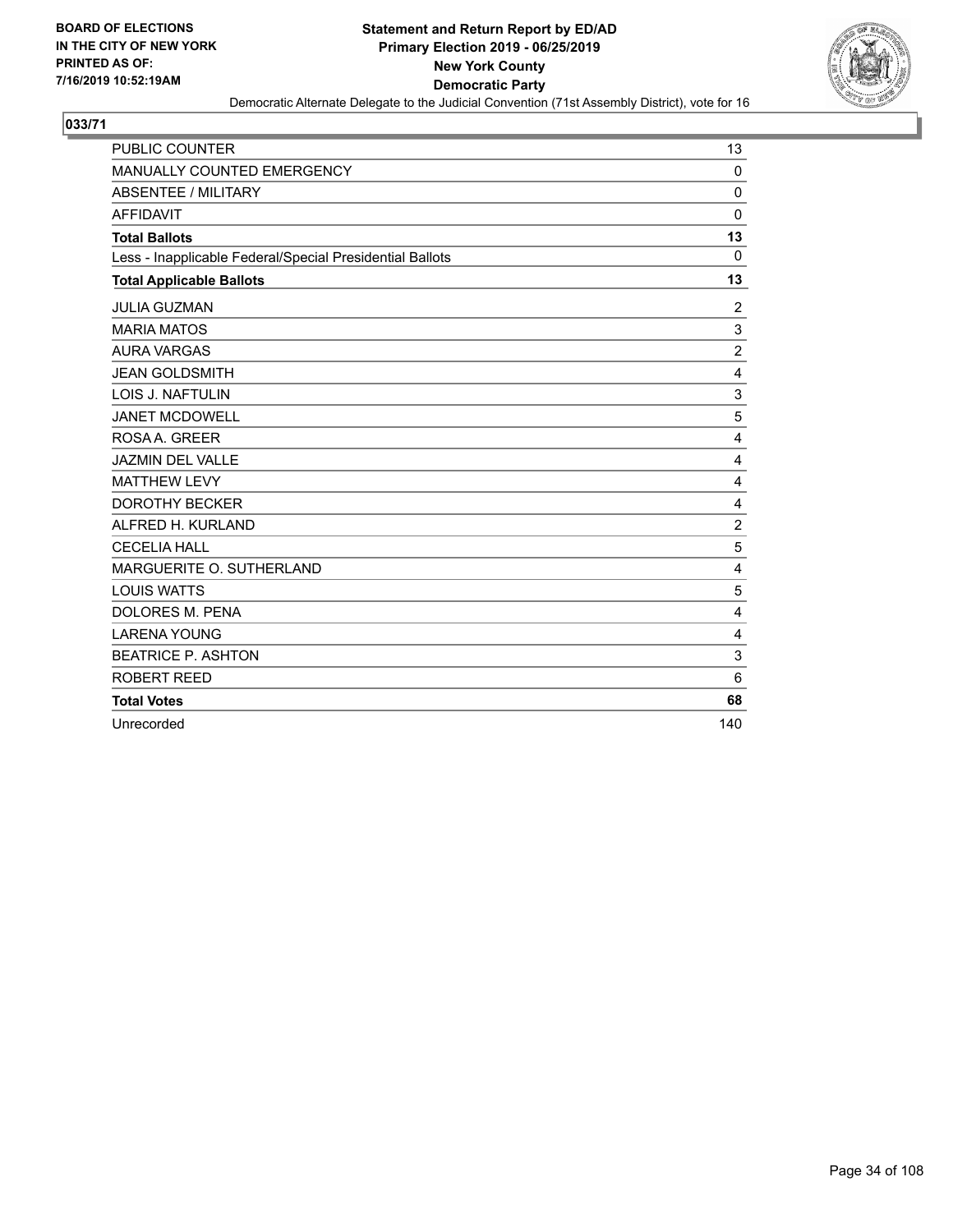

| <b>PUBLIC COUNTER</b>                                    | 19             |
|----------------------------------------------------------|----------------|
| MANUALLY COUNTED EMERGENCY                               | 0              |
| <b>ABSENTEE / MILITARY</b>                               | $\overline{2}$ |
| <b>AFFIDAVIT</b>                                         | $\mathbf{0}$   |
| <b>Total Ballots</b>                                     | 21             |
| Less - Inapplicable Federal/Special Presidential Ballots | $\Omega$       |
| <b>Total Applicable Ballots</b>                          | 21             |
| <b>JULIA GUZMAN</b>                                      | 8              |
| <b>MARIA MATOS</b>                                       | 5              |
| <b>AURA VARGAS</b>                                       | $\overline{7}$ |
| <b>JEAN GOLDSMITH</b>                                    | $\overline{7}$ |
| LOIS J. NAFTULIN                                         | 6              |
| <b>JANET MCDOWELL</b>                                    | $\overline{7}$ |
| ROSA A. GREER                                            | 8              |
| <b>JAZMIN DEL VALLE</b>                                  | 9              |
| <b>MATTHEW LEVY</b>                                      | 5              |
| <b>DOROTHY BECKER</b>                                    | $\overline{7}$ |
| ALFRED H. KURLAND                                        | 5              |
| <b>CECELIA HALL</b>                                      | 5              |
| MARGUERITE O. SUTHERLAND                                 | 8              |
| <b>LOUIS WATTS</b>                                       | $\overline{7}$ |
| <b>DOLORES M. PENA</b>                                   | 9              |
| <b>LARENA YOUNG</b>                                      | 6              |
| <b>BEATRICE P. ASHTON</b>                                | $\overline{7}$ |
| <b>ROBERT REED</b>                                       | 6              |
| <b>Total Votes</b>                                       | 122            |
| Unrecorded                                               | 214            |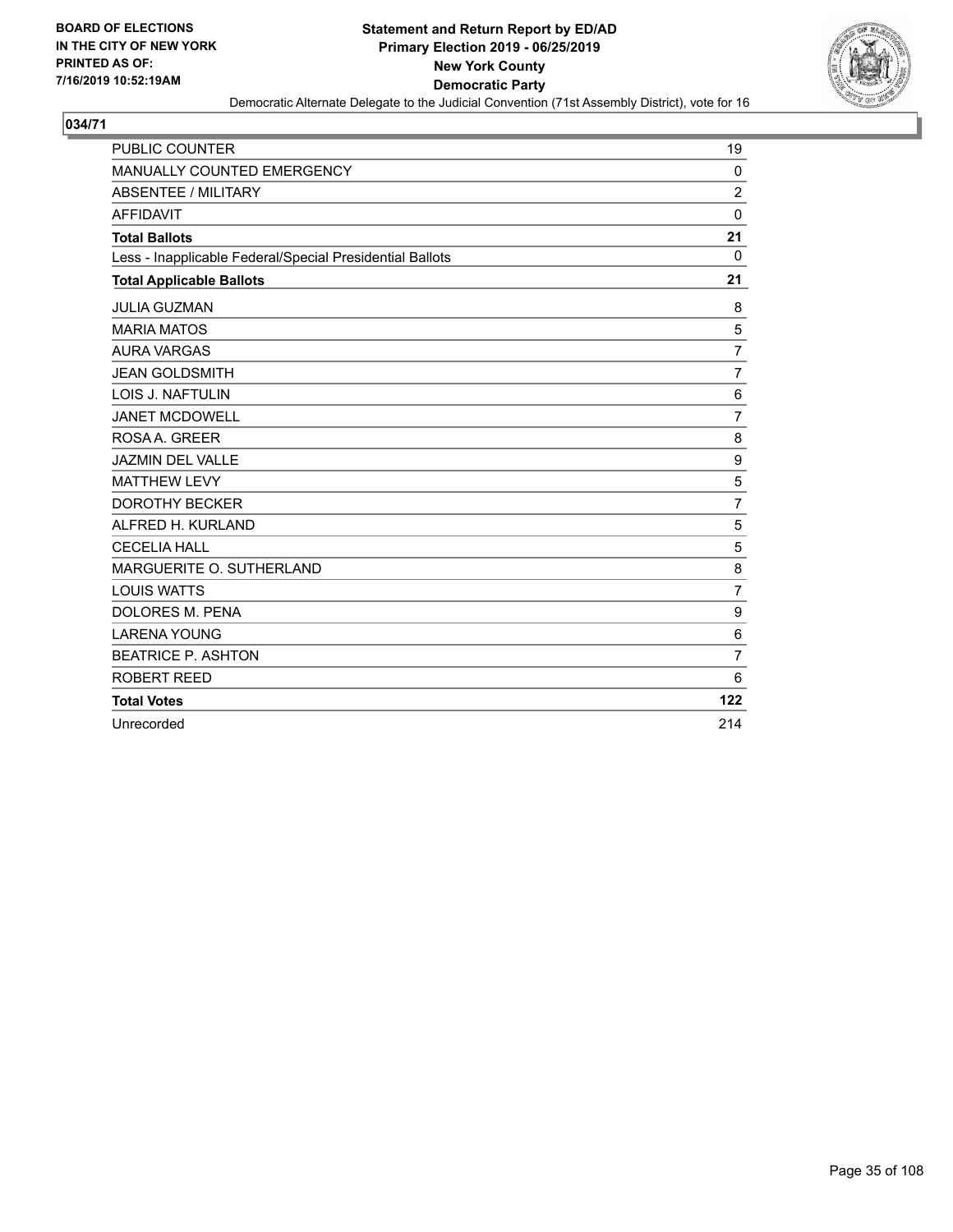

| <b>PUBLIC COUNTER</b>                                    | 13             |
|----------------------------------------------------------|----------------|
| MANUALLY COUNTED EMERGENCY                               | 0              |
| <b>ABSENTEE / MILITARY</b>                               | $\mathbf 0$    |
| <b>AFFIDAVIT</b>                                         | $\Omega$       |
| <b>Total Ballots</b>                                     | 13             |
| Less - Inapplicable Federal/Special Presidential Ballots | $\Omega$       |
| <b>Total Applicable Ballots</b>                          | 13             |
| <b>JULIA GUZMAN</b>                                      | 5              |
| <b>MARIA MATOS</b>                                       | $\overline{2}$ |
| <b>AURA VARGAS</b>                                       | $\overline{c}$ |
| <b>JEAN GOLDSMITH</b>                                    | 5              |
| <b>LOIS J. NAFTULIN</b>                                  | 4              |
| <b>JANET MCDOWELL</b>                                    | 4              |
| ROSA A. GREER                                            | 3              |
| <b>JAZMIN DEL VALLE</b>                                  | 3              |
| <b>MATTHEW LEVY</b>                                      | $\mathbf{3}$   |
| <b>DOROTHY BECKER</b>                                    | $\mathsf 3$    |
| ALFRED H. KURLAND                                        | 3              |
| <b>CECELIA HALL</b>                                      | 5              |
| MARGUERITE O. SUTHERLAND                                 | 3              |
| <b>LOUIS WATTS</b>                                       | 3              |
| DOLORES M. PENA                                          | 5              |
| <b>LARENA YOUNG</b>                                      | 3              |
| <b>BEATRICE P. ASHTON</b>                                | $\overline{4}$ |
| ROBERT REED                                              | 6              |
| <b>Total Votes</b>                                       | 66             |
| Unrecorded                                               | 142            |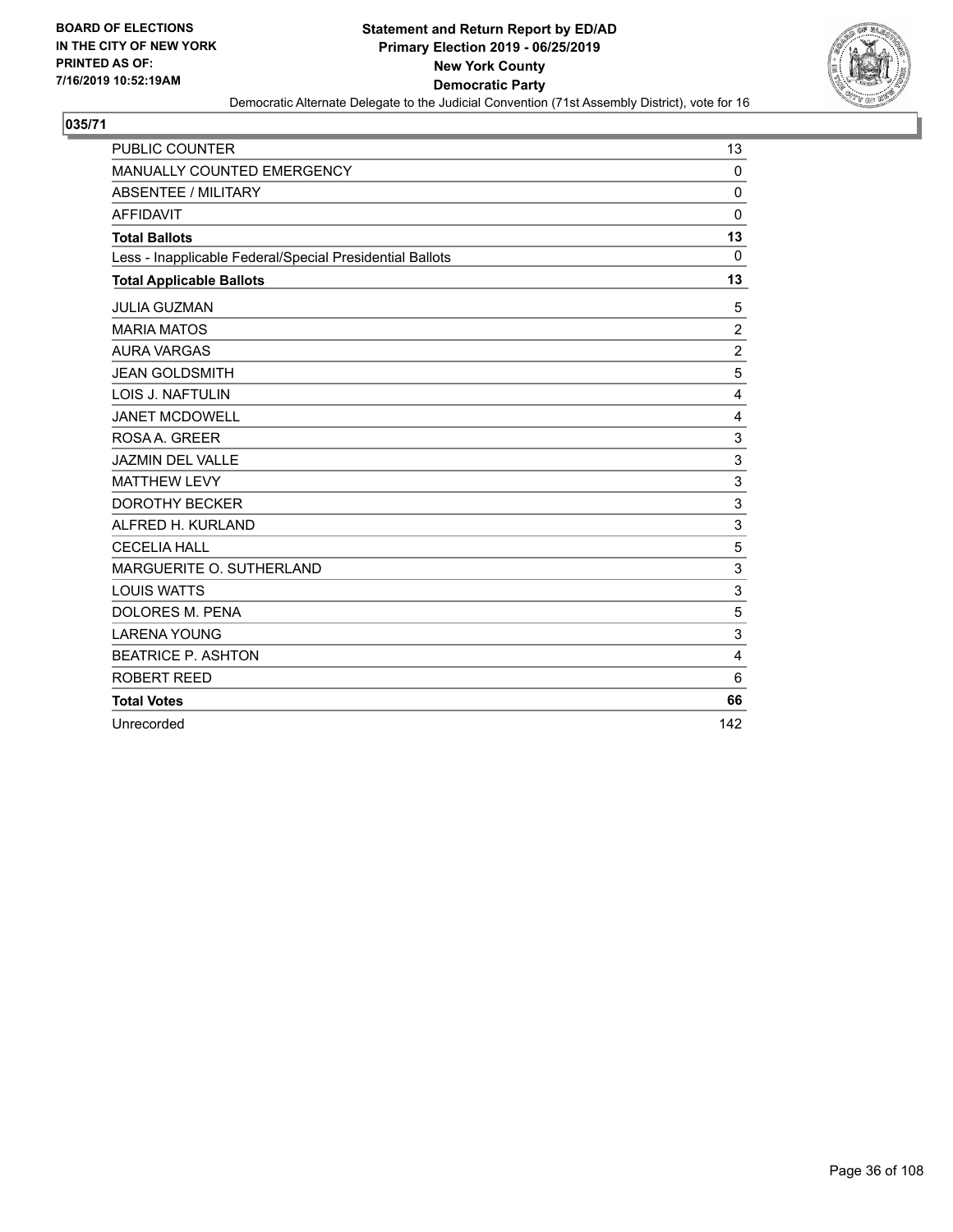

| <b>PUBLIC COUNTER</b>                                    | 13             |
|----------------------------------------------------------|----------------|
| MANUALLY COUNTED EMERGENCY                               | 0              |
| <b>ABSENTEE / MILITARY</b>                               | $\mathbf 0$    |
| <b>AFFIDAVIT</b>                                         | $\Omega$       |
| <b>Total Ballots</b>                                     | 13             |
| Less - Inapplicable Federal/Special Presidential Ballots | $\Omega$       |
| <b>Total Applicable Ballots</b>                          | 13             |
| <b>JULIA GUZMAN</b>                                      | 5              |
| <b>MARIA MATOS</b>                                       | 4              |
| <b>AURA VARGAS</b>                                       | 3              |
| <b>JEAN GOLDSMITH</b>                                    | 5              |
| <b>LOIS J. NAFTULIN</b>                                  | 4              |
| <b>JANET MCDOWELL</b>                                    | $\mathbf 5$    |
| ROSA A. GREER                                            | $\overline{7}$ |
| <b>JAZMIN DEL VALLE</b>                                  | 3              |
| <b>MATTHEW LEVY</b>                                      | $\mathbf{3}$   |
| <b>DOROTHY BECKER</b>                                    | 5              |
| ALFRED H. KURLAND                                        | $\overline{2}$ |
| <b>CECELIA HALL</b>                                      | $\,6$          |
| MARGUERITE O. SUTHERLAND                                 | $\sqrt{3}$     |
| <b>LOUIS WATTS</b>                                       | 3              |
| DOLORES M. PENA                                          | 5              |
| <b>LARENA YOUNG</b>                                      | 3              |
| <b>BEATRICE P. ASHTON</b>                                | 3              |
| ROBERT REED                                              | $\overline{2}$ |
| <b>Total Votes</b>                                       | 71             |
| Unrecorded                                               | 137            |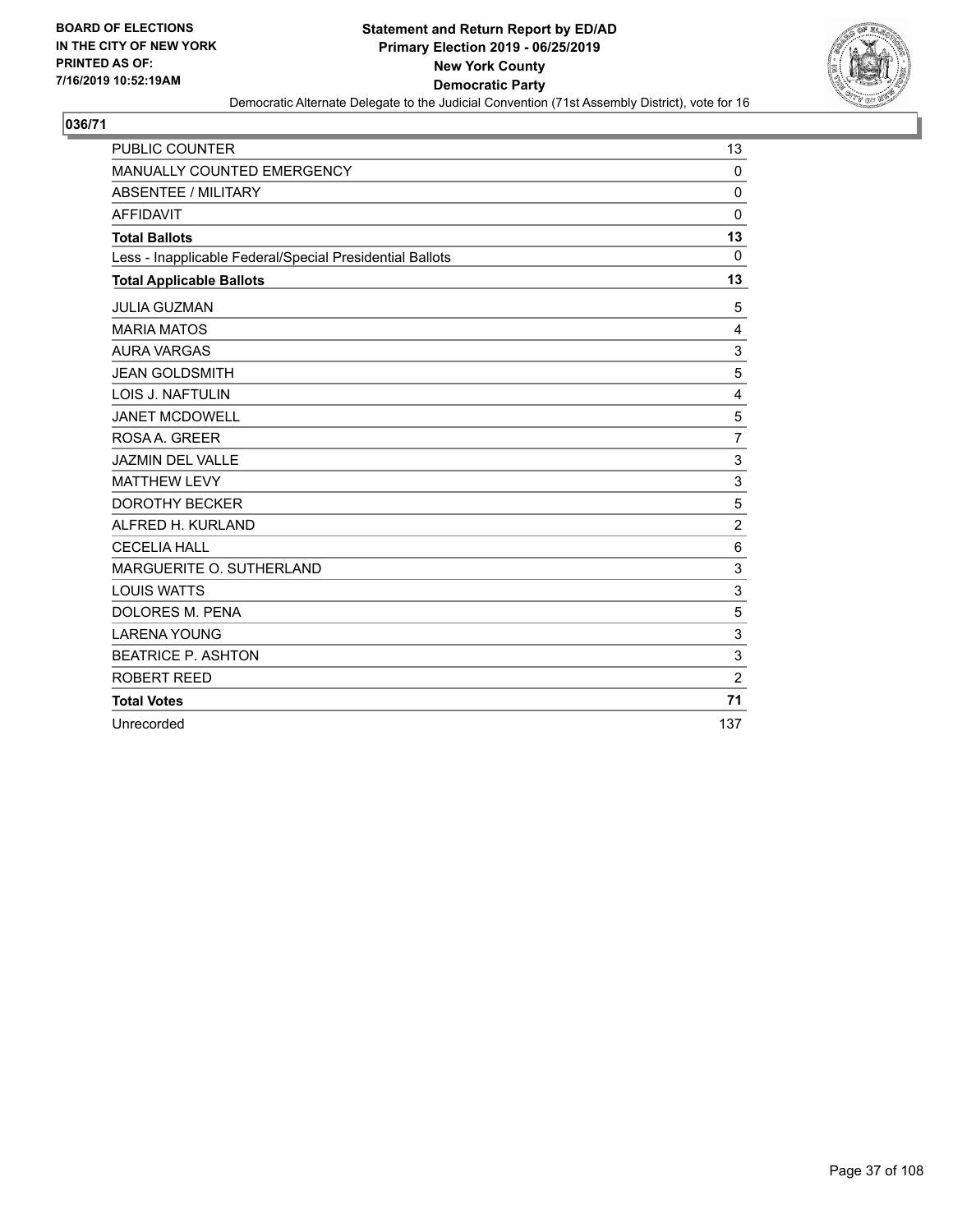

| <b>PUBLIC COUNTER</b>                                    | 11               |
|----------------------------------------------------------|------------------|
| MANUALLY COUNTED EMERGENCY                               | 0                |
| <b>ABSENTEE / MILITARY</b>                               | 5                |
| <b>AFFIDAVIT</b>                                         | $\Omega$         |
| <b>Total Ballots</b>                                     | 16               |
| Less - Inapplicable Federal/Special Presidential Ballots | $\Omega$         |
| <b>Total Applicable Ballots</b>                          | 16               |
| <b>JULIA GUZMAN</b>                                      | $\overline{c}$   |
| <b>MARIA MATOS</b>                                       | 1                |
| <b>AURA VARGAS</b>                                       | $\overline{c}$   |
| <b>JEAN GOLDSMITH</b>                                    | $\overline{4}$   |
| <b>LOIS J. NAFTULIN</b>                                  | $\overline{c}$   |
| <b>JANET MCDOWELL</b>                                    | 3                |
| ROSA A. GREER                                            | 3                |
| <b>JAZMIN DEL VALLE</b>                                  | $\overline{c}$   |
| <b>MATTHEW LEVY</b>                                      | $\mathbf{3}$     |
| <b>DOROTHY BECKER</b>                                    | $\boldsymbol{2}$ |
| ALFRED H. KURLAND                                        | 4                |
| <b>CECELIA HALL</b>                                      | 3                |
| MARGUERITE O. SUTHERLAND                                 | 3                |
| <b>LOUIS WATTS</b>                                       | $\overline{2}$   |
| DOLORES M. PENA                                          | $\overline{c}$   |
| <b>LARENA YOUNG</b>                                      | $\overline{2}$   |
| <b>BEATRICE P. ASHTON</b>                                | $\overline{4}$   |
| ROBERT REED                                              | 4                |
| <b>Total Votes</b>                                       | 48               |
| Unrecorded                                               | 208              |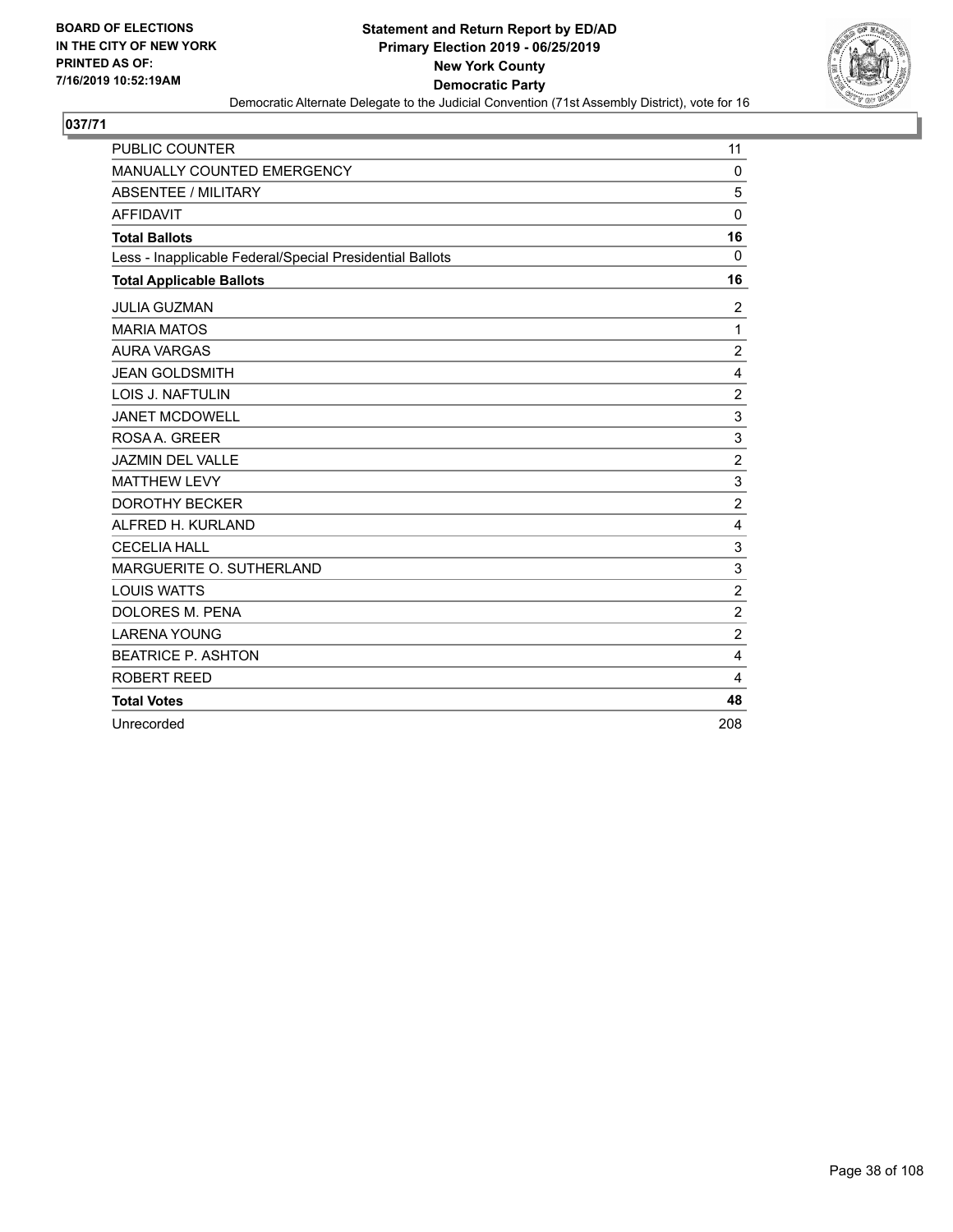

| <b>PUBLIC COUNTER</b>                                    | 51             |
|----------------------------------------------------------|----------------|
| MANUALLY COUNTED EMERGENCY                               | 0              |
| <b>ABSENTEE / MILITARY</b>                               | $\overline{c}$ |
| <b>AFFIDAVIT</b>                                         | $\Omega$       |
| <b>Total Ballots</b>                                     | 53             |
| Less - Inapplicable Federal/Special Presidential Ballots | $\Omega$       |
| <b>Total Applicable Ballots</b>                          | 53             |
| <b>JULIA GUZMAN</b>                                      | 7              |
| <b>MARIA MATOS</b>                                       | 3              |
| <b>AURA VARGAS</b>                                       | $\overline{c}$ |
| <b>JEAN GOLDSMITH</b>                                    | 8              |
| <b>LOIS J. NAFTULIN</b>                                  | 5              |
| <b>JANET MCDOWELL</b>                                    | 9              |
| ROSA A. GREER                                            | 5              |
| <b>JAZMIN DEL VALLE</b>                                  | 3              |
| <b>MATTHEW LEVY</b>                                      | 8              |
| <b>DOROTHY BECKER</b>                                    | 10             |
| ALFRED H. KURLAND                                        | 4              |
| <b>CECELIA HALL</b>                                      | 8              |
| MARGUERITE O. SUTHERLAND                                 | 3              |
| <b>LOUIS WATTS</b>                                       | 8              |
| DOLORES M. PENA                                          | $\overline{c}$ |
| <b>LARENA YOUNG</b>                                      | $\overline{7}$ |
| <b>BEATRICE P. ASHTON</b>                                | $\overline{7}$ |
| ROBERT REED                                              | 10             |
| <b>Total Votes</b>                                       | 109            |
| Unrecorded                                               | 739            |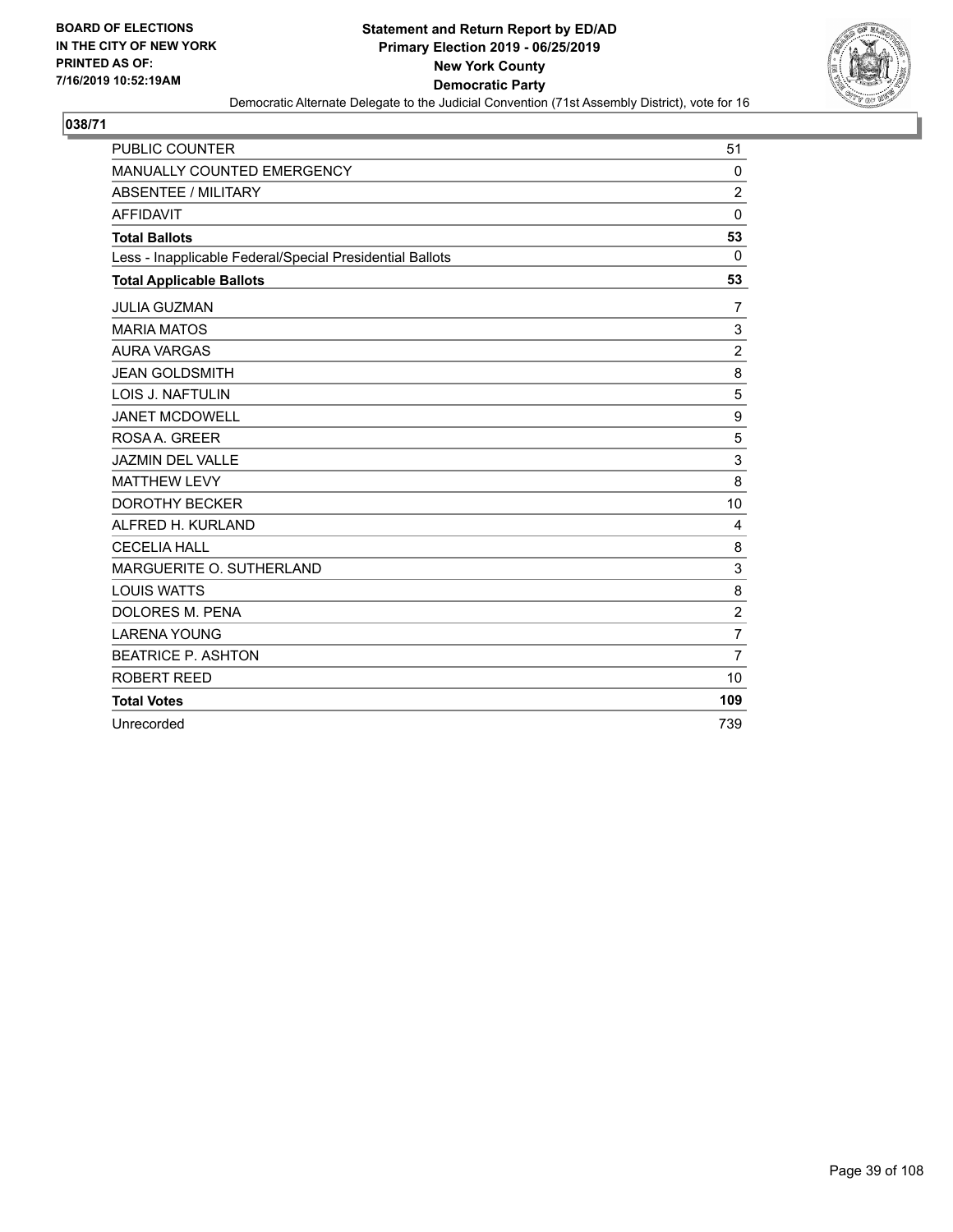

| PUBLIC COUNTER                                           | 25             |
|----------------------------------------------------------|----------------|
| MANUALLY COUNTED EMERGENCY                               | 0              |
| <b>ABSENTEE / MILITARY</b>                               | $\overline{c}$ |
| <b>AFFIDAVIT</b>                                         | $\Omega$       |
| <b>Total Ballots</b>                                     | 27             |
| Less - Inapplicable Federal/Special Presidential Ballots | $\mathbf 0$    |
| <b>Total Applicable Ballots</b>                          | 27             |
| <b>JULIA GUZMAN</b>                                      | 17             |
| <b>MARIA MATOS</b>                                       | 9              |
| <b>AURA VARGAS</b>                                       | $\overline{7}$ |
| <b>JEAN GOLDSMITH</b>                                    | 3              |
| <b>LOIS J. NAFTULIN</b>                                  | 4              |
| <b>JANET MCDOWELL</b>                                    | 6              |
| ROSA A. GREER                                            | 4              |
| <b>JAZMIN DEL VALLE</b>                                  | 3              |
| <b>MATTHEW LEVY</b>                                      | 3              |
| <b>DOROTHY BECKER</b>                                    | 5              |
| ALFRED H. KURLAND                                        | 3              |
| <b>CECELIA HALL</b>                                      | 6              |
| MARGUERITE O. SUTHERLAND                                 | 4              |
| <b>LOUIS WATTS</b>                                       | 4              |
| DOLORES M. PENA                                          | 8              |
| <b>LARENA YOUNG</b>                                      | 6              |
| <b>BEATRICE P. ASHTON</b>                                | $\overline{4}$ |
| ROBERT REED                                              | 3              |
| <b>Total Votes</b>                                       | 99             |
| Unrecorded                                               | 333            |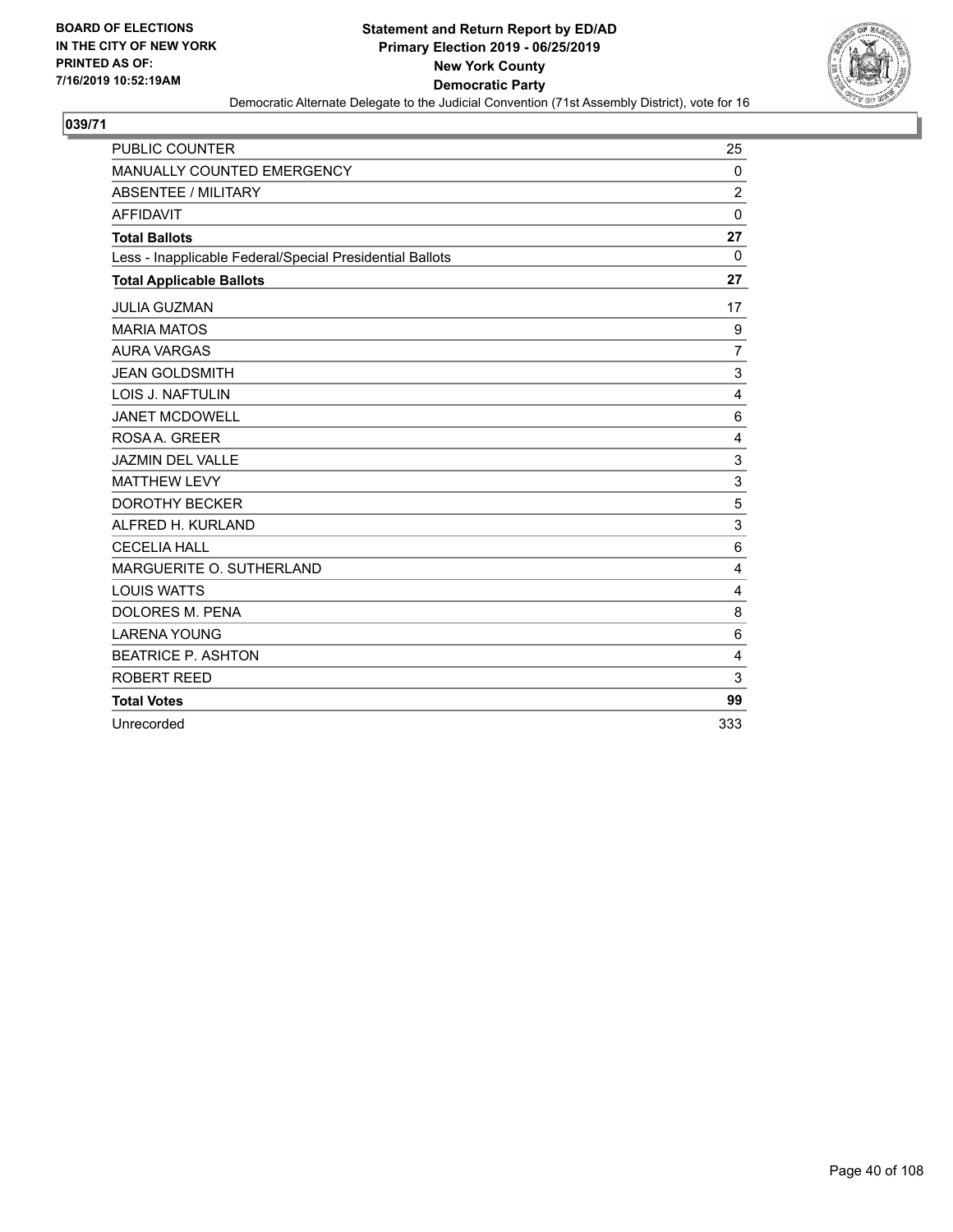

| <b>PUBLIC COUNTER</b>                                    | 31           |
|----------------------------------------------------------|--------------|
| MANUALLY COUNTED EMERGENCY                               | 0            |
| <b>ABSENTEE / MILITARY</b>                               | 0            |
| <b>AFFIDAVIT</b>                                         | $\mathbf{1}$ |
| <b>Total Ballots</b>                                     | 32           |
| Less - Inapplicable Federal/Special Presidential Ballots | $\mathbf{0}$ |
| <b>Total Applicable Ballots</b>                          | 32           |
| <b>JULIA GUZMAN</b>                                      | 10           |
| <b>MARIA MATOS</b>                                       | 7            |
| <b>AURA VARGAS</b>                                       | 8            |
| <b>JEAN GOLDSMITH</b>                                    | 14           |
| <b>LOIS J. NAFTULIN</b>                                  | 13           |
| <b>JANET MCDOWELL</b>                                    | 15           |
| ROSAA, GREER                                             | 13           |
| <b>JAZMIN DEL VALLE</b>                                  | 14           |
| <b>MATTHEW LEVY</b>                                      | 12           |
| <b>DOROTHY BECKER</b>                                    | 14           |
| ALFRED H. KURLAND                                        | 10           |
| <b>CECELIA HALL</b>                                      | 15           |
| MARGUERITE O. SUTHERLAND                                 | 14           |
| <b>LOUIS WATTS</b>                                       | 13           |
| <b>DOLORES M. PENA</b>                                   | 15           |
| <b>LARENA YOUNG</b>                                      | 15           |
| <b>BEATRICE P. ASHTON</b>                                | 14           |
| ROBERT REED                                              | 14           |
| <b>Total Votes</b>                                       | 230          |
| Unrecorded                                               | 282          |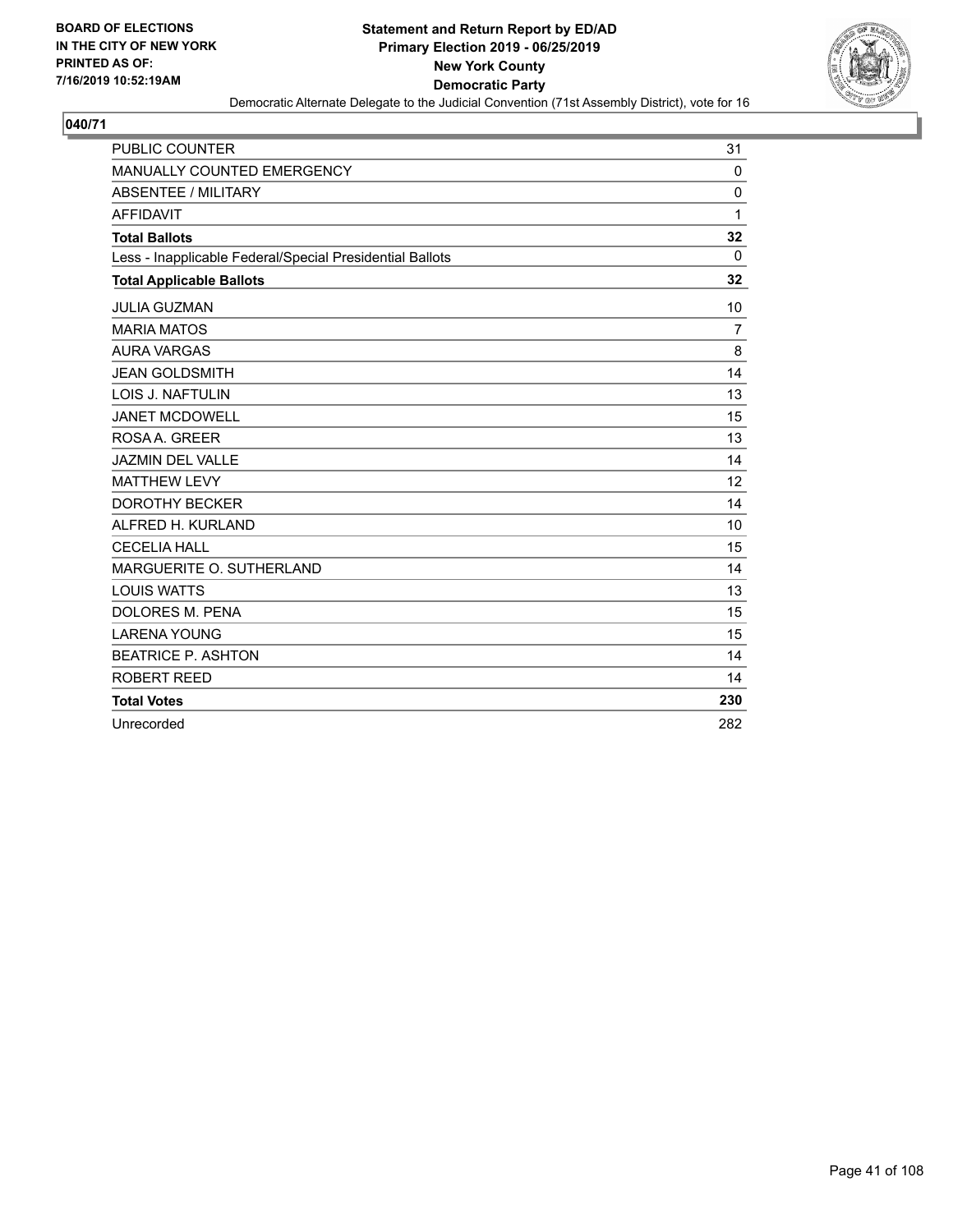

| <b>PUBLIC COUNTER</b>                                    | 61             |
|----------------------------------------------------------|----------------|
| MANUALLY COUNTED EMERGENCY                               | 0              |
| <b>ABSENTEE / MILITARY</b>                               | 1              |
| <b>AFFIDAVIT</b>                                         | $\Omega$       |
| <b>Total Ballots</b>                                     | 62             |
| Less - Inapplicable Federal/Special Presidential Ballots | $\mathbf{0}$   |
| <b>Total Applicable Ballots</b>                          | 62             |
| <b>JULIA GUZMAN</b>                                      | 6              |
| <b>MARIA MATOS</b>                                       | $\overline{7}$ |
| <b>AURA VARGAS</b>                                       | 5              |
| <b>JEAN GOLDSMITH</b>                                    | 29             |
| <b>LOIS J. NAFTULIN</b>                                  | 27             |
| <b>JANET MCDOWELL</b>                                    | 30             |
| ROSAA, GREER                                             | 29             |
| <b>JAZMIN DEL VALLE</b>                                  | 27             |
| <b>MATTHEW LEVY</b>                                      | 28             |
| <b>DOROTHY BECKER</b>                                    | 30             |
| ALFRED H. KURLAND                                        | 27             |
| <b>CECELIA HALL</b>                                      | 30             |
| MARGUERITE O. SUTHERLAND                                 | 28             |
| <b>LOUIS WATTS</b>                                       | 28             |
| <b>DOLORES M. PENA</b>                                   | 29             |
| <b>LARENA YOUNG</b>                                      | 29             |
| <b>BEATRICE P. ASHTON</b>                                | 32             |
| <b>ROBERT REED</b>                                       | 29             |
| <b>Total Votes</b>                                       | 450            |
| Unrecorded                                               | 542            |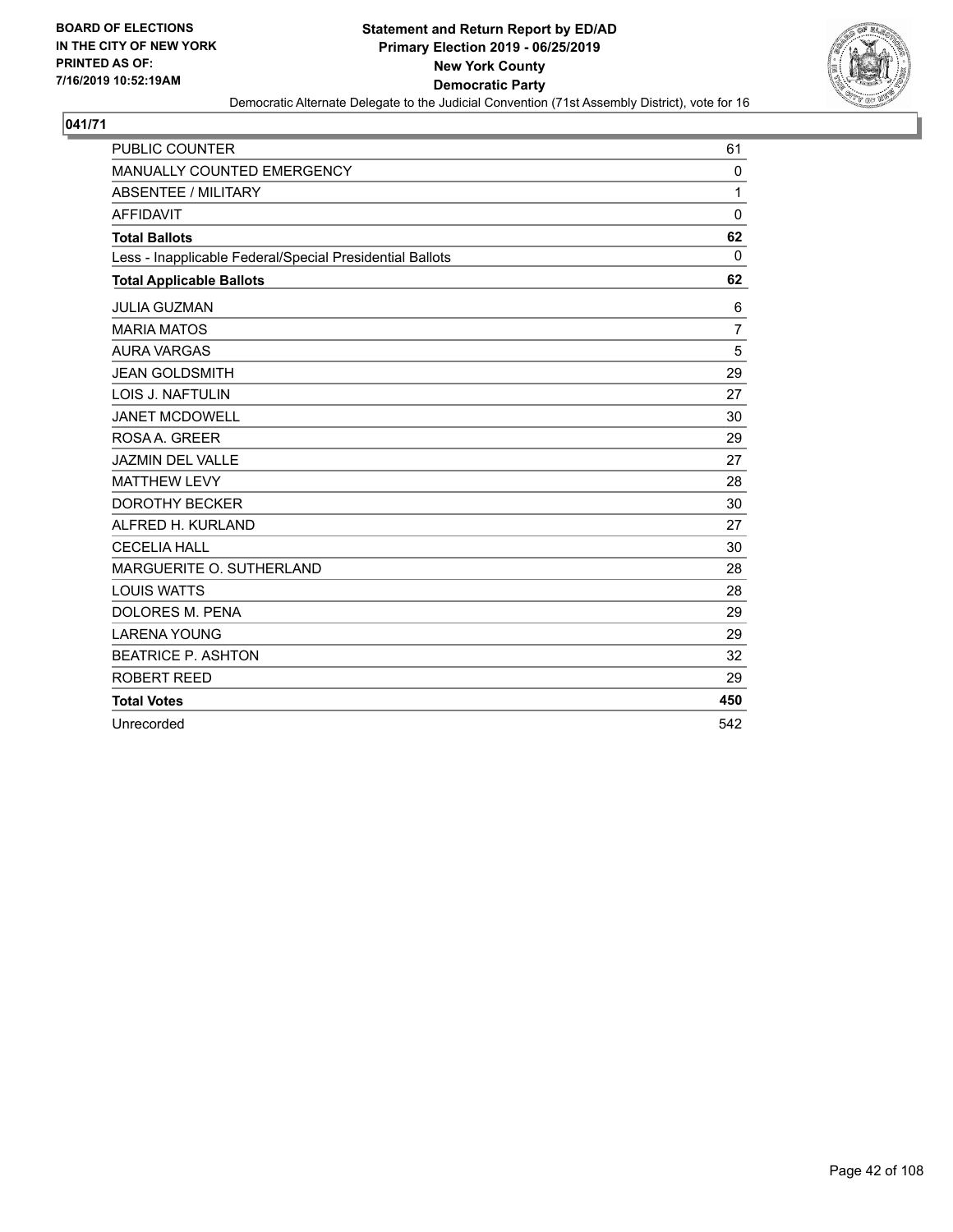

| <b>PUBLIC COUNTER</b>                                    | 18              |
|----------------------------------------------------------|-----------------|
| MANUALLY COUNTED EMERGENCY                               | 0               |
| <b>ABSENTEE / MILITARY</b>                               | 1               |
| <b>AFFIDAVIT</b>                                         | $\Omega$        |
| <b>Total Ballots</b>                                     | 19              |
| Less - Inapplicable Federal/Special Presidential Ballots | $\Omega$        |
| <b>Total Applicable Ballots</b>                          | 19              |
| <b>JULIA GUZMAN</b>                                      | 8               |
| <b>MARIA MATOS</b>                                       | 9               |
| <b>AURA VARGAS</b>                                       | $\,6$           |
| <b>JEAN GOLDSMITH</b>                                    | $\overline{7}$  |
| LOIS J. NAFTULIN                                         | 5               |
| <b>JANET MCDOWELL</b>                                    | 6               |
| ROSA A. GREER                                            | 6               |
| <b>JAZMIN DEL VALLE</b>                                  | 5               |
| <b>MATTHEW LEVY</b>                                      | $6\phantom{1}6$ |
| <b>DOROTHY BECKER</b>                                    | $\overline{7}$  |
| ALFRED H. KURLAND                                        | 5               |
| <b>CECELIA HALL</b>                                      | 9               |
| MARGUERITE O. SUTHERLAND                                 | 4               |
| <b>LOUIS WATTS</b>                                       | 4               |
| <b>DOLORES M. PENA</b>                                   | 6               |
| <b>LARENA YOUNG</b>                                      | 6               |
| <b>BEATRICE P. ASHTON</b>                                | $6\phantom{1}6$ |
| ROBERT REED                                              | 5               |
| <b>Total Votes</b>                                       | 110             |
| Unrecorded                                               | 194             |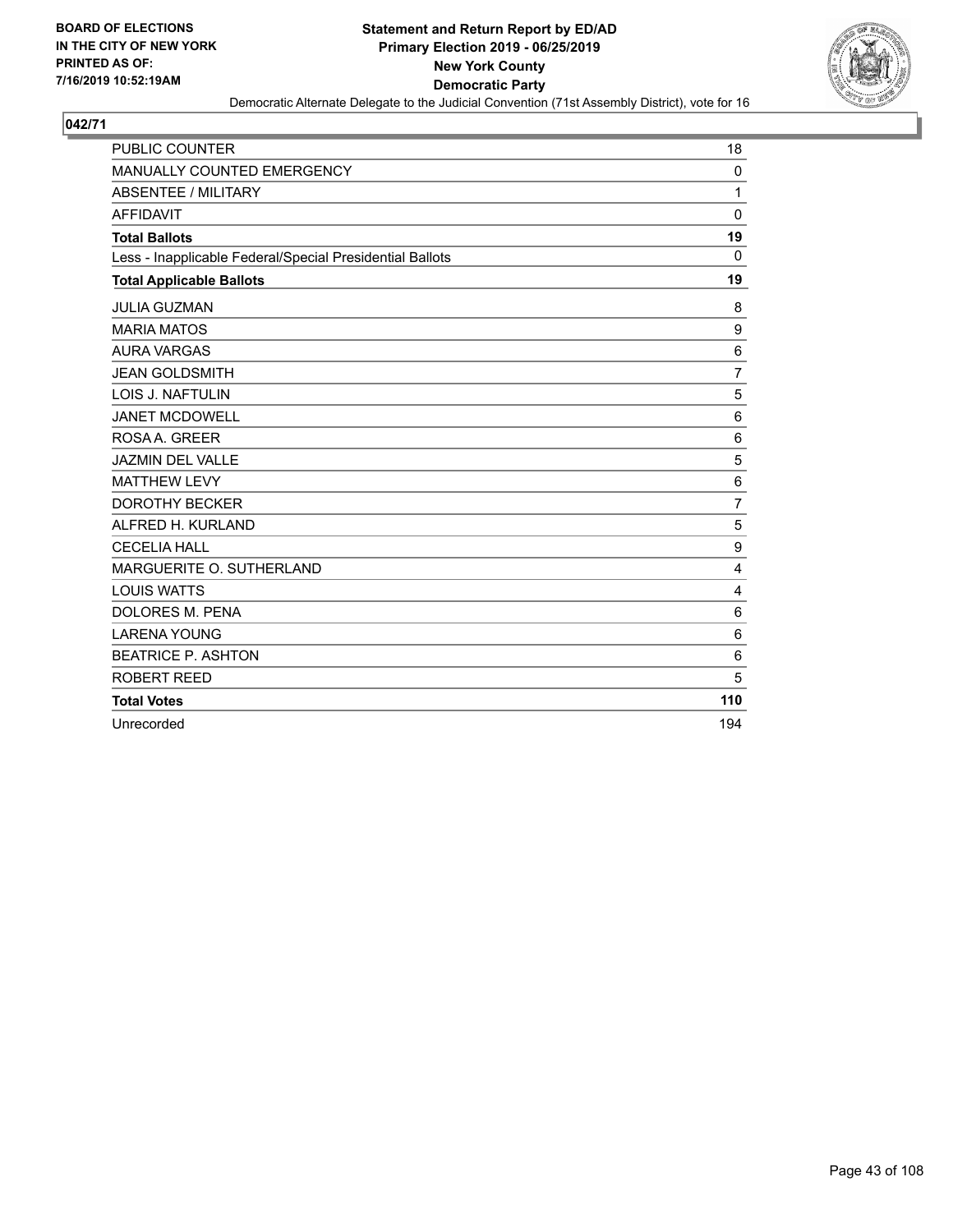

| <b>PUBLIC COUNTER</b>                                    | 22               |
|----------------------------------------------------------|------------------|
| MANUALLY COUNTED EMERGENCY                               | 0                |
| <b>ABSENTEE / MILITARY</b>                               | 1                |
| <b>AFFIDAVIT</b>                                         | $\Omega$         |
| <b>Total Ballots</b>                                     | 23               |
| Less - Inapplicable Federal/Special Presidential Ballots | $\Omega$         |
| <b>Total Applicable Ballots</b>                          | 23               |
| <b>JULIA GUZMAN</b>                                      | 5                |
| <b>MARIA MATOS</b>                                       | 11               |
| <b>AURA VARGAS</b>                                       | 6                |
| <b>JEAN GOLDSMITH</b>                                    | 1                |
| <b>LOIS J. NAFTULIN</b>                                  | $\overline{c}$   |
| <b>JANET MCDOWELL</b>                                    | $\boldsymbol{2}$ |
| ROSA A. GREER                                            | 4                |
| <b>JAZMIN DEL VALLE</b>                                  | $\boldsymbol{2}$ |
| <b>MATTHEW LEVY</b>                                      | $\overline{2}$   |
| <b>DOROTHY BECKER</b>                                    | 1                |
| ALFRED H. KURLAND                                        | 1                |
| <b>CECELIA HALL</b>                                      | $\overline{c}$   |
| MARGUERITE O. SUTHERLAND                                 | $\overline{2}$   |
| <b>LOUIS WATTS</b>                                       | 3                |
| DOLORES M. PENA                                          | $\overline{4}$   |
| <b>LARENA YOUNG</b>                                      | $\overline{c}$   |
| <b>BEATRICE P. ASHTON</b>                                | 3                |
| ROBERT REED                                              | 3                |
| <b>Total Votes</b>                                       | 56               |
| Unrecorded                                               | 312              |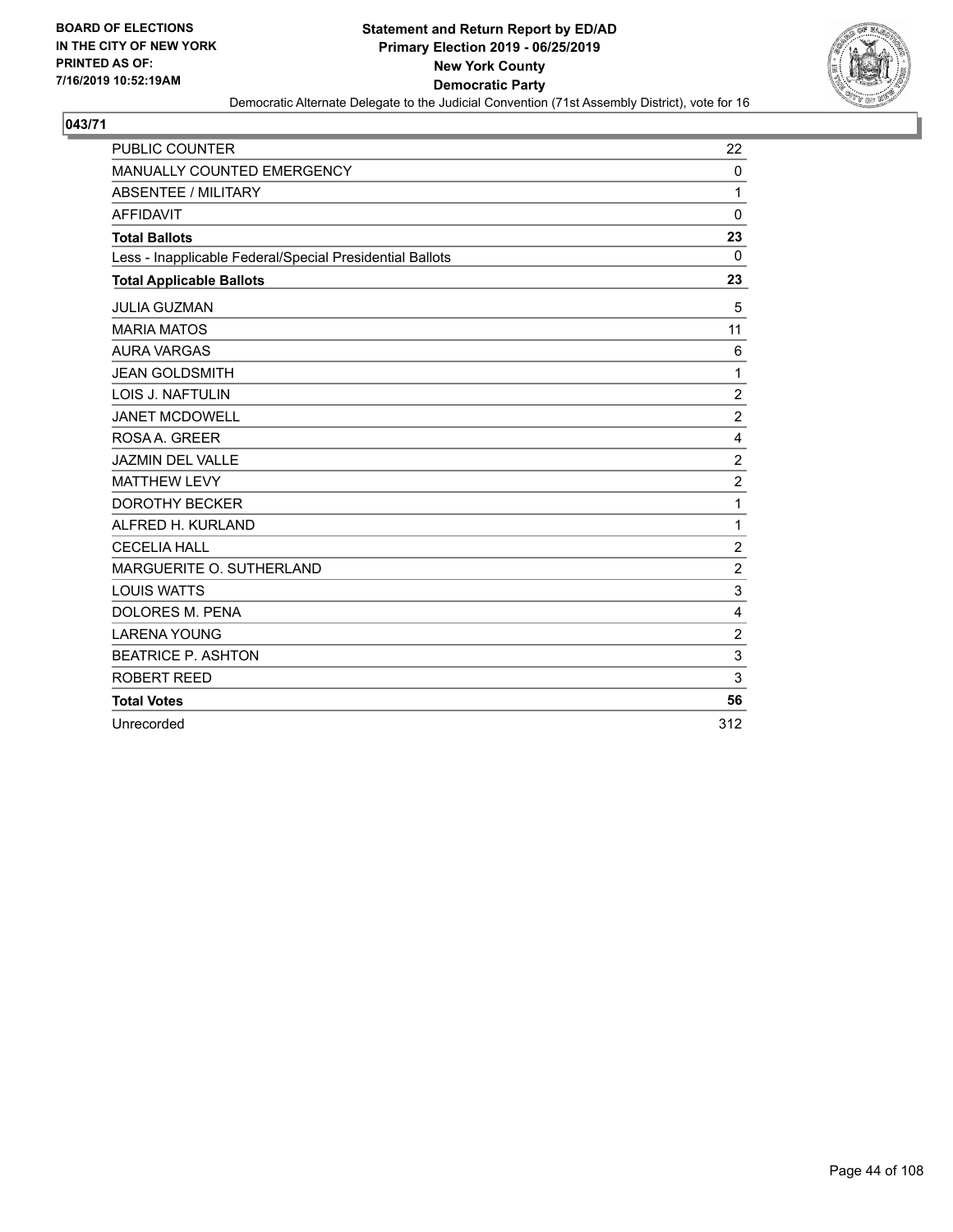

| <b>PUBLIC COUNTER</b>                                    | 18             |
|----------------------------------------------------------|----------------|
| MANUALLY COUNTED EMERGENCY                               | 0              |
| <b>ABSENTEE / MILITARY</b>                               | $\overline{2}$ |
| <b>AFFIDAVIT</b>                                         | 1              |
| <b>Total Ballots</b>                                     | 21             |
| Less - Inapplicable Federal/Special Presidential Ballots | $\Omega$       |
| <b>Total Applicable Ballots</b>                          | 21             |
| <b>JULIA GUZMAN</b>                                      | 12             |
| <b>MARIA MATOS</b>                                       | 11             |
| <b>AURA VARGAS</b>                                       | 8              |
| <b>JEAN GOLDSMITH</b>                                    | 5              |
| LOIS J. NAFTULIN                                         | 5              |
| <b>JANET MCDOWELL</b>                                    | 6              |
| ROSA A. GREER                                            | 6              |
| <b>JAZMIN DEL VALLE</b>                                  | 3              |
| <b>MATTHEW LEVY</b>                                      | 5              |
| <b>DOROTHY BECKER</b>                                    | $\overline{7}$ |
| ALFRED H. KURLAND                                        | $\overline{7}$ |
| <b>CECELIA HALL</b>                                      | 8              |
| MARGUERITE O. SUTHERLAND                                 | 4              |
| <b>LOUIS WATTS</b>                                       | $\overline{7}$ |
| <b>DOLORES M. PENA</b>                                   | 5              |
| <b>LARENA YOUNG</b>                                      | 6              |
| <b>BEATRICE P. ASHTON</b>                                | $\overline{7}$ |
| ROBERT REED                                              | $\overline{7}$ |
| <b>Total Votes</b>                                       | 119            |
| Unrecorded                                               | 217            |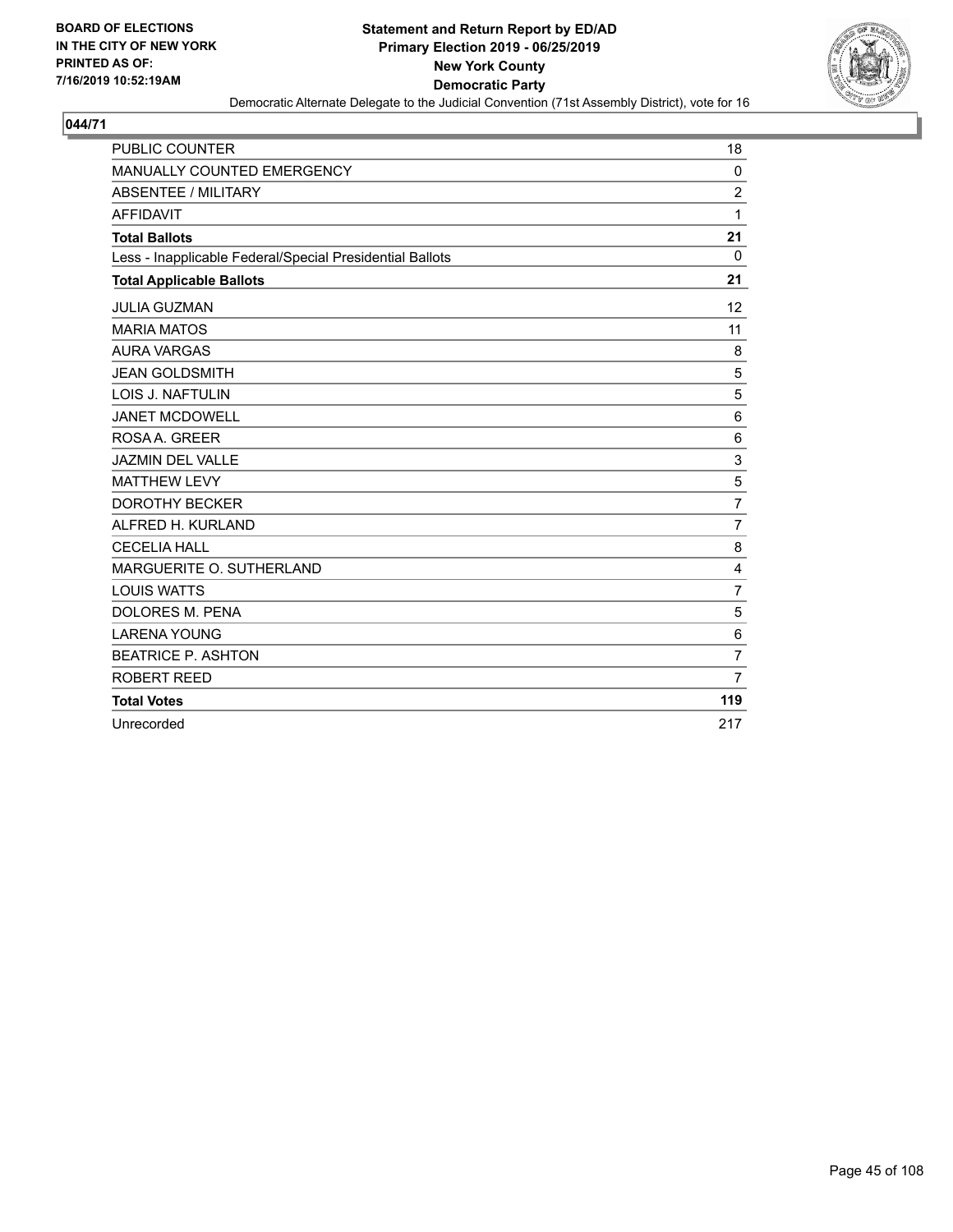

| <b>PUBLIC COUNTER</b>                                    | 25           |
|----------------------------------------------------------|--------------|
| MANUALLY COUNTED EMERGENCY                               | 0            |
| <b>ABSENTEE / MILITARY</b>                               | 1            |
| <b>AFFIDAVIT</b>                                         | $\mathbf{0}$ |
| <b>Total Ballots</b>                                     | 26           |
| Less - Inapplicable Federal/Special Presidential Ballots | $\Omega$     |
| <b>Total Applicable Ballots</b>                          | 26           |
| <b>JULIA GUZMAN</b>                                      | 8            |
| <b>MARIA MATOS</b>                                       | 14           |
| <b>AURA VARGAS</b>                                       | 9            |
| <b>JEAN GOLDSMITH</b>                                    | 4            |
| LOIS J. NAFTULIN                                         | 1            |
| <b>JANET MCDOWELL</b>                                    | 8            |
| ROSA A. GREER                                            | 6            |
| <b>JAZMIN DEL VALLE</b>                                  | 5            |
| <b>MATTHEW LEVY</b>                                      | 5            |
| <b>DOROTHY BECKER</b>                                    | 4            |
| ALFRED H. KURLAND                                        | 4            |
| <b>CECELIA HALL</b>                                      | 6            |
| MARGUERITE O. SUTHERLAND                                 | 4            |
| <b>LOUIS WATTS</b>                                       | 4            |
| <b>DOLORES M. PENA</b>                                   | 6            |
| <b>LARENA YOUNG</b>                                      | 5            |
| <b>BEATRICE P. ASHTON</b>                                | 4            |
| ROBERT REED                                              | 4            |
| <b>Total Votes</b>                                       | 101          |
| Unrecorded                                               | 315          |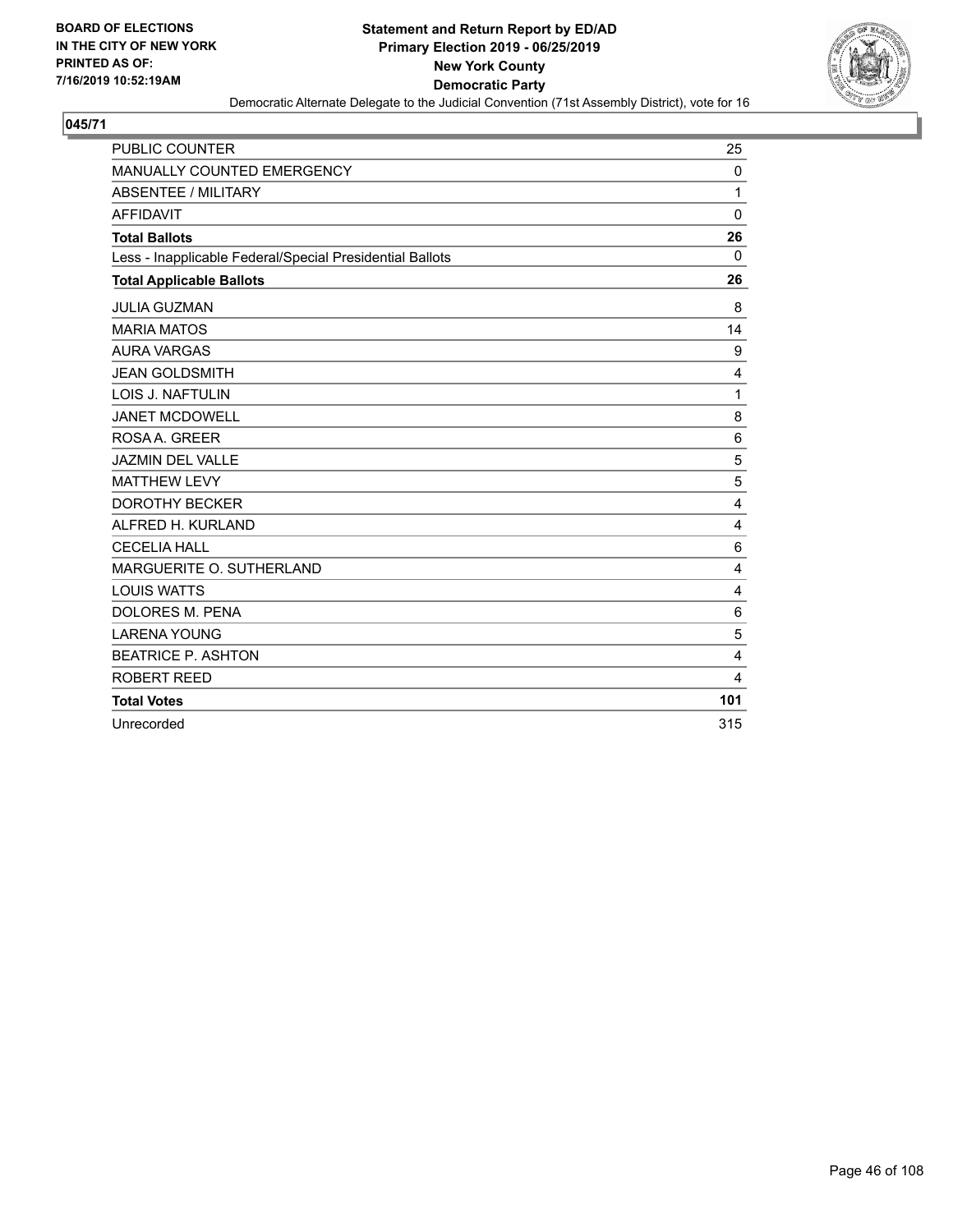

| <b>PUBLIC COUNTER</b>                                    | 20       |
|----------------------------------------------------------|----------|
| MANUALLY COUNTED EMERGENCY                               | 0        |
| <b>ABSENTEE / MILITARY</b>                               | 1        |
| <b>AFFIDAVIT</b>                                         | 1        |
| <b>Total Ballots</b>                                     | 22       |
| Less - Inapplicable Federal/Special Presidential Ballots | $\Omega$ |
| <b>Total Applicable Ballots</b>                          | 22       |
| <b>JULIA GUZMAN</b>                                      | 9        |
| <b>MARIA MATOS</b>                                       | 9        |
| <b>AURA VARGAS</b>                                       | 8        |
| <b>JEAN GOLDSMITH</b>                                    | 16       |
| LOIS J. NAFTULIN                                         | 11       |
| <b>JANET MCDOWELL</b>                                    | 15       |
| ROSA A. GREER                                            | 14       |
| <b>JAZMIN DEL VALLE</b>                                  | 13       |
| <b>MATTHEW LEVY</b>                                      | 12       |
| <b>DOROTHY BECKER</b>                                    | 13       |
| ALFRED H. KURLAND                                        | 13       |
| <b>CECELIA HALL</b>                                      | 15       |
| MARGUERITE O. SUTHERLAND                                 | 12       |
| <b>LOUIS WATTS</b>                                       | 14       |
| <b>DOLORES M. PENA</b>                                   | 15       |
| <b>LARENA YOUNG</b>                                      | 14       |
| <b>BEATRICE P. ASHTON</b>                                | 14       |
| ROBERT REED                                              | 13       |
| <b>Total Votes</b>                                       | 230      |
| Unrecorded                                               | 122      |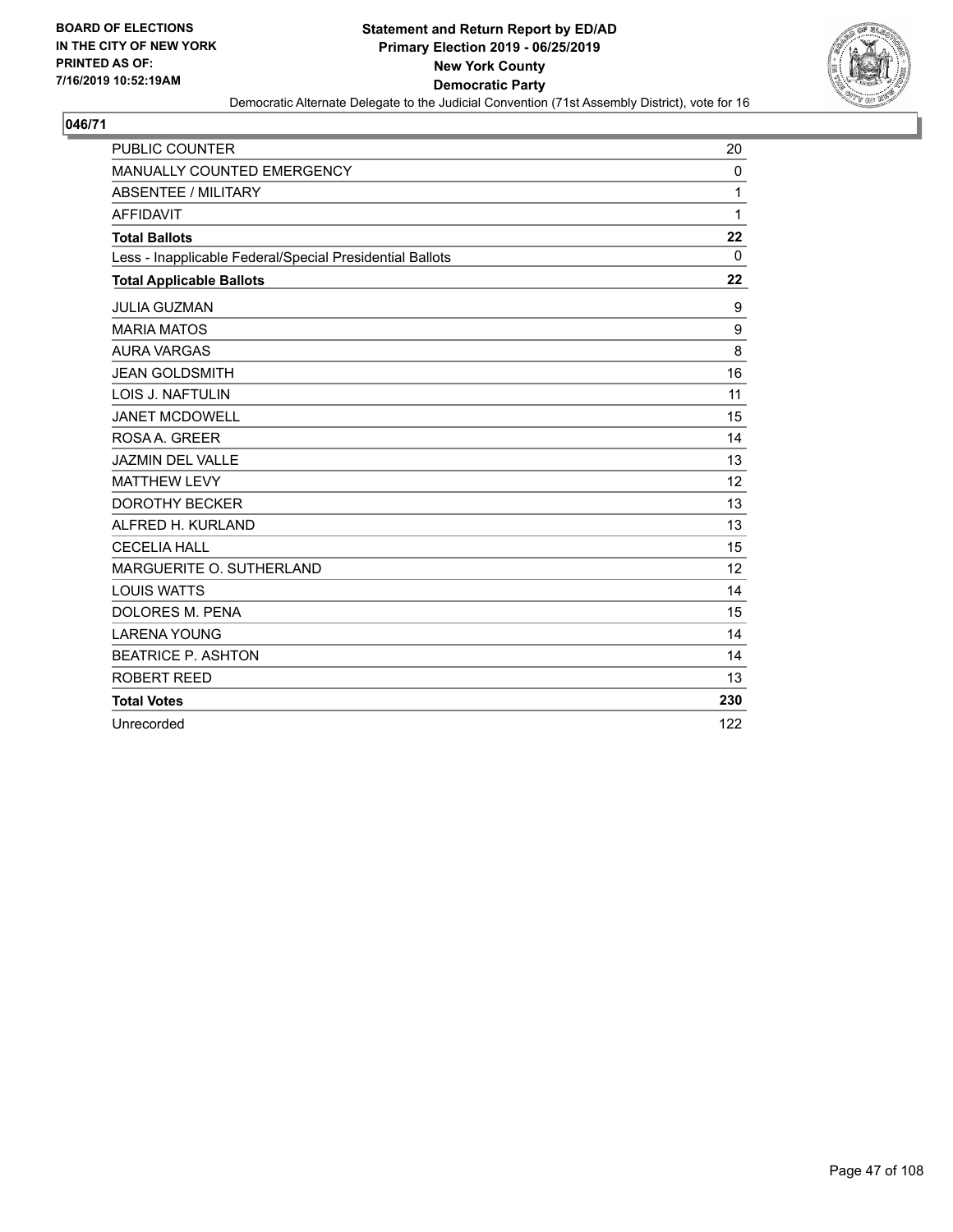

| <b>PUBLIC COUNTER</b>                                    | 90       |
|----------------------------------------------------------|----------|
| MANUALLY COUNTED EMERGENCY                               | 0        |
| <b>ABSENTEE / MILITARY</b>                               | 6        |
| <b>AFFIDAVIT</b>                                         | 1        |
| <b>Total Ballots</b>                                     | 97       |
| Less - Inapplicable Federal/Special Presidential Ballots | $\Omega$ |
| <b>Total Applicable Ballots</b>                          | 97       |
| <b>JULIA GUZMAN</b>                                      | 40       |
| <b>MARIA MATOS</b>                                       | 45       |
| <b>AURA VARGAS</b>                                       | 35       |
| <b>JEAN GOLDSMITH</b>                                    | 52       |
| <b>LOIS J. NAFTULIN</b>                                  | 44       |
| <b>JANET MCDOWELL</b>                                    | 60       |
| ROSA A. GREER                                            | 57       |
| <b>JAZMIN DEL VALLE</b>                                  | 49       |
| <b>MATTHEW LEVY</b>                                      | 52       |
| <b>DOROTHY BECKER</b>                                    | 61       |
| ALFRED H. KURLAND                                        | 41       |
| <b>CECELIA HALL</b>                                      | 55       |
| MARGUERITE O. SUTHERLAND                                 | 51       |
| <b>LOUIS WATTS</b>                                       | 53       |
| DOLORES M. PENA                                          | 55       |
| <b>LARENA YOUNG</b>                                      | 56       |
| <b>BEATRICE P. ASHTON</b>                                | 54       |
| <b>ROBERT REED</b>                                       | 57       |
| UNCOUNTED WRITE-IN PER STATUTE (WRITE-IN)                | 1        |
| <b>Total Votes</b>                                       | 918      |
| Unrecorded                                               | 634      |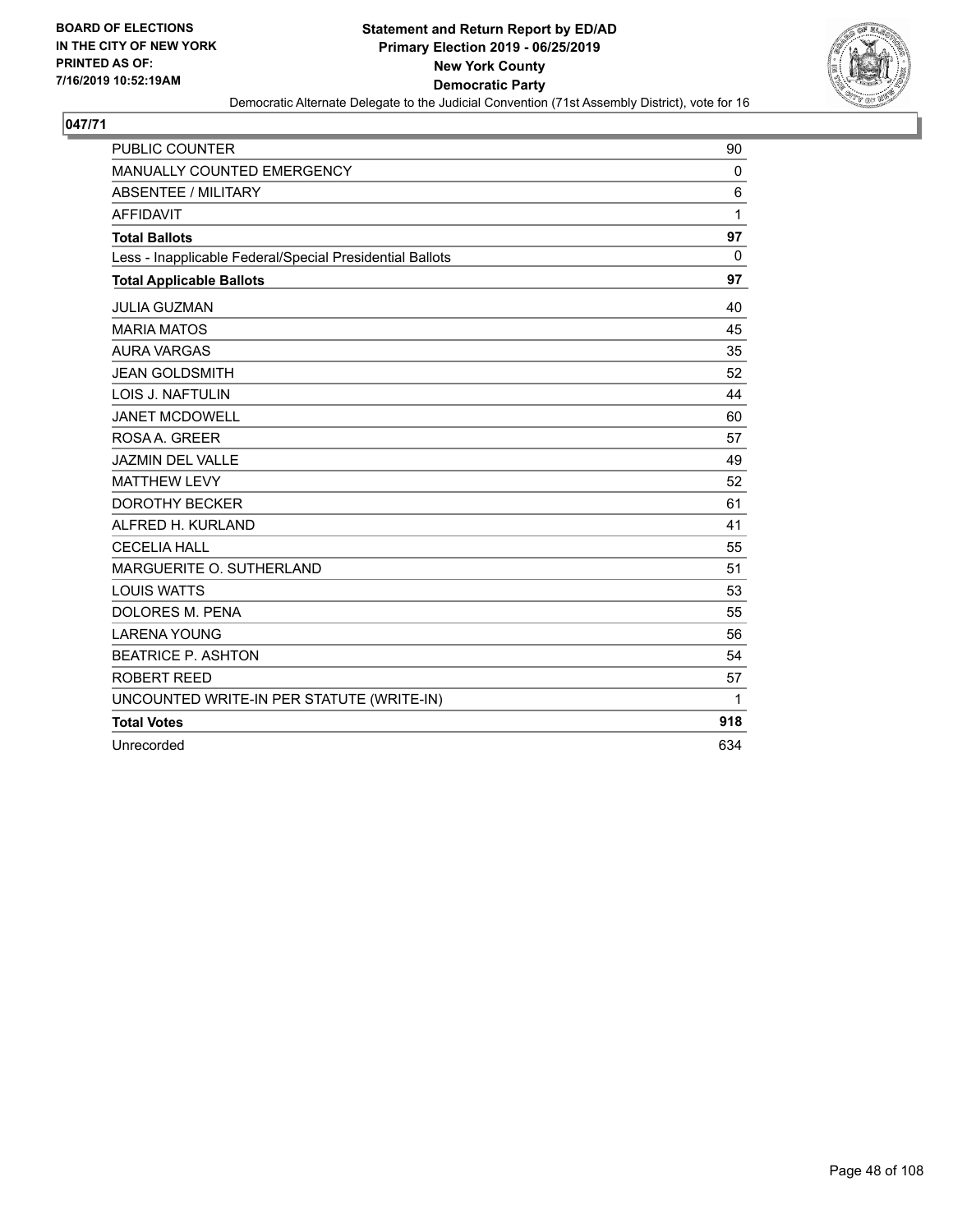

| <b>PUBLIC COUNTER</b>                                    | 50             |
|----------------------------------------------------------|----------------|
| MANUALLY COUNTED EMERGENCY                               | 0              |
| <b>ABSENTEE / MILITARY</b>                               | 1              |
| <b>AFFIDAVIT</b>                                         | $\mathbf 0$    |
| <b>Total Ballots</b>                                     | 51             |
| Less - Inapplicable Federal/Special Presidential Ballots | $\mathbf 0$    |
| <b>Total Applicable Ballots</b>                          | 51             |
| <b>JULIA GUZMAN</b>                                      | 10             |
| <b>MARIA MATOS</b>                                       | 16             |
| <b>AURA VARGAS</b>                                       | 12             |
| <b>JEAN GOLDSMITH</b>                                    | 6              |
| <b>LOIS J. NAFTULIN</b>                                  | 9              |
| <b>JANET MCDOWELL</b>                                    | 13             |
| ROSA A. GREER                                            | 11             |
| <b>JAZMIN DEL VALLE</b>                                  | 13             |
| <b>MATTHEW LEVY</b>                                      | $\overline{7}$ |
| <b>DOROTHY BECKER</b>                                    | 5              |
| ALFRED H. KURLAND                                        | 6              |
| <b>CECELIA HALL</b>                                      | 9              |
| MARGUERITE O. SUTHERLAND                                 | $\mathbf 5$    |
| <b>LOUIS WATTS</b>                                       | 6              |
| <b>DOLORES M. PENA</b>                                   | 11             |
| <b>LARENA YOUNG</b>                                      | 5              |
| <b>BEATRICE P. ASHTON</b>                                | 6              |
| ROBERT REED                                              | 10             |
| UNATTRIBUTABLE WRITE-IN (WRITE-IN)                       | 1              |
| <b>Total Votes</b>                                       | 161            |
| Unrecorded                                               | 655            |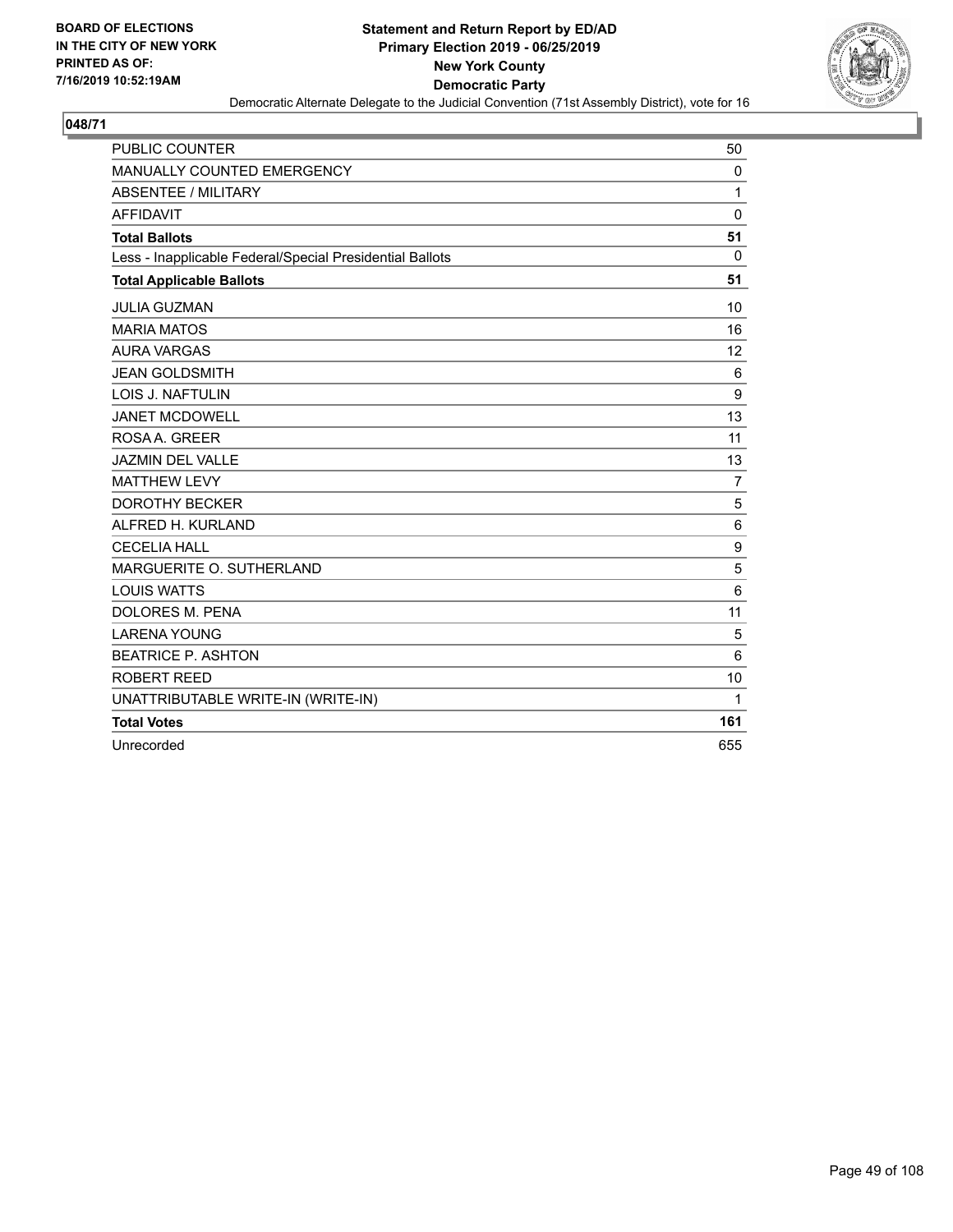

| <b>PUBLIC COUNTER</b>                                    | 28               |
|----------------------------------------------------------|------------------|
| MANUALLY COUNTED EMERGENCY                               | $\mathbf 0$      |
| <b>ABSENTEE / MILITARY</b>                               | $\mathbf 0$      |
| <b>AFFIDAVIT</b>                                         | 1                |
| <b>Total Ballots</b>                                     | 29               |
| Less - Inapplicable Federal/Special Presidential Ballots | $\mathbf 0$      |
| <b>Total Applicable Ballots</b>                          | 29               |
| <b>JULIA GUZMAN</b>                                      | $\boldsymbol{2}$ |
| <b>MARIA MATOS</b>                                       | 3                |
| <b>AURA VARGAS</b>                                       | 6                |
| <b>JEAN GOLDSMITH</b>                                    | 5                |
| <b>LOIS J. NAFTULIN</b>                                  | 3                |
| <b>JANET MCDOWELL</b>                                    | 6                |
| ROSA A. GREER                                            | $\overline{7}$   |
| <b>JAZMIN DEL VALLE</b>                                  | 6                |
| <b>MATTHEW LEVY</b>                                      | 5                |
| <b>DOROTHY BECKER</b>                                    | 5                |
| ALFRED H. KURLAND                                        | 6                |
| <b>CECELIA HALL</b>                                      | $\overline{4}$   |
| MARGUERITE O. SUTHERLAND                                 | 3                |
| <b>LOUIS WATTS</b>                                       | 8                |
| <b>DOLORES M. PENA</b>                                   | $\overline{7}$   |
| <b>LARENA YOUNG</b>                                      | 4                |
| <b>BEATRICE P. ASHTON</b>                                | 5                |
| <b>ROBERT REED</b>                                       | 5                |
| AYISHA OLGIVIE (WRITE-IN)                                | 1                |
| <b>Total Votes</b>                                       | 91               |
| Unrecorded                                               | 373              |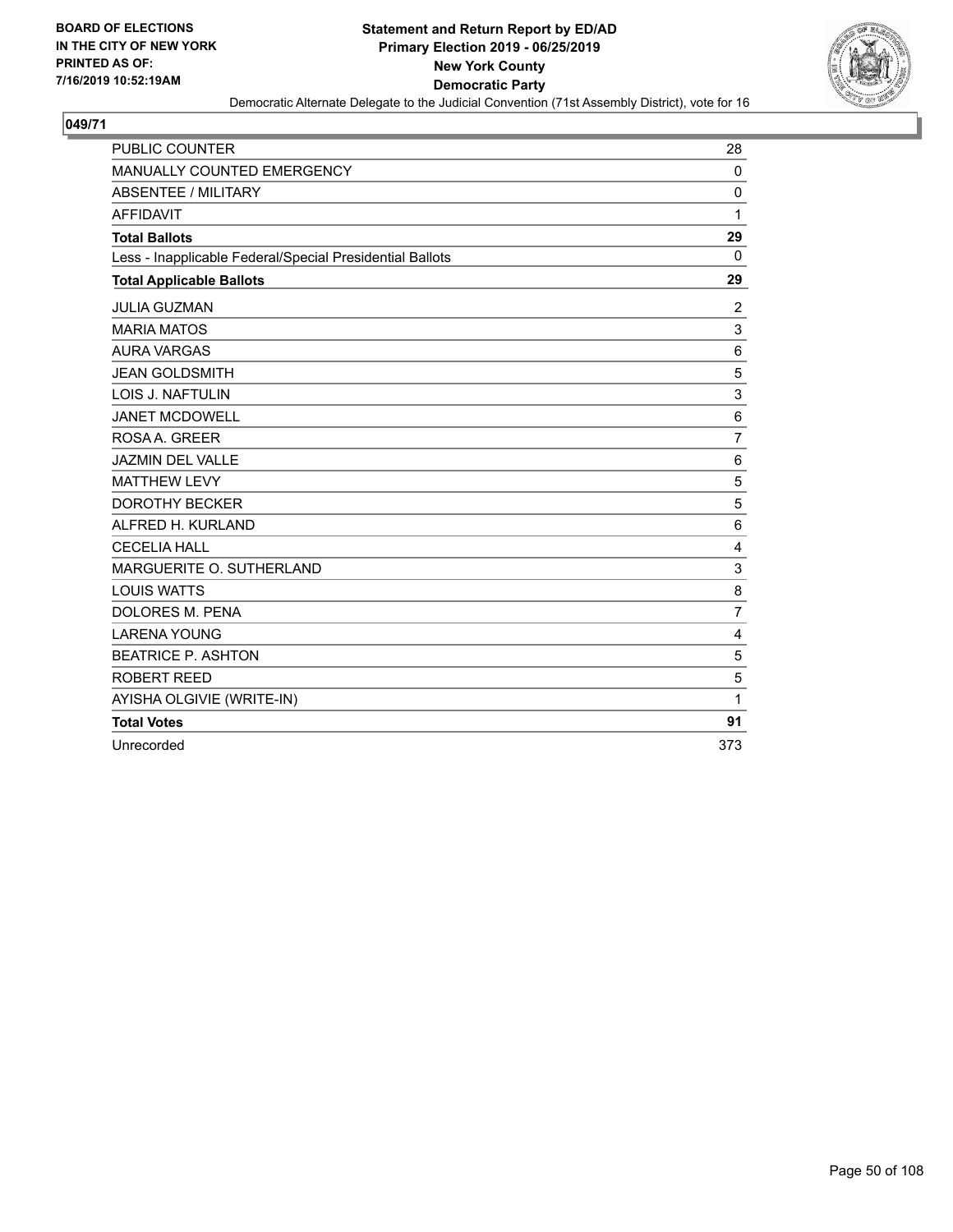

| PUBLIC COUNTER                                           | 15             |
|----------------------------------------------------------|----------------|
| MANUALLY COUNTED EMERGENCY                               | 0              |
| <b>ABSENTEE / MILITARY</b>                               | $\mathbf 0$    |
| <b>AFFIDAVIT</b>                                         | $\Omega$       |
| <b>Total Ballots</b>                                     | 15             |
| Less - Inapplicable Federal/Special Presidential Ballots | $\mathbf{0}$   |
| <b>Total Applicable Ballots</b>                          | 15             |
| <b>JULIA GUZMAN</b>                                      | 4              |
| <b>MARIA MATOS</b>                                       | 5              |
| <b>AURA VARGAS</b>                                       | 4              |
| <b>JEAN GOLDSMITH</b>                                    | 3              |
| <b>LOIS J. NAFTULIN</b>                                  | 1              |
| <b>JANET MCDOWELL</b>                                    | 3              |
| ROSA A. GREER                                            | $\overline{c}$ |
| <b>JAZMIN DEL VALLE</b>                                  | 3              |
| <b>MATTHEW LEVY</b>                                      | $\overline{c}$ |
| <b>DOROTHY BECKER</b>                                    | $\overline{2}$ |
| ALFRED H. KURLAND                                        | $\overline{c}$ |
| <b>CECELIA HALL</b>                                      | $\overline{c}$ |
| MARGUERITE O. SUTHERLAND                                 | 3              |
| <b>LOUIS WATTS</b>                                       | $\mathbf{1}$   |
| DOLORES M. PENA                                          | 5              |
| <b>LARENA YOUNG</b>                                      | $\overline{c}$ |
| <b>BEATRICE P. ASHTON</b>                                | $\overline{2}$ |
| <b>ROBERT REED</b>                                       | 1              |
| <b>Total Votes</b>                                       | 47             |
| Unrecorded                                               | 193            |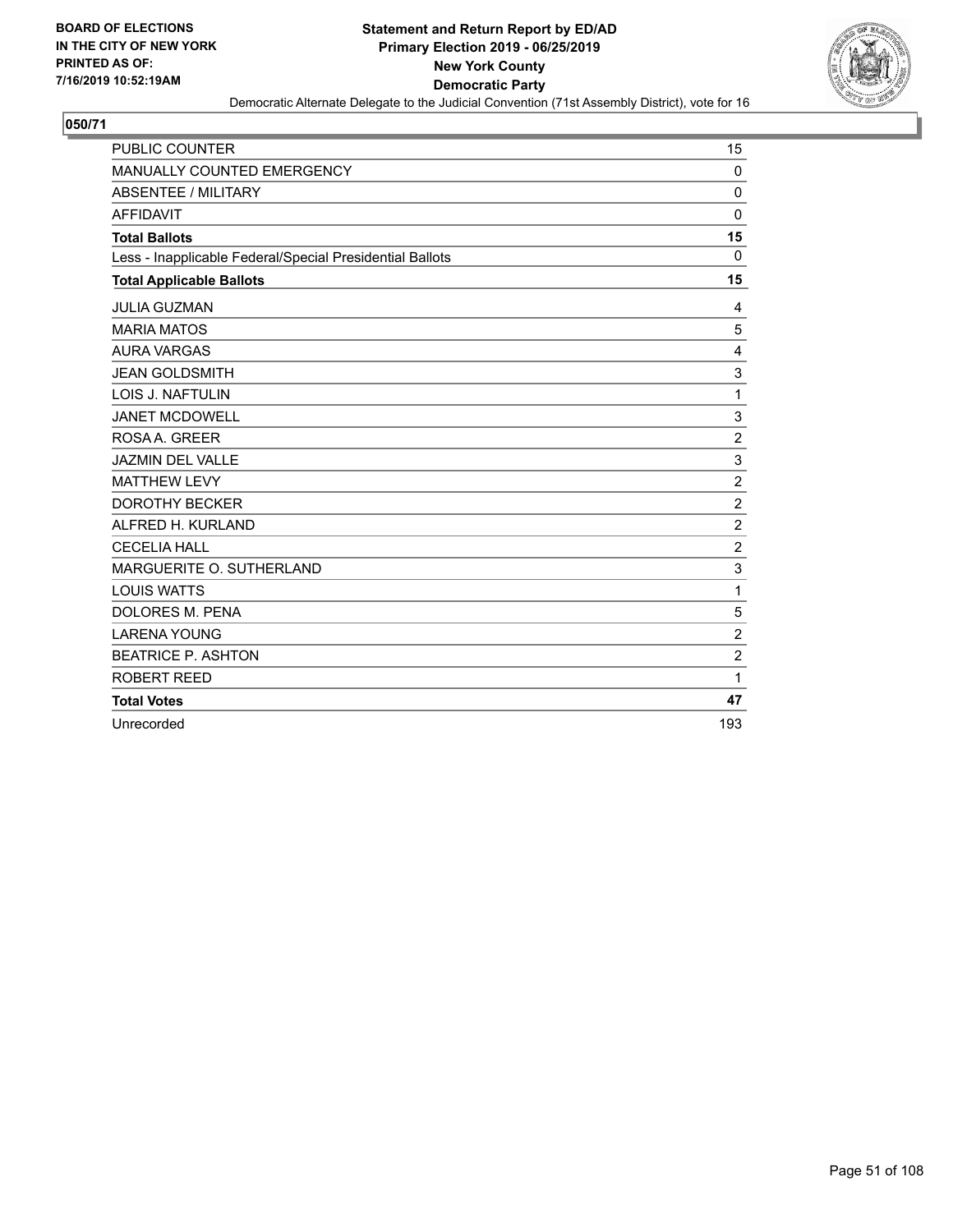

| <b>PUBLIC COUNTER</b>                                    | $\overline{2}$ |
|----------------------------------------------------------|----------------|
| MANUALLY COUNTED EMERGENCY                               | $\pmb{0}$      |
| <b>ABSENTEE / MILITARY</b>                               | $\mathbf 0$    |
| <b>AFFIDAVIT</b>                                         | $\mathbf 0$    |
| <b>Total Ballots</b>                                     | $\mathbf{2}$   |
| Less - Inapplicable Federal/Special Presidential Ballots | 0              |
| <b>Total Applicable Ballots</b>                          | $\overline{2}$ |
| <b>JULIA GUZMAN</b>                                      | 1              |
| <b>MARIA MATOS</b>                                       | $\mathbf{1}$   |
| <b>AURA VARGAS</b>                                       | $\mathbf 0$    |
| <b>JEAN GOLDSMITH</b>                                    | 1              |
| <b>LOIS J. NAFTULIN</b>                                  | 1              |
| <b>JANET MCDOWELL</b>                                    | $\mathbf{1}$   |
| ROSA A. GREER                                            | 1              |
| <b>JAZMIN DEL VALLE</b>                                  | 1              |
| <b>MATTHEW LEVY</b>                                      | 1              |
| <b>DOROTHY BECKER</b>                                    | 1              |
| ALFRED H. KURLAND                                        | $\mathbf{1}$   |
| <b>CECELIA HALL</b>                                      | $\mathbf 0$    |
| MARGUERITE O. SUTHERLAND                                 | $\mathbf 0$    |
| <b>LOUIS WATTS</b>                                       | 0              |
| DOLORES M. PENA                                          | $\mathbf 0$    |
| <b>LARENA YOUNG</b>                                      | 0              |
| <b>BEATRICE P. ASHTON</b>                                | 0              |
| ROBERT REED                                              | $\mathbf{0}$   |
| <b>Total Votes</b>                                       | 10             |
| Unrecorded                                               | 22             |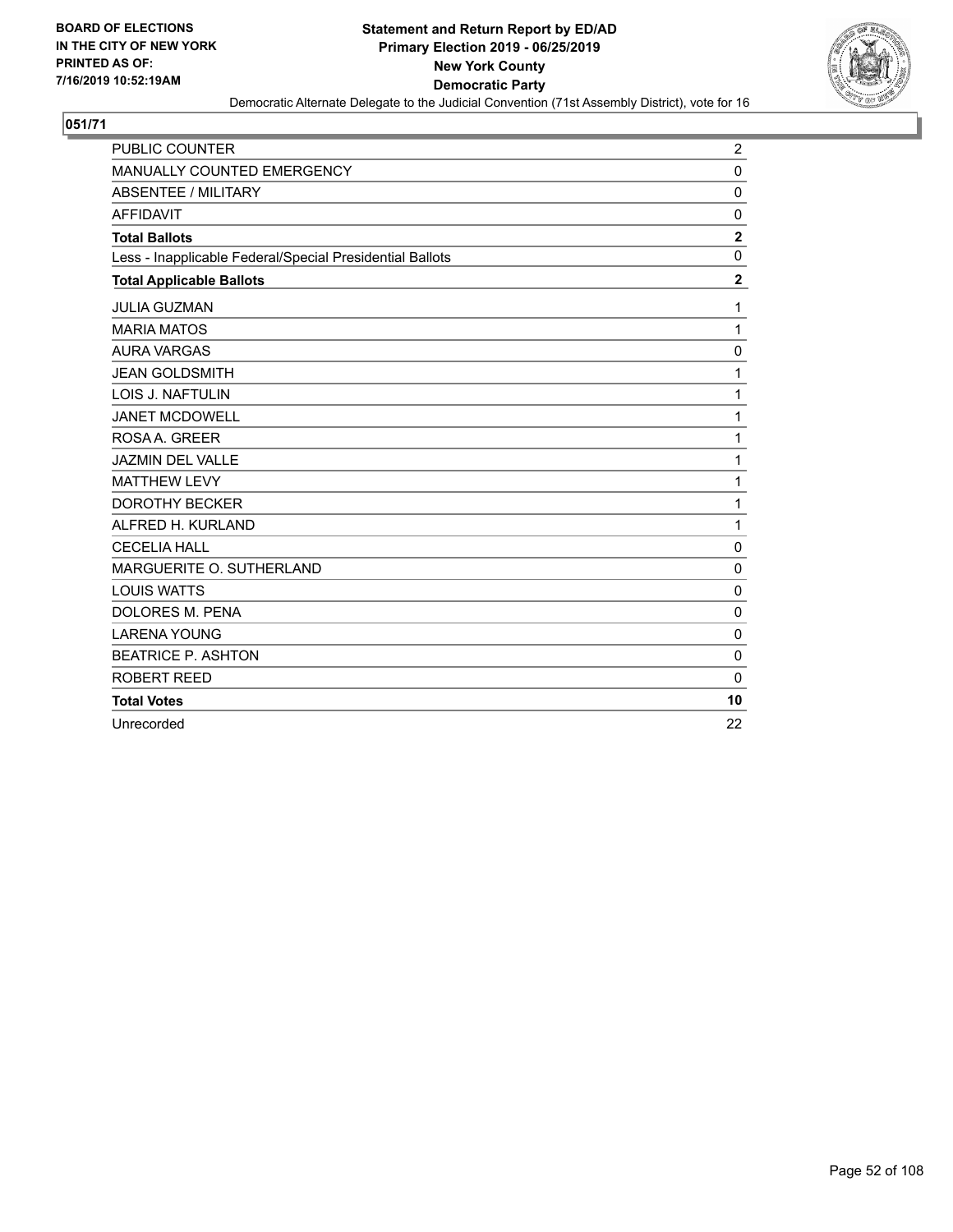

| <b>PUBLIC COUNTER</b>                                    | 20             |
|----------------------------------------------------------|----------------|
| MANUALLY COUNTED EMERGENCY                               | 0              |
| <b>ABSENTEE / MILITARY</b>                               | $\mathbf 0$    |
| <b>AFFIDAVIT</b>                                         | $\Omega$       |
| <b>Total Ballots</b>                                     | 20             |
| Less - Inapplicable Federal/Special Presidential Ballots | $\Omega$       |
| <b>Total Applicable Ballots</b>                          | 20             |
| <b>JULIA GUZMAN</b>                                      | 6              |
| <b>MARIA MATOS</b>                                       | $\overline{7}$ |
| <b>AURA VARGAS</b>                                       | 3              |
| <b>JEAN GOLDSMITH</b>                                    | $\overline{2}$ |
| <b>LOIS J. NAFTULIN</b>                                  | $\mathbf 0$    |
| <b>JANET MCDOWELL</b>                                    | 3              |
| ROSA A. GREER                                            | 3              |
| <b>JAZMIN DEL VALLE</b>                                  | $\overline{c}$ |
| <b>MATTHEW LEVY</b>                                      | $\mathbf 0$    |
| <b>DOROTHY BECKER</b>                                    | 1              |
| ALFRED H. KURLAND                                        | 0              |
| <b>CECELIA HALL</b>                                      | 0              |
| MARGUERITE O. SUTHERLAND                                 | 1              |
| <b>LOUIS WATTS</b>                                       | 1              |
| DOLORES M. PENA                                          | $\overline{7}$ |
| <b>LARENA YOUNG</b>                                      | $\overline{2}$ |
| <b>BEATRICE P. ASHTON</b>                                | $\mathbf 0$    |
| ROBERT REED                                              | $\overline{2}$ |
| <b>Total Votes</b>                                       | 40             |
| Unrecorded                                               | 280            |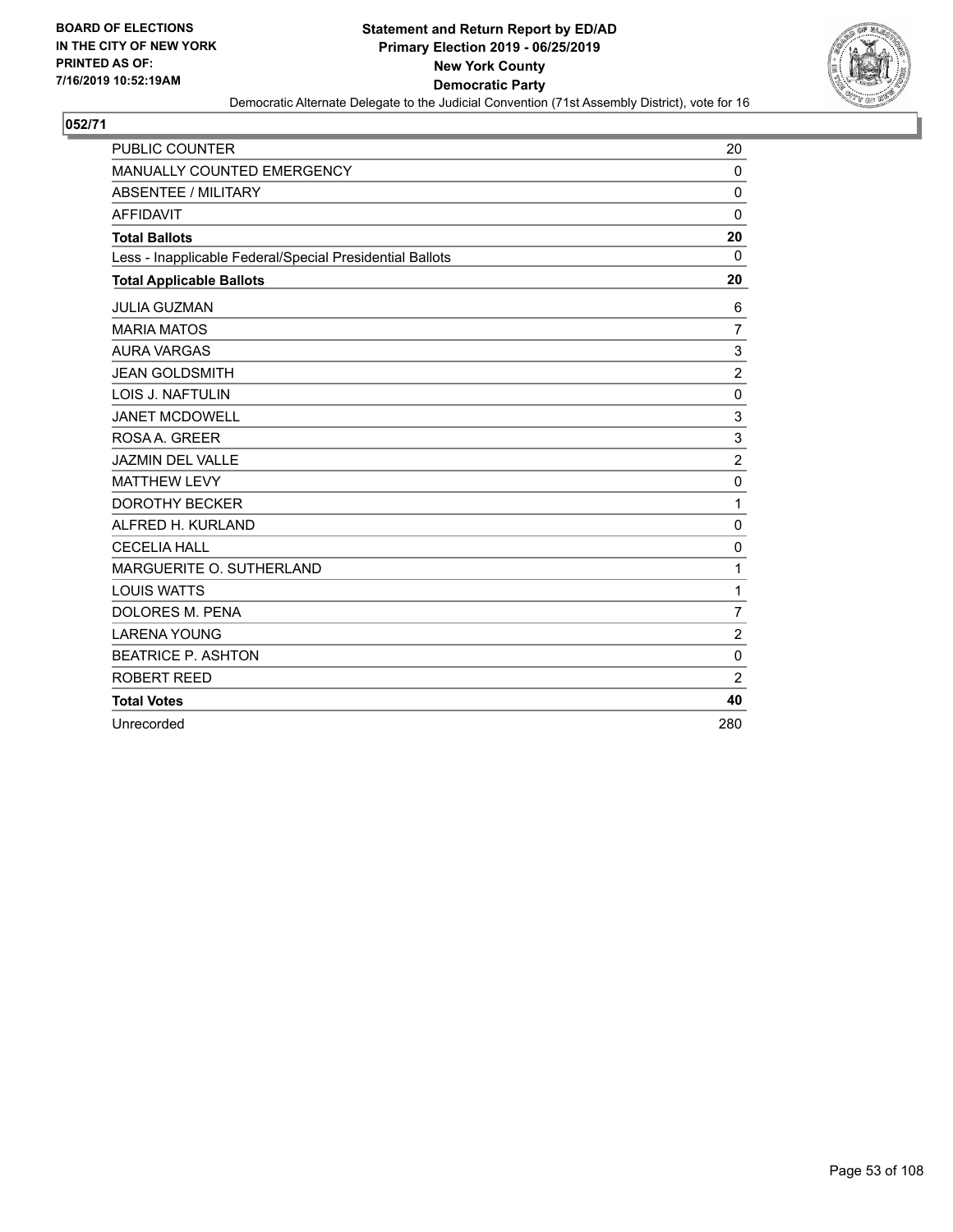

| <b>PUBLIC COUNTER</b>                                    | 7                       |
|----------------------------------------------------------|-------------------------|
| MANUALLY COUNTED EMERGENCY                               | $\pmb{0}$               |
| <b>ABSENTEE / MILITARY</b>                               | $\mathbf 0$             |
| <b>AFFIDAVIT</b>                                         | $\mathbf 0$             |
| <b>Total Ballots</b>                                     | $\overline{\mathbf{r}}$ |
| Less - Inapplicable Federal/Special Presidential Ballots | $\mathbf 0$             |
| <b>Total Applicable Ballots</b>                          | 7                       |
| <b>JULIA GUZMAN</b>                                      | $\boldsymbol{2}$        |
| <b>MARIA MATOS</b>                                       | 3                       |
| <b>AURA VARGAS</b>                                       | $\overline{c}$          |
| <b>JEAN GOLDSMITH</b>                                    | $\sqrt{2}$              |
| LOIS J. NAFTULIN                                         | 1                       |
| <b>JANET MCDOWELL</b>                                    | $\overline{2}$          |
| ROSA A. GREER                                            | 4                       |
| JAZMIN DEL VALLE                                         | $\overline{2}$          |
| <b>MATTHEW LEVY</b>                                      | $\mathbf 0$             |
| <b>DOROTHY BECKER</b>                                    | 3                       |
| ALFRED H. KURLAND                                        | $\mathbf 0$             |
| <b>CECELIA HALL</b>                                      | $\boldsymbol{2}$        |
| MARGUERITE O. SUTHERLAND                                 | 3                       |
| <b>LOUIS WATTS</b>                                       | $\mathbf 0$             |
| <b>DOLORES M. PENA</b>                                   | $\overline{c}$          |
| <b>LARENA YOUNG</b>                                      | $\overline{2}$          |
| <b>BEATRICE P. ASHTON</b>                                | 3                       |
| ROBERT REED                                              | $\overline{2}$          |
| <b>Total Votes</b>                                       | 35                      |
| Unrecorded                                               | 77                      |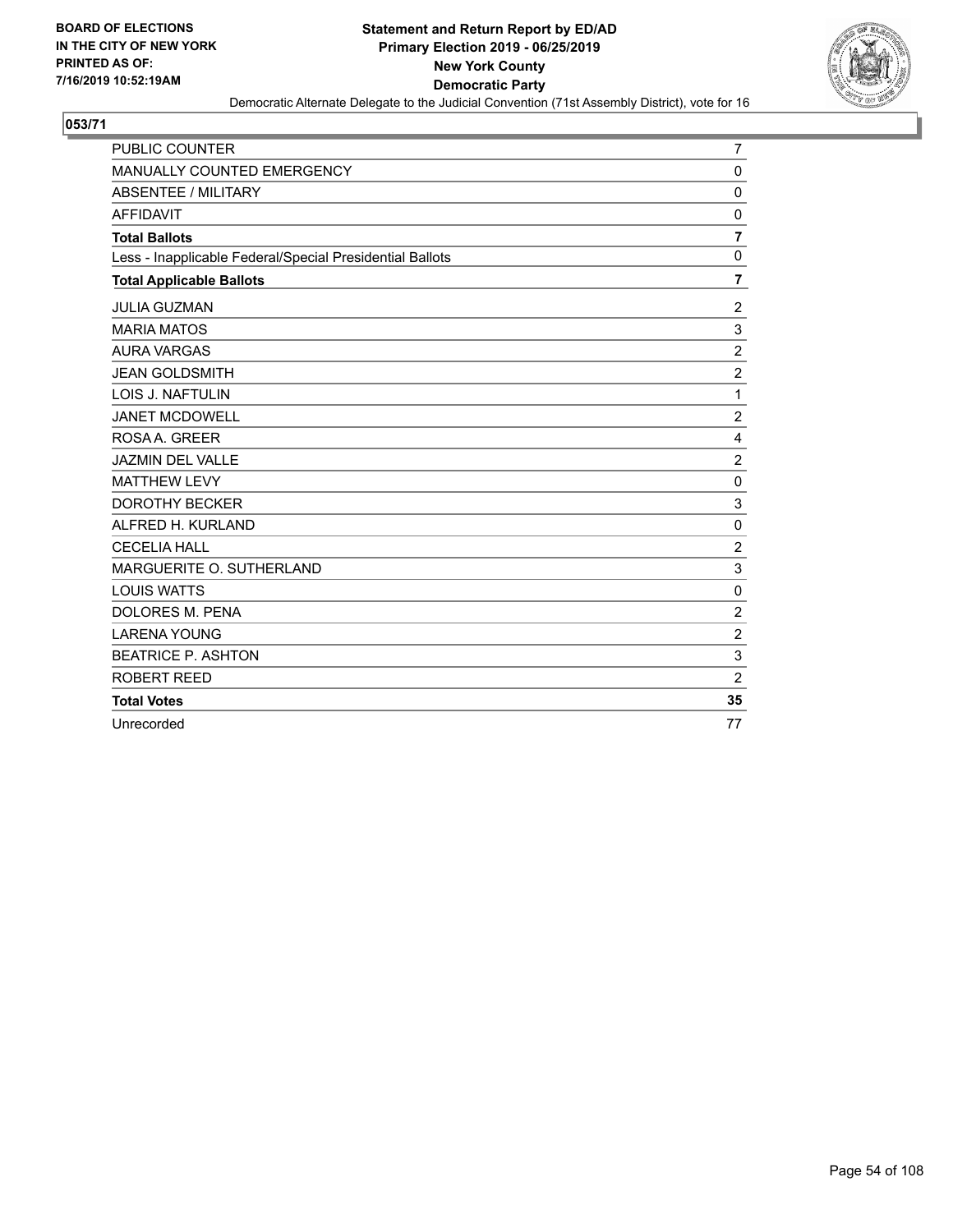

| <b>PUBLIC COUNTER</b>                                    | 8              |
|----------------------------------------------------------|----------------|
| MANUALLY COUNTED EMERGENCY                               | $\mathbf 0$    |
| <b>ABSENTEE / MILITARY</b>                               | 1              |
| <b>AFFIDAVIT</b>                                         | $\mathbf 0$    |
| <b>Total Ballots</b>                                     | 9              |
| Less - Inapplicable Federal/Special Presidential Ballots | $\mathbf 0$    |
| <b>Total Applicable Ballots</b>                          | 9              |
| <b>JULIA GUZMAN</b>                                      | $\overline{2}$ |
| <b>MARIA MATOS</b>                                       | 3              |
| <b>AURA VARGAS</b>                                       | $\overline{2}$ |
| <b>JEAN GOLDSMITH</b>                                    | $\overline{c}$ |
| <b>LOIS J. NAFTULIN</b>                                  | $\overline{2}$ |
| <b>JANET MCDOWELL</b>                                    | 3              |
| ROSAA. GREER                                             | 3              |
| <b>JAZMIN DEL VALLE</b>                                  | $\overline{c}$ |
| <b>MATTHEW LEVY</b>                                      | 3              |
| <b>DOROTHY BECKER</b>                                    | $\overline{c}$ |
| ALFRED H. KURLAND                                        | $\overline{c}$ |
| <b>CECELIA HALL</b>                                      | $\overline{c}$ |
| MARGUERITE O. SUTHERLAND                                 | $\overline{2}$ |
| <b>LOUIS WATTS</b>                                       | 3              |
| <b>DOLORES M. PENA</b>                                   | 5              |
| <b>LARENA YOUNG</b>                                      | $\overline{c}$ |
| <b>BEATRICE P. ASHTON</b>                                | $\overline{c}$ |
| ROBERT REED                                              | $\overline{2}$ |
| <b>Total Votes</b>                                       | 44             |
| Unrecorded                                               | 100            |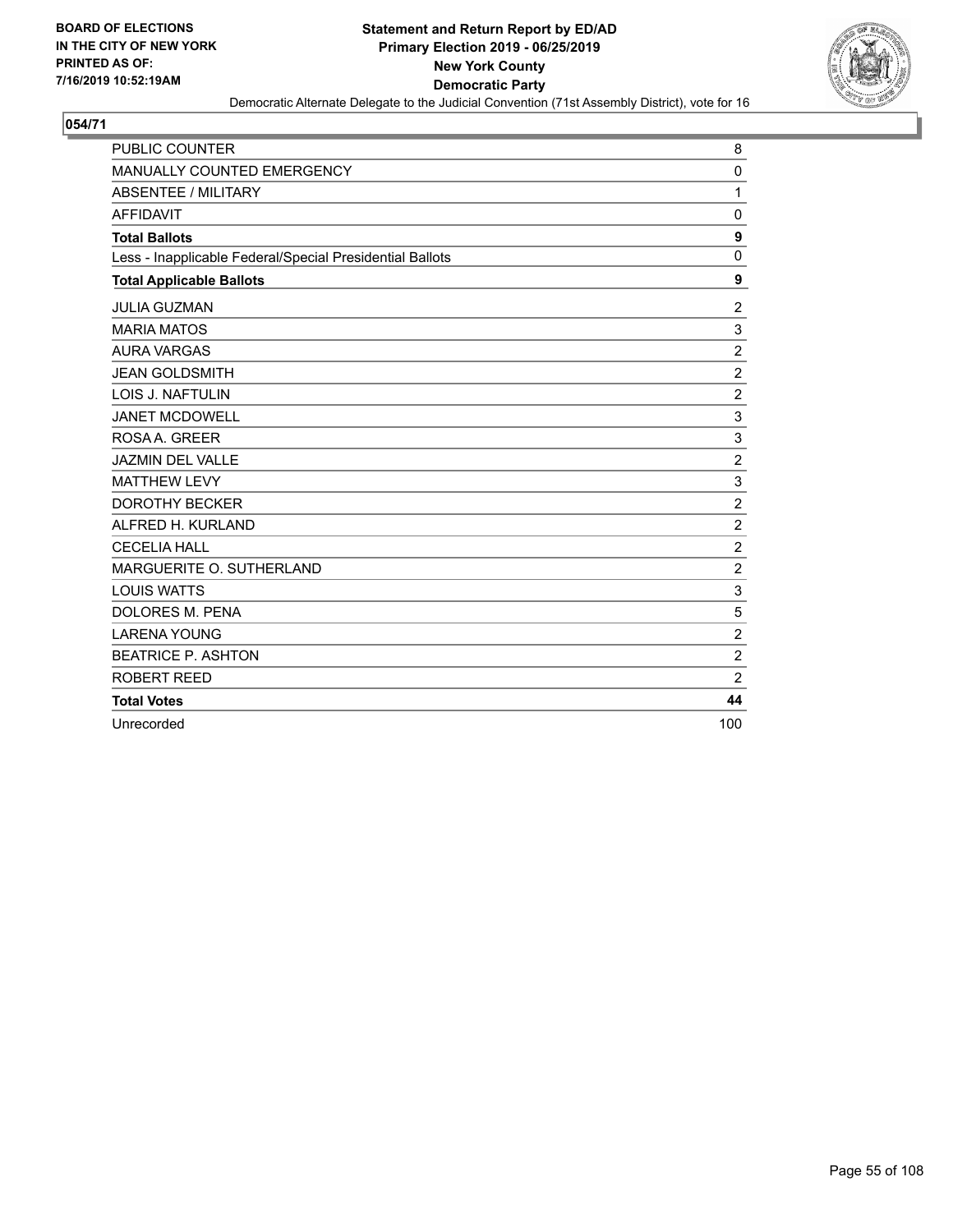

| <b>PUBLIC COUNTER</b>                                    | 13             |
|----------------------------------------------------------|----------------|
| MANUALLY COUNTED EMERGENCY                               | 0              |
| <b>ABSENTEE / MILITARY</b>                               | 1              |
| <b>AFFIDAVIT</b>                                         | $\Omega$       |
| <b>Total Ballots</b>                                     | 14             |
| Less - Inapplicable Federal/Special Presidential Ballots | $\mathbf 0$    |
| <b>Total Applicable Ballots</b>                          | 14             |
| <b>JULIA GUZMAN</b>                                      | 5              |
| <b>MARIA MATOS</b>                                       | 5              |
| <b>AURA VARGAS</b>                                       | 3              |
| <b>JEAN GOLDSMITH</b>                                    | 6              |
| LOIS J. NAFTULIN                                         | 3              |
| <b>JANET MCDOWELL</b>                                    | $\overline{7}$ |
| ROSA A. GREER                                            | 6              |
| <b>JAZMIN DEL VALLE</b>                                  | 6              |
| <b>MATTHEW LEVY</b>                                      | $6\phantom{1}$ |
| <b>DOROTHY BECKER</b>                                    | 6              |
| ALFRED H. KURLAND                                        | 5              |
| <b>CECELIA HALL</b>                                      | 6              |
| MARGUERITE O. SUTHERLAND                                 | 5              |
| <b>LOUIS WATTS</b>                                       | 5              |
| <b>DOLORES M. PENA</b>                                   | 4              |
| <b>LARENA YOUNG</b>                                      | 6              |
| <b>BEATRICE P. ASHTON</b>                                | 4              |
| ROBERT REED                                              | $\overline{7}$ |
| <b>Total Votes</b>                                       | 95             |
| Unrecorded                                               | 129            |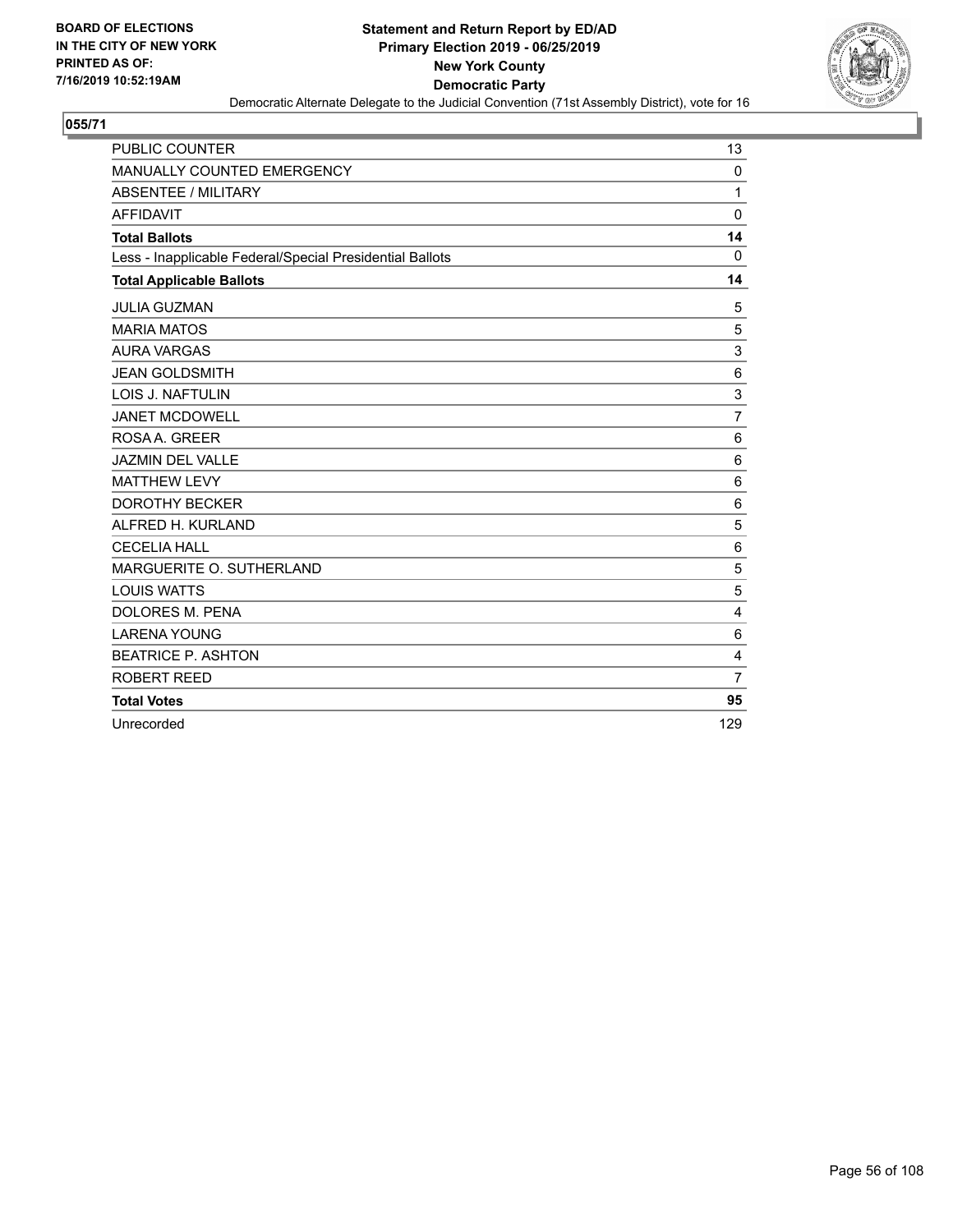

| <b>PUBLIC COUNTER</b>                                    | 8              |
|----------------------------------------------------------|----------------|
| MANUALLY COUNTED EMERGENCY                               | $\mathbf 0$    |
| <b>ABSENTEE / MILITARY</b>                               | $\Omega$       |
| <b>AFFIDAVIT</b>                                         | $\mathbf{0}$   |
| <b>Total Ballots</b>                                     | 8              |
| Less - Inapplicable Federal/Special Presidential Ballots | 0              |
| <b>Total Applicable Ballots</b>                          | 8              |
| <b>JULIA GUZMAN</b>                                      | 0              |
| <b>MARIA MATOS</b>                                       | $\mathbf{1}$   |
| <b>AURA VARGAS</b>                                       | $\mathbf 0$    |
| <b>JEAN GOLDSMITH</b>                                    | 1              |
| LOIS J. NAFTULIN                                         | 1              |
| <b>JANET MCDOWELL</b>                                    | $\mathbf{1}$   |
| ROSA A. GREER                                            | $\overline{2}$ |
| <b>JAZMIN DEL VALLE</b>                                  | 1              |
| <b>MATTHEW LEVY</b>                                      | $\overline{c}$ |
| <b>DOROTHY BECKER</b>                                    | 1              |
| ALFRED H. KURLAND                                        | $\overline{2}$ |
| <b>CECELIA HALL</b>                                      | 1              |
| MARGUERITE O. SUTHERLAND                                 | $\overline{2}$ |
| <b>LOUIS WATTS</b>                                       | $\mathbf{1}$   |
| <b>DOLORES M. PENA</b>                                   | $\overline{2}$ |
| <b>LARENA YOUNG</b>                                      | 1              |
| <b>BEATRICE P. ASHTON</b>                                | 1              |
| ROBERT REED                                              | 1              |
| <b>Total Votes</b>                                       | 21             |
| Unrecorded                                               | 107            |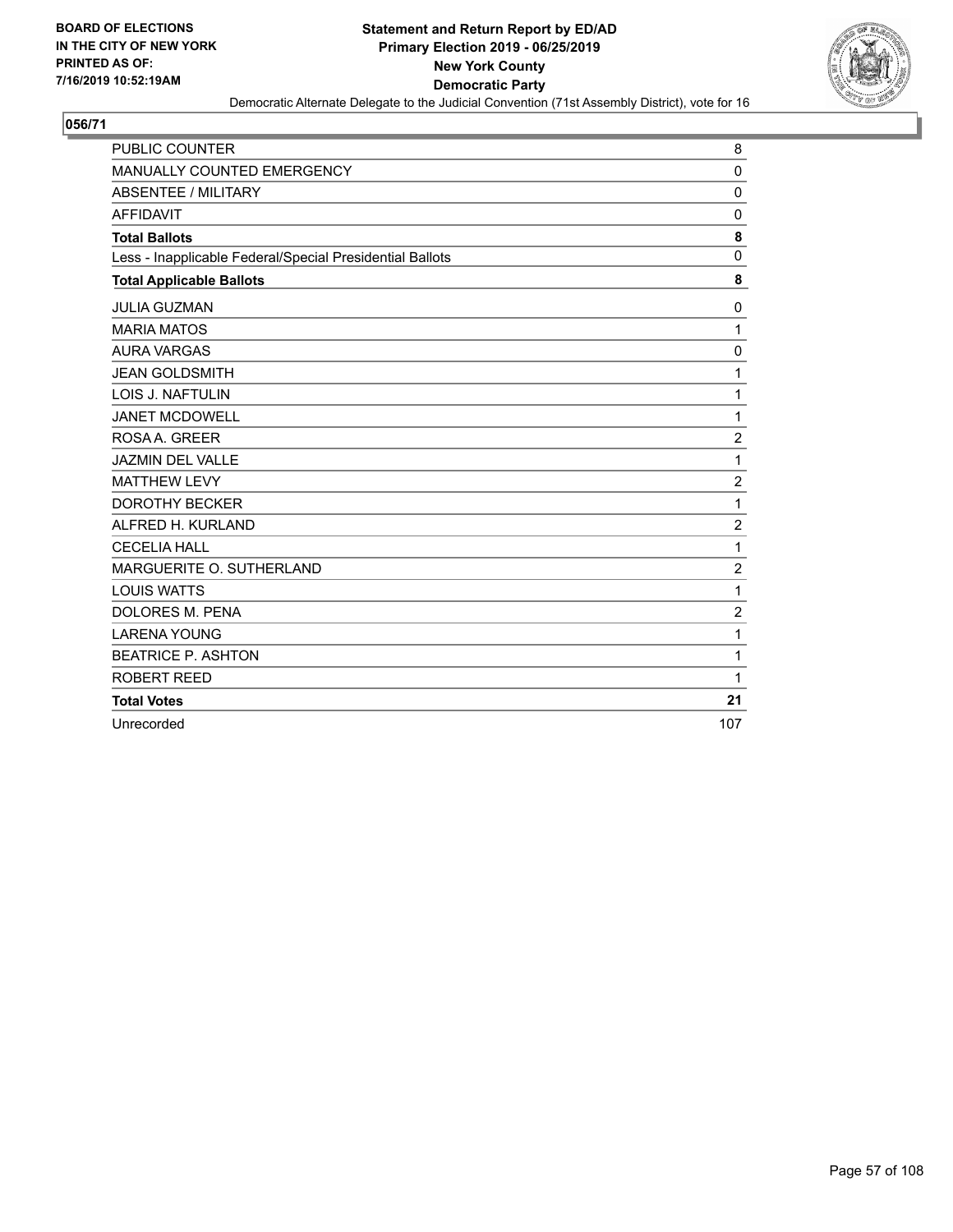

| <b>PUBLIC COUNTER</b>                                    | 10                      |
|----------------------------------------------------------|-------------------------|
| MANUALLY COUNTED EMERGENCY                               | 0                       |
| <b>ABSENTEE / MILITARY</b>                               | $\mathbf 0$             |
| <b>AFFIDAVIT</b>                                         | $\Omega$                |
| <b>Total Ballots</b>                                     | 10                      |
| Less - Inapplicable Federal/Special Presidential Ballots | $\mathbf 0$             |
| <b>Total Applicable Ballots</b>                          | 10                      |
| <b>JULIA GUZMAN</b>                                      | 1                       |
| <b>MARIA MATOS</b>                                       | $\mathsf 3$             |
| <b>AURA VARGAS</b>                                       | 3                       |
| <b>JEAN GOLDSMITH</b>                                    | $\overline{4}$          |
| LOIS J. NAFTULIN                                         | 3                       |
| <b>JANET MCDOWELL</b>                                    | $\overline{\mathbf{4}}$ |
| ROSA A. GREER                                            | $\overline{7}$          |
| <b>JAZMIN DEL VALLE</b>                                  | 6                       |
| <b>MATTHEW LEVY</b>                                      | 5                       |
| <b>DOROTHY BECKER</b>                                    | 4                       |
| ALFRED H. KURLAND                                        | 4                       |
| <b>CECELIA HALL</b>                                      | $\boldsymbol{2}$        |
| MARGUERITE O. SUTHERLAND                                 | 3                       |
| <b>LOUIS WATTS</b>                                       | 1                       |
| <b>DOLORES M. PENA</b>                                   | 3                       |
| <b>LARENA YOUNG</b>                                      | $\overline{2}$          |
| <b>BEATRICE P. ASHTON</b>                                | $\overline{c}$          |
| ROBERT REED                                              | 3                       |
| <b>Total Votes</b>                                       | 60                      |
| Unrecorded                                               | 100                     |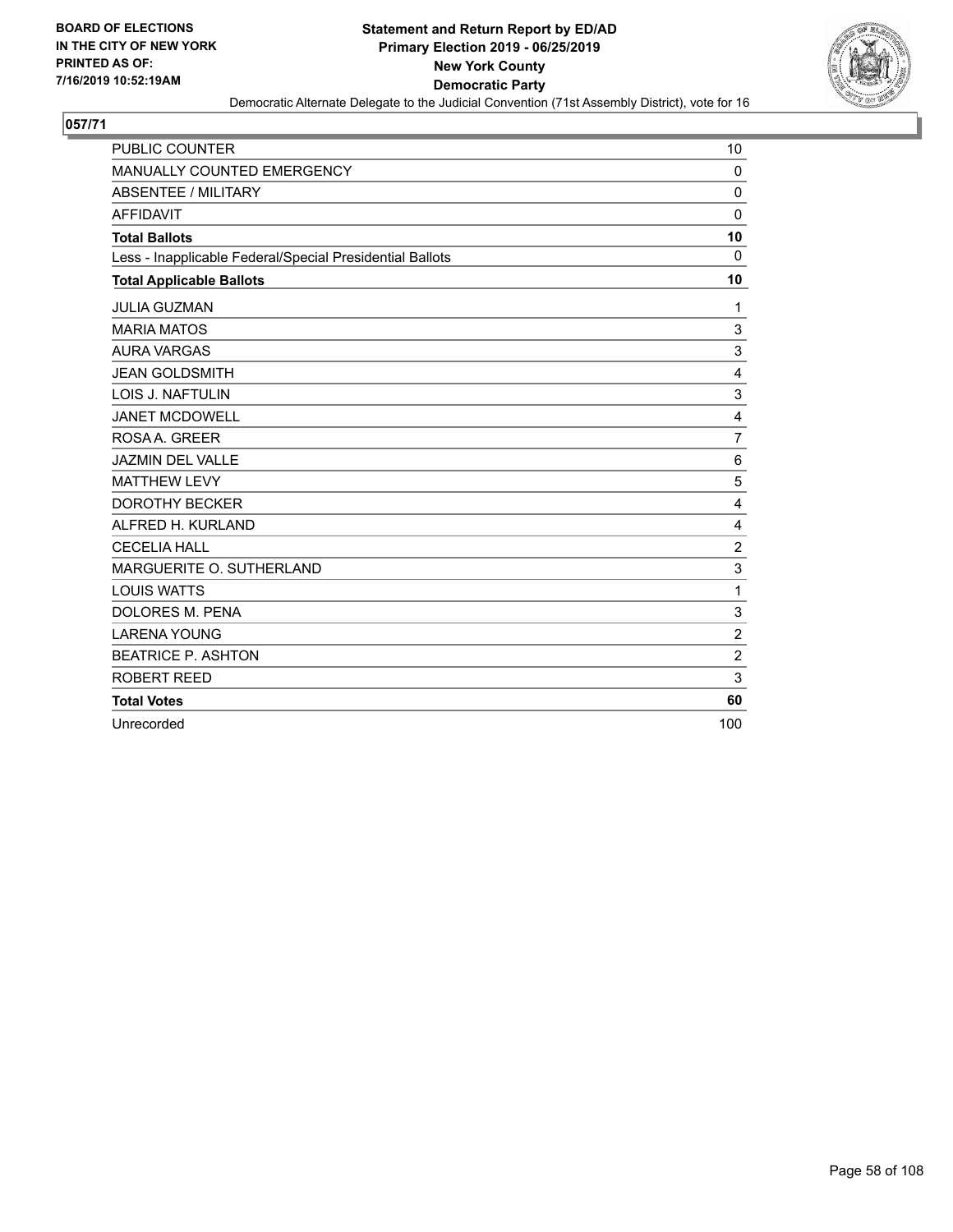

| <b>PUBLIC COUNTER</b>                                    | 5                |
|----------------------------------------------------------|------------------|
| MANUALLY COUNTED EMERGENCY                               | 0                |
| <b>ABSENTEE / MILITARY</b>                               | 1                |
| <b>AFFIDAVIT</b>                                         | $\mathbf 0$      |
| <b>Total Ballots</b>                                     | 6                |
| Less - Inapplicable Federal/Special Presidential Ballots | 0                |
| <b>Total Applicable Ballots</b>                          | 6                |
| <b>JULIA GUZMAN</b>                                      | 1                |
| <b>MARIA MATOS</b>                                       | $\overline{c}$   |
| <b>AURA VARGAS</b>                                       | 0                |
| <b>JEAN GOLDSMITH</b>                                    | 3                |
| LOIS J. NAFTULIN                                         | 3                |
| <b>JANET MCDOWELL</b>                                    | 3                |
| ROSA A. GREER                                            | 3                |
| JAZMIN DEL VALLE                                         | 3                |
| <b>MATTHEW LEVY</b>                                      | $\boldsymbol{2}$ |
| <b>DOROTHY BECKER</b>                                    | $\overline{c}$   |
| ALFRED H. KURLAND                                        | $\overline{c}$   |
| <b>CECELIA HALL</b>                                      | $\boldsymbol{2}$ |
| MARGUERITE O. SUTHERLAND                                 | 3                |
| <b>LOUIS WATTS</b>                                       | $\overline{c}$   |
| <b>DOLORES M. PENA</b>                                   | 3                |
| <b>LARENA YOUNG</b>                                      | $\overline{2}$   |
| <b>BEATRICE P. ASHTON</b>                                | $\overline{c}$   |
| ROBERT REED                                              | $\overline{2}$   |
| <b>Total Votes</b>                                       | 40               |
| Unrecorded                                               | 56               |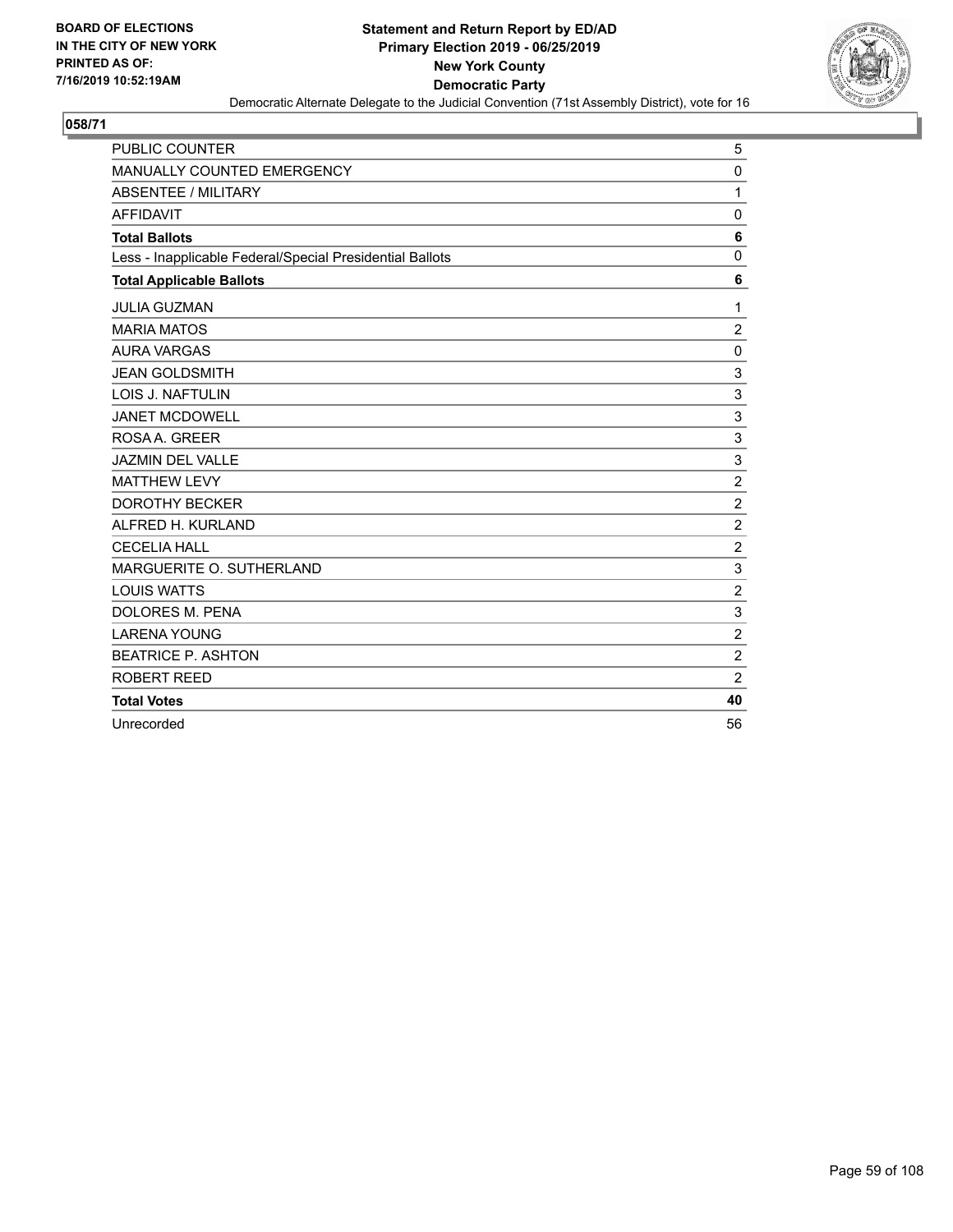

| <b>PUBLIC COUNTER</b>                                    | 12             |
|----------------------------------------------------------|----------------|
| MANUALLY COUNTED EMERGENCY                               | $\mathbf 0$    |
| <b>ABSENTEE / MILITARY</b>                               | $\mathbf 0$    |
| <b>AFFIDAVIT</b>                                         | $\mathbf 0$    |
| <b>Total Ballots</b>                                     | 12             |
| Less - Inapplicable Federal/Special Presidential Ballots | $\Omega$       |
| <b>Total Applicable Ballots</b>                          | 12             |
| <b>JULIA GUZMAN</b>                                      | 1              |
| <b>MARIA MATOS</b>                                       | 3              |
| <b>AURA VARGAS</b>                                       | $\overline{c}$ |
| <b>JEAN GOLDSMITH</b>                                    | $\overline{2}$ |
| <b>LOIS J. NAFTULIN</b>                                  | $\mathbf{1}$   |
| <b>JANET MCDOWELL</b>                                    | 0              |
| ROSA A. GREER                                            | 1              |
| <b>JAZMIN DEL VALLE</b>                                  | $\overline{2}$ |
| <b>MATTHEW LEVY</b>                                      | $\overline{2}$ |
| <b>DOROTHY BECKER</b>                                    | $\overline{2}$ |
| ALFRED H. KURLAND                                        | $\mathbf{1}$   |
| <b>CECELIA HALL</b>                                      | $\mathbf{1}$   |
| MARGUERITE O. SUTHERLAND                                 | 1              |
| <b>LOUIS WATTS</b>                                       | $\mathbf{1}$   |
| DOLORES M. PENA                                          | $\mathbf{1}$   |
| <b>LARENA YOUNG</b>                                      | 0              |
| <b>BEATRICE P. ASHTON</b>                                | 0              |
| <b>ROBERT REED</b>                                       | $\overline{2}$ |
| <b>JIMMY CARTER (WRITE-IN)</b>                           | 1              |
| <b>Total Votes</b>                                       | 24             |
| Unrecorded                                               | 168            |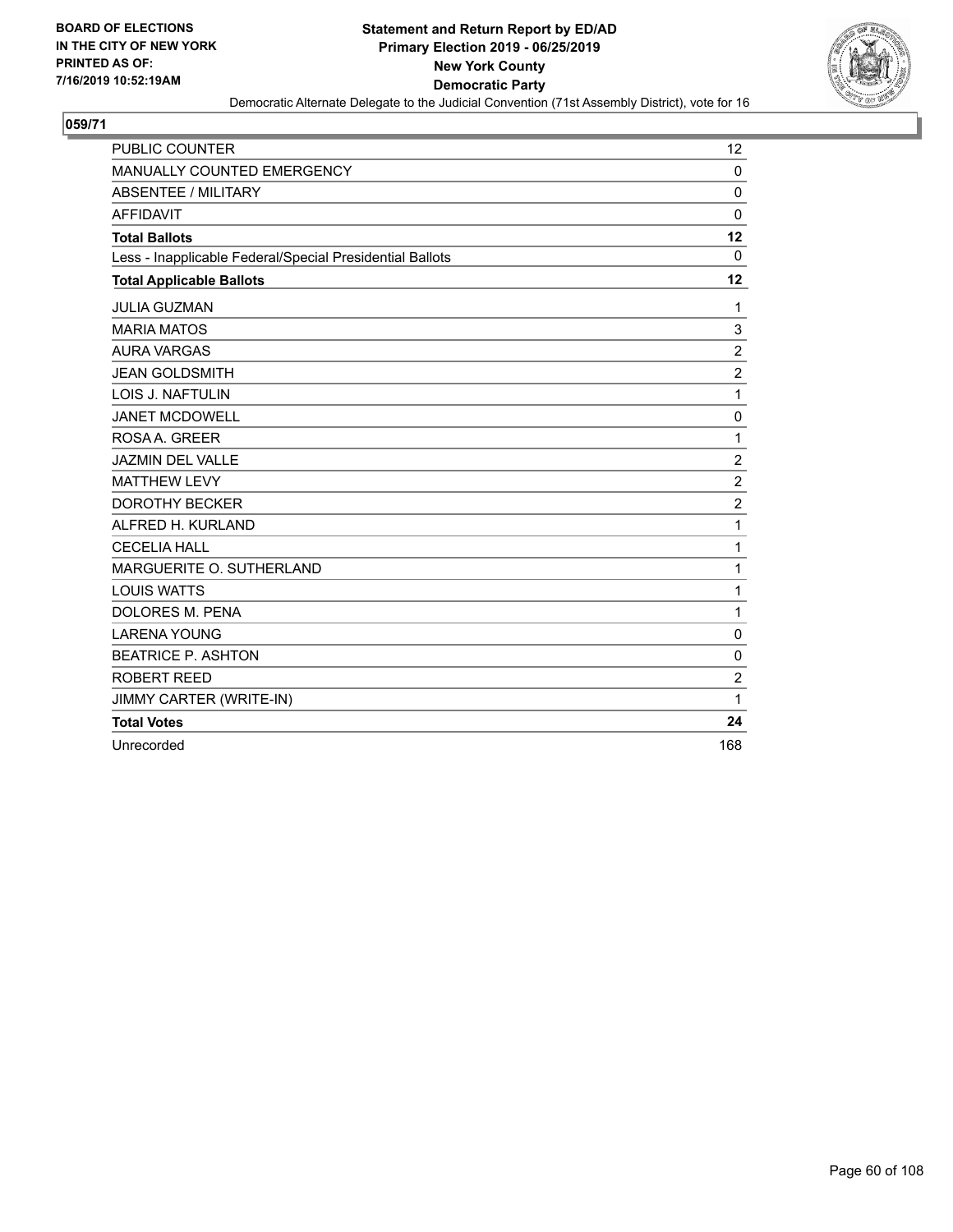

| <b>PUBLIC COUNTER</b>                                    | 8              |
|----------------------------------------------------------|----------------|
| MANUALLY COUNTED EMERGENCY                               | $\mathbf 0$    |
| <b>ABSENTEE / MILITARY</b>                               | $\mathbf 0$    |
| <b>AFFIDAVIT</b>                                         | $\mathbf 0$    |
| <b>Total Ballots</b>                                     | 8              |
| Less - Inapplicable Federal/Special Presidential Ballots | $\mathbf 0$    |
| <b>Total Applicable Ballots</b>                          | 8              |
| <b>JULIA GUZMAN</b>                                      | $\overline{2}$ |
| <b>MARIA MATOS</b>                                       | 4              |
| <b>AURA VARGAS</b>                                       | $\overline{2}$ |
| <b>JEAN GOLDSMITH</b>                                    | 1              |
| <b>LOIS J. NAFTULIN</b>                                  | 1              |
| <b>JANET MCDOWELL</b>                                    | $\mathbf{1}$   |
| ROSAA. GREER                                             | 1              |
| <b>JAZMIN DEL VALLE</b>                                  | 1              |
| <b>MATTHEW LEVY</b>                                      | 1              |
| <b>DOROTHY BECKER</b>                                    | 1              |
| ALFRED H. KURLAND                                        | $\mathbf{1}$   |
| <b>CECELIA HALL</b>                                      | 3              |
| MARGUERITE O. SUTHERLAND                                 | 1              |
| <b>LOUIS WATTS</b>                                       | $\mathbf{1}$   |
| <b>DOLORES M. PENA</b>                                   | $\overline{2}$ |
| <b>LARENA YOUNG</b>                                      | 1              |
| <b>BEATRICE P. ASHTON</b>                                | $\overline{c}$ |
| ROBERT REED                                              | 1              |
| <b>Total Votes</b>                                       | 27             |
| Unrecorded                                               | 101            |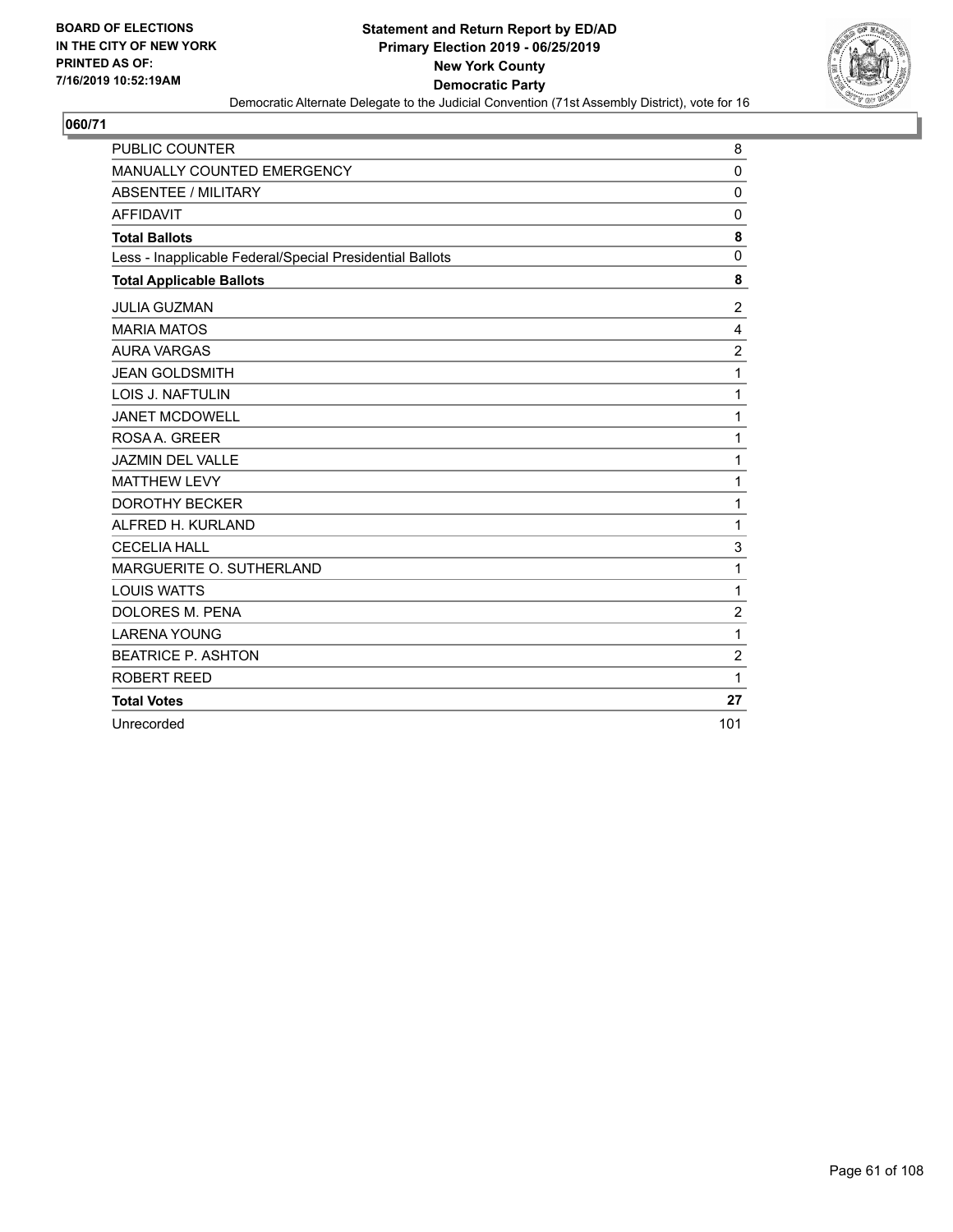

| <b>PUBLIC COUNTER</b>                                    | 11               |
|----------------------------------------------------------|------------------|
| MANUALLY COUNTED EMERGENCY                               | 0                |
| <b>ABSENTEE / MILITARY</b>                               | 1                |
| <b>AFFIDAVIT</b>                                         | $\Omega$         |
| <b>Total Ballots</b>                                     | 12               |
| Less - Inapplicable Federal/Special Presidential Ballots | $\Omega$         |
| <b>Total Applicable Ballots</b>                          | 12               |
| <b>JULIA GUZMAN</b>                                      | 3                |
| <b>MARIA MATOS</b>                                       | $\mathbf{1}$     |
| <b>AURA VARGAS</b>                                       | 3                |
| <b>JEAN GOLDSMITH</b>                                    | $\boldsymbol{2}$ |
| LOIS J. NAFTULIN                                         | $\overline{2}$   |
| <b>JANET MCDOWELL</b>                                    | $\mathbf{1}$     |
| ROSA A. GREER                                            | $\overline{2}$   |
| <b>JAZMIN DEL VALLE</b>                                  | 3                |
| <b>MATTHEW LEVY</b>                                      | $\overline{c}$   |
| <b>DOROTHY BECKER</b>                                    | 1                |
| ALFRED H. KURLAND                                        | $\overline{2}$   |
| <b>CECELIA HALL</b>                                      | 1                |
| MARGUERITE O. SUTHERLAND                                 | $\overline{2}$   |
| <b>LOUIS WATTS</b>                                       | $\mathbf{1}$     |
| <b>DOLORES M. PENA</b>                                   | 5                |
| <b>LARENA YOUNG</b>                                      | $\overline{2}$   |
| <b>BEATRICE P. ASHTON</b>                                | $\mathbf 0$      |
| ROBERT REED                                              | 1                |
| <b>Total Votes</b>                                       | 34               |
| Unrecorded                                               | 158              |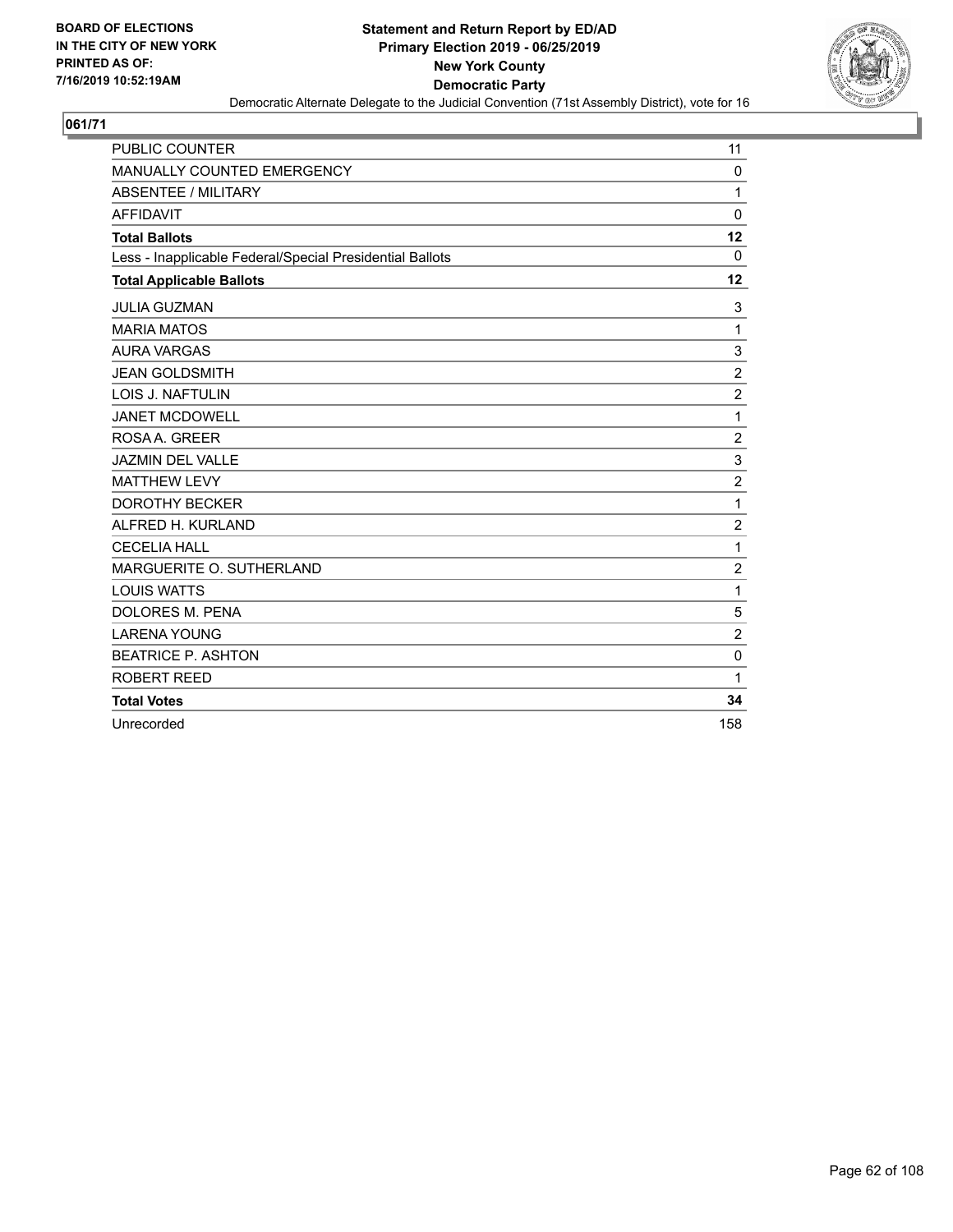

| <b>PUBLIC COUNTER</b>                                    | $\overline{2}$ |
|----------------------------------------------------------|----------------|
| MANUALLY COUNTED EMERGENCY                               | 0              |
| <b>ABSENTEE / MILITARY</b>                               | 1              |
| <b>AFFIDAVIT</b>                                         | $\mathbf 0$    |
| <b>Total Ballots</b>                                     | 3              |
| Less - Inapplicable Federal/Special Presidential Ballots | $\mathbf 0$    |
| <b>Total Applicable Ballots</b>                          | 3              |
| <b>JULIA GUZMAN</b>                                      | 0              |
| <b>MARIA MATOS</b>                                       | 0              |
| <b>AURA VARGAS</b>                                       | $\mathbf{1}$   |
| <b>JEAN GOLDSMITH</b>                                    | $\overline{2}$ |
| <b>LOIS J. NAFTULIN</b>                                  | $\overline{c}$ |
| <b>JANET MCDOWELL</b>                                    | $\overline{c}$ |
| ROSA A. GREER                                            | $\overline{2}$ |
| <b>JAZMIN DEL VALLE</b>                                  | $\overline{c}$ |
| <b>MATTHEW LEVY</b>                                      | $\overline{c}$ |
| <b>DOROTHY BECKER</b>                                    | $\overline{c}$ |
| ALFRED H. KURLAND                                        | $\overline{2}$ |
| <b>CECELIA HALL</b>                                      | $\overline{c}$ |
| MARGUERITE O. SUTHERLAND                                 | $\overline{c}$ |
| <b>LOUIS WATTS</b>                                       | $\overline{2}$ |
| <b>DOLORES M. PENA</b>                                   | $\overline{2}$ |
| <b>LARENA YOUNG</b>                                      | $\overline{c}$ |
| <b>BEATRICE P. ASHTON</b>                                | $\overline{2}$ |
| ROBERT REED                                              | $\overline{2}$ |
| <b>Total Votes</b>                                       | 31             |
| Unrecorded                                               | 17             |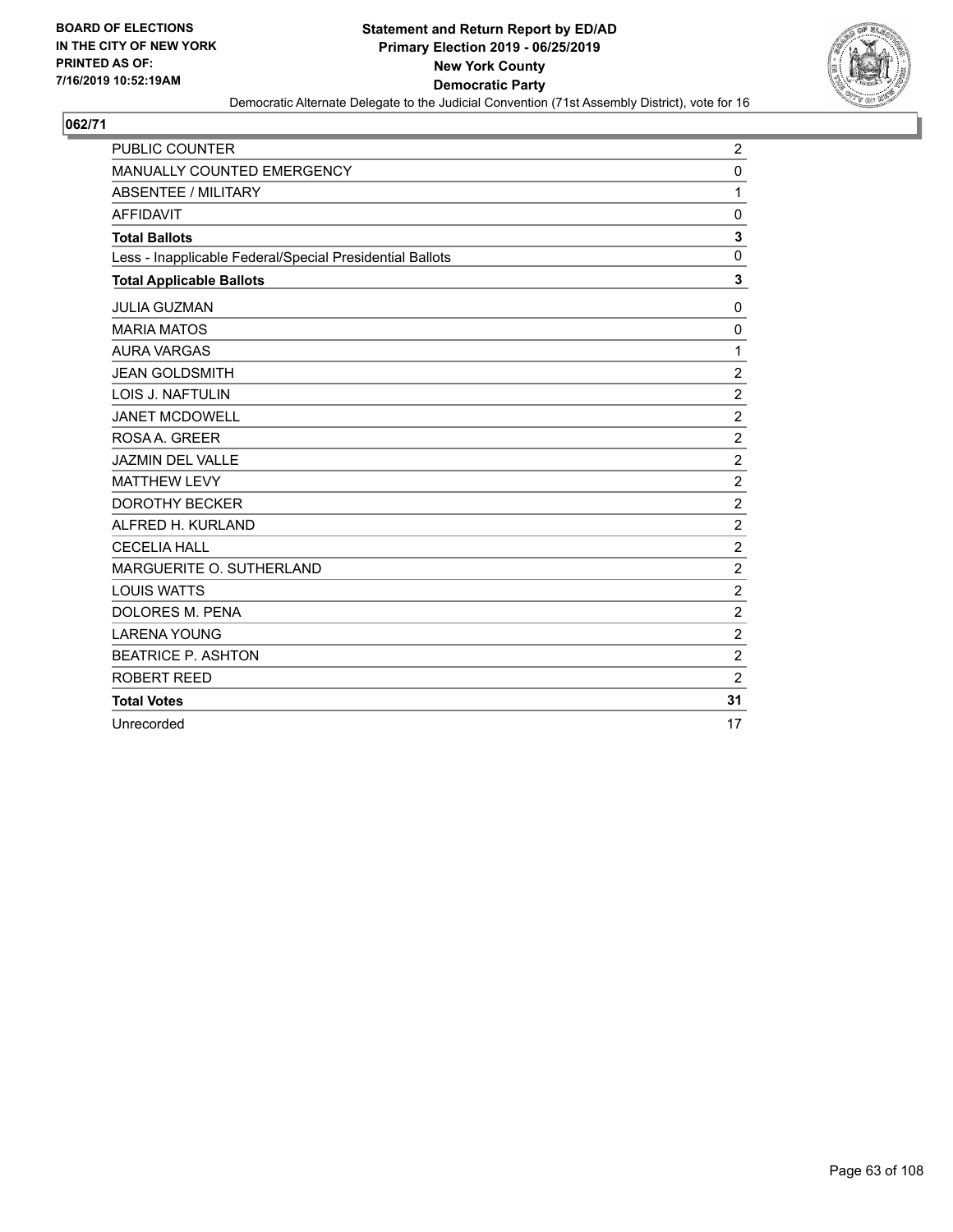

| <b>PUBLIC COUNTER</b>                                    | 12             |
|----------------------------------------------------------|----------------|
| MANUALLY COUNTED EMERGENCY                               | 0              |
| <b>ABSENTEE / MILITARY</b>                               | 1              |
| <b>AFFIDAVIT</b>                                         | $\Omega$       |
| <b>Total Ballots</b>                                     | 13             |
| Less - Inapplicable Federal/Special Presidential Ballots | $\mathbf 0$    |
| <b>Total Applicable Ballots</b>                          | 13             |
| <b>JULIA GUZMAN</b>                                      | 6              |
| <b>MARIA MATOS</b>                                       | 5              |
| <b>AURA VARGAS</b>                                       | $\overline{c}$ |
| <b>JEAN GOLDSMITH</b>                                    | $\mathbf{1}$   |
| LOIS J. NAFTULIN                                         | $\overline{2}$ |
| <b>JANET MCDOWELL</b>                                    | $\overline{c}$ |
| ROSA A. GREER                                            | $\overline{c}$ |
| JAZMIN DEL VALLE                                         | 3              |
| <b>MATTHEW LEVY</b>                                      | 4              |
| <b>DOROTHY BECKER</b>                                    | $\overline{c}$ |
| ALFRED H. KURLAND                                        | $\overline{2}$ |
| <b>CECELIA HALL</b>                                      | $\mathbf{1}$   |
| MARGUERITE O. SUTHERLAND                                 | $\overline{2}$ |
| <b>LOUIS WATTS</b>                                       | $\mathbf{1}$   |
| <b>DOLORES M. PENA</b>                                   | 4              |
| <b>LARENA YOUNG</b>                                      | 1              |
| <b>BEATRICE P. ASHTON</b>                                | $\mathbf{1}$   |
| ROBERT REED                                              | $\overline{2}$ |
| <b>Total Votes</b>                                       | 43             |
| Unrecorded                                               | 165            |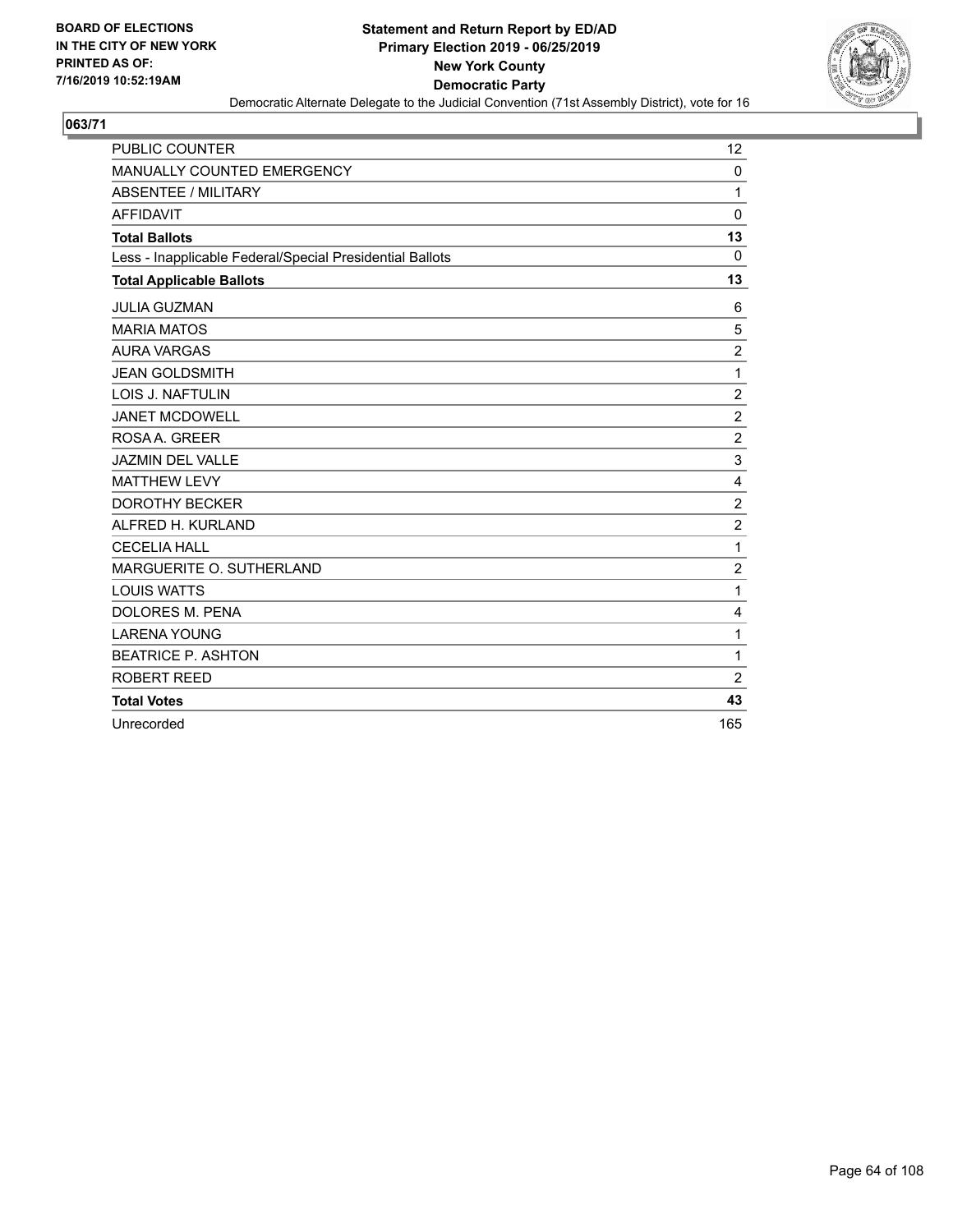

| <b>PUBLIC COUNTER</b>                                    | 8                |
|----------------------------------------------------------|------------------|
| MANUALLY COUNTED EMERGENCY                               | $\mathbf 0$      |
| <b>ABSENTEE / MILITARY</b>                               | $\mathbf 0$      |
| <b>AFFIDAVIT</b>                                         | $\Omega$         |
| <b>Total Ballots</b>                                     | 8                |
| Less - Inapplicable Federal/Special Presidential Ballots | $\mathbf 0$      |
| <b>Total Applicable Ballots</b>                          | 8                |
| <b>JULIA GUZMAN</b>                                      | $\overline{2}$   |
| <b>MARIA MATOS</b>                                       | $\overline{c}$   |
| <b>AURA VARGAS</b>                                       | 3                |
| <b>JEAN GOLDSMITH</b>                                    | 1                |
| <b>LOIS J. NAFTULIN</b>                                  | 1                |
| <b>JANET MCDOWELL</b>                                    | $\overline{c}$   |
| ROSAA. GREER                                             | 3                |
| <b>JAZMIN DEL VALLE</b>                                  | $\overline{2}$   |
| <b>MATTHEW LEVY</b>                                      | $\overline{2}$   |
| <b>DOROTHY BECKER</b>                                    | $\overline{c}$   |
| ALFRED H. KURLAND                                        | 3                |
| <b>CECELIA HALL</b>                                      | 3                |
| MARGUERITE O. SUTHERLAND                                 | $\overline{2}$   |
| <b>LOUIS WATTS</b>                                       | $\boldsymbol{2}$ |
| <b>DOLORES M. PENA</b>                                   | $\overline{2}$   |
| <b>LARENA YOUNG</b>                                      | 3                |
| <b>BEATRICE P. ASHTON</b>                                | 3                |
| ROBERT REED                                              | $\overline{2}$   |
| <b>Total Votes</b>                                       | 40               |
| Unrecorded                                               | 88               |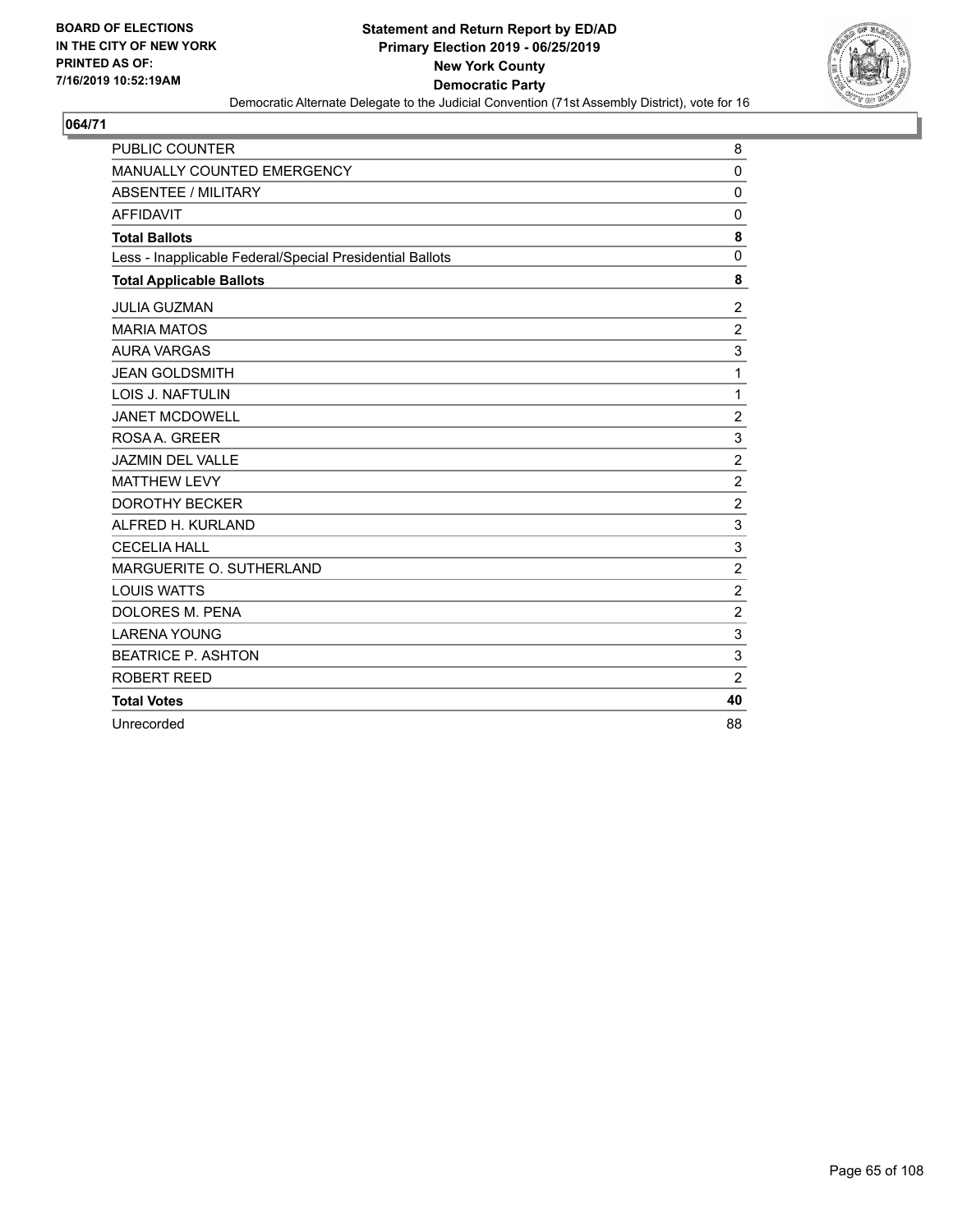

| <b>PUBLIC COUNTER</b>                                    | 12             |
|----------------------------------------------------------|----------------|
| MANUALLY COUNTED EMERGENCY                               | 0              |
| <b>ABSENTEE / MILITARY</b>                               | 1              |
| <b>AFFIDAVIT</b>                                         | $\Omega$       |
| <b>Total Ballots</b>                                     | 13             |
| Less - Inapplicable Federal/Special Presidential Ballots | $\Omega$       |
| <b>Total Applicable Ballots</b>                          | 13             |
| <b>JULIA GUZMAN</b>                                      | 3              |
| <b>MARIA MATOS</b>                                       | 4              |
| <b>AURA VARGAS</b>                                       | 3              |
| <b>JEAN GOLDSMITH</b>                                    | 1              |
| <b>LOIS J. NAFTULIN</b>                                  | $\mathbf 0$    |
| <b>JANET MCDOWELL</b>                                    | 5              |
| ROSA A. GREER                                            | 3              |
| <b>JAZMIN DEL VALLE</b>                                  | 3              |
| <b>MATTHEW LEVY</b>                                      | $\mathbf 0$    |
| <b>DOROTHY BECKER</b>                                    | 3              |
| ALFRED H. KURLAND                                        | $\mathbf 0$    |
| <b>CECELIA HALL</b>                                      | $\overline{c}$ |
| MARGUERITE O. SUTHERLAND                                 | 1              |
| <b>LOUIS WATTS</b>                                       | $\overline{2}$ |
| DOLORES M. PENA                                          | $\overline{c}$ |
| <b>LARENA YOUNG</b>                                      | $\overline{c}$ |
| <b>BEATRICE P. ASHTON</b>                                | $\overline{c}$ |
| ROBERT REED                                              | $\overline{2}$ |
| <b>Total Votes</b>                                       | 38             |
| Unrecorded                                               | 170            |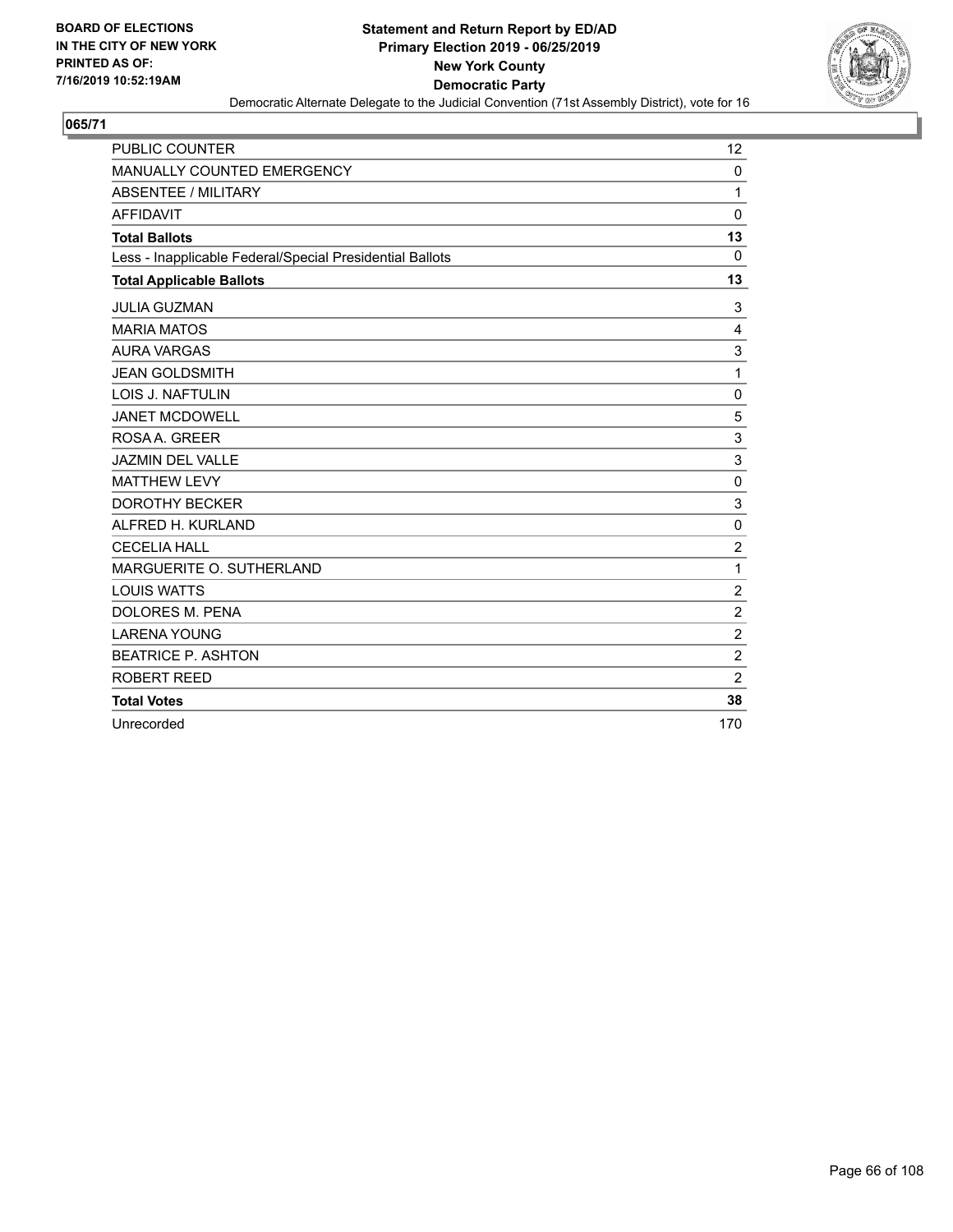

| <b>PUBLIC COUNTER</b>                                    | 15               |
|----------------------------------------------------------|------------------|
| MANUALLY COUNTED EMERGENCY                               | 0                |
| <b>ABSENTEE / MILITARY</b>                               | 1                |
| <b>AFFIDAVIT</b>                                         | $\Omega$         |
| <b>Total Ballots</b>                                     | 16               |
| Less - Inapplicable Federal/Special Presidential Ballots | $\Omega$         |
| <b>Total Applicable Ballots</b>                          | 16               |
| <b>JULIA GUZMAN</b>                                      | 5                |
| <b>MARIA MATOS</b>                                       | 5                |
| <b>AURA VARGAS</b>                                       | 3                |
| <b>JEAN GOLDSMITH</b>                                    | 1                |
| LOIS J. NAFTULIN                                         | $\overline{2}$   |
| <b>JANET MCDOWELL</b>                                    | 1                |
| ROSA A. GREER                                            | 3                |
| JAZMIN DEL VALLE                                         | 4                |
| <b>MATTHEW LEVY</b>                                      | $\mathbf 0$      |
| <b>DOROTHY BECKER</b>                                    | $\overline{c}$   |
| ALFRED H. KURLAND                                        | $\overline{2}$   |
| <b>CECELIA HALL</b>                                      | $\boldsymbol{2}$ |
| MARGUERITE O. SUTHERLAND                                 | 1                |
| <b>LOUIS WATTS</b>                                       | 1                |
| <b>DOLORES M. PENA</b>                                   | 3                |
| <b>LARENA YOUNG</b>                                      | 1                |
| <b>BEATRICE P. ASHTON</b>                                | $\overline{c}$   |
| ROBERT REED                                              | 1                |
| <b>Total Votes</b>                                       | 39               |
| Unrecorded                                               | 217              |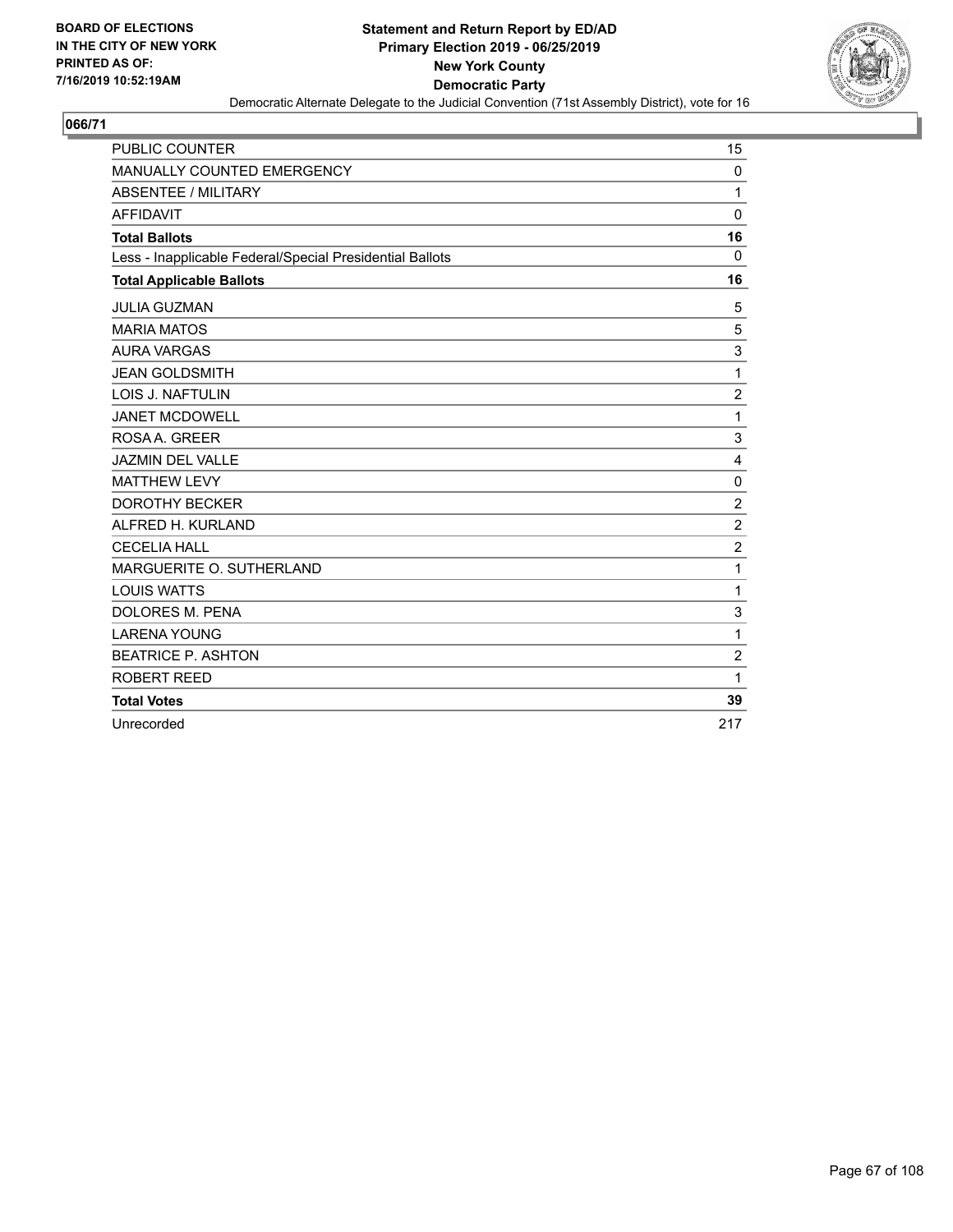

| <b>PUBLIC COUNTER</b>                                    | 13          |
|----------------------------------------------------------|-------------|
| MANUALLY COUNTED EMERGENCY                               | 0           |
| <b>ABSENTEE / MILITARY</b>                               | 1           |
| <b>AFFIDAVIT</b>                                         | $\Omega$    |
| <b>Total Ballots</b>                                     | 14          |
| Less - Inapplicable Federal/Special Presidential Ballots | $\mathbf 0$ |
| <b>Total Applicable Ballots</b>                          | 14          |
| <b>JULIA GUZMAN</b>                                      | 4           |
| <b>MARIA MATOS</b>                                       | 4           |
| <b>AURA VARGAS</b>                                       | 3           |
| <b>JEAN GOLDSMITH</b>                                    | 5           |
| LOIS J. NAFTULIN                                         | 4           |
| <b>JANET MCDOWELL</b>                                    | 5           |
| ROSA A. GREER                                            | 5           |
| JAZMIN DEL VALLE                                         | 5           |
| <b>MATTHEW LEVY</b>                                      | $\,6$       |
| <b>DOROTHY BECKER</b>                                    | 5           |
| ALFRED H. KURLAND                                        | 4           |
| <b>CECELIA HALL</b>                                      | 5           |
| MARGUERITE O. SUTHERLAND                                 | 4           |
| <b>LOUIS WATTS</b>                                       | 4           |
| <b>DOLORES M. PENA</b>                                   | 6           |
| <b>LARENA YOUNG</b>                                      | 4           |
| <b>BEATRICE P. ASHTON</b>                                | 4           |
| ROBERT REED                                              | 4           |
| <b>Total Votes</b>                                       | 81          |
| Unrecorded                                               | 143         |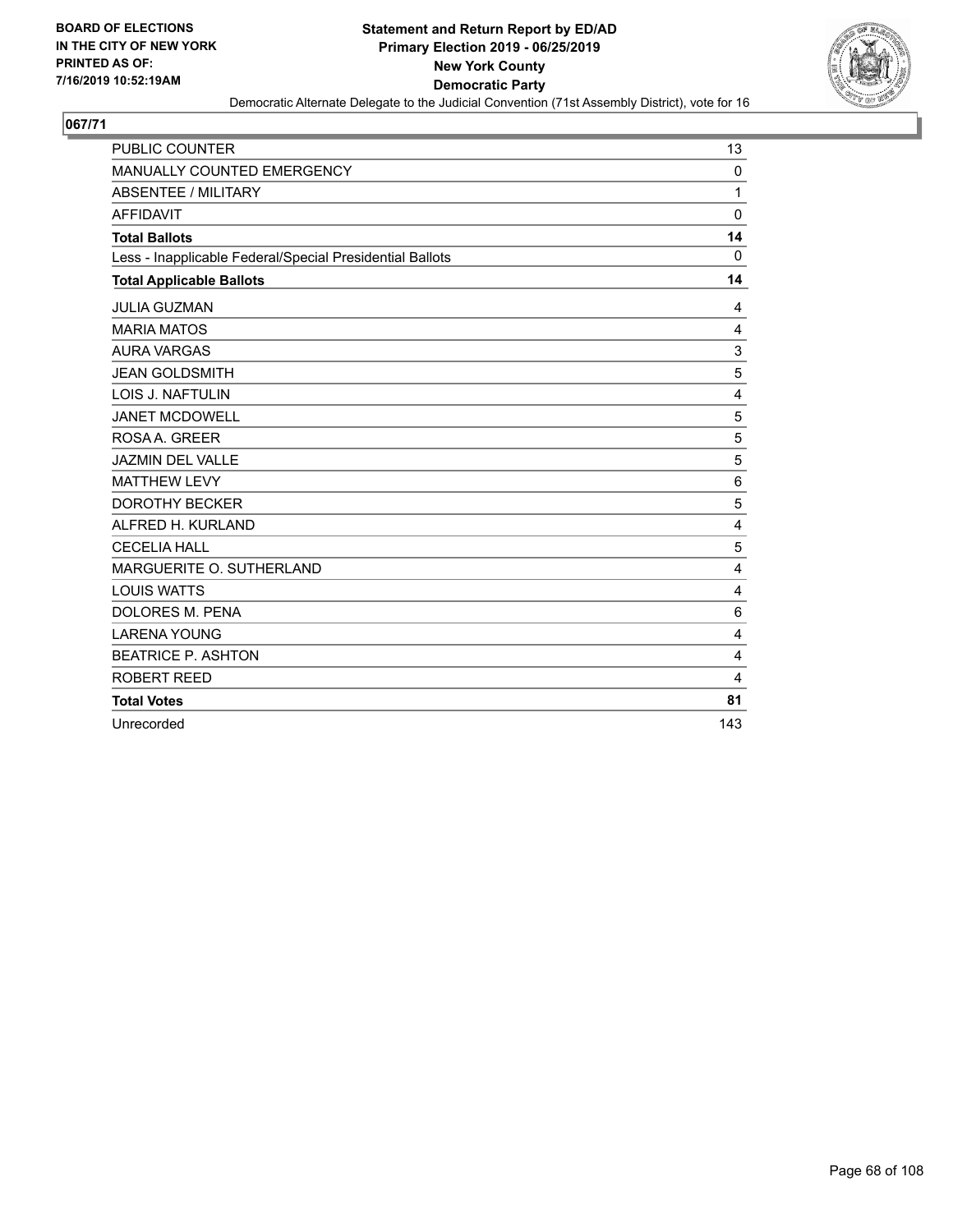

| <b>PUBLIC COUNTER</b>                                    | 41             |
|----------------------------------------------------------|----------------|
| MANUALLY COUNTED EMERGENCY                               | 0              |
| <b>ABSENTEE / MILITARY</b>                               | 6              |
| <b>AFFIDAVIT</b>                                         | $\Omega$       |
| <b>Total Ballots</b>                                     | 47             |
| Less - Inapplicable Federal/Special Presidential Ballots | $\mathbf{0}$   |
| <b>Total Applicable Ballots</b>                          | 47             |
| <b>JULIA GUZMAN</b>                                      | 7              |
| <b>MARIA MATOS</b>                                       | 6              |
| <b>AURA VARGAS</b>                                       | $\overline{2}$ |
| <b>JEAN GOLDSMITH</b>                                    | 11             |
| <b>LOIS J. NAFTULIN</b>                                  | $\overline{7}$ |
| <b>JANET MCDOWELL</b>                                    | 13             |
| ROSA A. GREER                                            | 15             |
| <b>JAZMIN DEL VALLE</b>                                  | 9              |
| <b>MATTHEW LEVY</b>                                      | 11             |
| <b>DOROTHY BECKER</b>                                    | 9              |
| ALFRED H. KURLAND                                        | 13             |
| <b>CECELIA HALL</b>                                      | 10             |
| MARGUERITE O. SUTHERLAND                                 | 9              |
| <b>LOUIS WATTS</b>                                       | 17             |
| <b>DOLORES M. PENA</b>                                   | 8              |
| <b>LARENA YOUNG</b>                                      | 14             |
| <b>BEATRICE P. ASHTON</b>                                | 12             |
| ROBERT REED                                              | 18             |
| <b>Total Votes</b>                                       | 191            |
| Unrecorded                                               | 561            |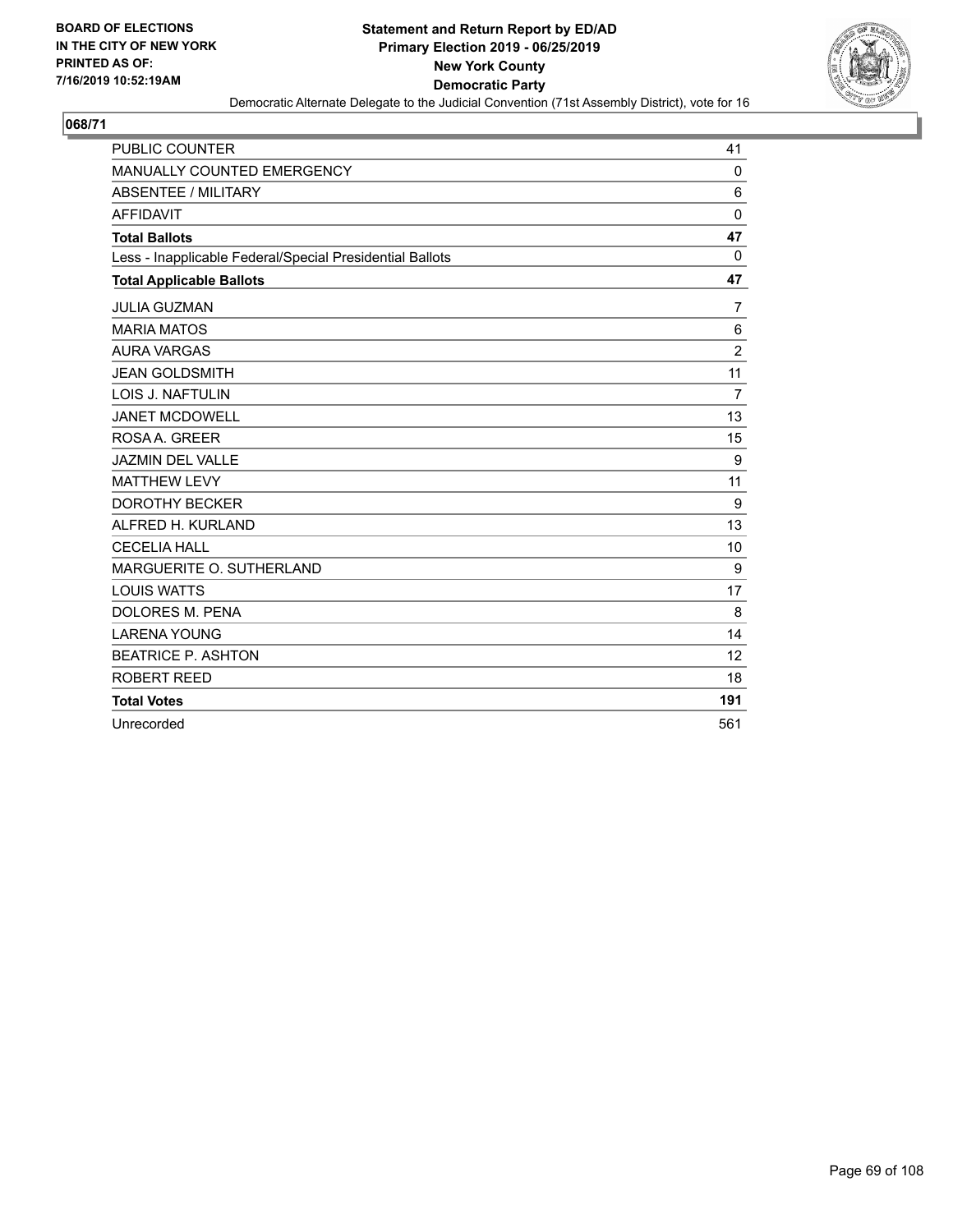

| <b>PUBLIC COUNTER</b>                                    | 10                        |
|----------------------------------------------------------|---------------------------|
| MANUALLY COUNTED EMERGENCY                               | $\mathbf 0$               |
| <b>ABSENTEE / MILITARY</b>                               | $\mathbf 0$               |
| <b>AFFIDAVIT</b>                                         | $\mathbf 0$               |
| <b>Total Ballots</b>                                     | 10                        |
| Less - Inapplicable Federal/Special Presidential Ballots | $\mathbf 0$               |
| <b>Total Applicable Ballots</b>                          | 10                        |
| <b>JULIA GUZMAN</b>                                      | 4                         |
| <b>MARIA MATOS</b>                                       | 5                         |
| <b>AURA VARGAS</b>                                       | 4                         |
| <b>JEAN GOLDSMITH</b>                                    | 1                         |
| <b>LOIS J. NAFTULIN</b>                                  | $\overline{\mathbf{c}}$   |
| <b>JANET MCDOWELL</b>                                    | $\overline{\mathbf{c}}$   |
| ROSA A. GREER                                            | $\overline{c}$            |
| <b>JAZMIN DEL VALLE</b>                                  | $\overline{c}$            |
| <b>MATTHEW LEVY</b>                                      | 3                         |
| <b>DOROTHY BECKER</b>                                    | 4                         |
| ALFRED H. KURLAND                                        | $\mathbf 1$               |
| <b>CECELIA HALL</b>                                      | $\ensuremath{\mathsf{3}}$ |
| MARGUERITE O. SUTHERLAND                                 | 1                         |
| <b>LOUIS WATTS</b>                                       | $\mathbf{1}$              |
| <b>DOLORES M. PENA</b>                                   | 3                         |
| <b>LARENA YOUNG</b>                                      | 3                         |
| <b>BEATRICE P. ASHTON</b>                                | $\overline{c}$            |
| <b>ROBERT REED</b>                                       | $\mathbf 0$               |
| JULIA VARGAS (WRITE-IN)                                  | 1                         |
| <b>Total Votes</b>                                       | 44                        |
| Unrecorded                                               | 116                       |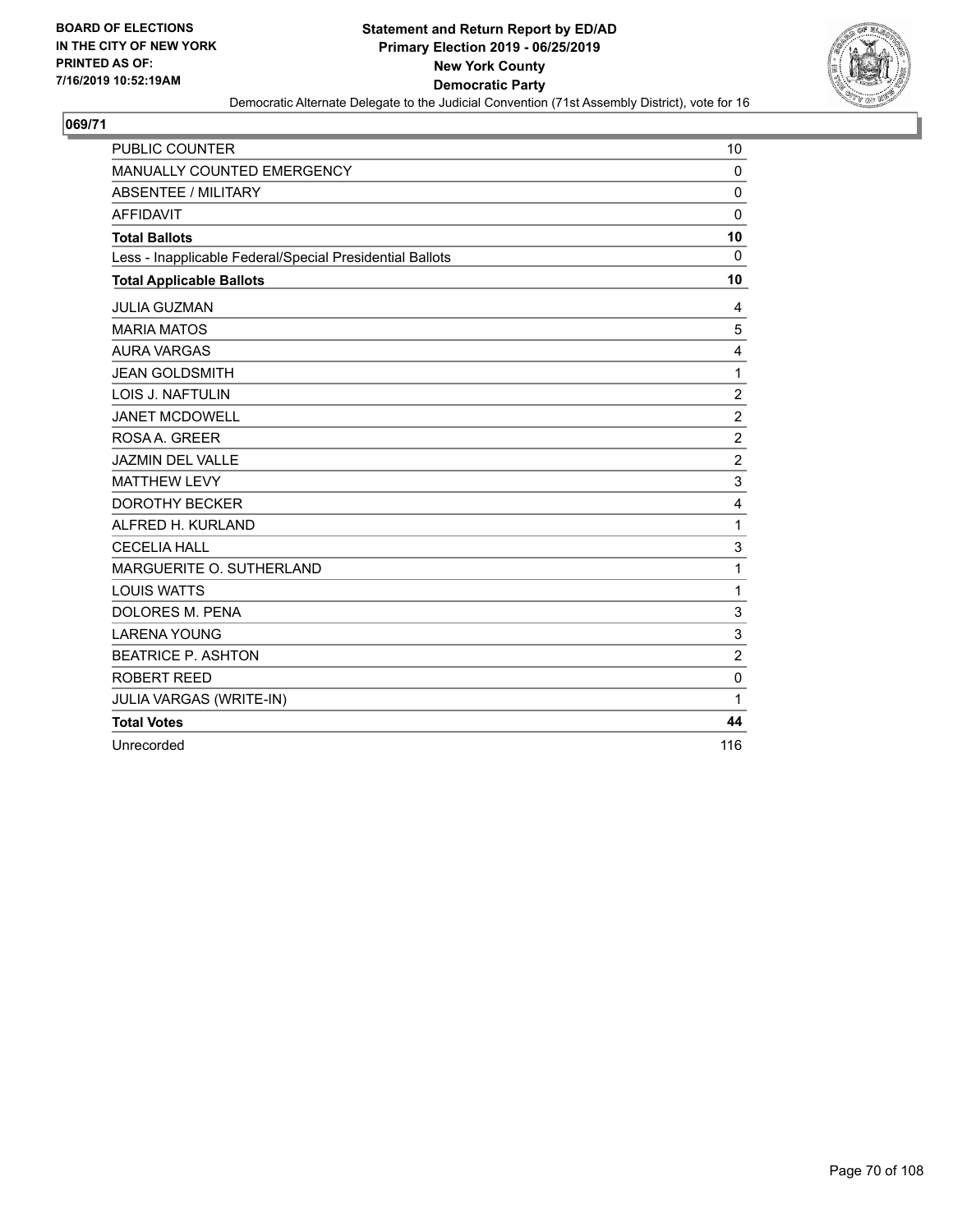

| <b>PUBLIC COUNTER</b>                                    | 14                        |
|----------------------------------------------------------|---------------------------|
| MANUALLY COUNTED EMERGENCY                               | $\mathbf 0$               |
| <b>ABSENTEE / MILITARY</b>                               | $\mathbf 0$               |
| <b>AFFIDAVIT</b>                                         | 0                         |
| <b>Total Ballots</b>                                     | 14                        |
| Less - Inapplicable Federal/Special Presidential Ballots | 0                         |
| <b>Total Applicable Ballots</b>                          | 14                        |
| <b>JULIA GUZMAN</b>                                      | 4                         |
| <b>MARIA MATOS</b>                                       | 4                         |
| <b>AURA VARGAS</b>                                       | 5                         |
| <b>JEAN GOLDSMITH</b>                                    | $\sqrt{3}$                |
| <b>LOIS J. NAFTULIN</b>                                  | $\overline{\mathbf{c}}$   |
| <b>JANET MCDOWELL</b>                                    | $\mathsf 3$               |
| ROSA A. GREER                                            | 3                         |
| <b>JAZMIN DEL VALLE</b>                                  | 4                         |
| <b>MATTHEW LEVY</b>                                      | 5                         |
| <b>DOROTHY BECKER</b>                                    | 3                         |
| ALFRED H. KURLAND                                        | $\overline{2}$            |
| <b>CECELIA HALL</b>                                      | $\sqrt{5}$                |
| MARGUERITE O. SUTHERLAND                                 | $\overline{2}$            |
| <b>LOUIS WATTS</b>                                       | 4                         |
| DOLORES M. PENA                                          | 6                         |
| <b>LARENA YOUNG</b>                                      | $\ensuremath{\mathsf{3}}$ |
| <b>BEATRICE P. ASHTON</b>                                | 3                         |
| <b>ROBERT REED</b>                                       | $\overline{\mathbf{4}}$   |
| UNCOUNTED WRITE-IN PER STATUTE (WRITE-IN)                | $\overline{c}$            |
| <b>Total Votes</b>                                       | 67                        |
| Unrecorded                                               | 157                       |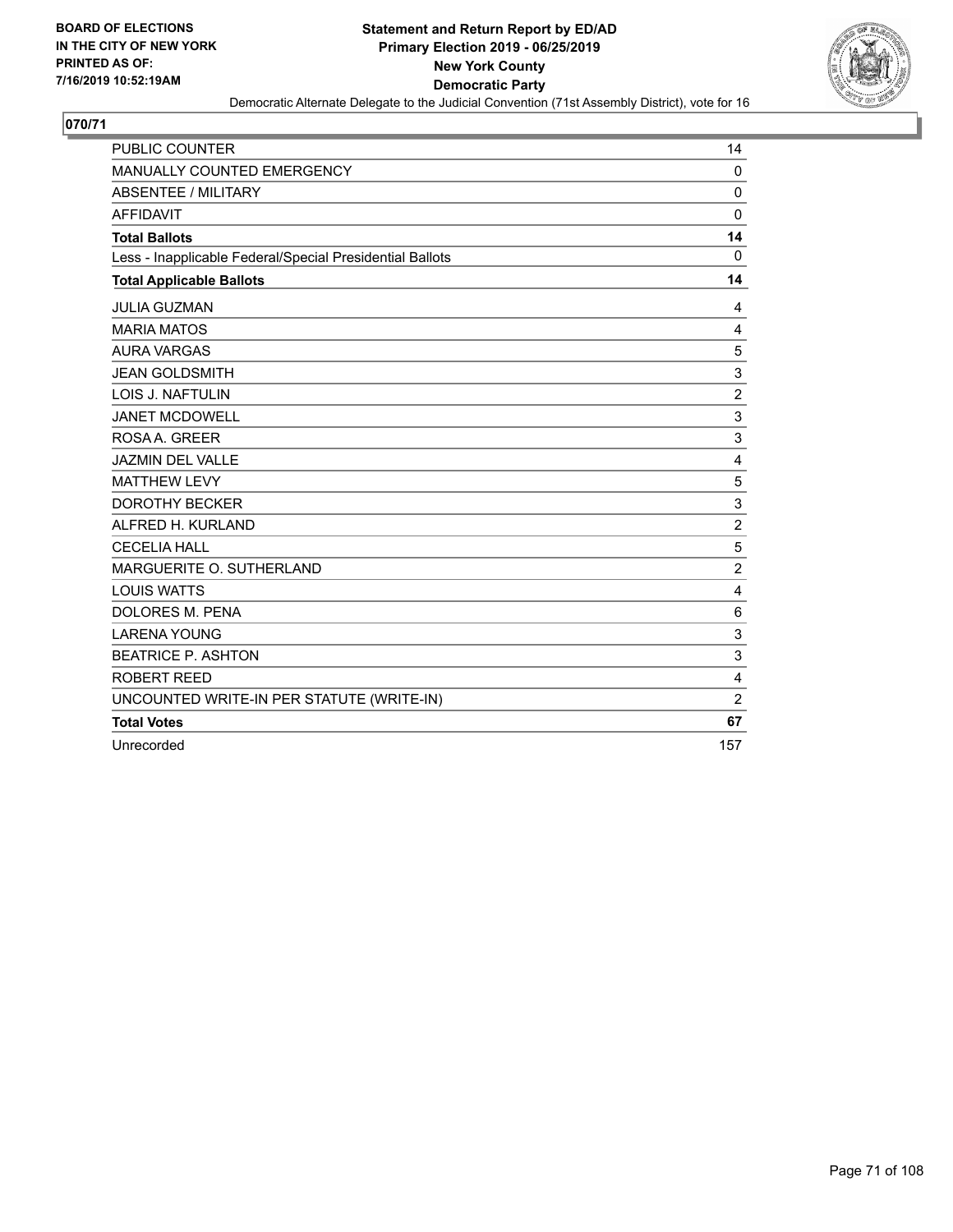

| <b>PUBLIC COUNTER</b>                                    | 13             |
|----------------------------------------------------------|----------------|
| MANUALLY COUNTED EMERGENCY                               | $\mathbf 0$    |
| <b>ABSENTEE / MILITARY</b>                               | $\overline{2}$ |
| <b>AFFIDAVIT</b>                                         | $\mathbf 0$    |
| <b>Total Ballots</b>                                     | 15             |
| Less - Inapplicable Federal/Special Presidential Ballots | $\Omega$       |
| <b>Total Applicable Ballots</b>                          | 15             |
| <b>JULIA GUZMAN</b>                                      | 7              |
| <b>MARIA MATOS</b>                                       | $\overline{7}$ |
| <b>AURA VARGAS</b>                                       | 6              |
| <b>JEAN GOLDSMITH</b>                                    | 4              |
| LOIS J. NAFTULIN                                         | 3              |
| <b>JANET MCDOWELL</b>                                    | 6              |
| ROSA A. GREER                                            | 5              |
| <b>JAZMIN DEL VALLE</b>                                  | 6              |
| <b>MATTHEW LEVY</b>                                      | $\overline{4}$ |
| <b>DOROTHY BECKER</b>                                    | 5              |
| ALFRED H. KURLAND                                        | 3              |
| <b>CECELIA HALL</b>                                      | $\,6$          |
| MARGUERITE O. SUTHERLAND                                 | $\overline{7}$ |
| <b>LOUIS WATTS</b>                                       | 4              |
| DOLORES M. PENA                                          | $\overline{7}$ |
| <b>LARENA YOUNG</b>                                      | 5              |
| <b>BEATRICE P. ASHTON</b>                                | 3              |
| ROBERT REED                                              | 5              |
| UNATTRIBUTABLE WRITE-IN (WRITE-IN)                       | $\overline{2}$ |
| <b>Total Votes</b>                                       | 95             |
| Unrecorded                                               | 145            |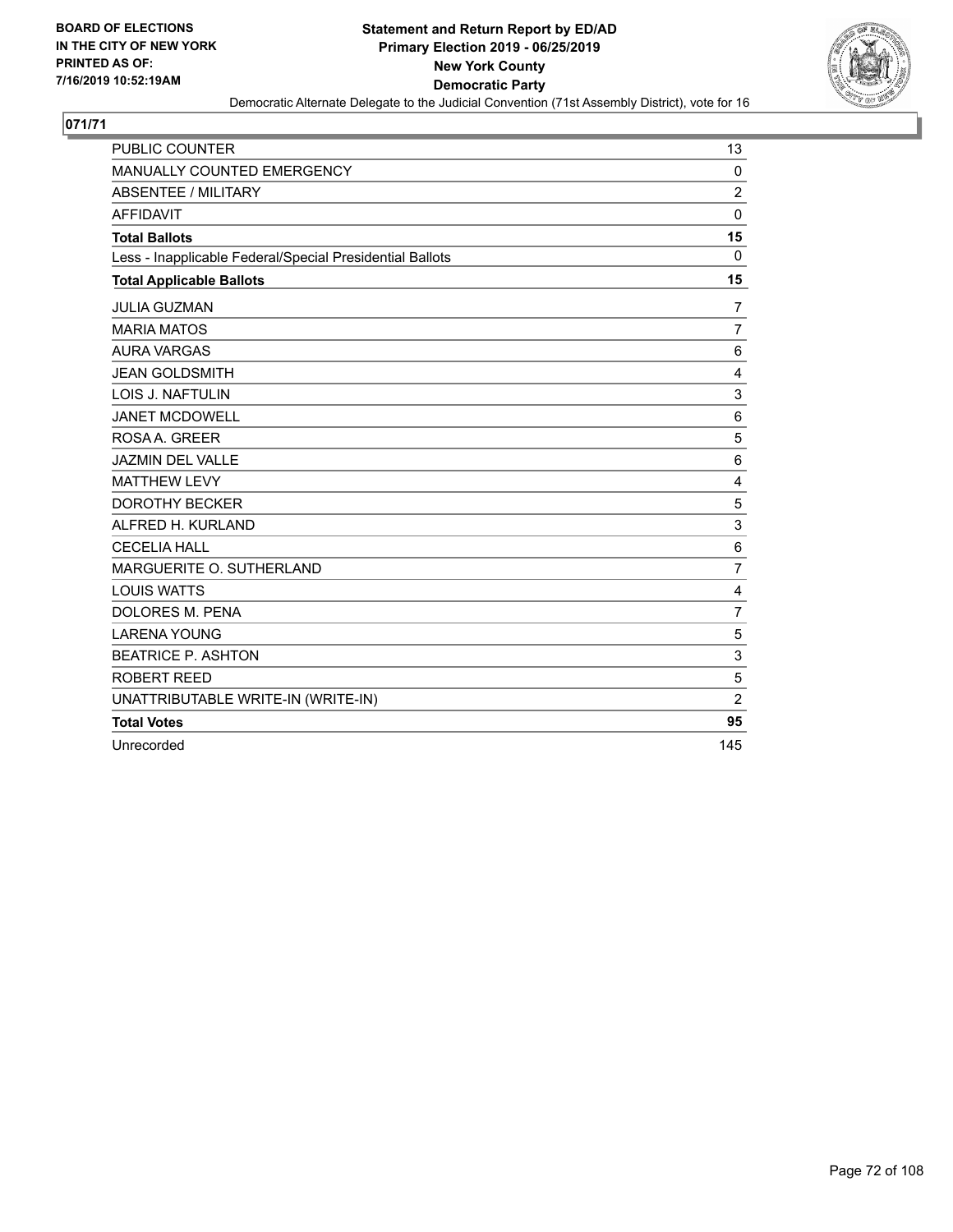

| <b>PUBLIC COUNTER</b>                                    | 9                       |
|----------------------------------------------------------|-------------------------|
| MANUALLY COUNTED EMERGENCY                               | $\pmb{0}$               |
| <b>ABSENTEE / MILITARY</b>                               | $\mathbf 0$             |
| <b>AFFIDAVIT</b>                                         | 0                       |
| <b>Total Ballots</b>                                     | 9                       |
| Less - Inapplicable Federal/Special Presidential Ballots | $\mathbf 0$             |
| <b>Total Applicable Ballots</b>                          | 9                       |
| <b>JULIA GUZMAN</b>                                      | 2                       |
| <b>MARIA MATOS</b>                                       | 6                       |
| <b>AURA VARGAS</b>                                       | $\overline{c}$          |
| <b>JEAN GOLDSMITH</b>                                    | 1                       |
| <b>LOIS J. NAFTULIN</b>                                  | 1                       |
| <b>JANET MCDOWELL</b>                                    | 1                       |
| ROSA A. GREER                                            | 1                       |
| <b>JAZMIN DEL VALLE</b>                                  | $\overline{\mathbf{c}}$ |
| <b>MATTHEW LEVY</b>                                      | 1                       |
| <b>DOROTHY BECKER</b>                                    | 1                       |
| ALFRED H. KURLAND                                        | 0                       |
| <b>CECELIA HALL</b>                                      | 1                       |
| MARGUERITE O. SUTHERLAND                                 | 1                       |
| <b>LOUIS WATTS</b>                                       | 1                       |
| DOLORES M. PENA                                          | 3                       |
| <b>LARENA YOUNG</b>                                      | 1                       |
| <b>BEATRICE P. ASHTON</b>                                | 1                       |
| <b>ROBERT REED</b>                                       | $\mathbf 0$             |
| JOSE NIEVES (WRITE-IN)                                   | 1                       |
| <b>Total Votes</b>                                       | 27                      |
| Unrecorded                                               | 117                     |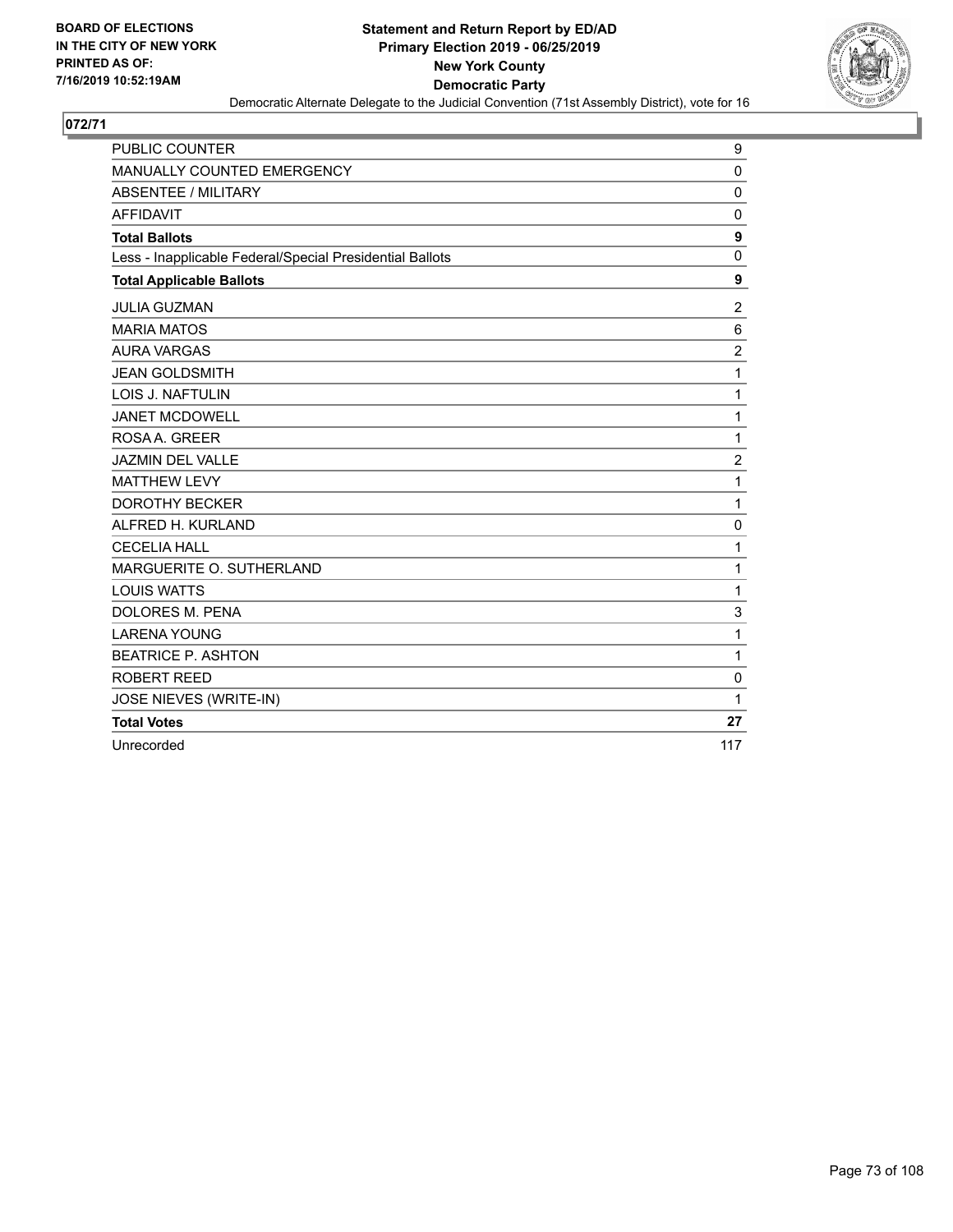

| <b>PUBLIC COUNTER</b>                                    | 29             |
|----------------------------------------------------------|----------------|
| MANUALLY COUNTED EMERGENCY                               | $\mathbf 0$    |
| ABSENTEE / MILITARY                                      | 1              |
| <b>AFFIDAVIT</b>                                         | $\Omega$       |
| <b>Total Ballots</b>                                     | 30             |
| Less - Inapplicable Federal/Special Presidential Ballots | $\Omega$       |
| <b>Total Applicable Ballots</b>                          | 30             |
| <b>JULIA GUZMAN</b>                                      | 3              |
| <b>MARIA MATOS</b>                                       | $\overline{2}$ |
| <b>AURA VARGAS</b>                                       | $\mathbf{1}$   |
| <b>JEAN GOLDSMITH</b>                                    | 16             |
| <b>LOIS J. NAFTULIN</b>                                  | 16             |
| <b>JANET MCDOWELL</b>                                    | 15             |
| ROSA A. GREER                                            | 15             |
| <b>JAZMIN DEL VALLE</b>                                  | 14             |
| <b>MATTHEW LEVY</b>                                      | 15             |
| <b>DOROTHY BECKER</b>                                    | 15             |
| ALFRED H. KURLAND                                        | 14             |
| <b>CECELIA HALL</b>                                      | 14             |
| MARGUERITE O. SUTHERLAND                                 | 15             |
| <b>LOUIS WATTS</b>                                       | 14             |
| <b>DOLORES M. PENA</b>                                   | 15             |
| <b>LARENA YOUNG</b>                                      | 14             |
| <b>BEATRICE P. ASHTON</b>                                | 15             |
| <b>ROBERT REED</b>                                       | 16             |
| FREDERICK WILSON (WRITE-IN)                              | $\mathbf{1}$   |
| LAURIE TOBIAS COHEN (WRITE-IN)                           | $\mathbf{1}$   |
| <b>Total Votes</b>                                       | 231            |
| Unrecorded                                               | 249            |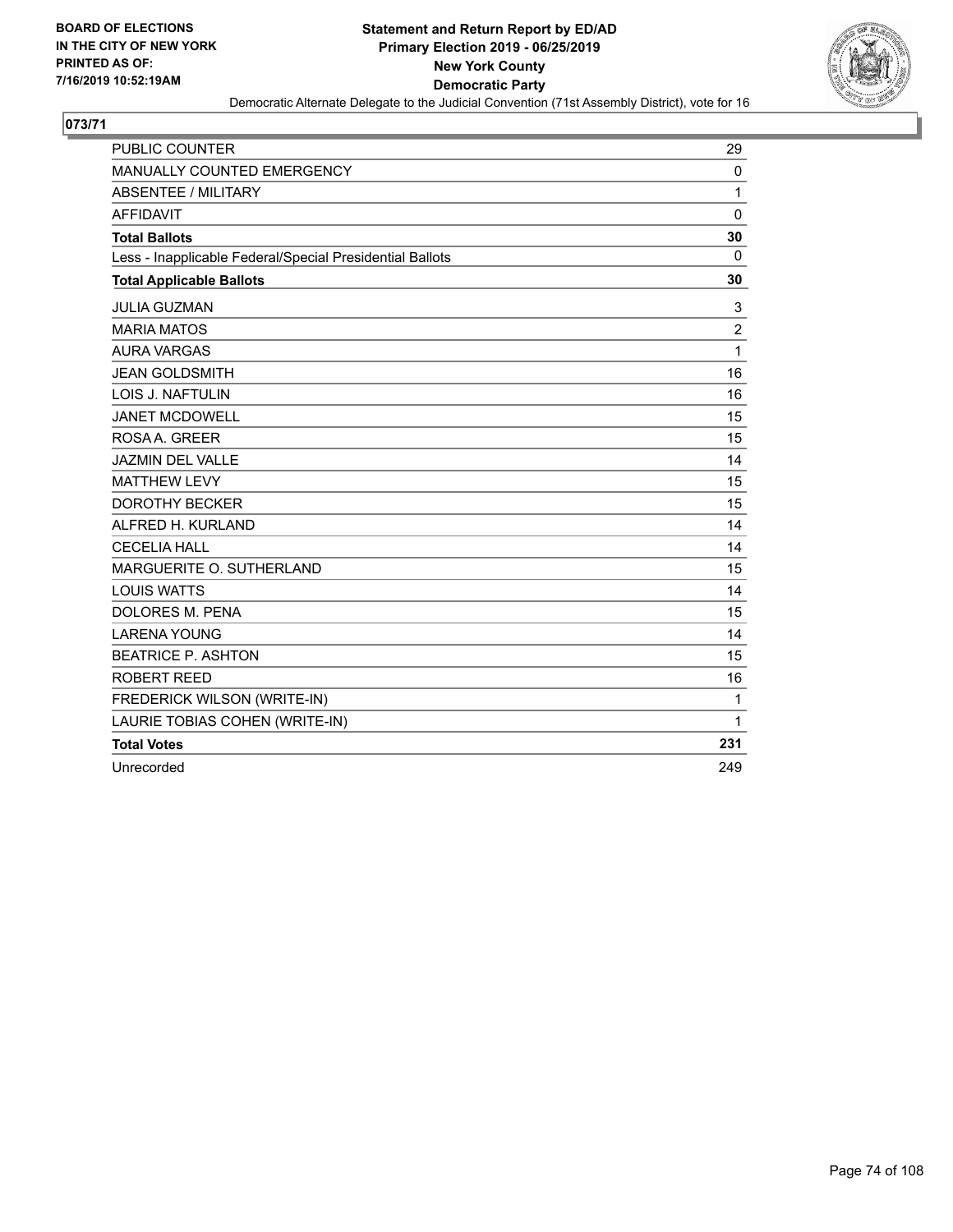

| <b>PUBLIC COUNTER</b>                                    | 34             |
|----------------------------------------------------------|----------------|
| MANUALLY COUNTED EMERGENCY                               | 0              |
| <b>ABSENTEE / MILITARY</b>                               | 3              |
| <b>AFFIDAVIT</b>                                         | $\overline{2}$ |
| <b>Total Ballots</b>                                     | 39             |
| Less - Inapplicable Federal/Special Presidential Ballots | 0              |
| <b>Total Applicable Ballots</b>                          | 39             |
| <b>JULIA GUZMAN</b>                                      | 4              |
| <b>MARIA MATOS</b>                                       | $\overline{7}$ |
| <b>AURA VARGAS</b>                                       | 5              |
| <b>JEAN GOLDSMITH</b>                                    | 20             |
| LOIS J. NAFTULIN                                         | 18             |
| <b>JANET MCDOWELL</b>                                    | 17             |
| ROSA A. GREER                                            | 22             |
| <b>JAZMIN DEL VALLE</b>                                  | 18             |
| <b>MATTHEW LEVY</b>                                      | 21             |
| <b>DOROTHY BECKER</b>                                    | 17             |
| ALFRED H. KURLAND                                        | 16             |
| <b>CECELIA HALL</b>                                      | 21             |
| MARGUERITE O. SUTHERLAND                                 | 18             |
| <b>LOUIS WATTS</b>                                       | 19             |
| <b>DOLORES M. PENA</b>                                   | 19             |
| <b>LARENA YOUNG</b>                                      | 17             |
| <b>BEATRICE P. ASHTON</b>                                | 19             |
| <b>ROBERT REED</b>                                       | 18             |
| CHRISTOPHER NEWMAN (WRITE-IN)                            | 1              |
| EMMA WOODHOUSE (WRITE-IN)                                | 1              |
| MAY WELLAND (WRITE-IN)                                   | $\mathbf{1}$   |
| <b>Total Votes</b>                                       | 299            |
| Unrecorded                                               | 325            |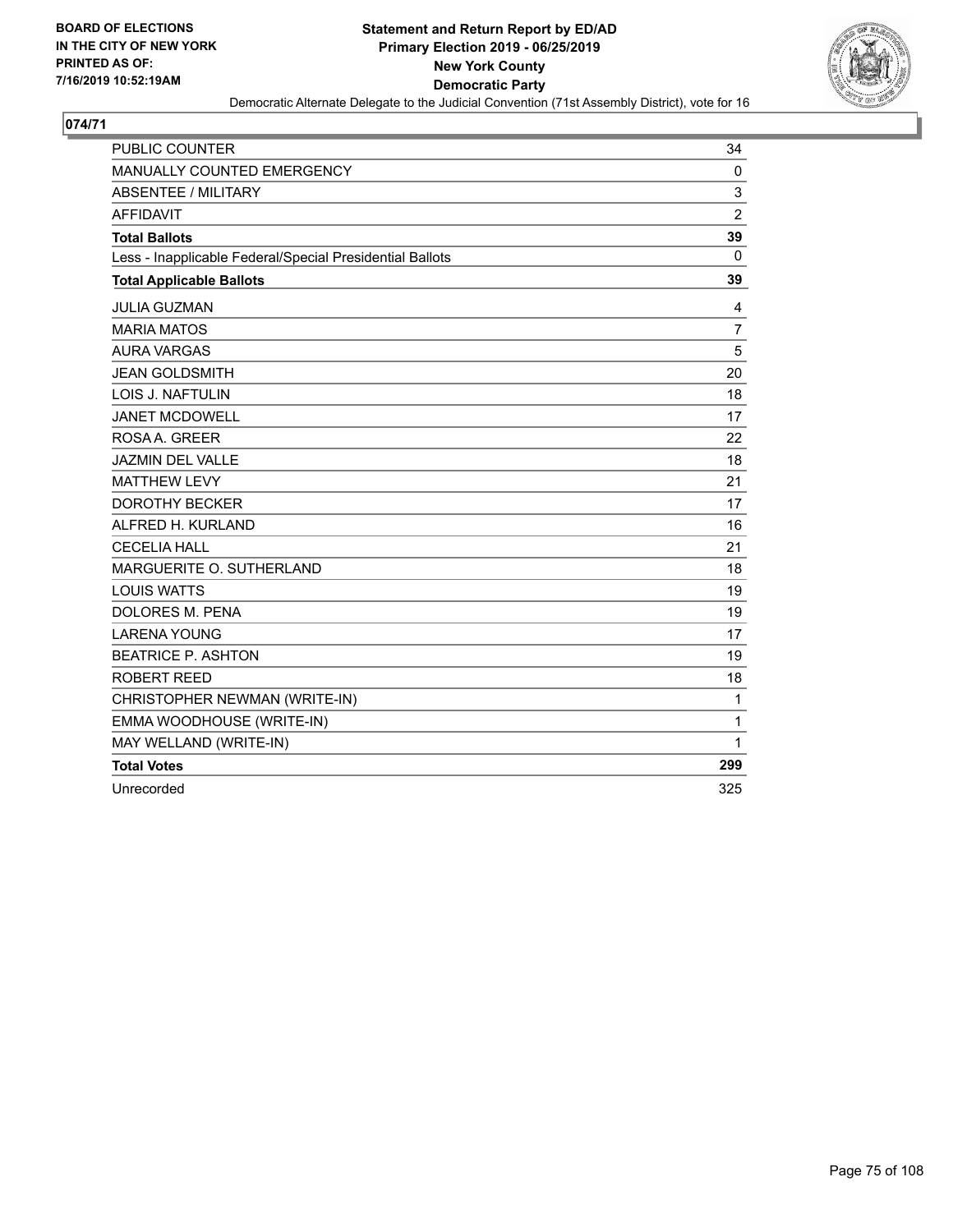

| <b>PUBLIC COUNTER</b>                                    | 30             |
|----------------------------------------------------------|----------------|
| MANUALLY COUNTED EMERGENCY                               | 0              |
| <b>ABSENTEE / MILITARY</b>                               | $\mathbf 0$    |
| <b>AFFIDAVIT</b>                                         | $\Omega$       |
| <b>Total Ballots</b>                                     | 30             |
| Less - Inapplicable Federal/Special Presidential Ballots | $\Omega$       |
| <b>Total Applicable Ballots</b>                          | 30             |
| <b>JULIA GUZMAN</b>                                      | 7              |
| <b>MARIA MATOS</b>                                       | $\overline{7}$ |
| <b>AURA VARGAS</b>                                       | 5              |
| <b>JEAN GOLDSMITH</b>                                    | 22             |
| <b>LOIS J. NAFTULIN</b>                                  | 20             |
| <b>JANET MCDOWELL</b>                                    | 19             |
| ROSAA, GREER                                             | 20             |
| <b>JAZMIN DEL VALLE</b>                                  | 20             |
| <b>MATTHEW LEVY</b>                                      | 18             |
| <b>DOROTHY BECKER</b>                                    | 20             |
| ALFRED H. KURLAND                                        | 18             |
| <b>CECELIA HALL</b>                                      | 19             |
| MARGUERITE O. SUTHERLAND                                 | 20             |
| <b>LOUIS WATTS</b>                                       | 16             |
| DOLORES M. PENA                                          | 18             |
| <b>LARENA YOUNG</b>                                      | 17             |
| <b>BEATRICE P. ASHTON</b>                                | 19             |
| ROBERT REED                                              | 20             |
| <b>Total Votes</b>                                       | 305            |
| Unrecorded                                               | 175            |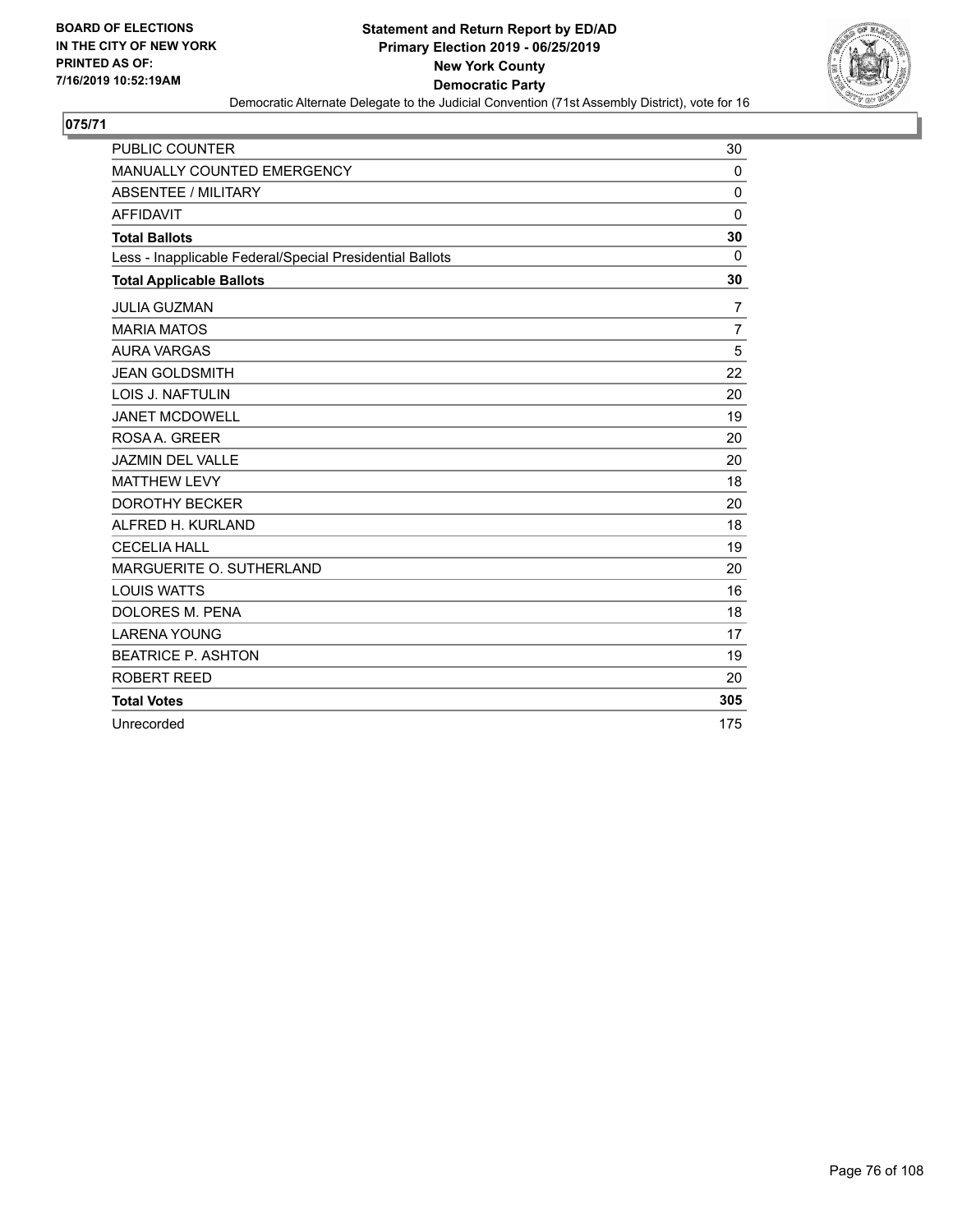

| <b>PUBLIC COUNTER</b>                                    | 59          |
|----------------------------------------------------------|-------------|
| MANUALLY COUNTED EMERGENCY                               | 0           |
| <b>ABSENTEE / MILITARY</b>                               | 1           |
| <b>AFFIDAVIT</b>                                         | $\mathbf 0$ |
| <b>Total Ballots</b>                                     | 60          |
| Less - Inapplicable Federal/Special Presidential Ballots | 0           |
| <b>Total Applicable Ballots</b>                          | 60          |
| <b>JULIA GUZMAN</b>                                      | 8           |
| <b>MARIA MATOS</b>                                       | 10          |
| <b>AURA VARGAS</b>                                       | 7           |
| <b>JEAN GOLDSMITH</b>                                    | 37          |
| <b>LOIS J. NAFTULIN</b>                                  | 32          |
| <b>JANET MCDOWELL</b>                                    | 36          |
| ROSA A. GREER                                            | 37          |
| <b>JAZMIN DEL VALLE</b>                                  | 35          |
| <b>MATTHEW LEVY</b>                                      | 37          |
| <b>DOROTHY BECKER</b>                                    | 37          |
| ALFRED H. KURLAND                                        | 29          |
| <b>CECELIA HALL</b>                                      | 36          |
| MARGUERITE O. SUTHERLAND                                 | 34          |
| <b>LOUIS WATTS</b>                                       | 30          |
| DOLORES M. PENA                                          | 33          |
| <b>LARENA YOUNG</b>                                      | 33          |
| <b>BEATRICE P. ASHTON</b>                                | 35          |
| <b>ROBERT REED</b>                                       | 33          |
| CARA MCILVAINE (WRITE-IN)                                | $\mathbf 1$ |
| SAM SEDER (WRITE-IN)                                     | 1           |
| <b>Total Votes</b>                                       | 541         |
| Unrecorded                                               | 419         |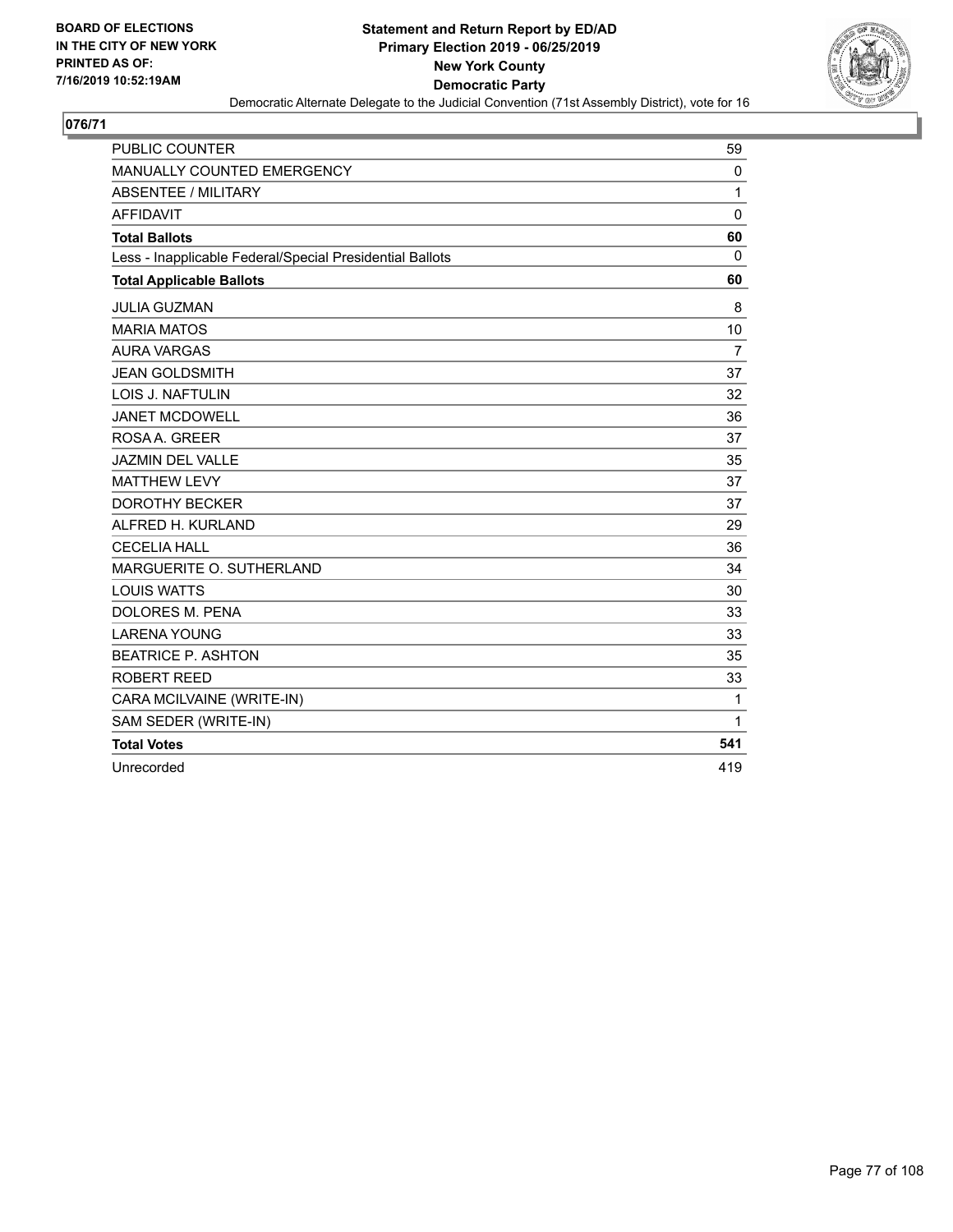

| <b>PUBLIC COUNTER</b>                                    | 86           |
|----------------------------------------------------------|--------------|
| MANUALLY COUNTED EMERGENCY                               | 0            |
| <b>ABSENTEE / MILITARY</b>                               | 0            |
| <b>AFFIDAVIT</b>                                         | $\mathbf{1}$ |
| <b>Total Ballots</b>                                     | 87           |
| Less - Inapplicable Federal/Special Presidential Ballots | $\mathbf{0}$ |
| <b>Total Applicable Ballots</b>                          | 87           |
| <b>JULIA GUZMAN</b>                                      | 17           |
| <b>MARIA MATOS</b>                                       | 11           |
| <b>AURA VARGAS</b>                                       | 12           |
| <b>JEAN GOLDSMITH</b>                                    | 62           |
| <b>LOIS J. NAFTULIN</b>                                  | 58           |
| <b>JANET MCDOWELL</b>                                    | 64           |
| ROSAA, GREER                                             | 58           |
| <b>JAZMIN DEL VALLE</b>                                  | 58           |
| <b>MATTHEW LEVY</b>                                      | 58           |
| <b>DOROTHY BECKER</b>                                    | 59           |
| ALFRED H. KURLAND                                        | 54           |
| <b>CECELIA HALL</b>                                      | 61           |
| MARGUERITE O. SUTHERLAND                                 | 59           |
| <b>LOUIS WATTS</b>                                       | 56           |
| <b>DOLORES M. PENA</b>                                   | 60           |
| <b>LARENA YOUNG</b>                                      | 58           |
| <b>BEATRICE P. ASHTON</b>                                | 58           |
| <b>ROBERT REED</b>                                       | 57           |
| <b>Total Votes</b>                                       | 920          |
| Unrecorded                                               | 472          |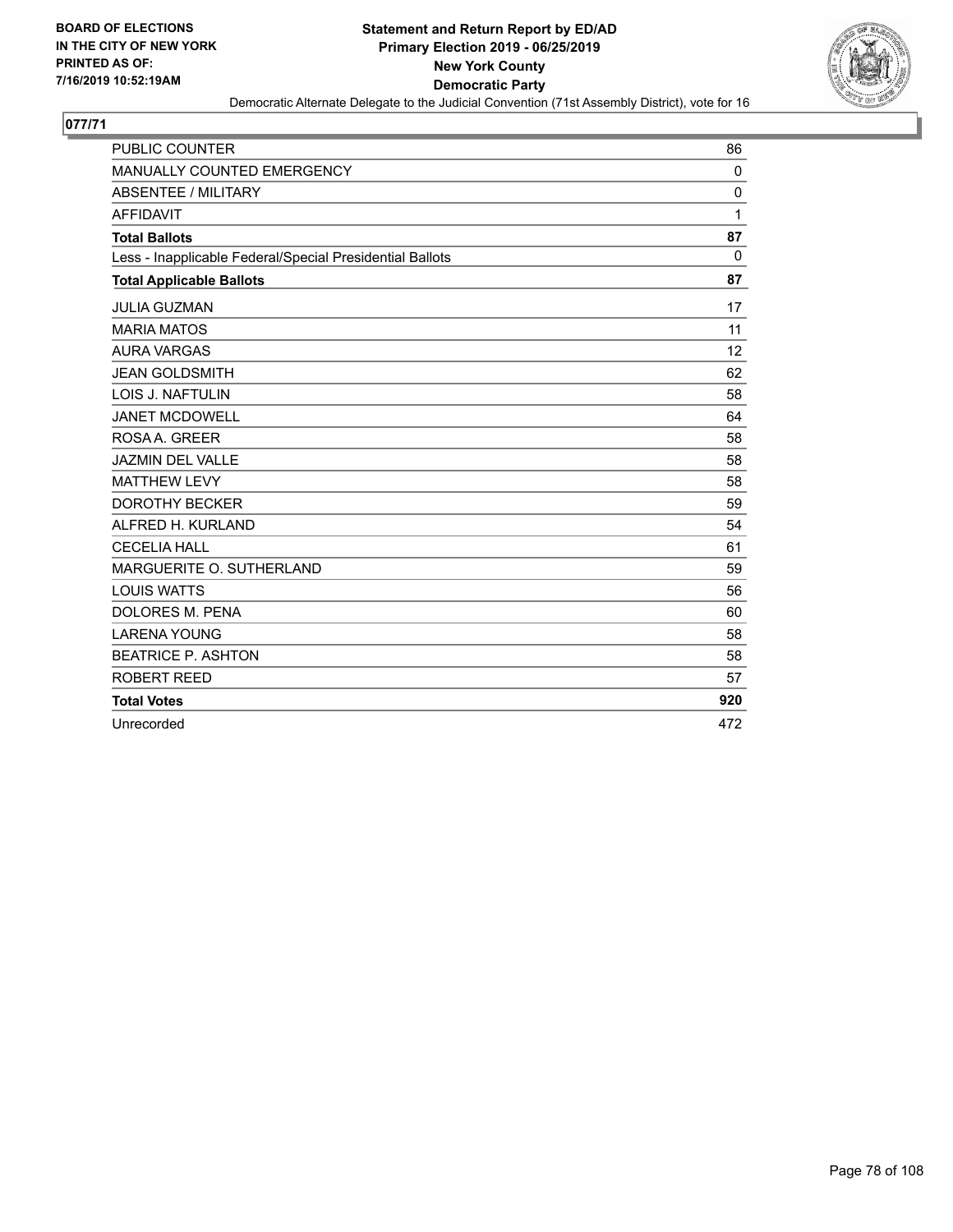

| <b>PUBLIC COUNTER</b>                                    | 62             |
|----------------------------------------------------------|----------------|
| MANUALLY COUNTED EMERGENCY                               | $\mathbf 0$    |
| ABSENTEE / MILITARY                                      | $\overline{2}$ |
| <b>AFFIDAVIT</b>                                         | $\mathbf{1}$   |
| <b>Total Ballots</b>                                     | 65             |
| Less - Inapplicable Federal/Special Presidential Ballots | 0              |
| <b>Total Applicable Ballots</b>                          | 65             |
| <b>JULIA GUZMAN</b>                                      | 4              |
| <b>MARIA MATOS</b>                                       | 3              |
| <b>AURA VARGAS</b>                                       | 4              |
| <b>JEAN GOLDSMITH</b>                                    | 47             |
| LOIS J. NAFTULIN                                         | 48             |
| <b>JANET MCDOWELL</b>                                    | 48             |
| ROSA A. GREER                                            | 48             |
| <b>JAZMIN DEL VALLE</b>                                  | 48             |
| <b>MATTHEW LEVY</b>                                      | 46             |
| <b>DOROTHY BECKER</b>                                    | 45             |
| ALFRED H. KURLAND                                        | 46             |
| <b>CECELIA HALL</b>                                      | 43             |
| MARGUERITE O. SUTHERLAND                                 | 47             |
| <b>LOUIS WATTS</b>                                       | 44             |
| DOLORES M. PENA                                          | 47             |
| <b>LARENA YOUNG</b>                                      | 48             |
| <b>BEATRICE P. ASHTON</b>                                | 48             |
| ROBERT REED                                              | 47             |
| FREDERICK WILSON (WRITE-IN)                              | $\mathbf{1}$   |
| JAMES V. BRACCHITTA (WRITE-IN)                           | $\mathbf{1}$   |
| <b>Total Votes</b>                                       | 713            |
| Unrecorded                                               | 327            |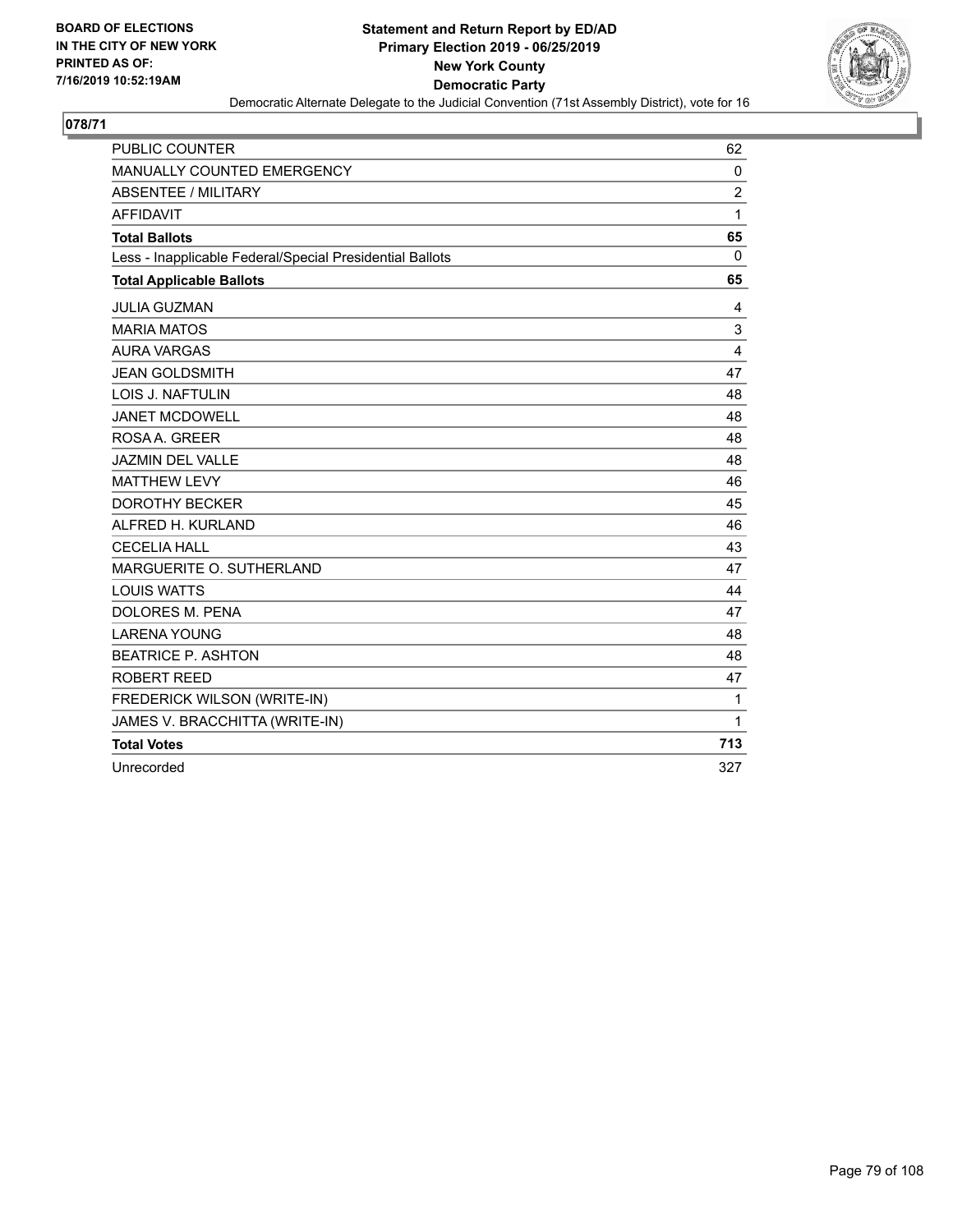

| <b>PUBLIC COUNTER</b>                                    | 58       |
|----------------------------------------------------------|----------|
| MANUALLY COUNTED EMERGENCY                               | 0        |
| <b>ABSENTEE / MILITARY</b>                               | 3        |
| <b>AFFIDAVIT</b>                                         | $\Omega$ |
| <b>Total Ballots</b>                                     | 61       |
| Less - Inapplicable Federal/Special Presidential Ballots | $\Omega$ |
| <b>Total Applicable Ballots</b>                          | 61       |
| <b>JULIA GUZMAN</b>                                      | 12       |
| <b>MARIA MATOS</b>                                       | 13       |
| <b>AURA VARGAS</b>                                       | 8        |
| <b>JEAN GOLDSMITH</b>                                    | 38       |
| <b>LOIS J. NAFTULIN</b>                                  | 35       |
| <b>JANET MCDOWELL</b>                                    | 41       |
| ROSA A. GREER                                            | 39       |
| <b>JAZMIN DEL VALLE</b>                                  | 36       |
| <b>MATTHEW LEVY</b>                                      | 33       |
| <b>DOROTHY BECKER</b>                                    | 41       |
| ALFRED H. KURLAND                                        | 34       |
| <b>CECELIA HALL</b>                                      | 39       |
| MARGUERITE O. SUTHERLAND                                 | 41       |
| <b>LOUIS WATTS</b>                                       | 32       |
| <b>DOLORES M. PENA</b>                                   | 42       |
| <b>LARENA YOUNG</b>                                      | 40       |
| <b>BEATRICE P. ASHTON</b>                                | 41       |
| <b>ROBERT REED</b>                                       | 35       |
| FREDERICK WILSON (WRITE-IN)                              | 1        |
| <b>Total Votes</b>                                       | 601      |
| Unrecorded                                               | 375      |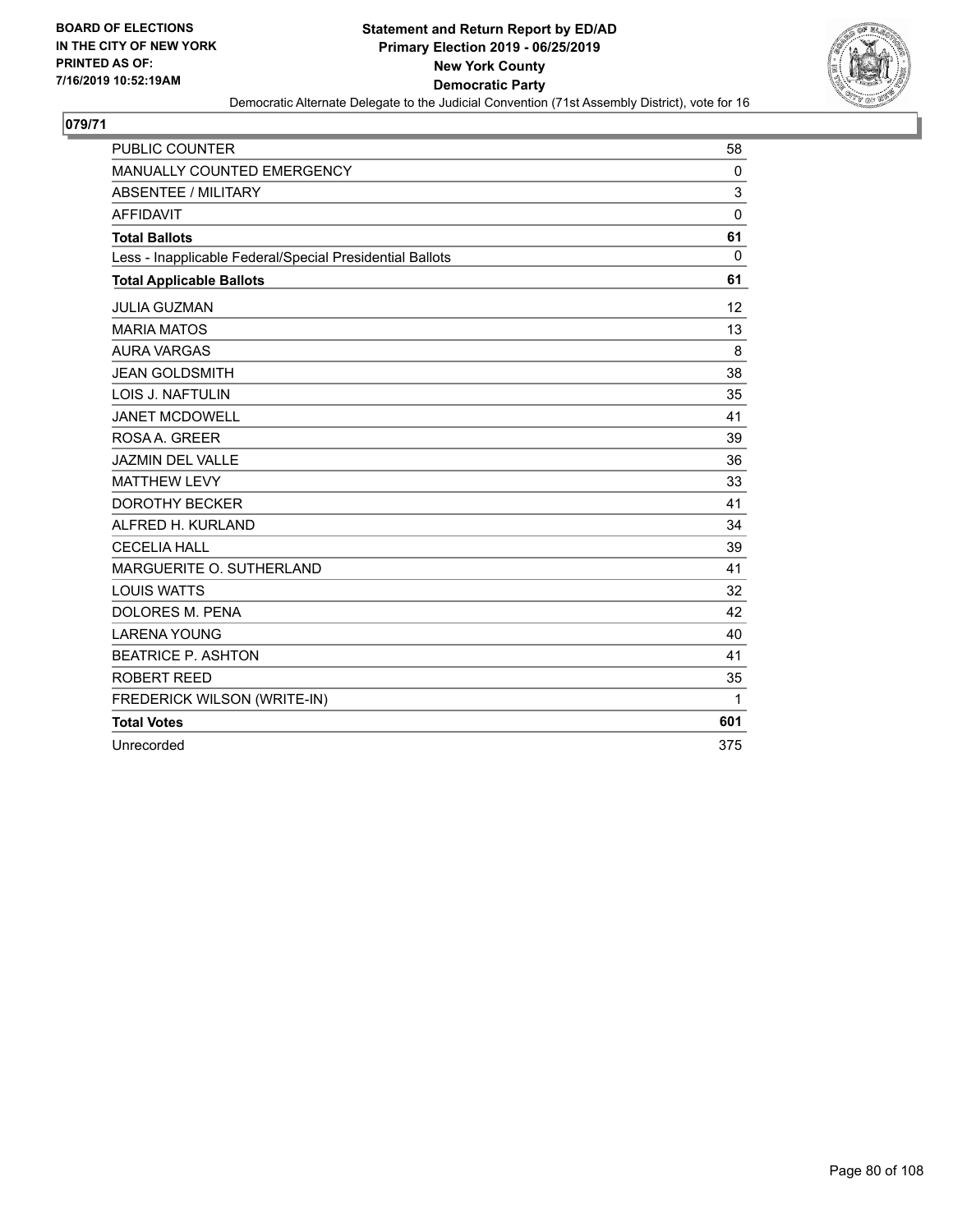

| <b>PUBLIC COUNTER</b>                                    | 24             |
|----------------------------------------------------------|----------------|
| MANUALLY COUNTED EMERGENCY                               | $\mathbf 0$    |
| <b>ABSENTEE / MILITARY</b>                               | 1              |
| <b>AFFIDAVIT</b>                                         | $\mathbf 0$    |
| <b>Total Ballots</b>                                     | 25             |
| Less - Inapplicable Federal/Special Presidential Ballots | $\mathbf 0$    |
| <b>Total Applicable Ballots</b>                          | 25             |
| <b>JULIA GUZMAN</b>                                      | 4              |
| <b>MARIA MATOS</b>                                       | 5              |
| <b>AURA VARGAS</b>                                       | $\overline{7}$ |
| <b>JEAN GOLDSMITH</b>                                    | 14             |
| <b>LOIS J. NAFTULIN</b>                                  | 13             |
| <b>JANET MCDOWELL</b>                                    | 17             |
| ROSA A. GREER                                            | 15             |
| <b>JAZMIN DEL VALLE</b>                                  | 15             |
| <b>MATTHEW LEVY</b>                                      | 13             |
| <b>DOROTHY BECKER</b>                                    | 15             |
| ALFRED H. KURLAND                                        | 12             |
| <b>CECELIA HALL</b>                                      | 15             |
| MARGUERITE O. SUTHERLAND                                 | 14             |
| <b>LOUIS WATTS</b>                                       | 13             |
| <b>DOLORES M. PENA</b>                                   | 16             |
| <b>LARENA YOUNG</b>                                      | 14             |
| <b>BEATRICE P. ASHTON</b>                                | 13             |
| ROBERT REED                                              | 12             |
| CHARMAINE NOELLE CRABAUGH (WRITE-IN)                     | 1              |
| <b>Total Votes</b>                                       | 228            |
| Unrecorded                                               | 172            |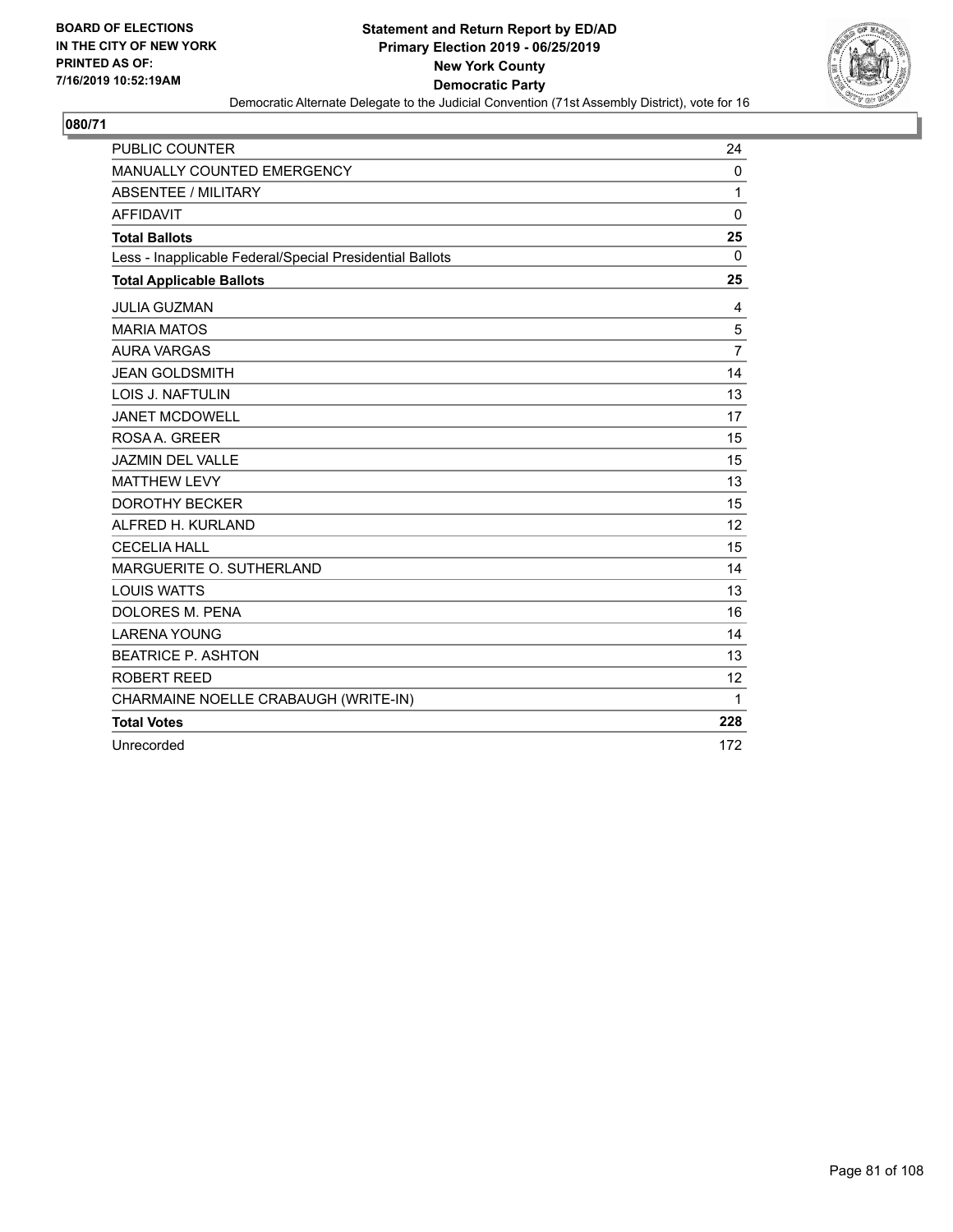

| <b>PUBLIC COUNTER</b>                                    | 36             |
|----------------------------------------------------------|----------------|
| MANUALLY COUNTED EMERGENCY                               | 0              |
| <b>ABSENTEE / MILITARY</b>                               | $\mathbf 0$    |
| <b>AFFIDAVIT</b>                                         | $\Omega$       |
| <b>Total Ballots</b>                                     | 36             |
| Less - Inapplicable Federal/Special Presidential Ballots | $\mathbf{0}$   |
| <b>Total Applicable Ballots</b>                          | 36             |
| <b>JULIA GUZMAN</b>                                      | 4              |
| <b>MARIA MATOS</b>                                       | $\overline{7}$ |
| <b>AURA VARGAS</b>                                       | 4              |
| <b>JEAN GOLDSMITH</b>                                    | 24             |
| <b>LOIS J. NAFTULIN</b>                                  | 22             |
| <b>JANET MCDOWELL</b>                                    | 25             |
| ROSAA, GREER                                             | 25             |
| <b>JAZMIN DEL VALLE</b>                                  | 23             |
| <b>MATTHEW LEVY</b>                                      | 23             |
| <b>DOROTHY BECKER</b>                                    | 26             |
| ALFRED H. KURLAND                                        | 25             |
| <b>CECELIA HALL</b>                                      | 24             |
| MARGUERITE O. SUTHERLAND                                 | 24             |
| <b>LOUIS WATTS</b>                                       | 23             |
| <b>DOLORES M. PENA</b>                                   | 21             |
| <b>LARENA YOUNG</b>                                      | 22             |
| <b>BEATRICE P. ASHTON</b>                                | 22             |
| <b>ROBERT REED</b>                                       | 23             |
| <b>Total Votes</b>                                       | 367            |
| Unrecorded                                               | 209            |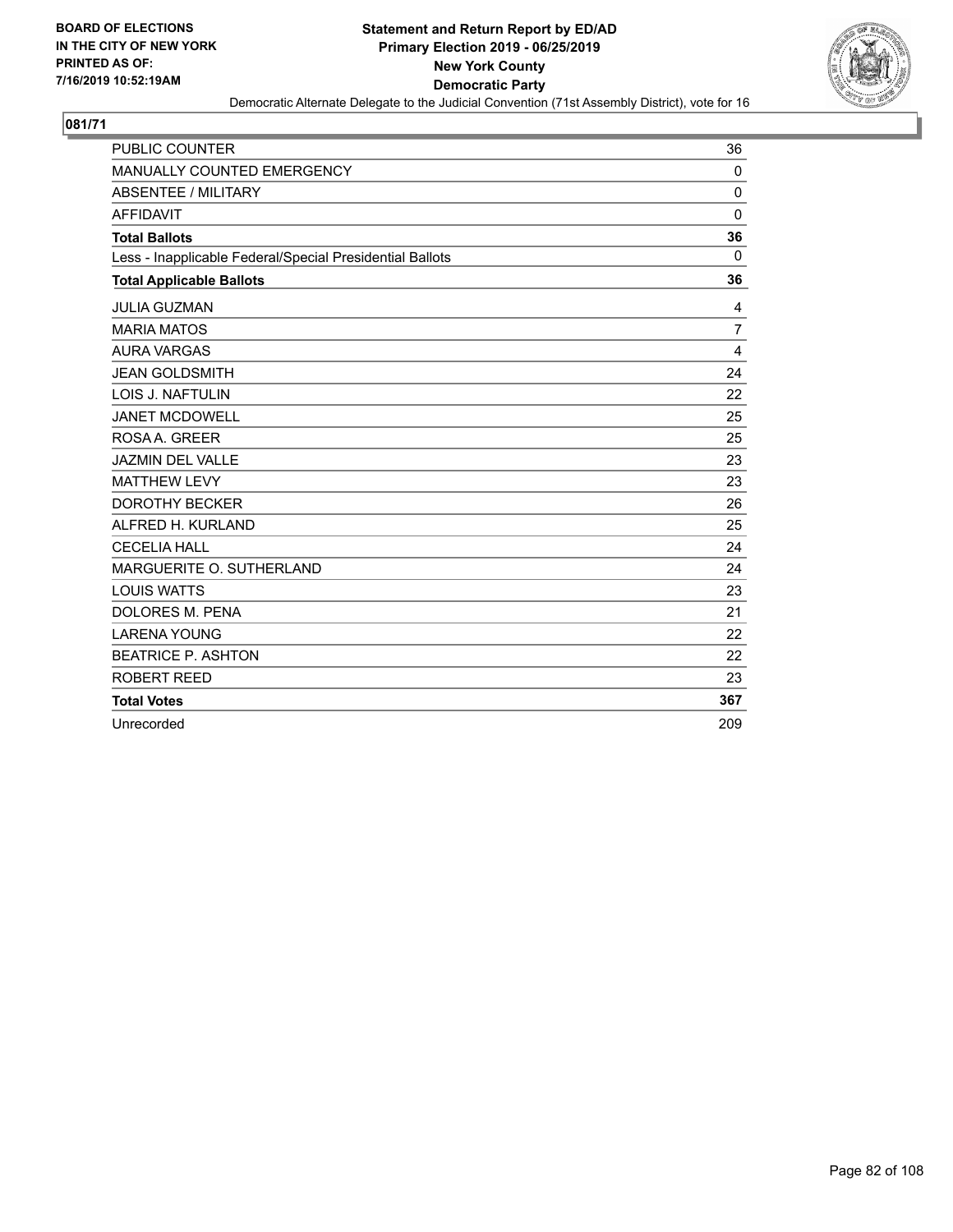

| <b>PUBLIC COUNTER</b>                                    | 22               |
|----------------------------------------------------------|------------------|
| MANUALLY COUNTED EMERGENCY                               | 0                |
| <b>ABSENTEE / MILITARY</b>                               | $\mathbf 0$      |
| <b>AFFIDAVIT</b>                                         | $\Omega$         |
| <b>Total Ballots</b>                                     | 22               |
| Less - Inapplicable Federal/Special Presidential Ballots | $\Omega$         |
| <b>Total Applicable Ballots</b>                          | 22               |
| <b>JULIA GUZMAN</b>                                      | 3                |
| <b>MARIA MATOS</b>                                       | $\overline{2}$   |
| <b>AURA VARGAS</b>                                       | 4                |
| <b>JEAN GOLDSMITH</b>                                    | $\boldsymbol{9}$ |
| <b>LOIS J. NAFTULIN</b>                                  | 9                |
| <b>JANET MCDOWELL</b>                                    | 8                |
| ROSA A. GREER                                            | 8                |
| <b>JAZMIN DEL VALLE</b>                                  | 8                |
| <b>MATTHEW LEVY</b>                                      | 9                |
| <b>DOROTHY BECKER</b>                                    | 8                |
| ALFRED H. KURLAND                                        | 10               |
| <b>CECELIA HALL</b>                                      | 8                |
| MARGUERITE O. SUTHERLAND                                 | 8                |
| <b>LOUIS WATTS</b>                                       | 8                |
| DOLORES M. PENA                                          | 10               |
| <b>LARENA YOUNG</b>                                      | 8                |
| <b>BEATRICE P. ASHTON</b>                                | 8                |
| ROBERT REED                                              | 8                |
| <b>Total Votes</b>                                       | 136              |
| Unrecorded                                               | 216              |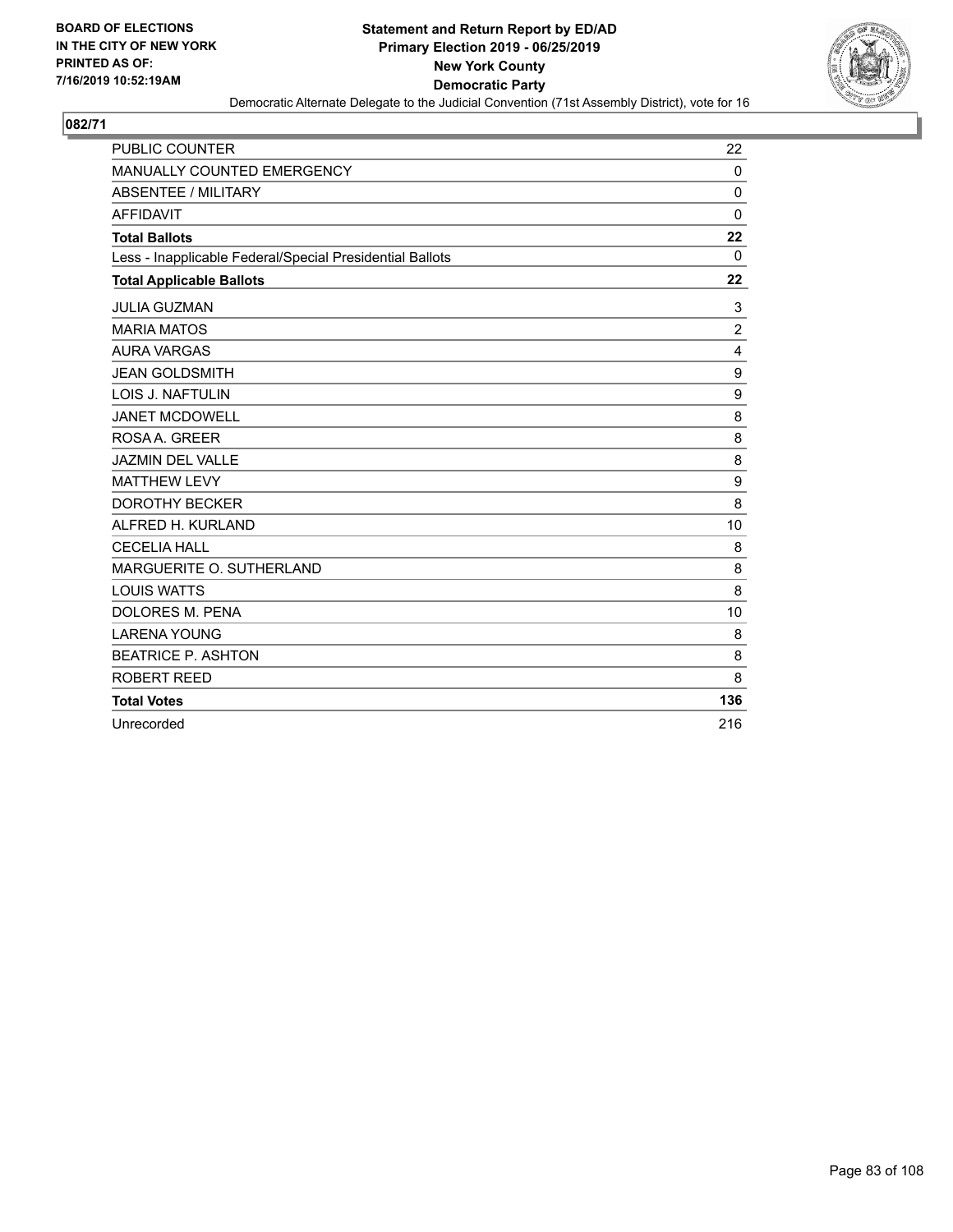

| <b>PUBLIC COUNTER</b>                                    | 46          |
|----------------------------------------------------------|-------------|
| MANUALLY COUNTED EMERGENCY                               | $\mathbf 0$ |
| <b>ABSENTEE / MILITARY</b>                               | $\Omega$    |
| <b>AFFIDAVIT</b>                                         | 0           |
| <b>Total Ballots</b>                                     | 46          |
| Less - Inapplicable Federal/Special Presidential Ballots | 0           |
| <b>Total Applicable Ballots</b>                          | 46          |
| <b>JULIA GUZMAN</b>                                      | 9           |
| <b>MARIA MATOS</b>                                       | 10          |
| <b>AURA VARGAS</b>                                       | 11          |
| <b>JEAN GOLDSMITH</b>                                    | 27          |
| <b>LOIS J. NAFTULIN</b>                                  | 31          |
| <b>JANET MCDOWELL</b>                                    | 33          |
| ROSA A. GREER                                            | 27          |
| <b>JAZMIN DEL VALLE</b>                                  | 28          |
| <b>MATTHEW LEVY</b>                                      | 29          |
| <b>DOROTHY BECKER</b>                                    | 29          |
| ALFRED H. KURLAND                                        | 29          |
| <b>CECELIA HALL</b>                                      | 28          |
| MARGUERITE O. SUTHERLAND                                 | 29          |
| <b>LOUIS WATTS</b>                                       | 28          |
| DOLORES M. PENA                                          | 28          |
| <b>LARENA YOUNG</b>                                      | 28          |
| <b>BEATRICE P. ASHTON</b>                                | 29          |
| ROBERT REED                                              | 29          |
| BENJAMIN SHANAHAM (WRITE-IN)                             | 1           |
| ELEANOR SHANAHAM (WRITE-IN)                              | 1           |
| <b>Total Votes</b>                                       | 464         |
| Unrecorded                                               | 272         |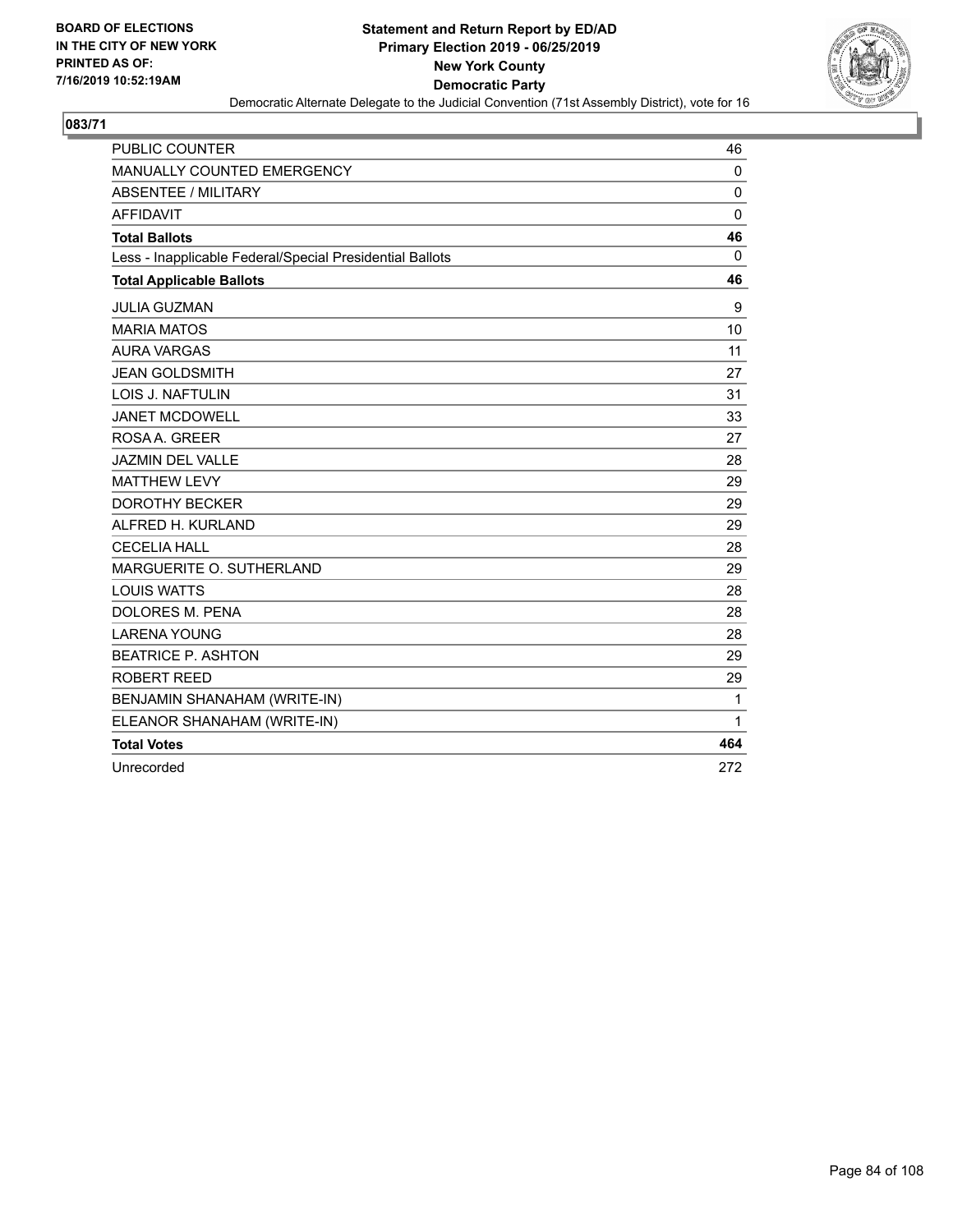

| <b>PUBLIC COUNTER</b>                                    | 28       |
|----------------------------------------------------------|----------|
| MANUALLY COUNTED EMERGENCY                               | 0        |
| <b>ABSENTEE / MILITARY</b>                               | 1        |
| <b>AFFIDAVIT</b>                                         | $\Omega$ |
| <b>Total Ballots</b>                                     | 29       |
| Less - Inapplicable Federal/Special Presidential Ballots | $\Omega$ |
| <b>Total Applicable Ballots</b>                          | 29       |
| <b>JULIA GUZMAN</b>                                      | 3        |
| <b>MARIA MATOS</b>                                       | 4        |
| <b>AURA VARGAS</b>                                       | 3        |
| <b>JEAN GOLDSMITH</b>                                    | 20       |
| <b>LOIS J. NAFTULIN</b>                                  | 18       |
| <b>JANET MCDOWELL</b>                                    | 18       |
| ROSA A. GREER                                            | 20       |
| <b>JAZMIN DEL VALLE</b>                                  | 20       |
| <b>MATTHEW LEVY</b>                                      | 20       |
| <b>DOROTHY BECKER</b>                                    | 20       |
| ALFRED H. KURLAND                                        | 17       |
| <b>CECELIA HALL</b>                                      | 18       |
| MARGUERITE O. SUTHERLAND                                 | 20       |
| <b>LOUIS WATTS</b>                                       | 19       |
| <b>DOLORES M. PENA</b>                                   | 18       |
| <b>LARENA YOUNG</b>                                      | 19       |
| <b>BEATRICE P. ASHTON</b>                                | 19       |
| <b>ROBERT REED</b>                                       | 17       |
| FREDERICK WILSON (WRITE-IN)                              | 1        |
| <b>Total Votes</b>                                       | 294      |
| Unrecorded                                               | 170      |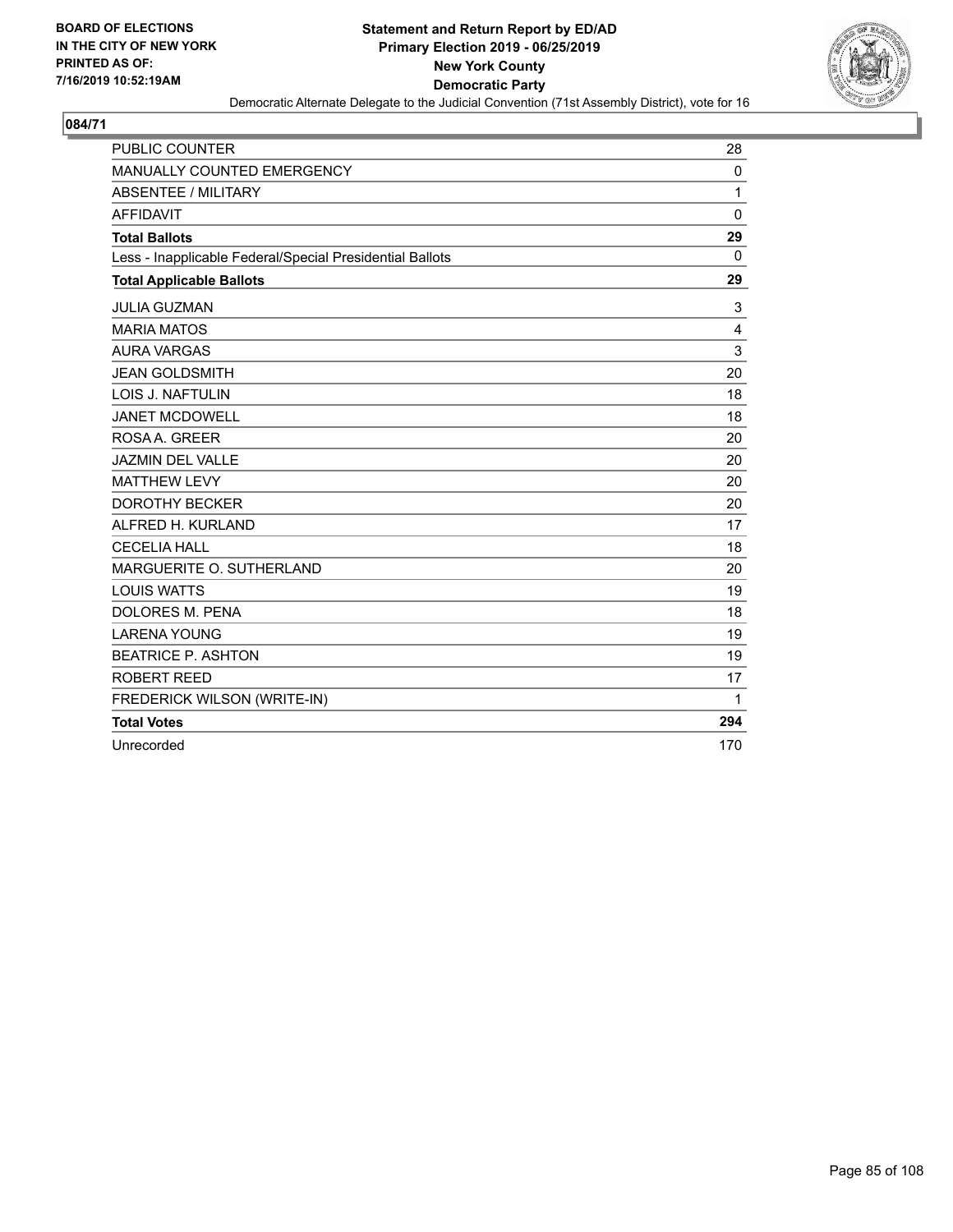

| <b>PUBLIC COUNTER</b>                                    | 63       |
|----------------------------------------------------------|----------|
| MANUALLY COUNTED EMERGENCY                               | 0        |
| <b>ABSENTEE / MILITARY</b>                               | $\Omega$ |
| <b>AFFIDAVIT</b>                                         | 1        |
| <b>Total Ballots</b>                                     | 64       |
| Less - Inapplicable Federal/Special Presidential Ballots | $\Omega$ |
| <b>Total Applicable Ballots</b>                          | 64       |
| <b>JULIA GUZMAN</b>                                      | 10       |
| <b>MARIA MATOS</b>                                       | 11       |
| <b>AURA VARGAS</b>                                       | 8        |
| <b>JEAN GOLDSMITH</b>                                    | 44       |
| LOIS J. NAFTULIN                                         | 44       |
| <b>JANET MCDOWELL</b>                                    | 42       |
| ROSA A. GREER                                            | 44       |
| <b>JAZMIN DEL VALLE</b>                                  | 43       |
| <b>MATTHEW LEVY</b>                                      | 41       |
| <b>DOROTHY BECKER</b>                                    | 41       |
| ALFRED H. KURLAND                                        | 42       |
| <b>CECELIA HALL</b>                                      | 43       |
| MARGUERITE O. SUTHERLAND                                 | 44       |
| <b>LOUIS WATTS</b>                                       | 37       |
| <b>DOLORES M. PENA</b>                                   | 43       |
| <b>LARENA YOUNG</b>                                      | 43       |
| <b>BEATRICE P. ASHTON</b>                                | 43       |
| ROBERT REED                                              | 42       |
| <b>Total Votes</b>                                       | 665      |
| Unrecorded                                               | 359      |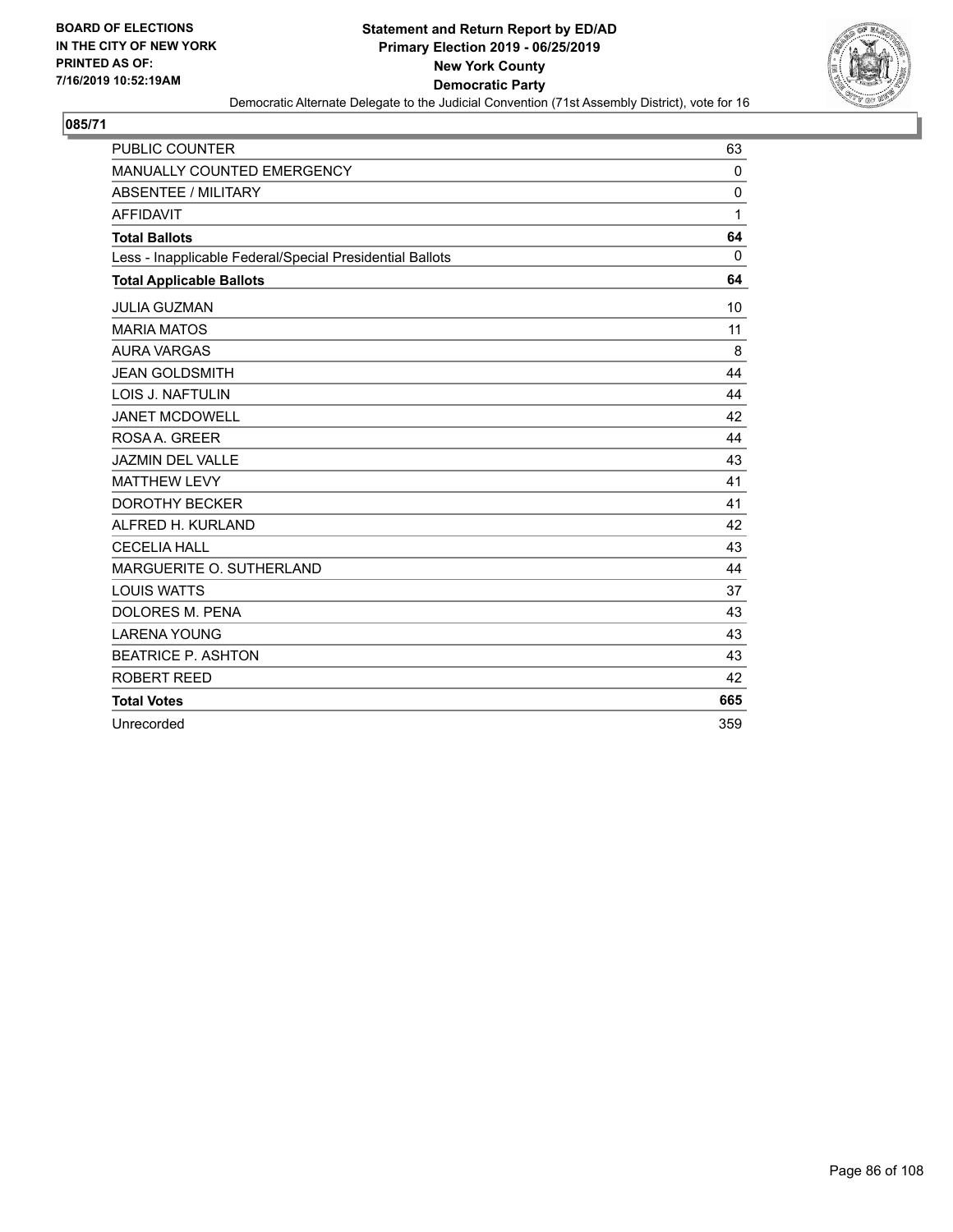

| <b>PUBLIC COUNTER</b>                                    | 8               |
|----------------------------------------------------------|-----------------|
| MANUALLY COUNTED EMERGENCY                               | $\mathbf 0$     |
| ABSENTEE / MILITARY                                      | $\mathbf 0$     |
| <b>AFFIDAVIT</b>                                         | $\Omega$        |
| <b>Total Ballots</b>                                     | 8               |
| Less - Inapplicable Federal/Special Presidential Ballots | $\mathbf 0$     |
| <b>Total Applicable Ballots</b>                          | 8               |
| <b>JULIA GUZMAN</b>                                      | 0               |
| <b>MARIA MATOS</b>                                       | $\mathbf 0$     |
| <b>AURA VARGAS</b>                                       | $\mathbf 0$     |
| <b>JEAN GOLDSMITH</b>                                    | $\overline{7}$  |
| <b>LOIS J. NAFTULIN</b>                                  | $6\phantom{1}6$ |
| <b>JANET MCDOWELL</b>                                    | 5               |
| ROSA A. GREER                                            | 5               |
| <b>JAZMIN DEL VALLE</b>                                  | 5               |
| <b>MATTHEW LEVY</b>                                      | $6\phantom{1}6$ |
| <b>DOROTHY BECKER</b>                                    | 5               |
| ALFRED H. KURLAND                                        | 5               |
| <b>CECELIA HALL</b>                                      | 5               |
| MARGUERITE O. SUTHERLAND                                 | 5               |
| <b>LOUIS WATTS</b>                                       | 5               |
| DOLORES M. PENA                                          | 5               |
| <b>LARENA YOUNG</b>                                      | 5               |
| <b>BEATRICE P. ASHTON</b>                                | 5               |
| <b>ROBERT REED</b>                                       | 5               |
| <b>Total Votes</b>                                       | 79              |
| Unrecorded                                               | 49              |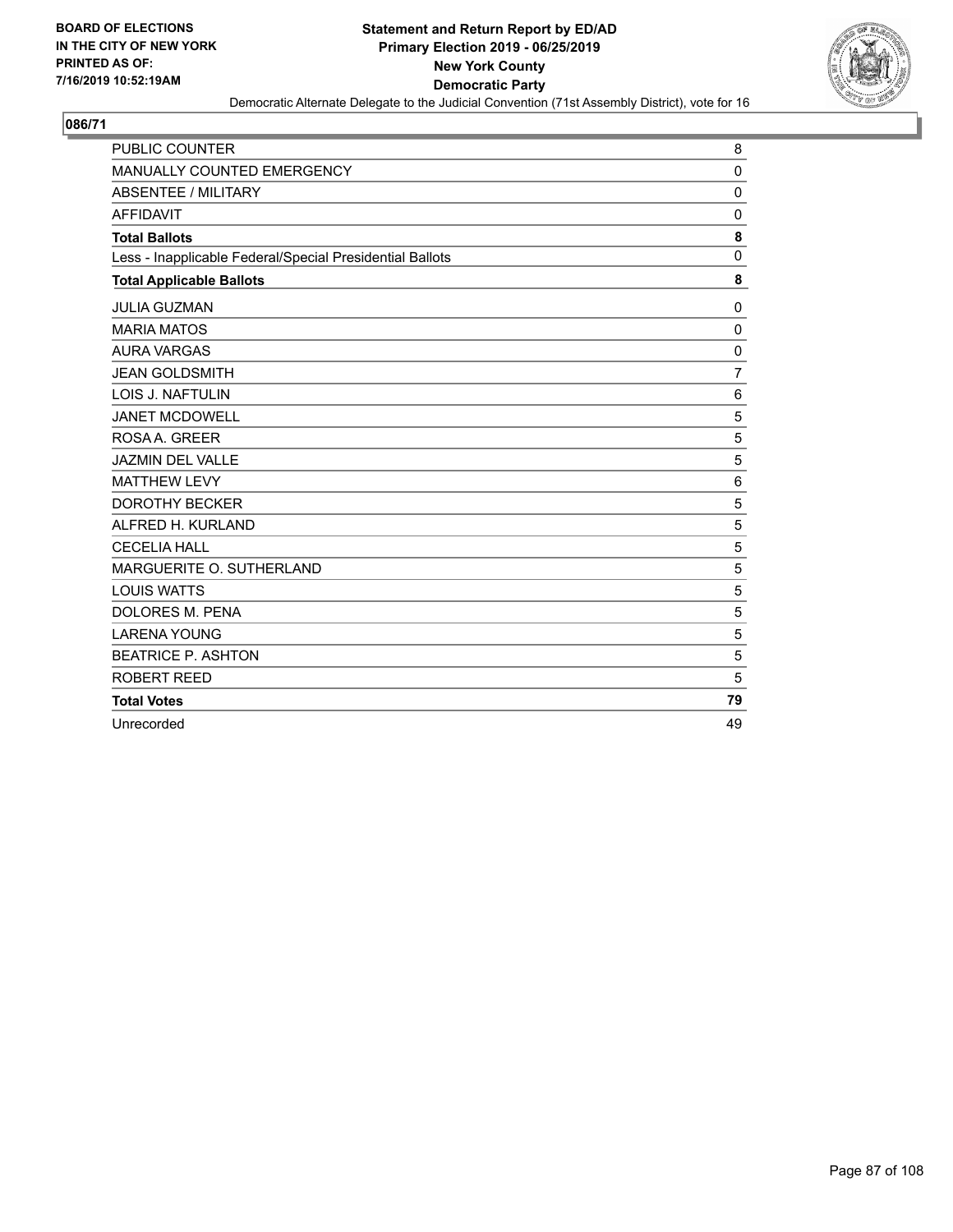

| <b>PUBLIC COUNTER</b>                                    | 36             |
|----------------------------------------------------------|----------------|
| MANUALLY COUNTED EMERGENCY                               | 0              |
| <b>ABSENTEE / MILITARY</b>                               | $\mathbf 0$    |
| <b>AFFIDAVIT</b>                                         | $\Omega$       |
| <b>Total Ballots</b>                                     | 36             |
| Less - Inapplicable Federal/Special Presidential Ballots | $\Omega$       |
| <b>Total Applicable Ballots</b>                          | 36             |
| <b>JULIA GUZMAN</b>                                      | 5              |
| <b>MARIA MATOS</b>                                       | $\overline{7}$ |
| <b>AURA VARGAS</b>                                       | 6              |
| <b>JEAN GOLDSMITH</b>                                    | 6              |
| LOIS J. NAFTULIN                                         | 3              |
| <b>JANET MCDOWELL</b>                                    | 4              |
| ROSA A. GREER                                            | 8              |
| JAZMIN DEL VALLE                                         | 5              |
| <b>MATTHEW LEVY</b>                                      | $6\phantom{1}$ |
| <b>DOROTHY BECKER</b>                                    | 5              |
| ALFRED H. KURLAND                                        | $\overline{2}$ |
| <b>CECELIA HALL</b>                                      | 6              |
| MARGUERITE O. SUTHERLAND                                 | 4              |
| <b>LOUIS WATTS</b>                                       | 5              |
| <b>DOLORES M. PENA</b>                                   | 5              |
| <b>LARENA YOUNG</b>                                      | $\overline{2}$ |
| <b>BEATRICE P. ASHTON</b>                                | 5              |
| ROBERT REED                                              | 13             |
| <b>Total Votes</b>                                       | 97             |
| Unrecorded                                               | 479            |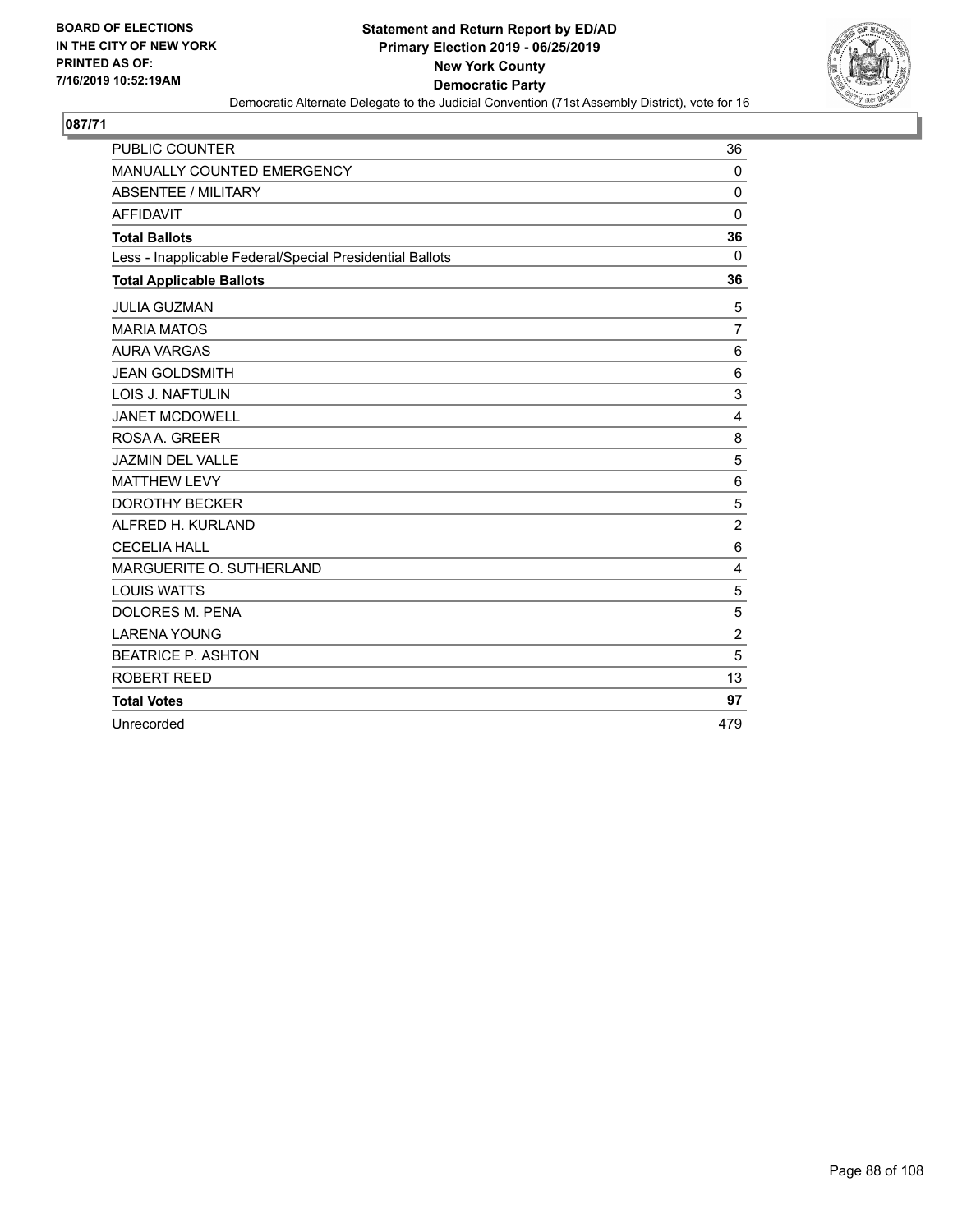

| <b>PUBLIC COUNTER</b>                                    | 15               |
|----------------------------------------------------------|------------------|
| MANUALLY COUNTED EMERGENCY                               | 0                |
| <b>ABSENTEE / MILITARY</b>                               | 1                |
| <b>AFFIDAVIT</b>                                         | $\Omega$         |
| <b>Total Ballots</b>                                     | 16               |
| Less - Inapplicable Federal/Special Presidential Ballots | $\mathbf 0$      |
| <b>Total Applicable Ballots</b>                          | 16               |
| <b>JULIA GUZMAN</b>                                      | 6                |
| <b>MARIA MATOS</b>                                       | 4                |
| <b>AURA VARGAS</b>                                       | 3                |
| <b>JEAN GOLDSMITH</b>                                    | $\boldsymbol{2}$ |
| LOIS J. NAFTULIN                                         | 1                |
| <b>JANET MCDOWELL</b>                                    | 1                |
| ROSA A. GREER                                            | 6                |
| JAZMIN DEL VALLE                                         | 1                |
| <b>MATTHEW LEVY</b>                                      | 3                |
| <b>DOROTHY BECKER</b>                                    | 3                |
| ALFRED H. KURLAND                                        | 4                |
| <b>CECELIA HALL</b>                                      | $\boldsymbol{2}$ |
| MARGUERITE O. SUTHERLAND                                 | $\overline{2}$   |
| <b>LOUIS WATTS</b>                                       | 3                |
| <b>DOLORES M. PENA</b>                                   | 3                |
| <b>LARENA YOUNG</b>                                      | $\overline{2}$   |
| <b>BEATRICE P. ASHTON</b>                                | $\overline{c}$   |
| ROBERT REED                                              | 6                |
| <b>Total Votes</b>                                       | 54               |
| Unrecorded                                               | 202              |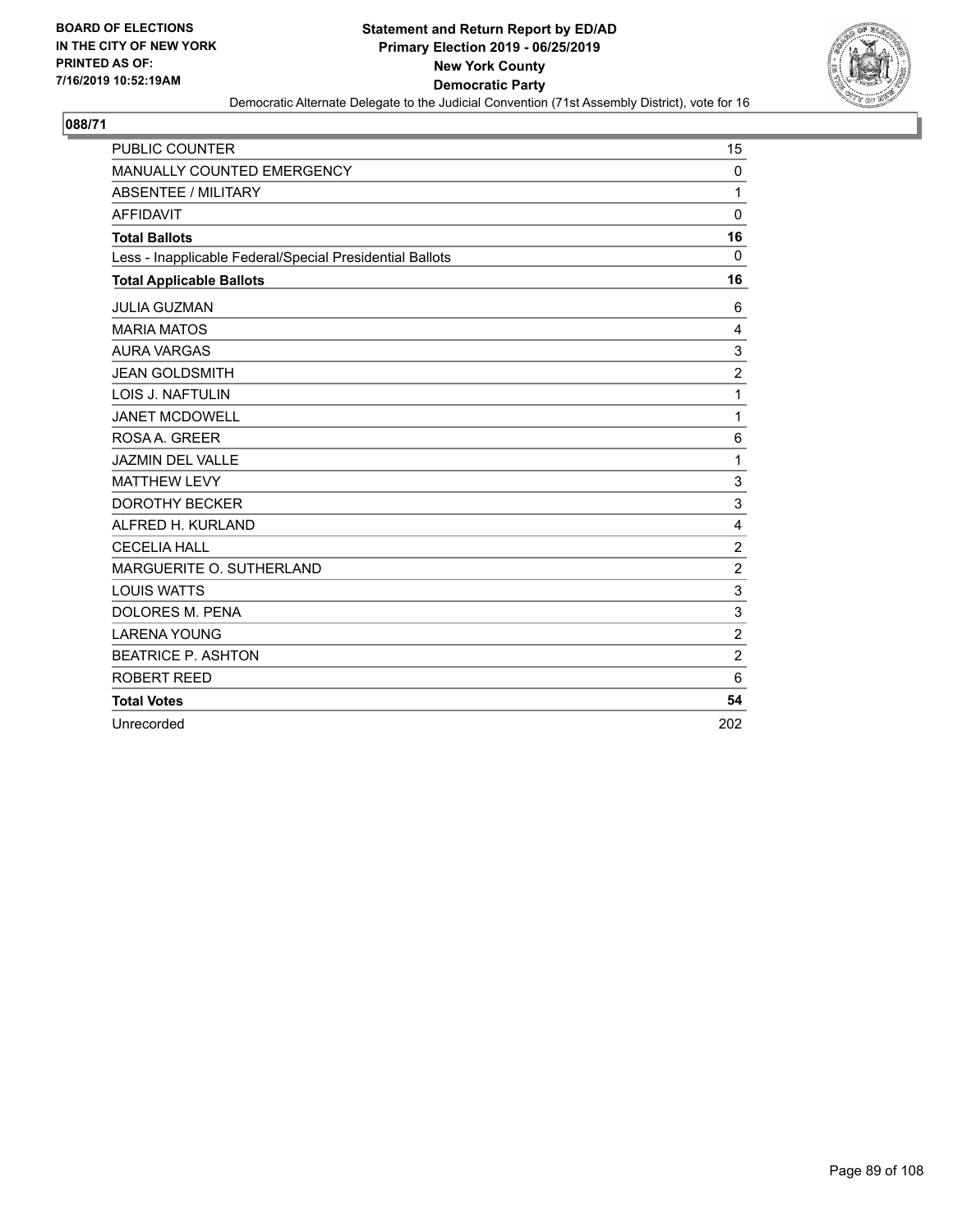

| <b>PUBLIC COUNTER</b>                                    | 21              |
|----------------------------------------------------------|-----------------|
| MANUALLY COUNTED EMERGENCY                               | 0               |
| <b>ABSENTEE / MILITARY</b>                               | 8               |
| <b>AFFIDAVIT</b>                                         | $\Omega$        |
| <b>Total Ballots</b>                                     | 29              |
| Less - Inapplicable Federal/Special Presidential Ballots | $\Omega$        |
| <b>Total Applicable Ballots</b>                          | 29              |
| <b>JULIA GUZMAN</b>                                      | 4               |
| <b>MARIA MATOS</b>                                       | 5               |
| <b>AURA VARGAS</b>                                       | 1               |
| <b>JEAN GOLDSMITH</b>                                    | 4               |
| <b>LOIS J. NAFTULIN</b>                                  | $\overline{2}$  |
| <b>JANET MCDOWELL</b>                                    | 10              |
| ROSAA. GREER                                             | $\overline{7}$  |
| <b>JAZMIN DEL VALLE</b>                                  | 5               |
| <b>MATTHEW LEVY</b>                                      | 5               |
| <b>DOROTHY BECKER</b>                                    | 4               |
| ALFRED H. KURLAND                                        | 5               |
| <b>CECELIA HALL</b>                                      | 10              |
| MARGUERITE O. SUTHERLAND                                 | 4               |
| <b>LOUIS WATTS</b>                                       | 5               |
| <b>DOLORES M. PENA</b>                                   | $\overline{7}$  |
| <b>LARENA YOUNG</b>                                      | 8               |
| <b>BEATRICE P. ASHTON</b>                                | $6\phantom{1}6$ |
| <b>ROBERT REED</b>                                       | 14              |
| <b>Total Votes</b>                                       | 106             |
| Unrecorded                                               | 358             |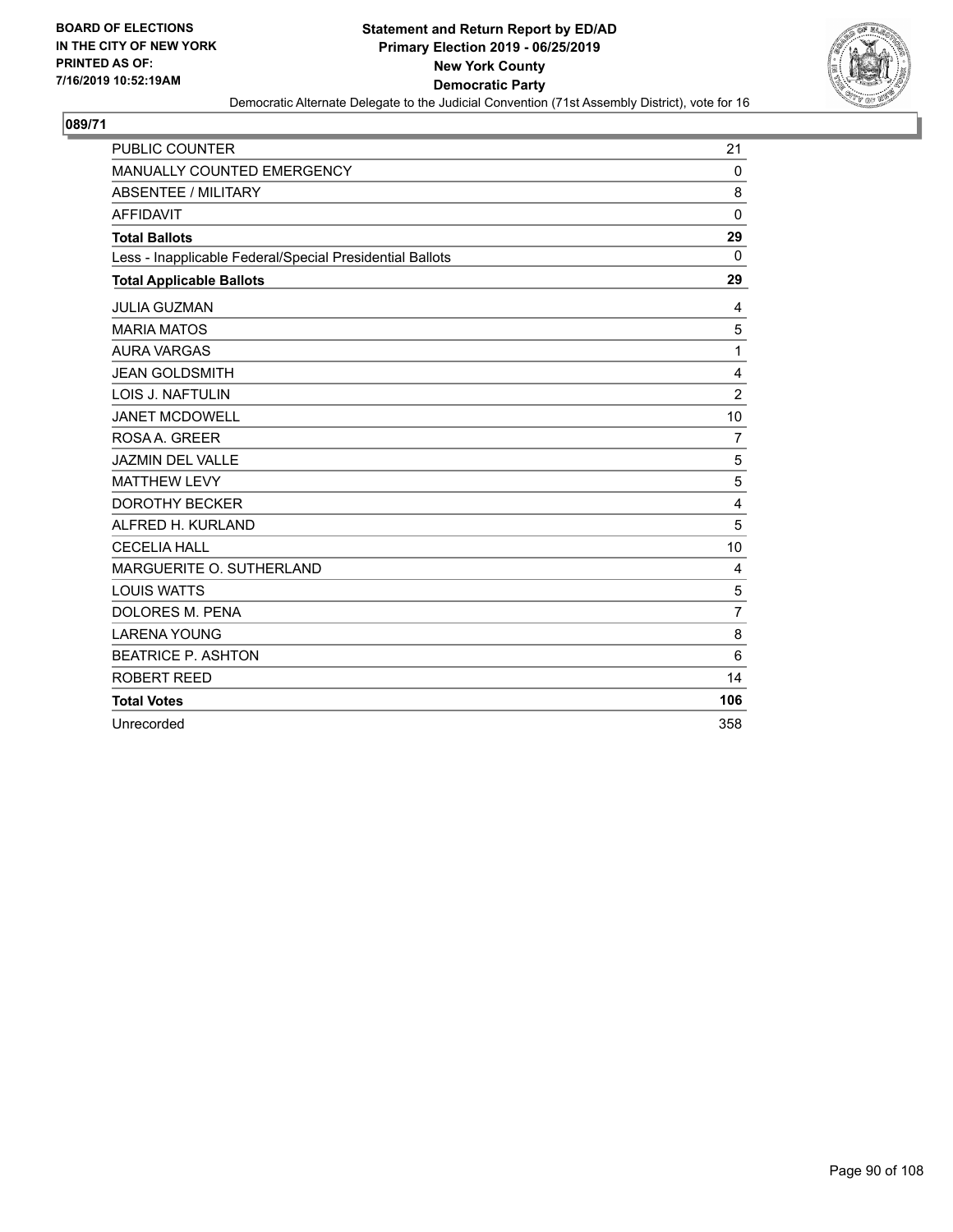

| <b>PUBLIC COUNTER</b>                                    | 32              |
|----------------------------------------------------------|-----------------|
| MANUALLY COUNTED EMERGENCY                               | 0               |
| <b>ABSENTEE / MILITARY</b>                               | 5               |
| <b>AFFIDAVIT</b>                                         | $\Omega$        |
| <b>Total Ballots</b>                                     | 37              |
| Less - Inapplicable Federal/Special Presidential Ballots | $\Omega$        |
| <b>Total Applicable Ballots</b>                          | 37              |
| <b>JULIA GUZMAN</b>                                      | 6               |
| <b>MARIA MATOS</b>                                       | 10              |
| <b>AURA VARGAS</b>                                       | 5               |
| <b>JEAN GOLDSMITH</b>                                    | 10              |
| <b>LOIS J. NAFTULIN</b>                                  | $\overline{7}$  |
| <b>JANET MCDOWELL</b>                                    | 9               |
| ROSA A. GREER                                            | $\overline{7}$  |
| <b>JAZMIN DEL VALLE</b>                                  | $\overline{7}$  |
| <b>MATTHEW LEVY</b>                                      | $\overline{7}$  |
| <b>DOROTHY BECKER</b>                                    | 10              |
| ALFRED H. KURLAND                                        | $\overline{7}$  |
| <b>CECELIA HALL</b>                                      | 11              |
| MARGUERITE O. SUTHERLAND                                 | 6               |
| <b>LOUIS WATTS</b>                                       | 8               |
| <b>DOLORES M. PENA</b>                                   | $6\phantom{1}6$ |
| <b>LARENA YOUNG</b>                                      | 10              |
| <b>BEATRICE P. ASHTON</b>                                | $\overline{7}$  |
| <b>ROBERT REED</b>                                       | 11              |
| <b>Total Votes</b>                                       | 144             |
| Unrecorded                                               | 448             |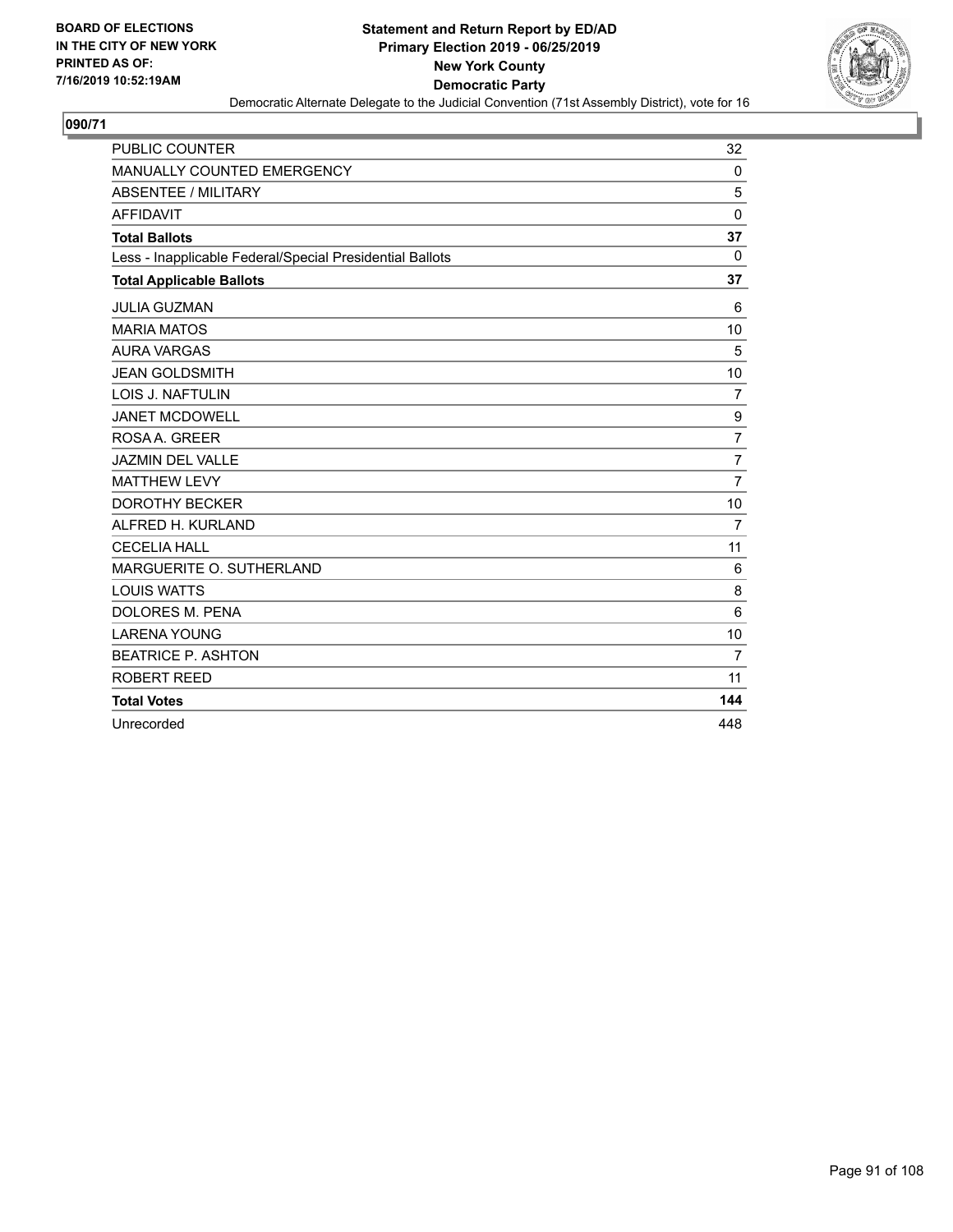

| <b>PUBLIC COUNTER</b>                                    | 16             |
|----------------------------------------------------------|----------------|
| MANUALLY COUNTED EMERGENCY                               | 0              |
| <b>ABSENTEE / MILITARY</b>                               | $\overline{2}$ |
| <b>AFFIDAVIT</b>                                         | $\mathbf 0$    |
| <b>Total Ballots</b>                                     | 18             |
| Less - Inapplicable Federal/Special Presidential Ballots | $\Omega$       |
| <b>Total Applicable Ballots</b>                          | 18             |
| <b>JULIA GUZMAN</b>                                      | 5              |
| <b>MARIA MATOS</b>                                       | 5              |
| <b>AURA VARGAS</b>                                       | 3              |
| <b>JEAN GOLDSMITH</b>                                    | 5              |
| <b>LOIS J. NAFTULIN</b>                                  | $\overline{2}$ |
| <b>JANET MCDOWELL</b>                                    | 6              |
| ROSA A. GREER                                            | 6              |
| <b>JAZMIN DEL VALLE</b>                                  | $\overline{c}$ |
| <b>MATTHEW LEVY</b>                                      | 3              |
| <b>DOROTHY BECKER</b>                                    | 4              |
| ALFRED H. KURLAND                                        | 3              |
| <b>CECELIA HALL</b>                                      | 6              |
| MARGUERITE O. SUTHERLAND                                 | $\overline{2}$ |
| <b>LOUIS WATTS</b>                                       | 5              |
| <b>DOLORES M. PENA</b>                                   | 6              |
| <b>LARENA YOUNG</b>                                      | 3              |
| <b>BEATRICE P. ASHTON</b>                                | 5              |
| <b>ROBERT REED</b>                                       | 6              |
| <b>Total Votes</b>                                       | 77             |
| Unrecorded                                               | 211            |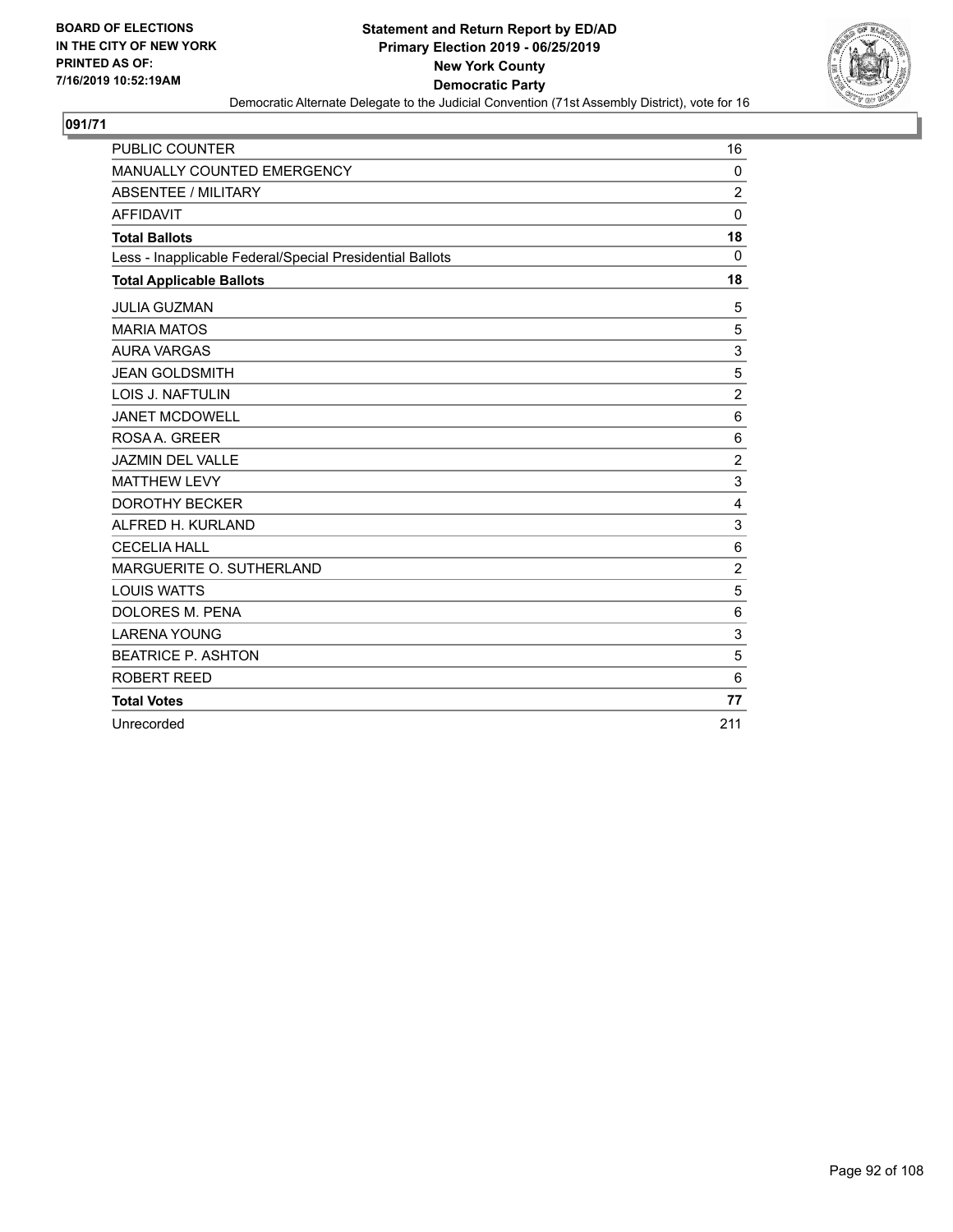

| <b>PUBLIC COUNTER</b>                                    | 19             |
|----------------------------------------------------------|----------------|
| MANUALLY COUNTED EMERGENCY                               | $\mathbf 0$    |
| <b>ABSENTEE / MILITARY</b>                               | $\overline{7}$ |
| <b>AFFIDAVIT</b>                                         | $\mathbf 0$    |
| <b>Total Ballots</b>                                     | 26             |
| Less - Inapplicable Federal/Special Presidential Ballots | $\mathbf 0$    |
| <b>Total Applicable Ballots</b>                          | 26             |
| <b>JULIA GUZMAN</b>                                      | 2              |
| <b>MARIA MATOS</b>                                       | 3              |
| <b>AURA VARGAS</b>                                       | $\overline{2}$ |
| <b>JEAN GOLDSMITH</b>                                    | 19             |
| LOIS J. NAFTULIN                                         | 20             |
| <b>JANET MCDOWELL</b>                                    | 19             |
| ROSA A. GREER                                            | 18             |
| <b>JAZMIN DEL VALLE</b>                                  | 19             |
| <b>MATTHEW LEVY</b>                                      | 19             |
| <b>DOROTHY BECKER</b>                                    | 20             |
| ALFRED H. KURLAND                                        | 18             |
| <b>CECELIA HALL</b>                                      | 18             |
| MARGUERITE O. SUTHERLAND                                 | 19             |
| <b>LOUIS WATTS</b>                                       | 18             |
| <b>DOLORES M. PENA</b>                                   | 18             |
| <b>LARENA YOUNG</b>                                      | 19             |
| <b>BEATRICE P. ASHTON</b>                                | 19             |
| ROBERT REED                                              | 18             |
| BARBARA GRAVES-POLLER (WRITE-IN)                         | 1              |
| <b>Total Votes</b>                                       | 289            |
| Unrecorded                                               | 127            |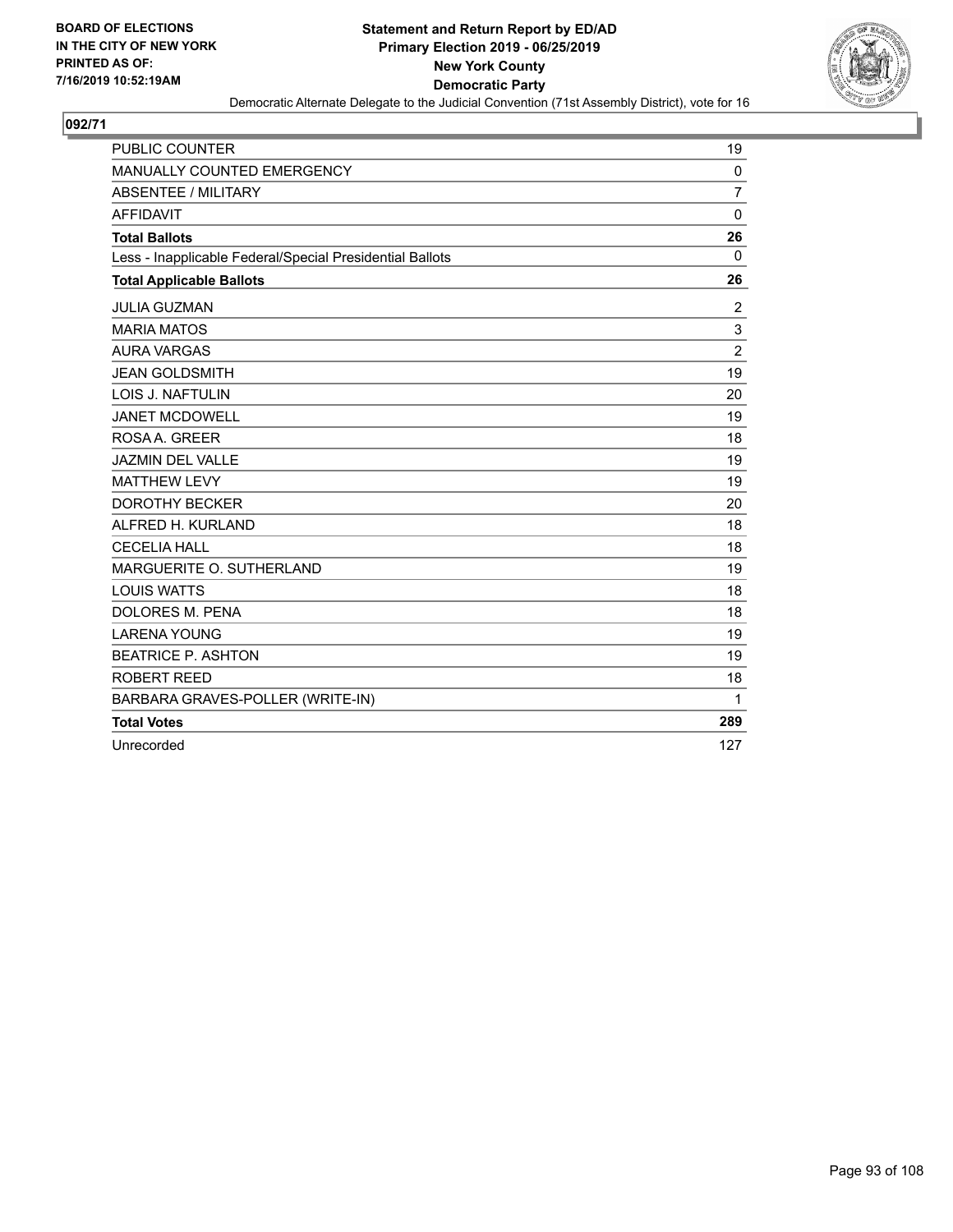

| PUBLIC COUNTER                                           | 17             |
|----------------------------------------------------------|----------------|
| MANUALLY COUNTED EMERGENCY                               | 0              |
| <b>ABSENTEE / MILITARY</b>                               | 3              |
| <b>AFFIDAVIT</b>                                         | $\mathbf 0$    |
| <b>Total Ballots</b>                                     | 20             |
| Less - Inapplicable Federal/Special Presidential Ballots | $\mathbf{0}$   |
| <b>Total Applicable Ballots</b>                          | 20             |
| <b>JULIA GUZMAN</b>                                      | 10             |
| <b>MARIA MATOS</b>                                       | 9              |
| <b>AURA VARGAS</b>                                       | $\overline{7}$ |
| <b>JEAN GOLDSMITH</b>                                    | 5              |
| LOIS J. NAFTULIN                                         | 4              |
| <b>JANET MCDOWELL</b>                                    | 8              |
| ROSAA, GREER                                             | $\overline{7}$ |
| <b>JAZMIN DEL VALLE</b>                                  | 5              |
| <b>MATTHEW LEVY</b>                                      | 5              |
| <b>DOROTHY BECKER</b>                                    | $\overline{7}$ |
| ALFRED H. KURLAND                                        | 4              |
| <b>CECELIA HALL</b>                                      | 8              |
| MARGUERITE O. SUTHERLAND                                 | 8              |
| <b>LOUIS WATTS</b>                                       | 5              |
| DOLORES M. PENA                                          | 8              |
| <b>LARENA YOUNG</b>                                      | $\,6$          |
| <b>BEATRICE P. ASHTON</b>                                | 9              |
| <b>ROBERT REED</b>                                       | 5              |
| <b>Total Votes</b>                                       | 120            |
| Unrecorded                                               | 200            |
| 094/71 COMBINED into: 102/71                             |                |

**095/71 COMBINED into: 101/71**

**096/71 COMBINED into: 093/71**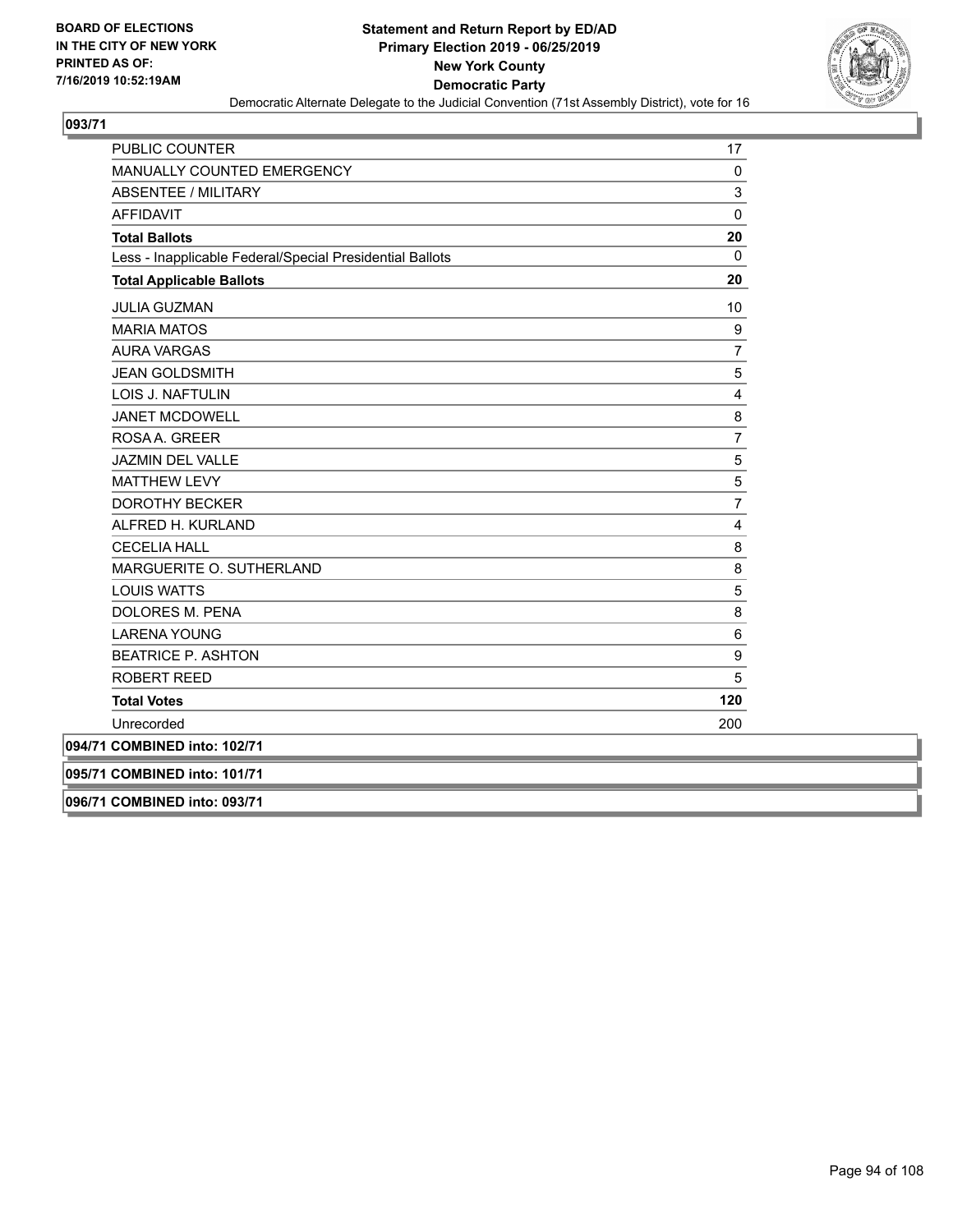

| <b>PUBLIC COUNTER</b>                                    | 37       |
|----------------------------------------------------------|----------|
| MANUALLY COUNTED EMERGENCY                               | 0        |
| <b>ABSENTEE / MILITARY</b>                               | $\Omega$ |
| <b>AFFIDAVIT</b>                                         | $\Omega$ |
| <b>Total Ballots</b>                                     | 37       |
| Less - Inapplicable Federal/Special Presidential Ballots | $\Omega$ |
| <b>Total Applicable Ballots</b>                          | 37       |
| <b>JULIA GUZMAN</b>                                      | 8        |
| <b>MARIA MATOS</b>                                       | 10       |
| <b>AURA VARGAS</b>                                       | 10       |
| <b>JEAN GOLDSMITH</b>                                    | 23       |
| LOIS J. NAFTULIN                                         | 21       |
| <b>JANET MCDOWELL</b>                                    | 24       |
| ROSA A. GREER                                            | 26       |
| <b>JAZMIN DEL VALLE</b>                                  | 24       |
| <b>MATTHEW LEVY</b>                                      | 25       |
| <b>DOROTHY BECKER</b>                                    | 22       |
| ALFRED H. KURLAND                                        | 22       |
| <b>CECELIA HALL</b>                                      | 23       |
| MARGUERITE O. SUTHERLAND                                 | 25       |
| <b>LOUIS WATTS</b>                                       | 22       |
| <b>DOLORES M. PENA</b>                                   | 28       |
| <b>LARENA YOUNG</b>                                      | 23       |
| <b>BEATRICE P. ASHTON</b>                                | 21       |
| ROBERT REED                                              | 25       |
| <b>Total Votes</b>                                       | 382      |
| Unrecorded                                               | 210      |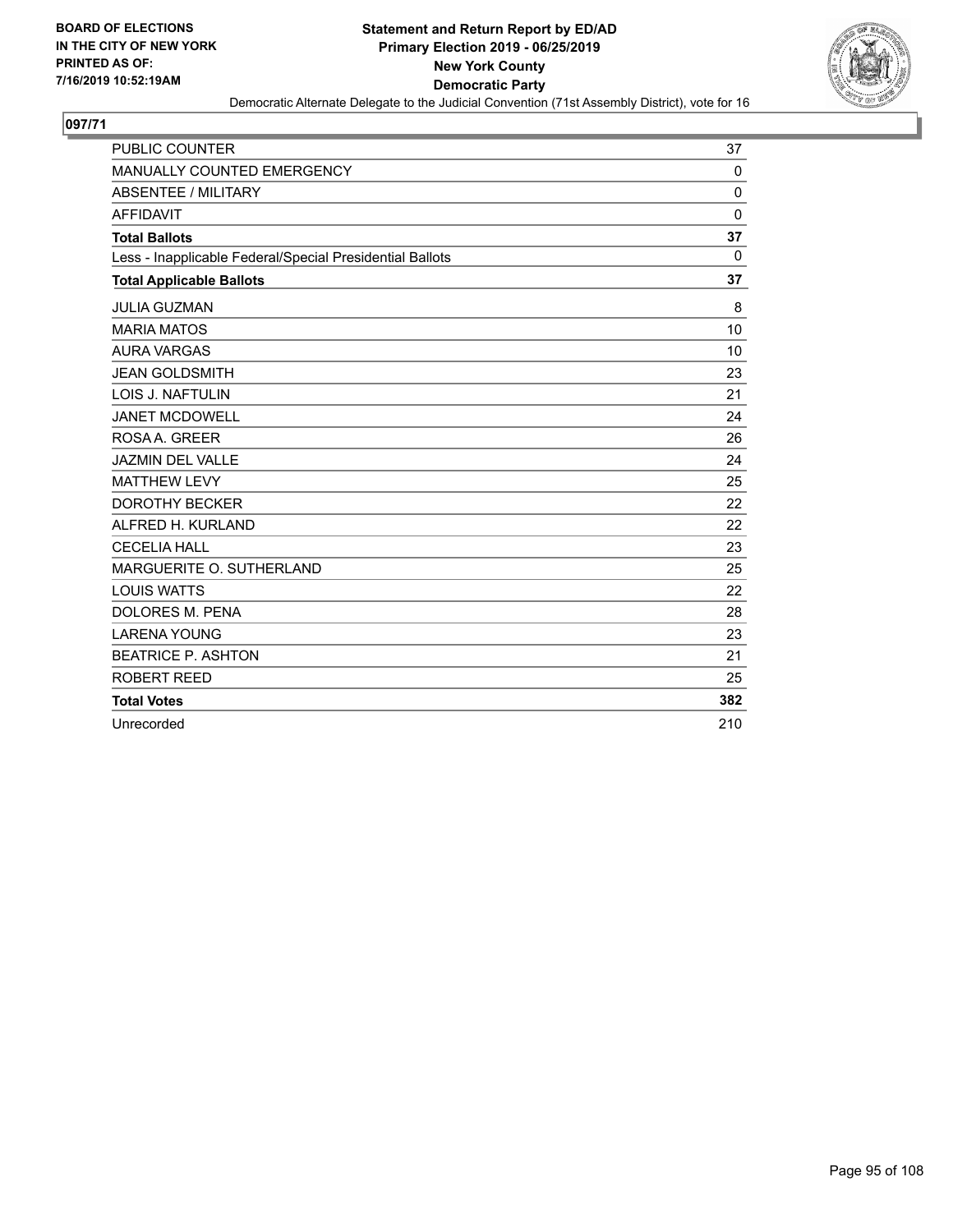

| <b>PUBLIC COUNTER</b>                                    | 12             |
|----------------------------------------------------------|----------------|
| MANUALLY COUNTED EMERGENCY                               | 0              |
| <b>ABSENTEE / MILITARY</b>                               | $\mathbf 0$    |
| <b>AFFIDAVIT</b>                                         | 1              |
| <b>Total Ballots</b>                                     | 13             |
| Less - Inapplicable Federal/Special Presidential Ballots | $\Omega$       |
| <b>Total Applicable Ballots</b>                          | 13             |
| <b>JULIA GUZMAN</b>                                      | 4              |
| <b>MARIA MATOS</b>                                       | 4              |
| <b>AURA VARGAS</b>                                       | $\overline{c}$ |
| <b>JEAN GOLDSMITH</b>                                    | 5              |
| <b>LOIS J. NAFTULIN</b>                                  | 3              |
| <b>JANET MCDOWELL</b>                                    | 4              |
| ROSA A. GREER                                            | $\overline{7}$ |
| <b>JAZMIN DEL VALLE</b>                                  | 5              |
| <b>MATTHEW LEVY</b>                                      | 4              |
| <b>DOROTHY BECKER</b>                                    | 5              |
| ALFRED H. KURLAND                                        | 3              |
| <b>CECELIA HALL</b>                                      | $\overline{7}$ |
| MARGUERITE O. SUTHERLAND                                 | 5              |
| <b>LOUIS WATTS</b>                                       | 4              |
| DOLORES M. PENA                                          | 5              |
| <b>LARENA YOUNG</b>                                      | 5              |
| <b>BEATRICE P. ASHTON</b>                                | 6              |
| ROBERT REED                                              | 4              |
| <b>Total Votes</b>                                       | 82             |
| Unrecorded                                               | 126            |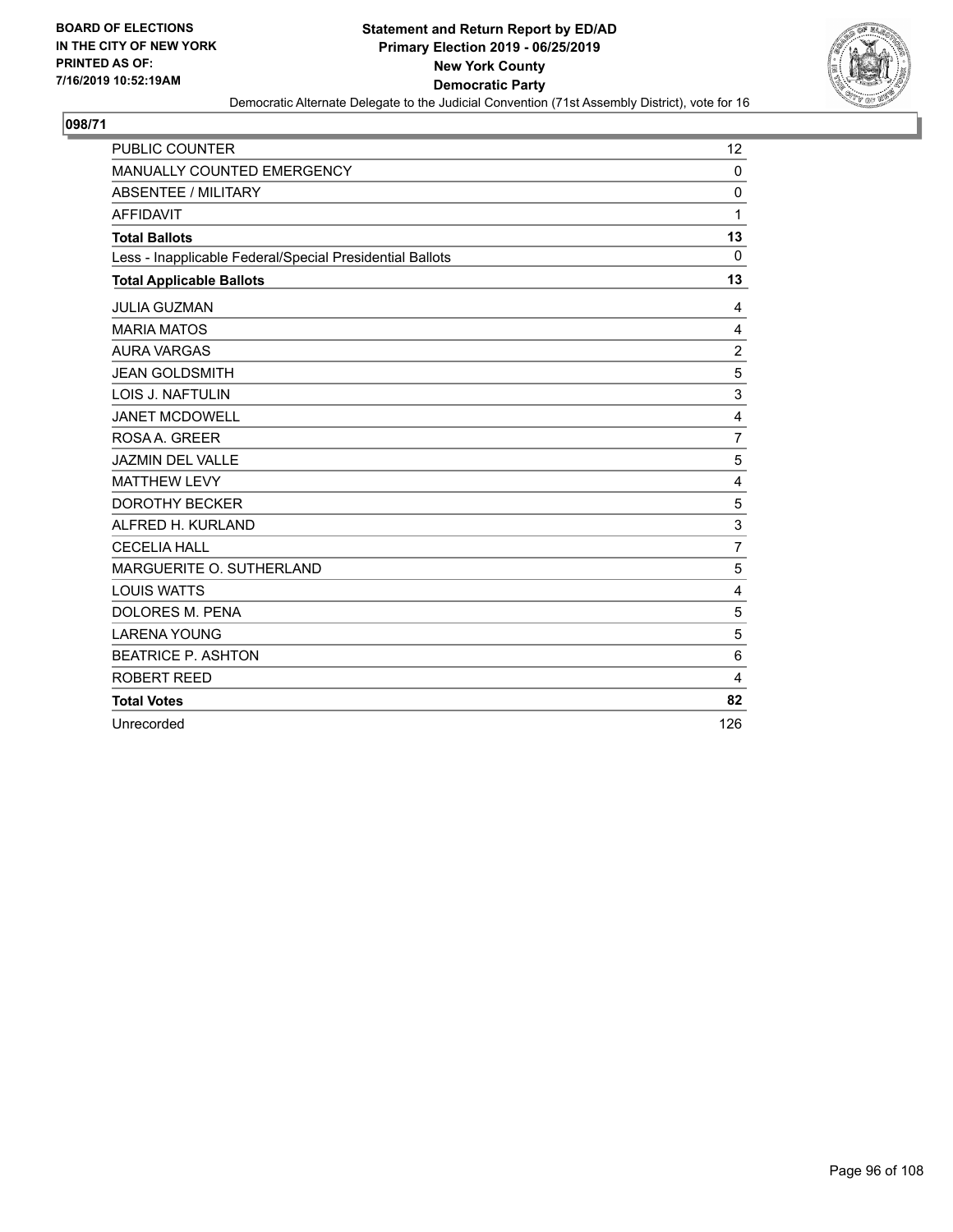

| <b>PUBLIC COUNTER</b>                                    | 6              |
|----------------------------------------------------------|----------------|
| MANUALLY COUNTED EMERGENCY                               | $\mathbf 0$    |
| <b>ABSENTEE / MILITARY</b>                               | $\mathbf 0$    |
| <b>AFFIDAVIT</b>                                         | $\mathbf 0$    |
| <b>Total Ballots</b>                                     | 6              |
| Less - Inapplicable Federal/Special Presidential Ballots | $\mathbf 0$    |
| <b>Total Applicable Ballots</b>                          | 6              |
| <b>JULIA GUZMAN</b>                                      | 0              |
| <b>MARIA MATOS</b>                                       | 1              |
| <b>AURA VARGAS</b>                                       | $\mathbf 0$    |
| <b>JEAN GOLDSMITH</b>                                    | $\overline{2}$ |
| <b>LOIS J. NAFTULIN</b>                                  | 1              |
| <b>JANET MCDOWELL</b>                                    | 1              |
| ROSA A. GREER                                            | 1              |
| <b>JAZMIN DEL VALLE</b>                                  | 1              |
| <b>MATTHEW LEVY</b>                                      | 3              |
| <b>DOROTHY BECKER</b>                                    | 1              |
| ALFRED H. KURLAND                                        | 1              |
| <b>CECELIA HALL</b>                                      | 1              |
| MARGUERITE O. SUTHERLAND                                 | 1              |
| <b>LOUIS WATTS</b>                                       | 1              |
| DOLORES M. PENA                                          | $\overline{c}$ |
| <b>LARENA YOUNG</b>                                      | 3              |
| <b>BEATRICE P. ASHTON</b>                                | $\overline{c}$ |
| <b>ROBERT REED</b>                                       | $\overline{c}$ |
| AISHA OVERLEY (WRITE-IN)                                 | 1              |
| <b>Total Votes</b>                                       | 25             |
| Unrecorded                                               | 71             |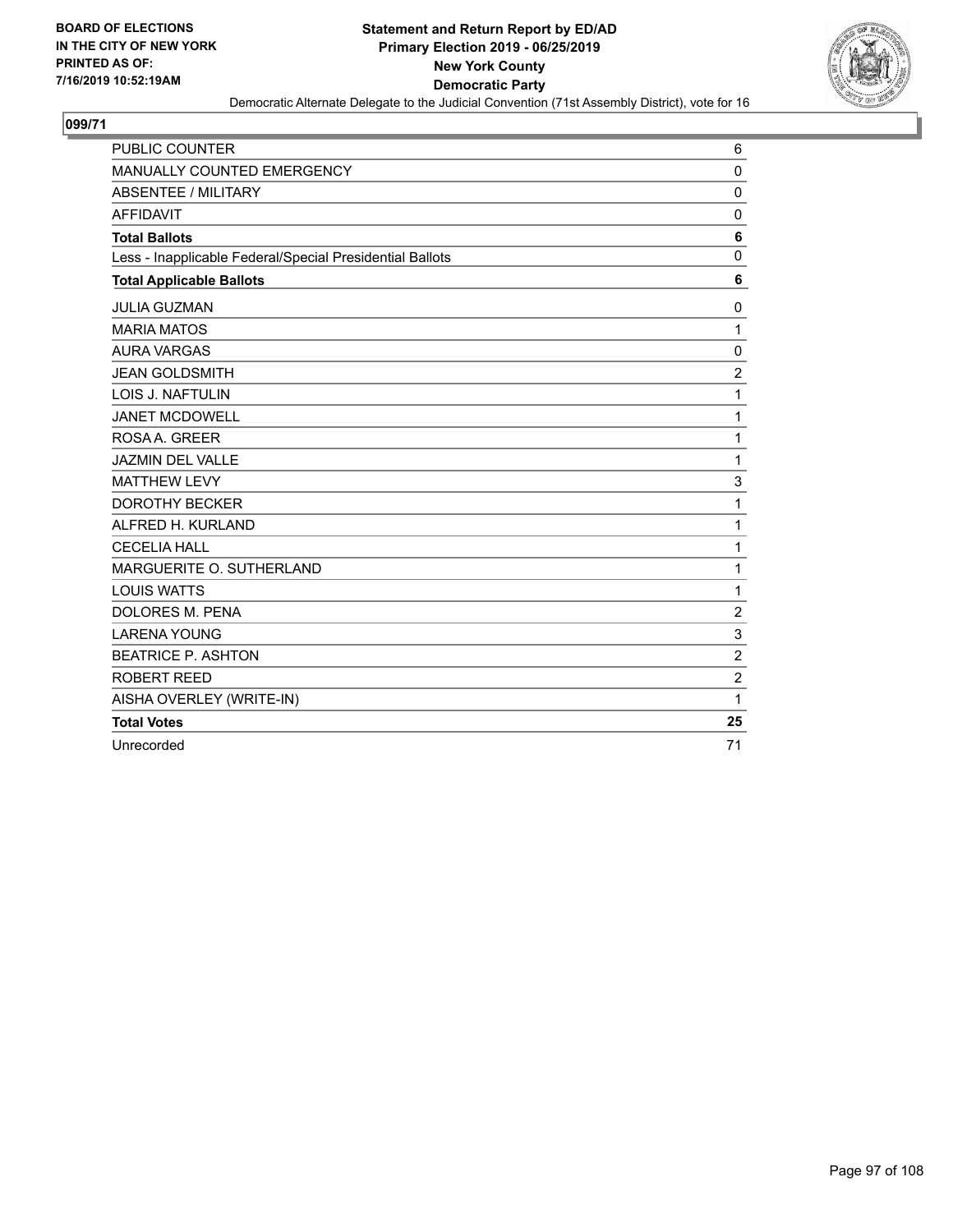

| <b>PUBLIC COUNTER</b>                                    | 10                        |
|----------------------------------------------------------|---------------------------|
| MANUALLY COUNTED EMERGENCY                               | 0                         |
| <b>ABSENTEE / MILITARY</b>                               | $\overline{2}$            |
| <b>AFFIDAVIT</b>                                         | $\Omega$                  |
| <b>Total Ballots</b>                                     | 12                        |
| Less - Inapplicable Federal/Special Presidential Ballots | $\Omega$                  |
| <b>Total Applicable Ballots</b>                          | 12                        |
| <b>JULIA GUZMAN</b>                                      | 3                         |
| <b>MARIA MATOS</b>                                       | $\overline{2}$            |
| <b>AURA VARGAS</b>                                       | $\overline{5}$            |
| <b>JEAN GOLDSMITH</b>                                    | $\overline{c}$            |
| <b>LOIS J. NAFTULIN</b>                                  | 3                         |
| <b>JANET MCDOWELL</b>                                    | $\overline{c}$            |
| ROSA A. GREER                                            | 5                         |
| <b>JAZMIN DEL VALLE</b>                                  | $\overline{c}$            |
| <b>MATTHEW LEVY</b>                                      | $\overline{c}$            |
| <b>DOROTHY BECKER</b>                                    | $\overline{c}$            |
| ALFRED H. KURLAND                                        | 4                         |
| <b>CECELIA HALL</b>                                      | $\ensuremath{\mathsf{3}}$ |
| MARGUERITE O. SUTHERLAND                                 | $\overline{2}$            |
| <b>LOUIS WATTS</b>                                       | $\overline{c}$            |
| <b>DOLORES M. PENA</b>                                   | $\sqrt{5}$                |
| <b>LARENA YOUNG</b>                                      | $\boldsymbol{2}$          |
| <b>BEATRICE P. ASHTON</b>                                | $\overline{2}$            |
| <b>ROBERT REED</b>                                       | $\overline{2}$            |
| DAVID CRENSHAW (WRITE-IN)                                | 1                         |
| <b>Total Votes</b>                                       | 51                        |
| Unrecorded                                               | 141                       |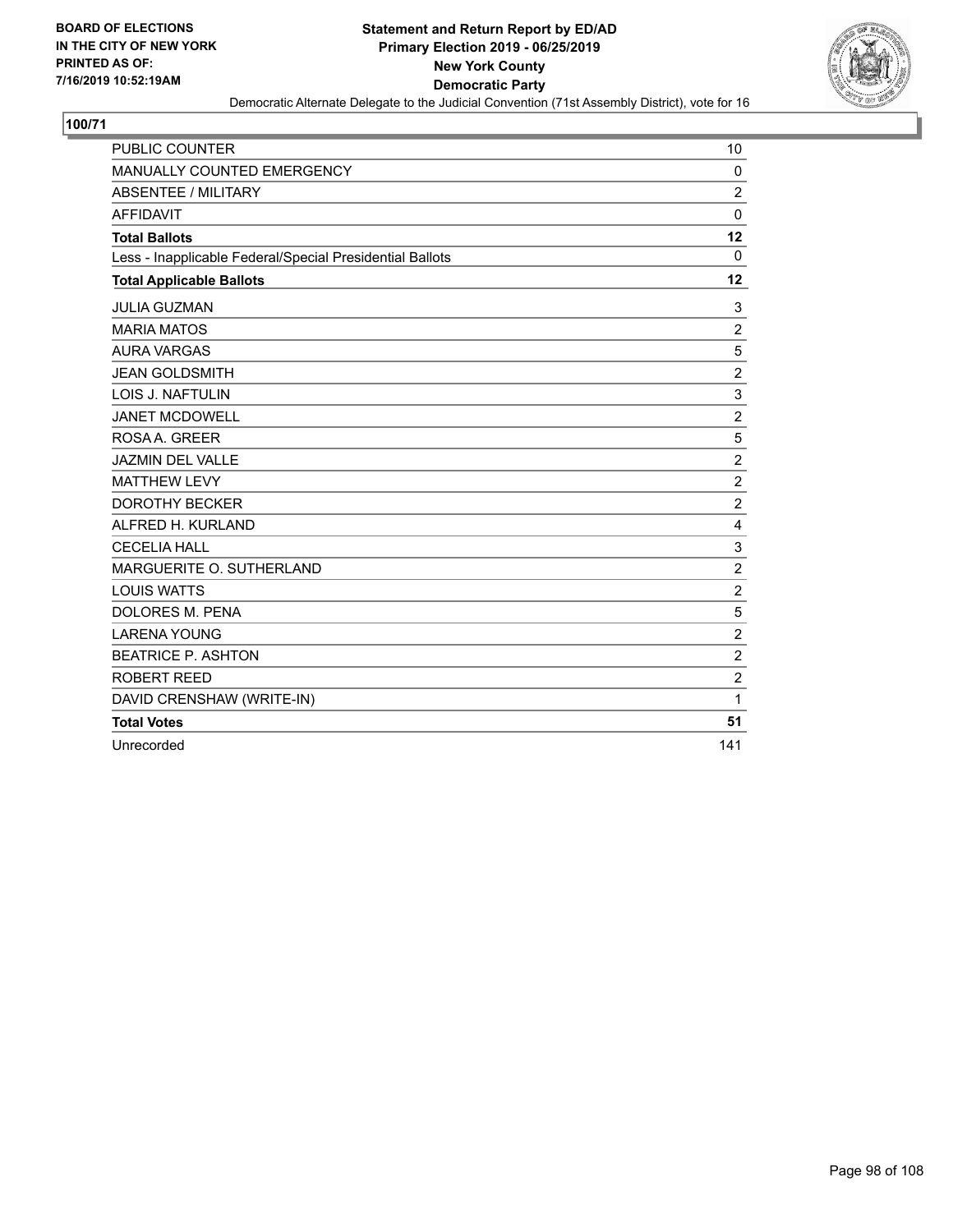

| <b>PUBLIC COUNTER</b>                                    | 18             |
|----------------------------------------------------------|----------------|
| MANUALLY COUNTED EMERGENCY                               | $\mathbf 0$    |
| <b>ABSENTEE / MILITARY</b>                               | $\mathbf 0$    |
| <b>AFFIDAVIT</b>                                         | $\mathbf 0$    |
| <b>Total Ballots</b>                                     | 18             |
| Less - Inapplicable Federal/Special Presidential Ballots | 0              |
| <b>Total Applicable Ballots</b>                          | 18             |
| <b>JULIA GUZMAN</b>                                      | 6              |
| <b>MARIA MATOS</b>                                       | 7              |
| <b>AURA VARGAS</b>                                       | 4              |
| <b>JEAN GOLDSMITH</b>                                    | 7              |
| <b>LOIS J. NAFTULIN</b>                                  | 4              |
| <b>JANET MCDOWELL</b>                                    | 8              |
| ROSA A. GREER                                            | 7              |
| <b>JAZMIN DEL VALLE</b>                                  | 4              |
| <b>MATTHEW LEVY</b>                                      | 6              |
| <b>DOROTHY BECKER</b>                                    | 6              |
| ALFRED H. KURLAND                                        | 6              |
| <b>CECELIA HALL</b>                                      | 5              |
| MARGUERITE O. SUTHERLAND                                 | 6              |
| <b>LOUIS WATTS</b>                                       | 5              |
| <b>DOLORES M. PENA</b>                                   | 8              |
| <b>LARENA YOUNG</b>                                      | 8              |
| <b>BEATRICE P. ASHTON</b>                                | $\overline{7}$ |
| <b>ROBERT REED</b>                                       | 6              |
| RONALD THOMAS (WRITE-IN)                                 | $\mathbf{1}$   |
| <b>Total Votes</b>                                       | 111            |
| Unrecorded                                               | 177            |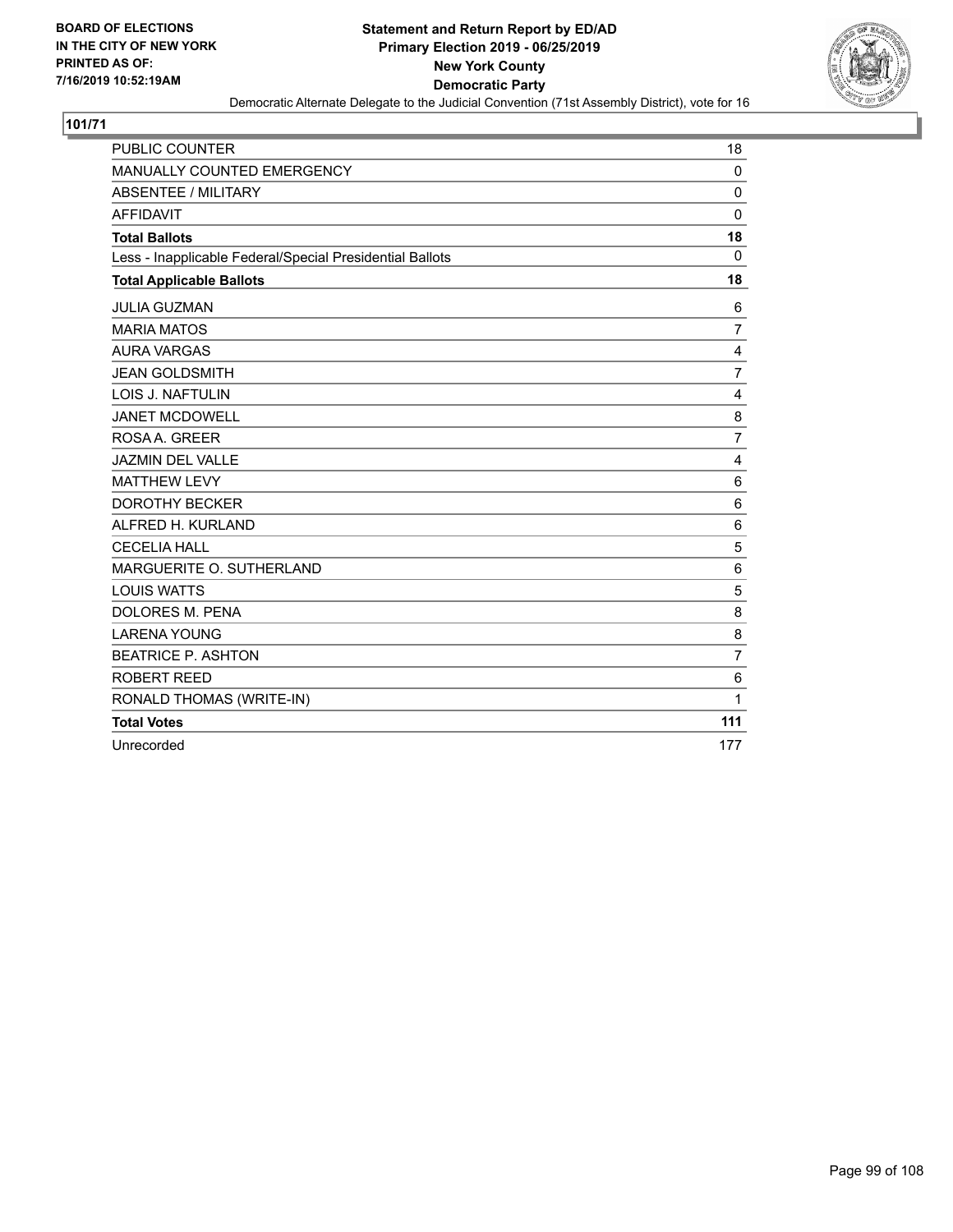

| <b>PUBLIC COUNTER</b>                                    | 11             |
|----------------------------------------------------------|----------------|
| MANUALLY COUNTED EMERGENCY                               | 0              |
| <b>ABSENTEE / MILITARY</b>                               | 1              |
| <b>AFFIDAVIT</b>                                         | $\Omega$       |
| <b>Total Ballots</b>                                     | 12             |
| Less - Inapplicable Federal/Special Presidential Ballots | $\mathbf 0$    |
| <b>Total Applicable Ballots</b>                          | 12             |
| <b>JULIA GUZMAN</b>                                      | 7              |
| <b>MARIA MATOS</b>                                       | 6              |
| <b>AURA VARGAS</b>                                       | 6              |
| <b>JEAN GOLDSMITH</b>                                    | 6              |
| LOIS J. NAFTULIN                                         | 4              |
| <b>JANET MCDOWELL</b>                                    | 5              |
| ROSA A. GREER                                            | 6              |
| <b>JAZMIN DEL VALLE</b>                                  | 5              |
| <b>MATTHEW LEVY</b>                                      | $\overline{4}$ |
| <b>DOROTHY BECKER</b>                                    | 6              |
| ALFRED H. KURLAND                                        | 3              |
| <b>CECELIA HALL</b>                                      | $\,6$          |
| MARGUERITE O. SUTHERLAND                                 | 5              |
| <b>LOUIS WATTS</b>                                       | 3              |
| <b>DOLORES M. PENA</b>                                   | 4              |
| <b>LARENA YOUNG</b>                                      | 5              |
| <b>BEATRICE P. ASHTON</b>                                | $\overline{4}$ |
| ROBERT REED                                              | 3              |
| <b>Total Votes</b>                                       | 88             |
| Unrecorded                                               | 104            |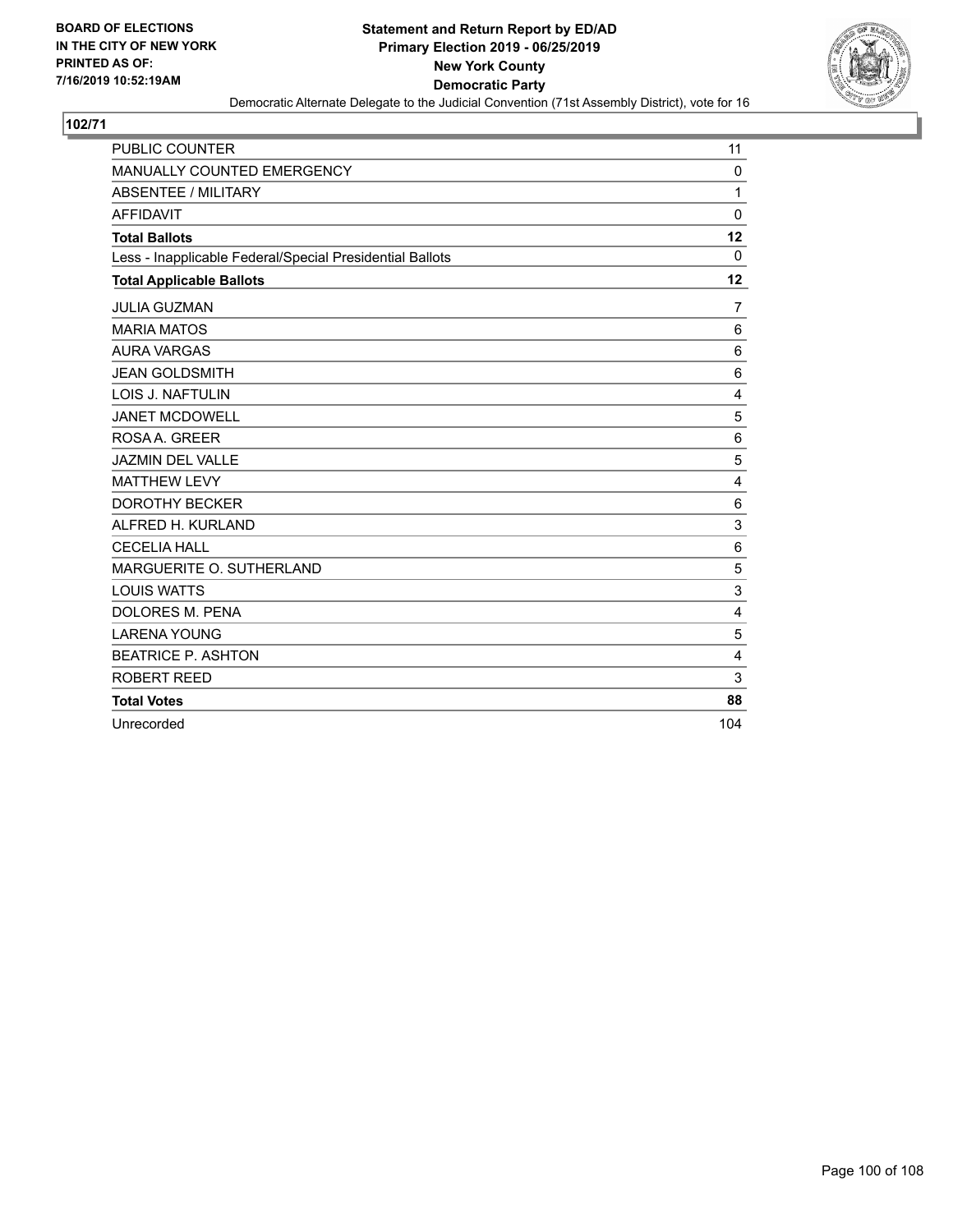

| <b>PUBLIC COUNTER</b>                                    | 14               |
|----------------------------------------------------------|------------------|
| MANUALLY COUNTED EMERGENCY                               | 0                |
| <b>ABSENTEE / MILITARY</b>                               | $\mathbf 0$      |
| <b>AFFIDAVIT</b>                                         | $\Omega$         |
| <b>Total Ballots</b>                                     | 14               |
| Less - Inapplicable Federal/Special Presidential Ballots | $\mathbf 0$      |
| <b>Total Applicable Ballots</b>                          | 14               |
| <b>JULIA GUZMAN</b>                                      | 6                |
| <b>MARIA MATOS</b>                                       | 8                |
| <b>AURA VARGAS</b>                                       | 3                |
| <b>JEAN GOLDSMITH</b>                                    | 3                |
| LOIS J. NAFTULIN                                         | $\overline{2}$   |
| <b>JANET MCDOWELL</b>                                    | $\overline{c}$   |
| ROSA A. GREER                                            | 5                |
| JAZMIN DEL VALLE                                         | $\overline{4}$   |
| <b>MATTHEW LEVY</b>                                      | $\overline{c}$   |
| <b>DOROTHY BECKER</b>                                    | 3                |
| ALFRED H. KURLAND                                        | $\overline{c}$   |
| <b>CECELIA HALL</b>                                      | $\boldsymbol{2}$ |
| MARGUERITE O. SUTHERLAND                                 | $\overline{2}$   |
| <b>LOUIS WATTS</b>                                       | $\overline{c}$   |
| <b>DOLORES M. PENA</b>                                   | 10               |
| <b>LARENA YOUNG</b>                                      | $\overline{2}$   |
| <b>BEATRICE P. ASHTON</b>                                | $\overline{c}$   |
| ROBERT REED                                              | 5                |
| <b>Total Votes</b>                                       | 65               |
| Unrecorded                                               | 159              |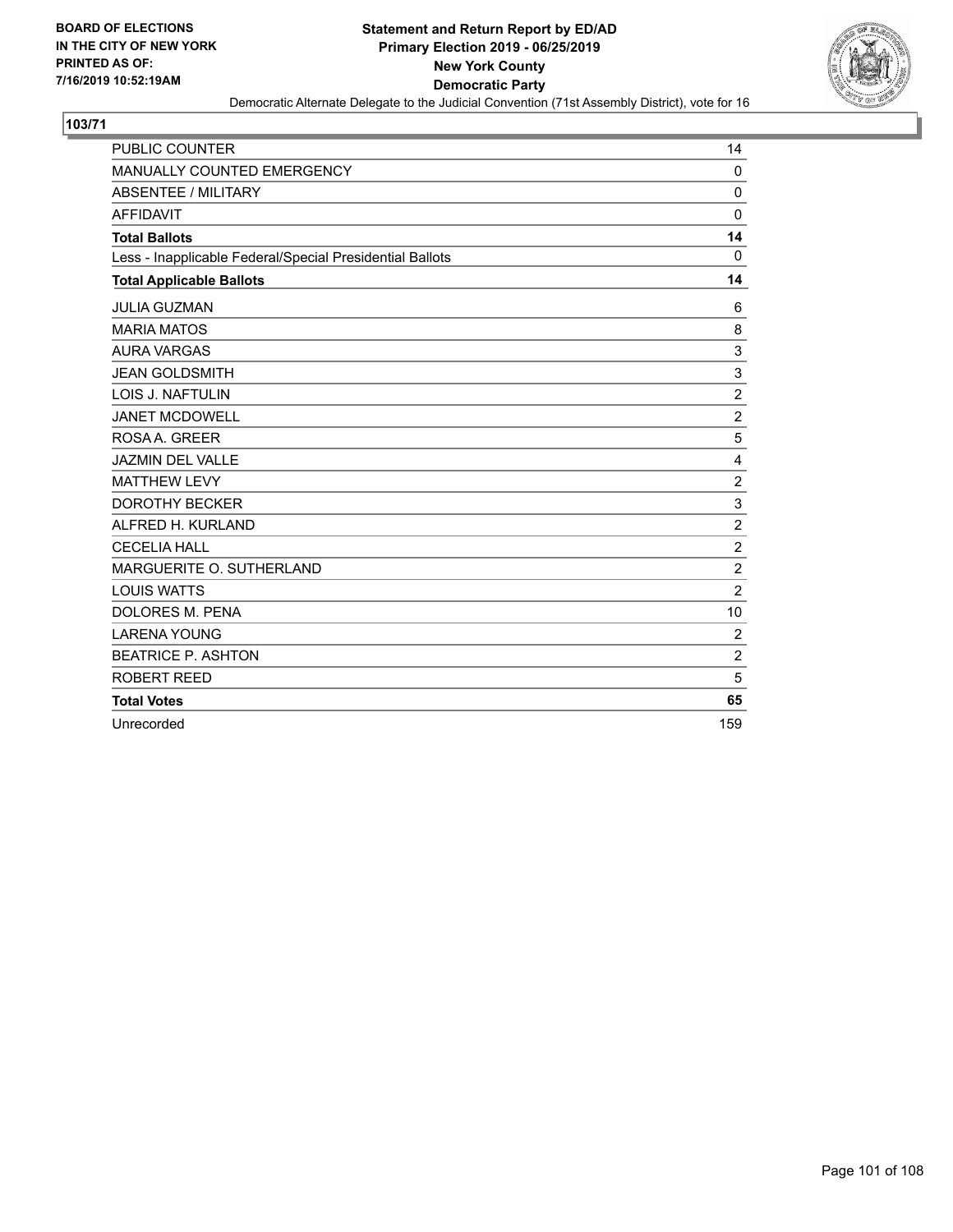

| PUBLIC COUNTER                                           | 13          |
|----------------------------------------------------------|-------------|
| MANUALLY COUNTED EMERGENCY                               | $\Omega$    |
| <b>ABSENTEE / MILITARY</b>                               | 0           |
| <b>AFFIDAVIT</b>                                         | $\Omega$    |
| <b>Total Ballots</b>                                     | 13          |
| Less - Inapplicable Federal/Special Presidential Ballots | $\Omega$    |
| <b>Total Applicable Ballots</b>                          | 13          |
| <b>JULIA GUZMAN</b>                                      | 7           |
| <b>MARIA MATOS</b>                                       | 6           |
| <b>AURA VARGAS</b>                                       | 6           |
| <b>JEAN GOLDSMITH</b>                                    | 1           |
| LOIS J. NAFTULIN                                         | 1           |
| <b>JANET MCDOWELL</b>                                    | 1           |
| ROSAA, GREER                                             | 1           |
| <b>JAZMIN DEL VALLE</b>                                  | $\mathbf 0$ |
| <b>MATTHEW LEVY</b>                                      | $\mathbf 0$ |
| <b>DOROTHY BECKER</b>                                    | 0           |
| ALFRED H. KURLAND                                        | $\mathbf 0$ |
| <b>CECELIA HALL</b>                                      | 1           |
| MARGUERITE O. SUTHERLAND                                 | $\mathbf 0$ |
| <b>LOUIS WATTS</b>                                       | 1           |
| <b>DOLORES M. PENA</b>                                   | 0           |
| <b>LARENA YOUNG</b>                                      | 1           |
| <b>BEATRICE P. ASHTON</b>                                | $\mathbf 0$ |
| <b>ROBERT REED</b>                                       | $\Omega$    |
| <b>Total Votes</b>                                       | 26          |
| Unrecorded                                               | 182         |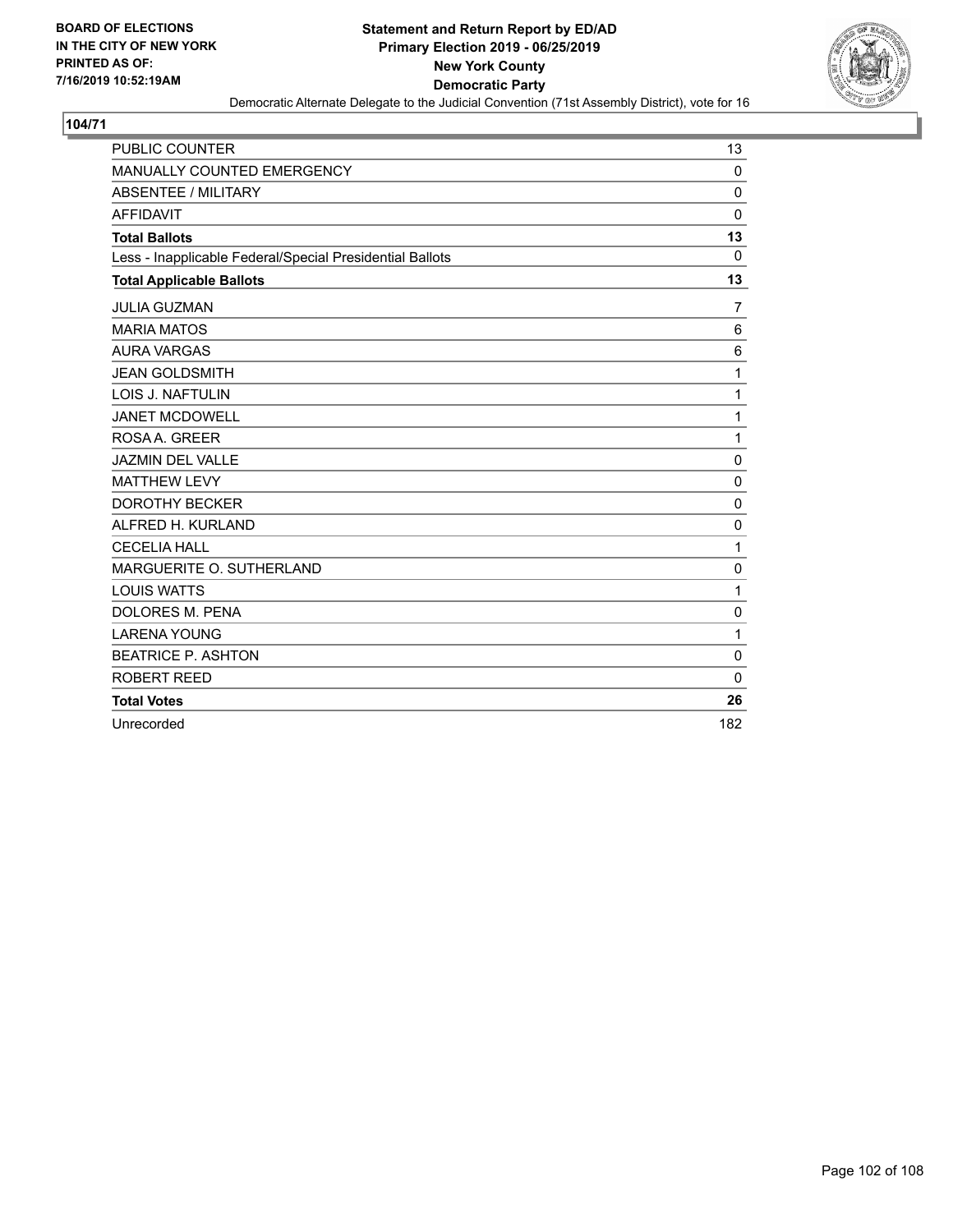

| <b>PUBLIC COUNTER</b>                                    | 6                       |
|----------------------------------------------------------|-------------------------|
| MANUALLY COUNTED EMERGENCY                               | 0                       |
| <b>ABSENTEE / MILITARY</b>                               | 5                       |
| <b>AFFIDAVIT</b>                                         | $\Omega$                |
| <b>Total Ballots</b>                                     | 11                      |
| Less - Inapplicable Federal/Special Presidential Ballots | $\mathbf 0$             |
| <b>Total Applicable Ballots</b>                          | 11                      |
| <b>JULIA GUZMAN</b>                                      | 2                       |
| <b>MARIA MATOS</b>                                       | $\mathsf 3$             |
| <b>AURA VARGAS</b>                                       | 3                       |
| <b>JEAN GOLDSMITH</b>                                    | $\mathsf 3$             |
| <b>LOIS J. NAFTULIN</b>                                  | 3                       |
| <b>JANET MCDOWELL</b>                                    | 4                       |
| ROSAA. GREER                                             | 4                       |
| <b>JAZMIN DEL VALLE</b>                                  | $\sqrt{2}$              |
| <b>MATTHEW LEVY</b>                                      | $\overline{c}$          |
| <b>DOROTHY BECKER</b>                                    | $\overline{\mathbf{c}}$ |
| ALFRED H. KURLAND                                        | $\overline{2}$          |
| <b>CECELIA HALL</b>                                      | $\overline{5}$          |
| MARGUERITE O. SUTHERLAND                                 | $\mathbf{3}$            |
| <b>LOUIS WATTS</b>                                       | $\mathsf 3$             |
| DOLORES M. PENA                                          | $\overline{\mathbf{4}}$ |
| <b>LARENA YOUNG</b>                                      | $\overline{2}$          |
| <b>BEATRICE P. ASHTON</b>                                | $\mathbf{3}$            |
| ROBERT REED                                              | 3                       |
| <b>Total Votes</b>                                       | 53                      |
| Unrecorded                                               | 123                     |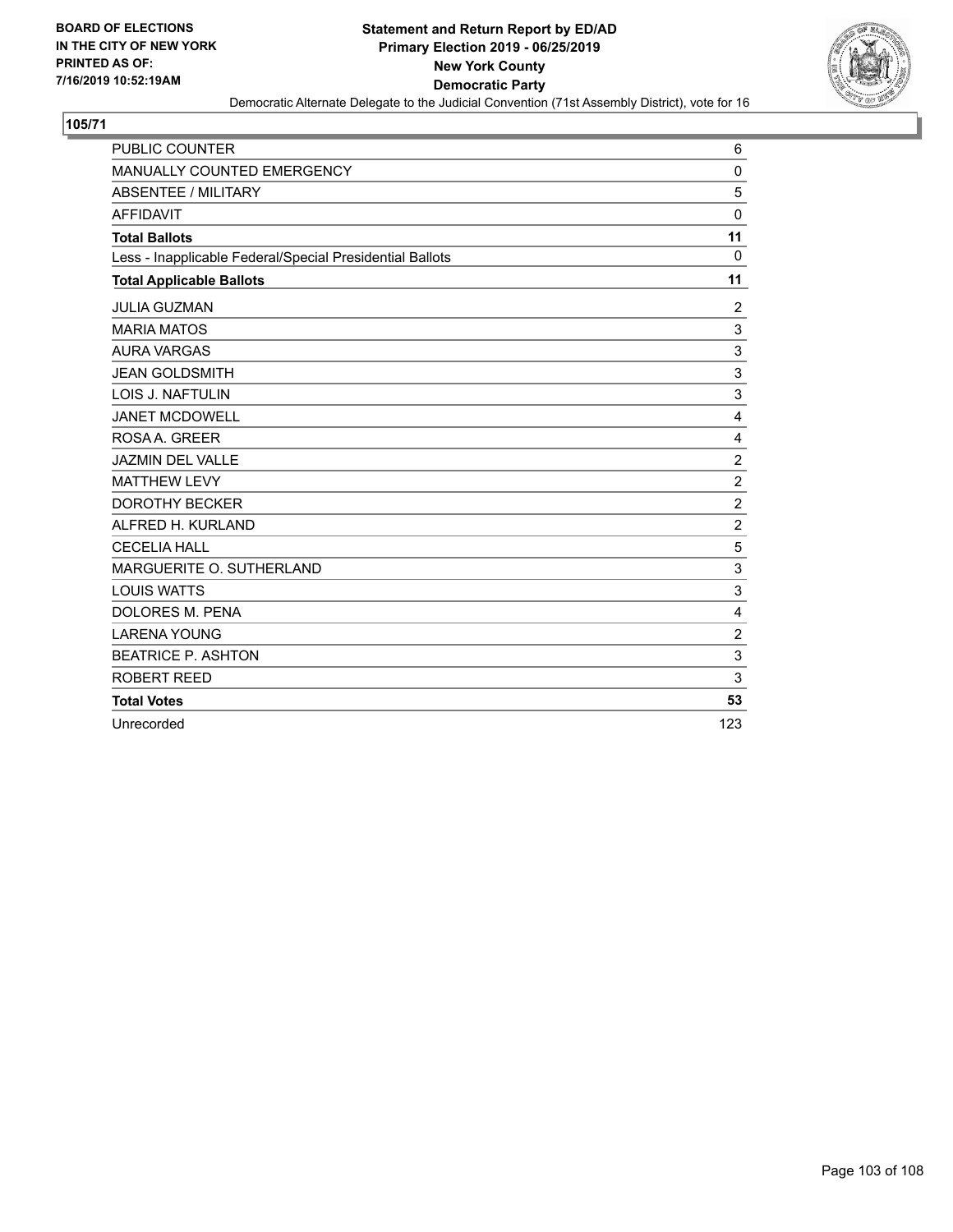

| <b>PUBLIC COUNTER</b>                                    | 8              |
|----------------------------------------------------------|----------------|
| MANUALLY COUNTED EMERGENCY                               | $\mathbf 0$    |
| ABSENTEE / MILITARY                                      | $\mathbf 0$    |
| <b>AFFIDAVIT</b>                                         | $\mathbf 0$    |
| <b>Total Ballots</b>                                     | 8              |
| Less - Inapplicable Federal/Special Presidential Ballots | $\mathbf 0$    |
| <b>Total Applicable Ballots</b>                          | 8              |
| <b>JULIA GUZMAN</b>                                      | 4              |
| <b>MARIA MATOS</b>                                       | 4              |
| <b>AURA VARGAS</b>                                       | 4              |
| <b>JEAN GOLDSMITH</b>                                    | 3              |
| <b>LOIS J. NAFTULIN</b>                                  | 4              |
| <b>JANET MCDOWELL</b>                                    | $\overline{c}$ |
| ROSA A. GREER                                            | 3              |
| <b>JAZMIN DEL VALLE</b>                                  | 3              |
| <b>MATTHEW LEVY</b>                                      | $\overline{c}$ |
| <b>DOROTHY BECKER</b>                                    | 4              |
| ALFRED H. KURLAND                                        | 4              |
| <b>CECELIA HALL</b>                                      | $\overline{c}$ |
| MARGUERITE O. SUTHERLAND                                 | 3              |
| <b>LOUIS WATTS</b>                                       | 3              |
| DOLORES M. PENA                                          | 4              |
| <b>LARENA YOUNG</b>                                      | 3              |
| <b>BEATRICE P. ASHTON</b>                                | 4              |
| ROBERT REED                                              | 4              |
| <b>Total Votes</b>                                       | 60             |
| Unrecorded                                               | 68             |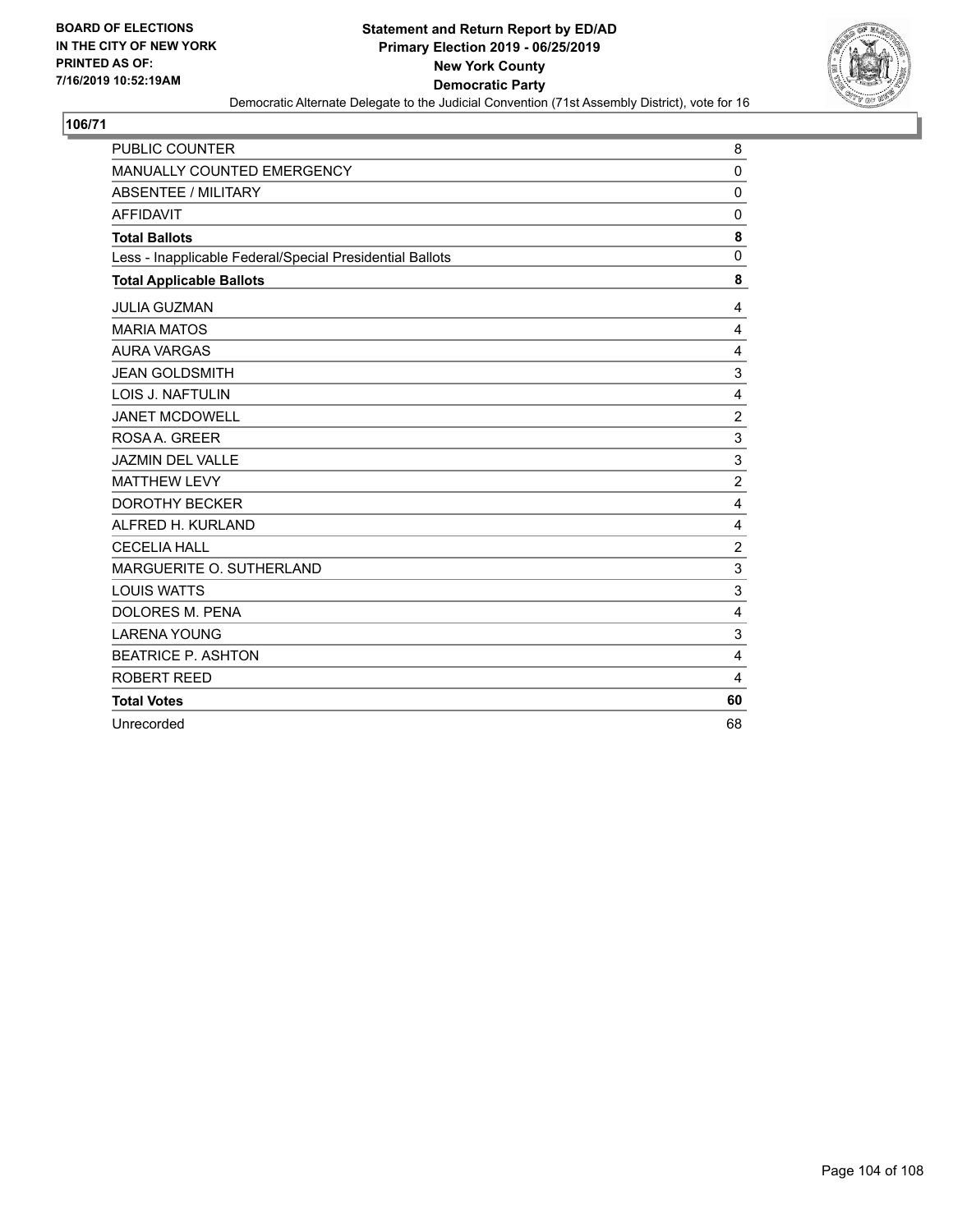

| <b>PUBLIC COUNTER</b>                                    | 18               |
|----------------------------------------------------------|------------------|
| MANUALLY COUNTED EMERGENCY                               | 0                |
| <b>ABSENTEE / MILITARY</b>                               | 4                |
| <b>AFFIDAVIT</b>                                         | $\Omega$         |
| <b>Total Ballots</b>                                     | 22               |
| Less - Inapplicable Federal/Special Presidential Ballots | $\Omega$         |
| <b>Total Applicable Ballots</b>                          | 22               |
| <b>JULIA GUZMAN</b>                                      | 10               |
| <b>MARIA MATOS</b>                                       | 7                |
| <b>AURA VARGAS</b>                                       | 8                |
| <b>JEAN GOLDSMITH</b>                                    | 6                |
| <b>LOIS J. NAFTULIN</b>                                  | 5                |
| <b>JANET MCDOWELL</b>                                    | 6                |
| ROSA A. GREER                                            | 4                |
| <b>JAZMIN DEL VALLE</b>                                  | $\boldsymbol{9}$ |
| <b>MATTHEW LEVY</b>                                      | $\overline{2}$   |
| <b>DOROTHY BECKER</b>                                    | 6                |
| ALFRED H. KURLAND                                        | 3                |
| <b>CECELIA HALL</b>                                      | $\boldsymbol{9}$ |
| MARGUERITE O. SUTHERLAND                                 | 6                |
| <b>LOUIS WATTS</b>                                       | $\overline{7}$   |
| DOLORES M. PENA                                          | $\boldsymbol{9}$ |
| <b>LARENA YOUNG</b>                                      | 9                |
| <b>BEATRICE P. ASHTON</b>                                | 8                |
| ROBERT REED                                              | 8                |
| <b>Total Votes</b>                                       | 122              |
| Unrecorded                                               | 230              |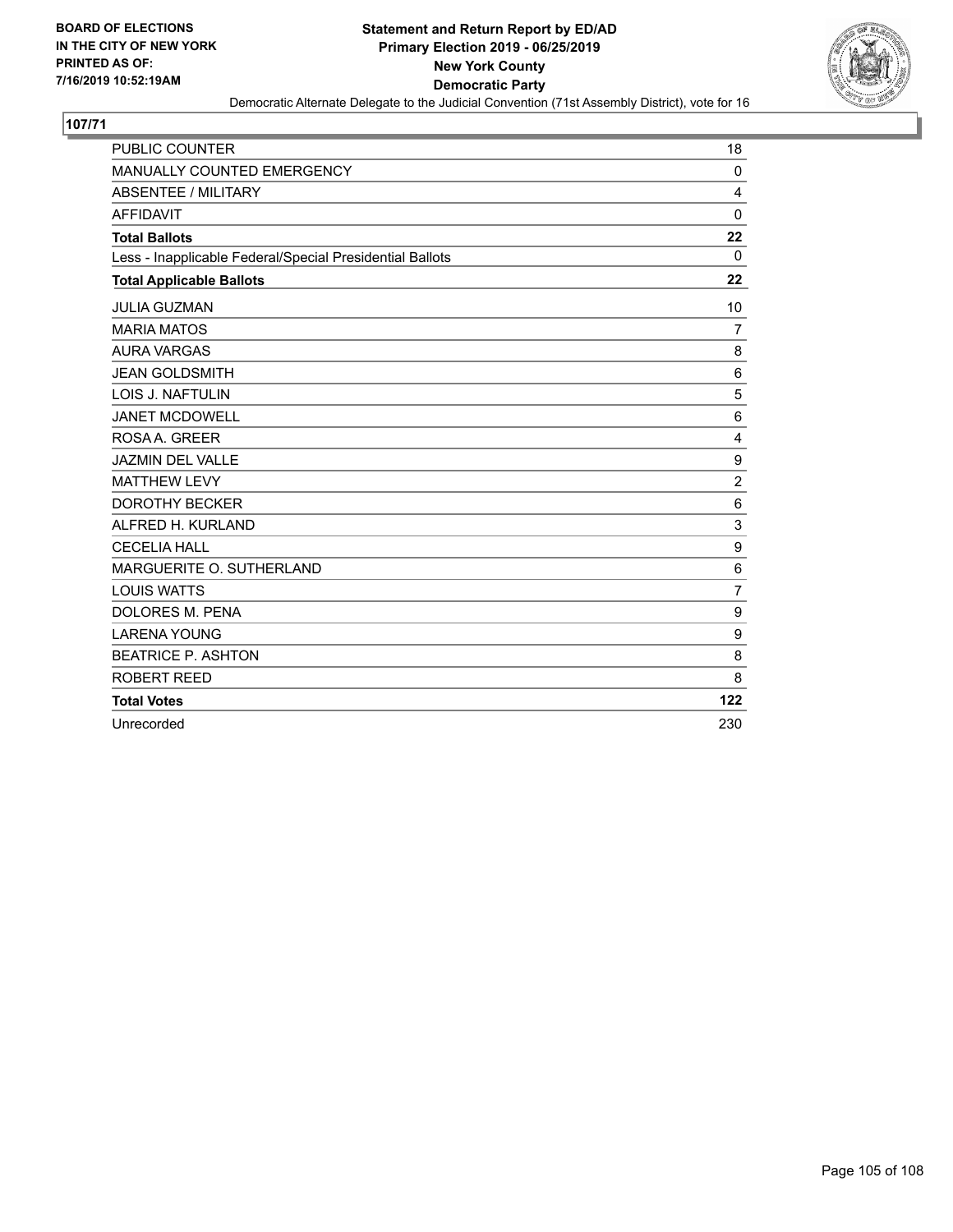

| <b>PUBLIC COUNTER</b>                                    | 19               |
|----------------------------------------------------------|------------------|
| MANUALLY COUNTED EMERGENCY                               | 0                |
| <b>ABSENTEE / MILITARY</b>                               | $\mathbf 0$      |
| <b>AFFIDAVIT</b>                                         | $\Omega$         |
| <b>Total Ballots</b>                                     | 19               |
| Less - Inapplicable Federal/Special Presidential Ballots | $\Omega$         |
| <b>Total Applicable Ballots</b>                          | 19               |
| <b>JULIA GUZMAN</b>                                      | 3                |
| <b>MARIA MATOS</b>                                       | 4                |
| <b>AURA VARGAS</b>                                       | $\overline{c}$   |
| <b>JEAN GOLDSMITH</b>                                    | $\boldsymbol{2}$ |
| LOIS J. NAFTULIN                                         | $\overline{2}$   |
| <b>JANET MCDOWELL</b>                                    | 3                |
| ROSA A. GREER                                            | 4                |
| JAZMIN DEL VALLE                                         | 3                |
| <b>MATTHEW LEVY</b>                                      | 1                |
| <b>DOROTHY BECKER</b>                                    | 3                |
| ALFRED H. KURLAND                                        | $\overline{2}$   |
| <b>CECELIA HALL</b>                                      | 3                |
| MARGUERITE O. SUTHERLAND                                 | 1                |
| <b>LOUIS WATTS</b>                                       | 3                |
| <b>DOLORES M. PENA</b>                                   | 3                |
| <b>LARENA YOUNG</b>                                      | 1                |
| <b>BEATRICE P. ASHTON</b>                                | 3                |
| ROBERT REED                                              | 1                |
| <b>Total Votes</b>                                       | 44               |
| Unrecorded                                               | 260              |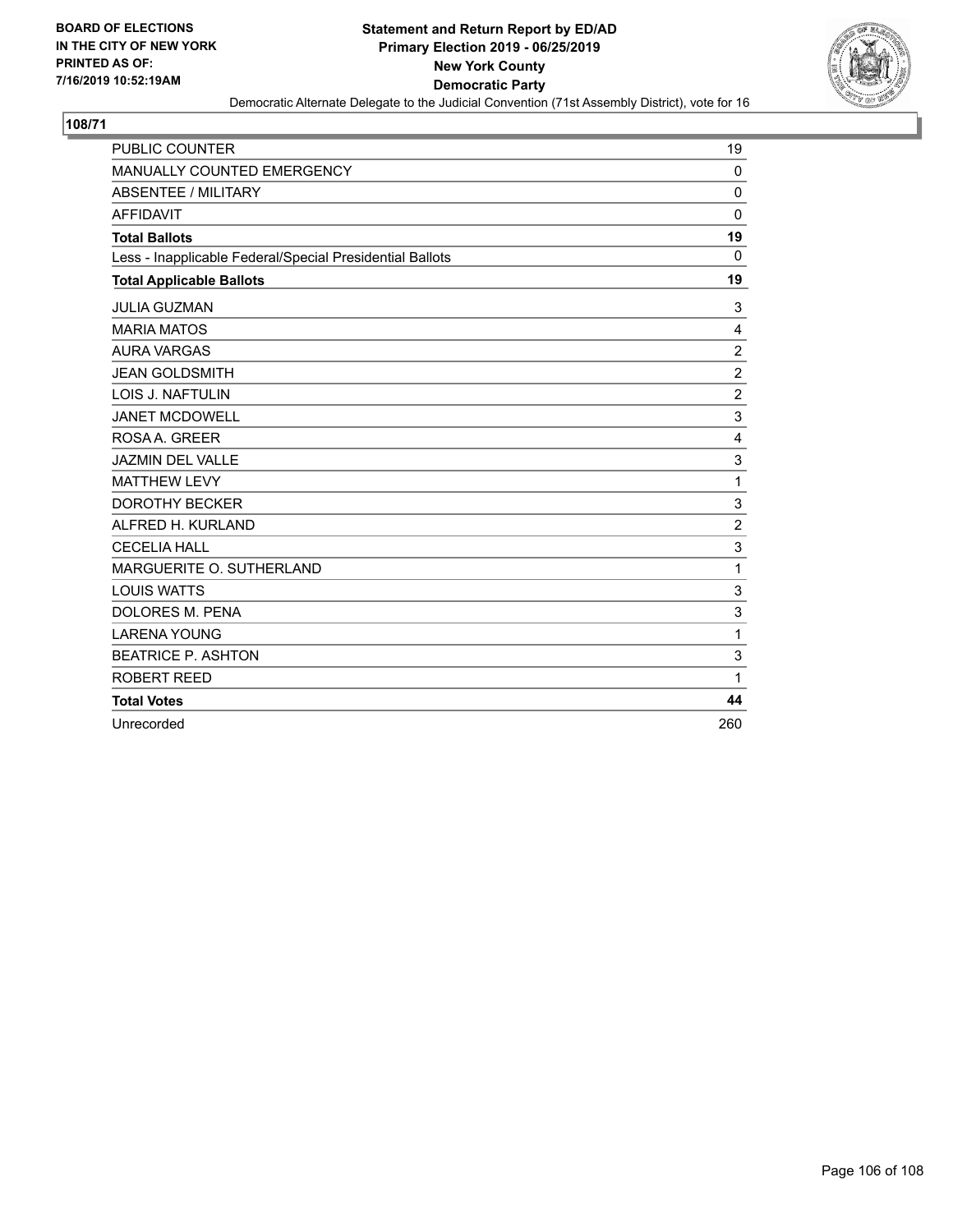

| PUBLIC COUNTER                                           | 10             |
|----------------------------------------------------------|----------------|
| MANUALLY COUNTED EMERGENCY                               | 0              |
| <b>ABSENTEE / MILITARY</b>                               | 1              |
| <b>AFFIDAVIT</b>                                         | $\Omega$       |
| <b>Total Ballots</b>                                     | 11             |
| Less - Inapplicable Federal/Special Presidential Ballots | $\mathbf 0$    |
| <b>Total Applicable Ballots</b>                          | 11             |
| <b>JULIA GUZMAN</b>                                      | 3              |
| <b>MARIA MATOS</b>                                       | $\overline{c}$ |
| <b>AURA VARGAS</b>                                       | 1              |
| <b>JEAN GOLDSMITH</b>                                    | 3              |
| <b>LOIS J. NAFTULIN</b>                                  | 4              |
| <b>JANET MCDOWELL</b>                                    | $\mathsf 3$    |
| ROSAA. GREER                                             | 3              |
| <b>JAZMIN DEL VALLE</b>                                  | 3              |
| <b>MATTHEW LEVY</b>                                      | 4              |
| <b>DOROTHY BECKER</b>                                    | 4              |
| ALFRED H. KURLAND                                        | 4              |
| <b>CECELIA HALL</b>                                      | 3              |
| MARGUERITE O. SUTHERLAND                                 | 3              |
| <b>LOUIS WATTS</b>                                       | 3              |
| DOLORES M. PENA                                          | 4              |
| <b>LARENA YOUNG</b>                                      | $\overline{4}$ |
| <b>BEATRICE P. ASHTON</b>                                | 4              |
| <b>ROBERT REED</b>                                       | 5              |
| <b>Total Votes</b>                                       | 60             |
| Unrecorded                                               | 116            |